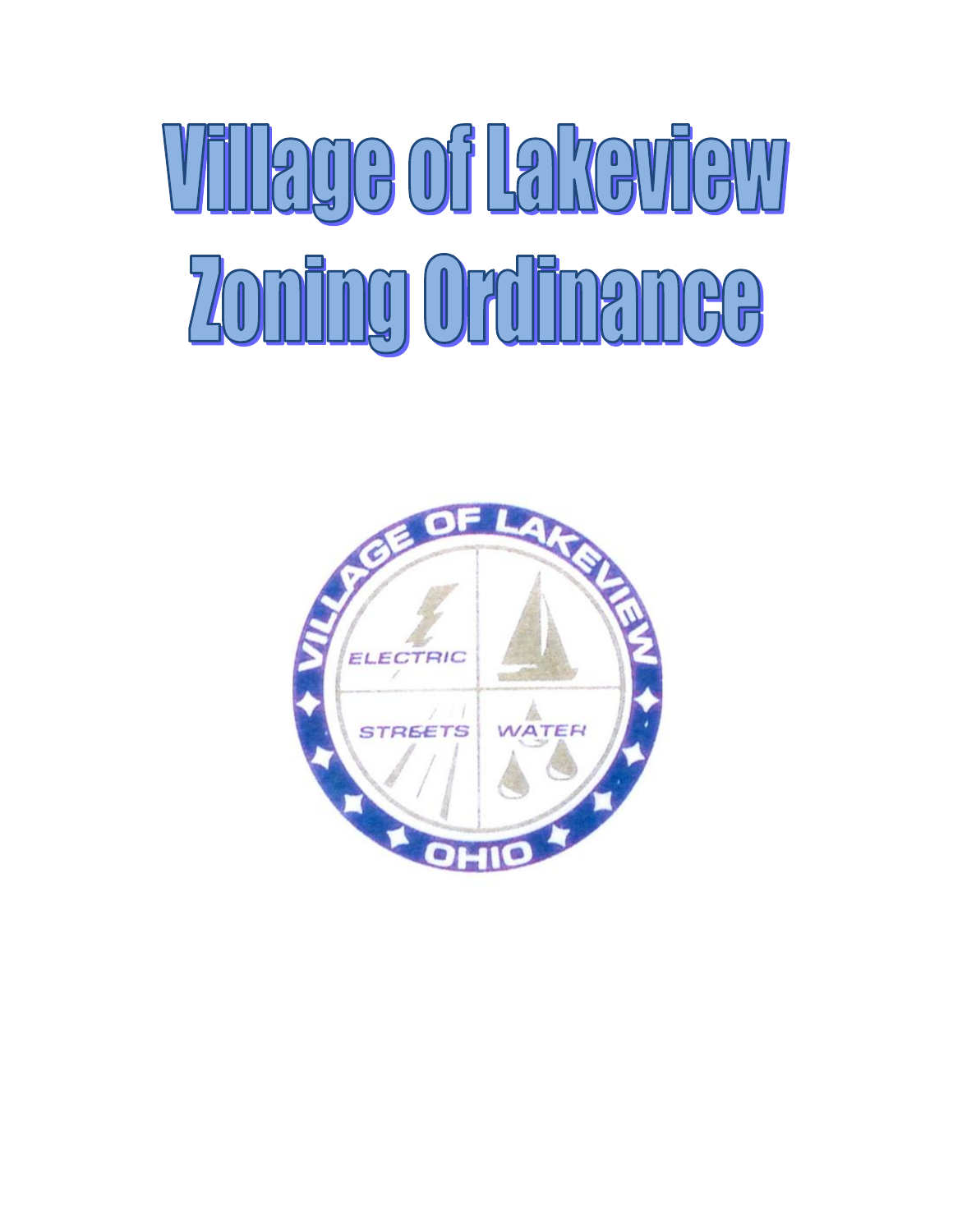### TABLE OF CONTENTS

## Page

| <b>ARTICLE I</b> |                                               |  |
|------------------|-----------------------------------------------|--|
| Section 100      |                                               |  |
| Section 110      | Provisions of Ordinance Declared to be the    |  |
|                  |                                               |  |
| Section 120      |                                               |  |
| Section 130      | Replacement of Existing Ordinances, Effective |  |
|                  |                                               |  |

| <b>ARTICLE II</b>  |                                            |  |
|--------------------|--------------------------------------------|--|
| Section 200        |                                            |  |
| Section 220        |                                            |  |
| Section 230        |                                            |  |
| Section 240        |                                            |  |
| Section 250        |                                            |  |
| Section 260        |                                            |  |
| Section 280        |                                            |  |
| <b>ARTICLE III</b> |                                            |  |
| Section 300        |                                            |  |
| Section 310        |                                            |  |
| Section 320        |                                            |  |
| Section 330        |                                            |  |
| Section 340        |                                            |  |
| Section 350        |                                            |  |
| <b>ARTICLE IV</b>  |                                            |  |
| Section 400        |                                            |  |
| Section 410        |                                            |  |
| Section 420        | Identification of the Schedule of District |  |
|                    |                                            |  |
| Section 430        |                                            |  |
| <b>ARTICLE V</b>   |                                            |  |
| Section 500        |                                            |  |
| Section 501        |                                            |  |
| Section 502        |                                            |  |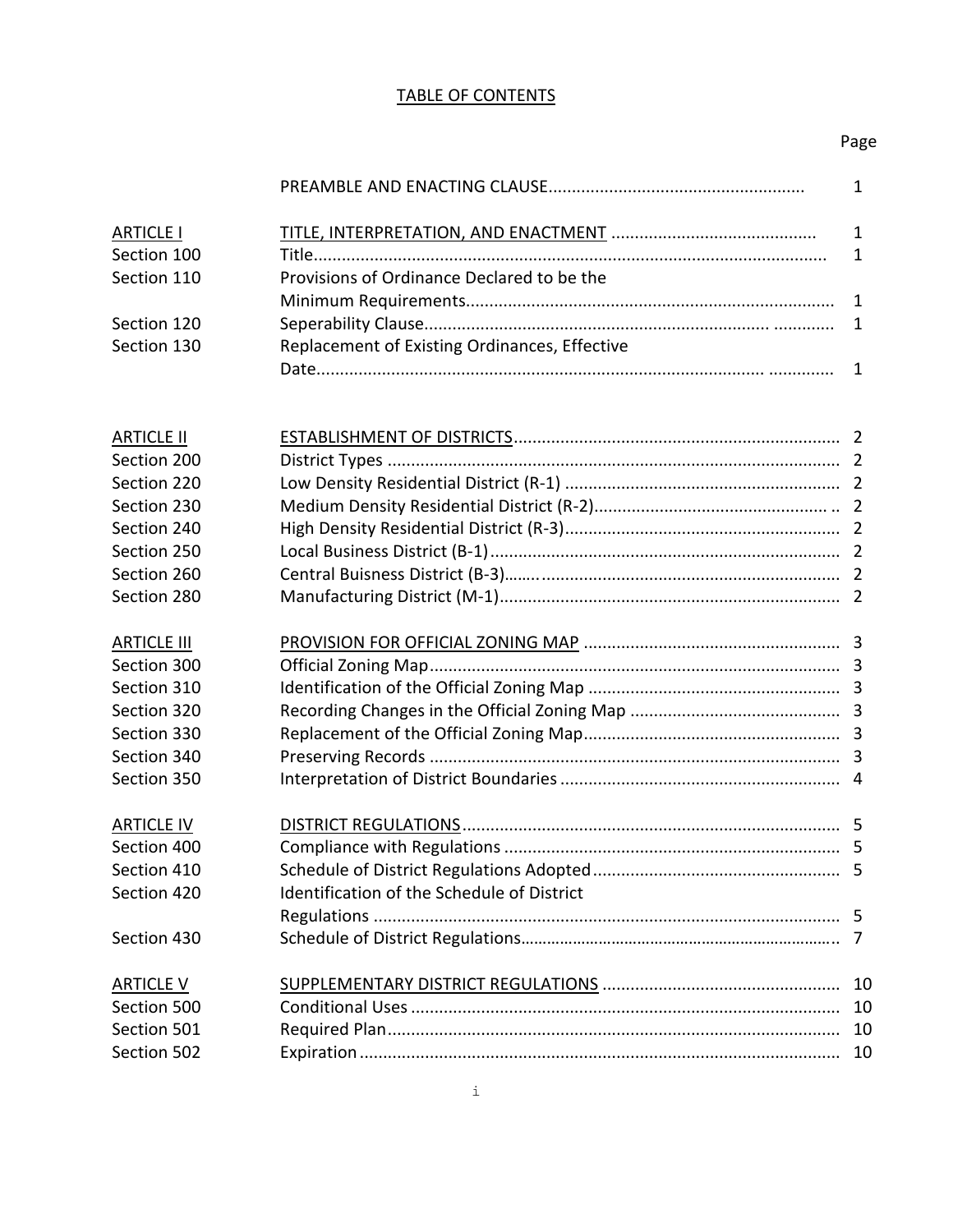| Section 503 |                                         | 10 |
|-------------|-----------------------------------------|----|
| Section 504 |                                         |    |
| Section 510 |                                         |    |
| Section 511 |                                         |    |
| Section 512 |                                         |    |
| Section 513 |                                         | 12 |
| Section 514 |                                         | 12 |
| Section 515 |                                         | 12 |
| Section 516 |                                         | 12 |
| Section 517 |                                         | 12 |
| Section 518 |                                         |    |
| Section 519 |                                         |    |
| Section 520 |                                         | 14 |
| Section 521 | Determining Minimum Floor Area for      |    |
|             |                                         | 14 |
| Section 522 |                                         |    |
| Section 523 |                                         |    |
| Section 525 |                                         | 15 |
| Section 530 | Special Provisions for Commercial and   |    |
|             |                                         |    |
| Section 531 |                                         |    |
| Section 532 |                                         | 15 |
| Section 533 |                                         | 15 |
| Section 536 |                                         | 15 |
| Section 537 |                                         |    |
| Section 539 |                                         | 15 |
| Section 550 |                                         |    |
| Section 551 | Side and Rear Yard Requirements for     |    |
|             | Non-Residential Uses Abutting           |    |
|             | Residential Districts                   | 16 |
| Section 552 |                                         |    |
| Section 553 |                                         |    |
| Section 554 | Visibility at Intersections in          |    |
|             |                                         | 16 |
| Section 555 |                                         | 16 |
| Section 556 | Erection of More than One (1) Principal |    |
|             |                                         | 17 |
| Section 557 |                                         | 17 |
| Section 558 |                                         |    |
| Section 559 |                                         |    |
| Section 560 | Open Storage and Display of Material    |    |
|             |                                         | 17 |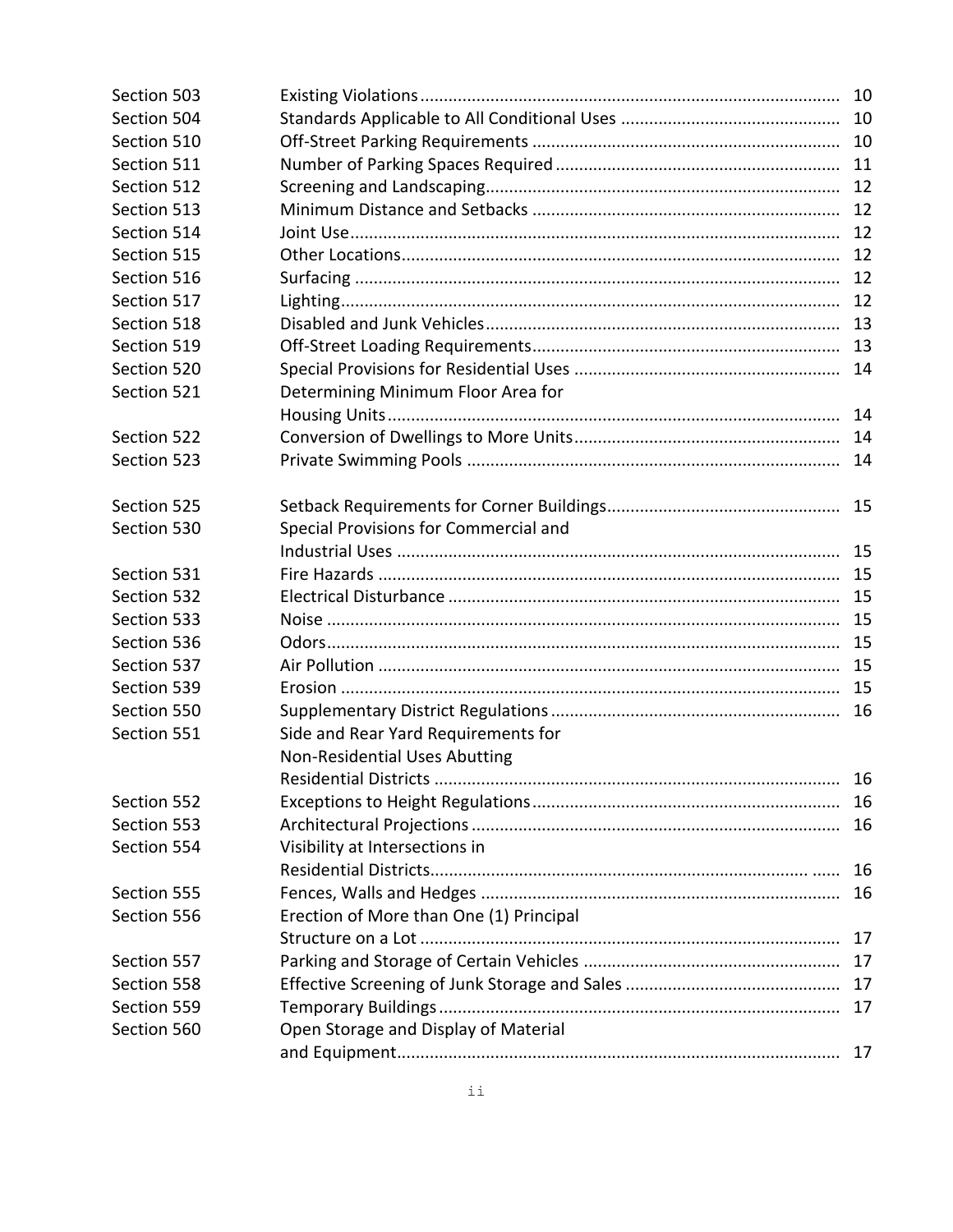| Section 561 |  |
|-------------|--|
| Section 562 |  |
| Section 564 |  |
| Section 565 |  |
| Section 566 |  |
| Section 575 |  |
| Section 580 |  |
| Section 590 |  |
| Section 591 |  |
| Section 593 |  |
| Section 595 |  |
|             |  |

| <b>ARTICLE VI</b> |                                            |  |
|-------------------|--------------------------------------------|--|
| Section 600       |                                            |  |
| Section 601       |                                            |  |
| Section 602       |                                            |  |
| Section 603       |                                            |  |
| Section 604       |                                            |  |
| Section 605       |                                            |  |
| Section 606       |                                            |  |
| Section 607       |                                            |  |
| Section 608       | <b>Commercial Planned Unit Development</b> |  |
|                   |                                            |  |
| Section 609       | Commercial Projects, Side Yards and        |  |
|                   |                                            |  |
| Section 610       |                                            |  |
| Section 611       | Industrial Planned Unit Development        |  |
|                   |                                            |  |
| Section 612       |                                            |  |
| Section 613       |                                            |  |
| Section 614       | Procedure to Secure Approval of Planned    |  |
|                   |                                            |  |
| Section 615       |                                            |  |
| Section 616       |                                            |  |
| Section 617       |                                            |  |
| Section 618       |                                            |  |
| Section 619       | Action of the Planning Commission and      |  |
|                   |                                            |  |
| Section 620       |                                            |  |
| Section 621       |                                            |  |
|                   |                                            |  |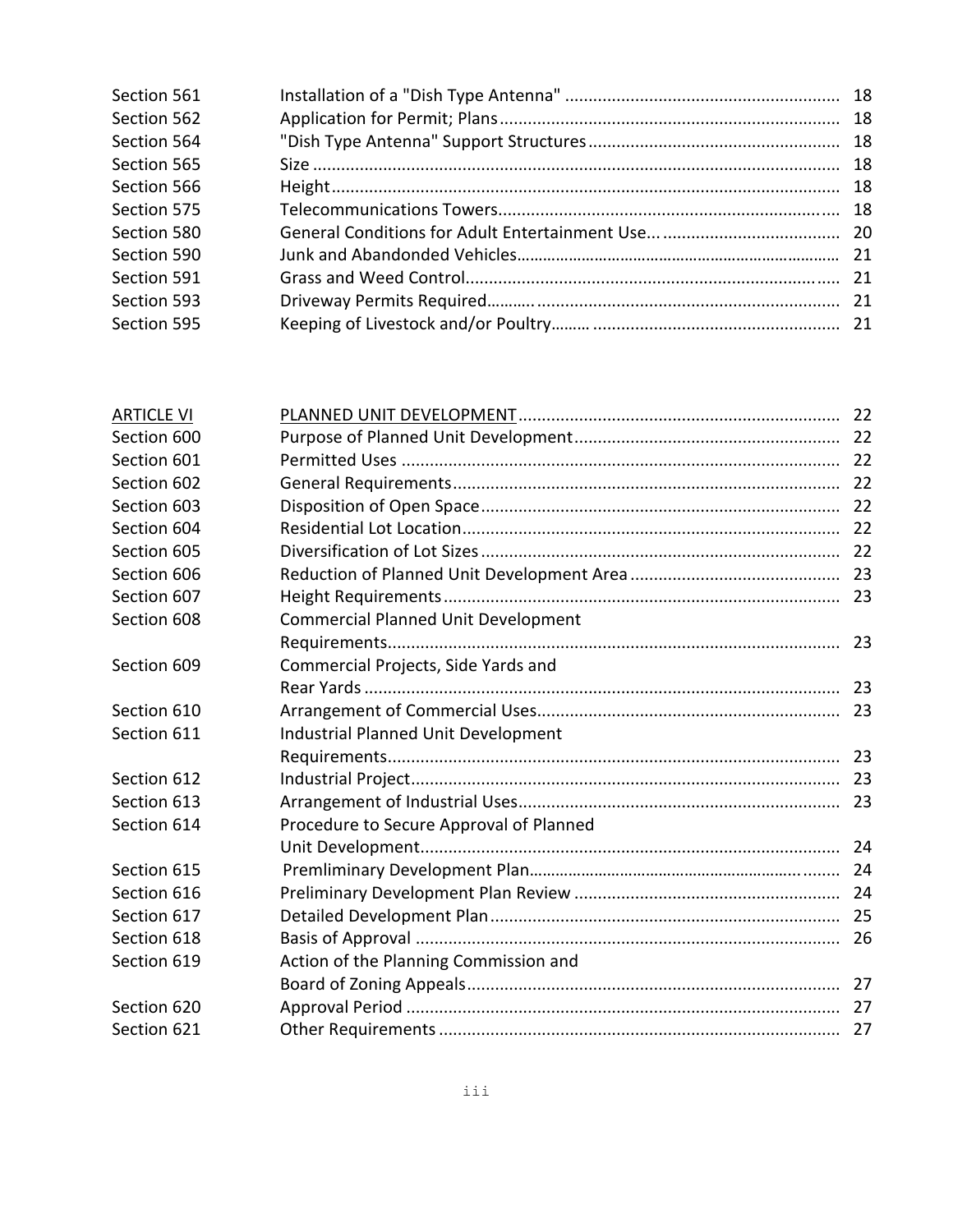| <b>ARTICLE VII</b>  |                                           | 28 |
|---------------------|-------------------------------------------|----|
| <b>ARTICLE VIII</b> |                                           |    |
| Section 800         |                                           |    |
| Section 801         |                                           |    |
| Section 802         |                                           | 29 |
| Section 803         |                                           |    |
| Section 804         |                                           | 29 |
| Section 805         |                                           | 29 |
| Section 806         |                                           | 29 |
| Section 807         |                                           | 29 |
| Section 808         |                                           |    |
| Section 809         |                                           |    |
| Section 810         |                                           | 30 |
| Section 811         |                                           | 30 |
| Section 812         |                                           |    |
| Section 813         |                                           |    |
| Section 814         |                                           |    |
| Section 815         |                                           |    |
| Section 816         |                                           | 30 |
| Section 817         |                                           |    |
| Section 818         |                                           |    |
| Section 819         |                                           |    |
| Section 820         |                                           |    |
| Section 821         |                                           |    |
| Section 822         |                                           |    |
| Section 823         |                                           |    |
| Section 824         |                                           |    |
| Section 825         |                                           |    |
| Section 826         |                                           |    |
| Section 827         |                                           | 32 |
| Section 828         |                                           | 32 |
| Section 829         |                                           | 32 |
| Section 830         |                                           |    |
| Section 831         |                                           |    |
| Section 832         |                                           | 32 |
| Section 833         |                                           | 32 |
| Section 834         |                                           | 32 |
| Section 835         |                                           | 32 |
| Section 836         |                                           | 33 |
| Section 837         |                                           |    |
| Section 838         | Signs Interfering with Traffic Control or |    |
|                     |                                           |    |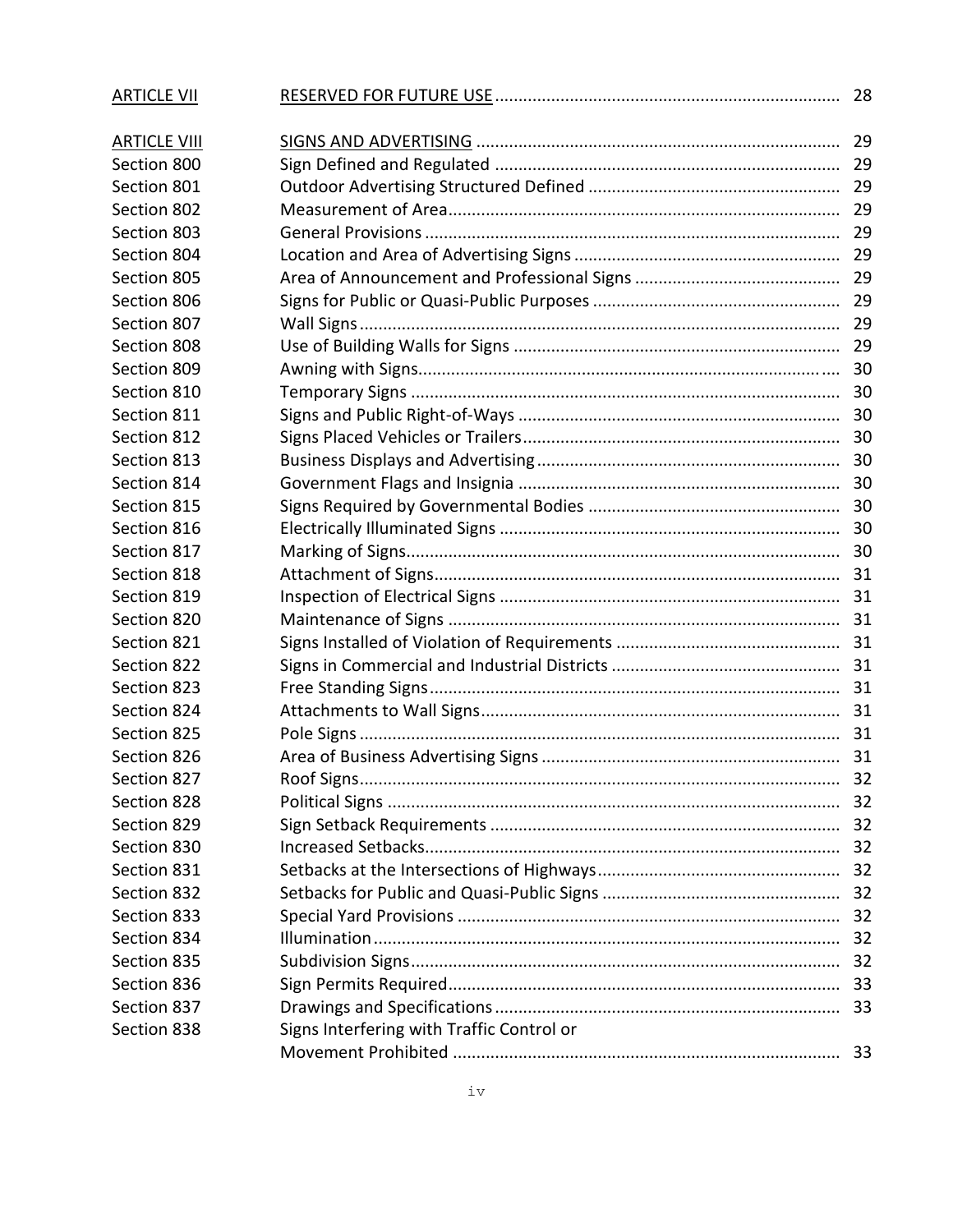| Section 839       |                                           |     |  |  |  |  |
|-------------------|-------------------------------------------|-----|--|--|--|--|
| Section 840       |                                           |     |  |  |  |  |
|                   |                                           |     |  |  |  |  |
| <b>ARTICLE IX</b> |                                           |     |  |  |  |  |
| Section 900       |                                           |     |  |  |  |  |
| Section 901       |                                           |     |  |  |  |  |
| Section 902       |                                           |     |  |  |  |  |
| Section 903       |                                           |     |  |  |  |  |
| Section 904       |                                           |     |  |  |  |  |
| Section 905       |                                           |     |  |  |  |  |
| Section 906       |                                           |     |  |  |  |  |
| Section 907       | Nonconforming Uses of Structures or of    |     |  |  |  |  |
|                   |                                           | 36  |  |  |  |  |
| Section 908       |                                           |     |  |  |  |  |
| Section 909       | Uses Under Conditional Use Provision not  |     |  |  |  |  |
|                   |                                           |     |  |  |  |  |
| <b>ARTICLE X</b>  |                                           |     |  |  |  |  |
| Section 1000      |                                           |     |  |  |  |  |
| Section 1001      |                                           |     |  |  |  |  |
| Section 1010      |                                           |     |  |  |  |  |
| Section 1020      |                                           |     |  |  |  |  |
| Section 1021      |                                           |     |  |  |  |  |
| Section 1022      |                                           |     |  |  |  |  |
| Section 1030      | Duties of Zoning Officer, Board of Zoning |     |  |  |  |  |
|                   | Appeals, Legislative Authority and Courts |     |  |  |  |  |
|                   |                                           |     |  |  |  |  |
| Section 1040      | Procedure and Requirements for Appeals    |     |  |  |  |  |
|                   |                                           |     |  |  |  |  |
| Section 1041      |                                           | 40  |  |  |  |  |
| Section 1042      |                                           | 40  |  |  |  |  |
| Section 1043      |                                           | -40 |  |  |  |  |
| Section 1044      |                                           |     |  |  |  |  |
| Section 1045      |                                           |     |  |  |  |  |
| Section 1046      | Public Hearing by the Board of            |     |  |  |  |  |
|                   |                                           | 42  |  |  |  |  |
| Section 1047      |                                           | 42  |  |  |  |  |
| Section 1048      |                                           | 42  |  |  |  |  |
| Section 1049      |                                           | 42  |  |  |  |  |
| Section 1060      | Procedure and Requirements for Approval   |     |  |  |  |  |
|                   |                                           | 42  |  |  |  |  |
| Section 1061      |                                           | 42  |  |  |  |  |
| Section 1062      | Contents of Application for Conditional   |     |  |  |  |  |
|                   |                                           |     |  |  |  |  |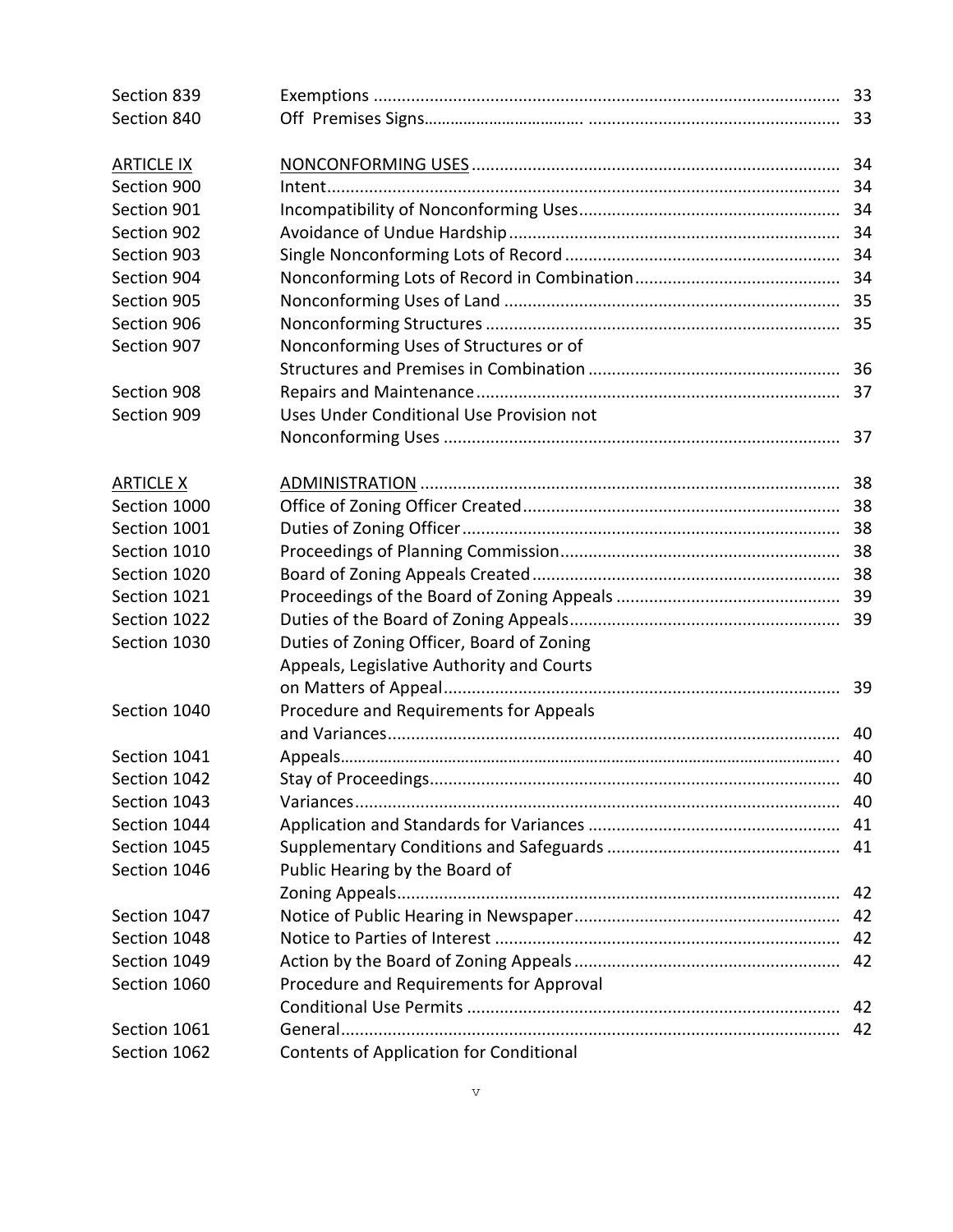|                    |                                           | 42 |
|--------------------|-------------------------------------------|----|
| Section 1063       |                                           |    |
| Section 1064       |                                           |    |
| Section 1065       |                                           | 44 |
| Section 1066       |                                           | 44 |
| Section 1067       |                                           | 44 |
| <b>ARTICLE XI</b>  |                                           |    |
| Section 1100       |                                           |    |
| Section 1101       |                                           | 45 |
| Section 1102       |                                           |    |
| Section 1103       |                                           | 46 |
| Section 1104       |                                           | 46 |
| Section 1105       |                                           |    |
| Section 1106       |                                           |    |
| Section 1107       | Record of Zoning Permits and Certificate  |    |
|                    |                                           |    |
| Section 1120       | Failure to Obtain a Zoning Permit of      |    |
|                    |                                           |    |
| Section 1130       | Construction and Use to be as Provided in |    |
|                    | Applications, Plans, Permits and          |    |
|                    |                                           |    |
| Section 1140       |                                           |    |
| Section 1150       |                                           |    |
| Section 1160       |                                           |    |
| <b>ARTICLE XII</b> |                                           | 48 |
| Section 1200       |                                           | 48 |
| Section 1201       |                                           | 48 |
| Section 1202       |                                           |    |
| Section 1203       |                                           | 48 |
| Section 1204       |                                           |    |
| Section 1205       |                                           |    |
| Section 1206       |                                           | 49 |
| Section 1207       |                                           | 49 |
| Section 1208       |                                           | 49 |
| Section 1209       | Notice to Property Owners by the          |    |
|                    |                                           | 49 |
| Section 1210       |                                           | 50 |
| Section 1211       |                                           |    |
| Section 1212       |                                           |    |
| Section 1213       |                                           |    |
| Section 1214       |                                           |    |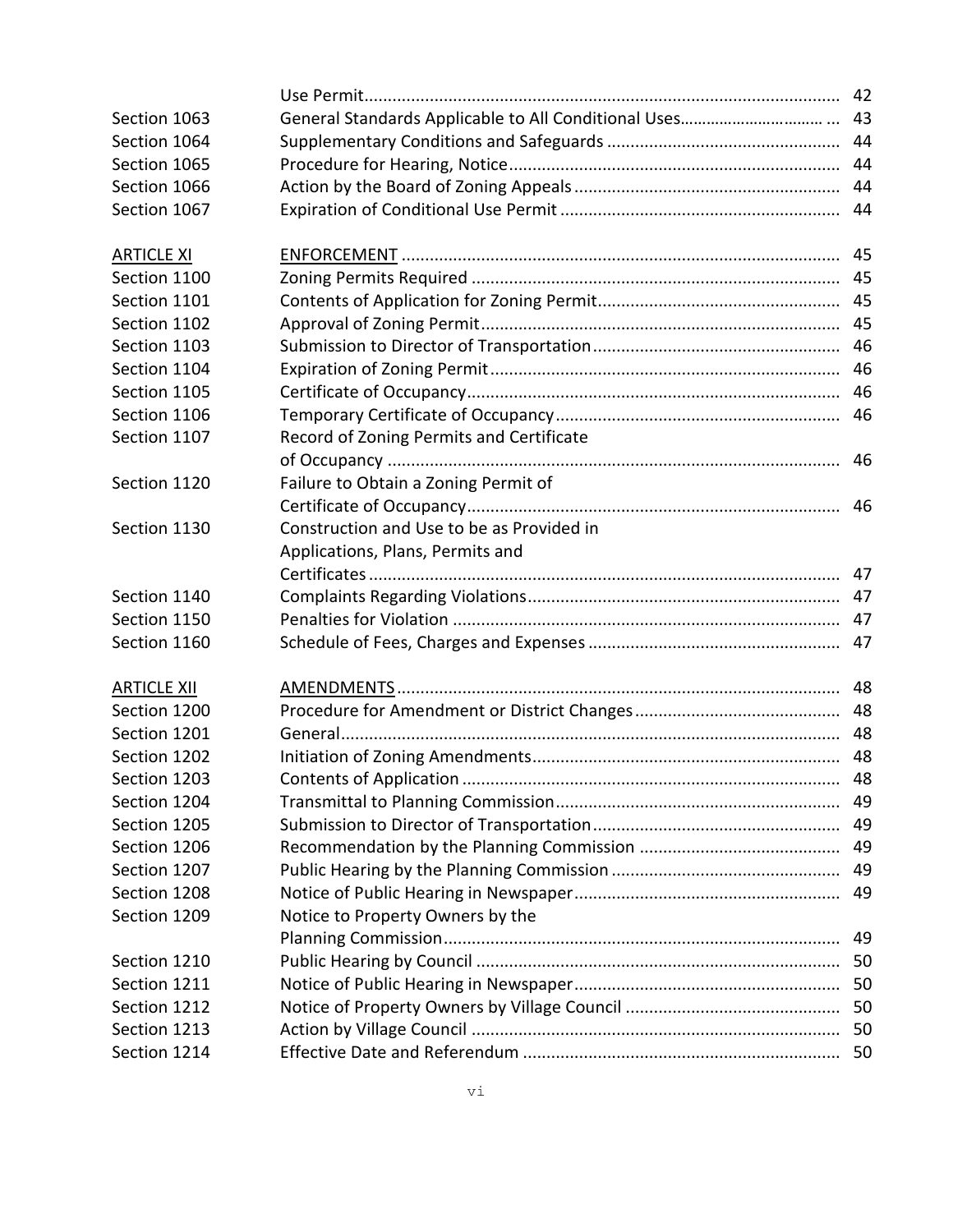| <b>ARTICLE XIII</b> |                                                                |     |
|---------------------|----------------------------------------------------------------|-----|
| <b>ARTICLE XIV</b>  |                                                                |     |
| Section 1410        | Provisions of Ordinance Declared to be Minimum Requirements 74 |     |
| Section 1420        |                                                                | -74 |
| Section 1430        |                                                                |     |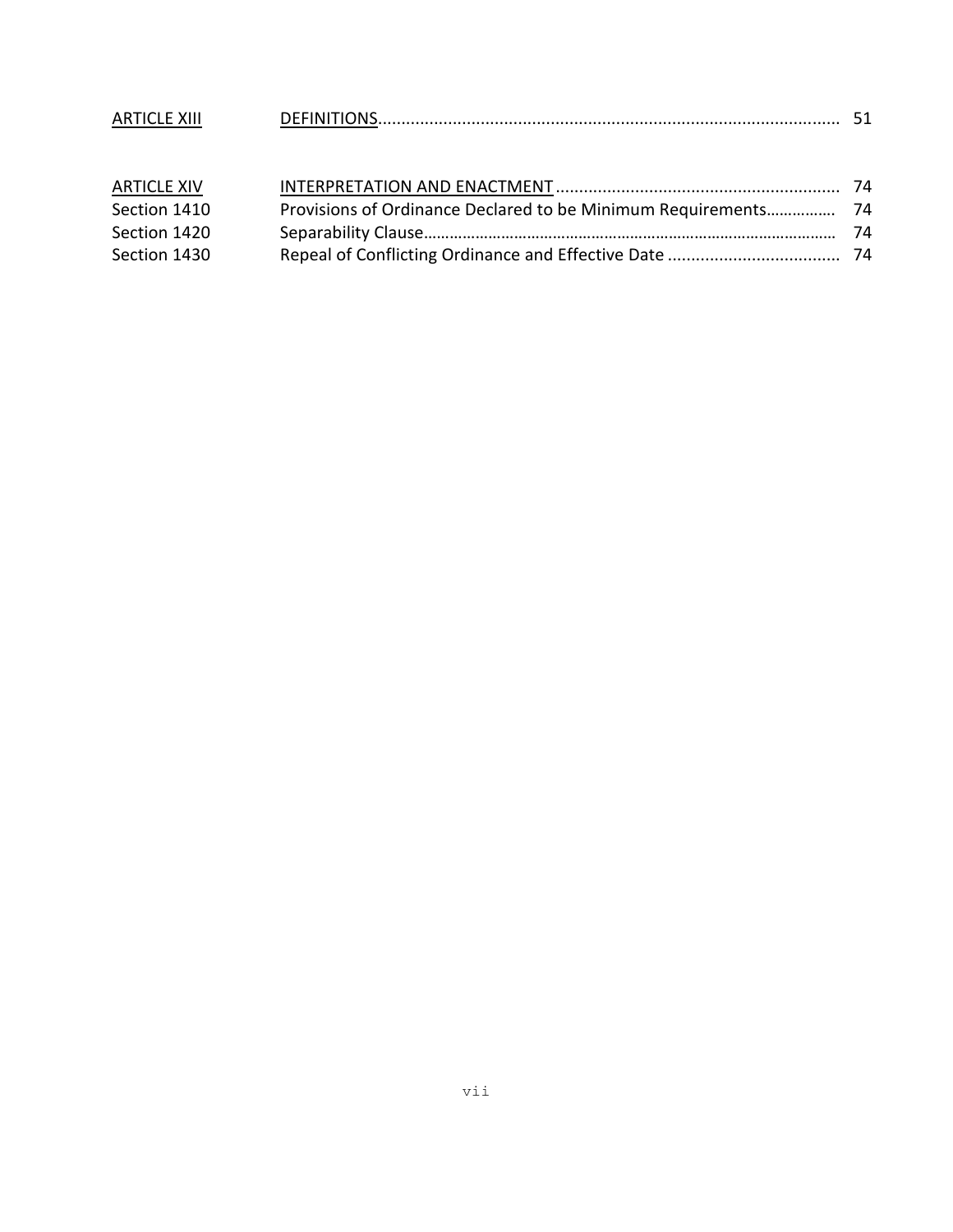AN ORDINANCE OF THE VILLAGE OF LAKEVIEW, OHIO, ENACTED IN ACCORDANCE WITH A COMPREHENSIVE PLAN AND THE PROVISIONS OF CHAPTER 713, OHIO REVISED CODE, AND FOR THE PURPOSE OF PROTECTING THE PUBLIC HEALTH, SAFETY, COMFORT, CONVENIENCE AND GENERAL WELFARE; DIVIDING THE VILLAGE INTO ZONES AND DISTRICTS, ENCOURAGING, REGULATING, AND RESTRICTING THEREIN THE LOCATION, CONSTRUCTION, RECONSTRUCTION, ALTERATION AND USE OF STRUCTURES AND LAND; PROMOTING THE ORDERLY DEVELOPMENT OF RESIDENTIAL, BUSINESS, INDUSTRIAL, RECREATIONAL AND PUBLIC AREAS; PROVIDING FOR ADEQUATE LIGHT, AIR, AND CONVENIENCE OF ACCESS TO PROPERTY BY REGULATING THE USE OF LAND AND BUILDINGS AND THE BULK OF STRUCTURES IN RELATIONSHIP TO SURROUNDING PROPERTIES; LIMITING CONGESTION IN THE PUBLIC RIGHTS-OF-WAY; PROVIDING THE COMPATIBILITY OF DIFFERENT LAND USES AND THE MOST APPROPRIATE USE OF LAND; PROVIDING FOR THE ADMINISTRATION OF THIS ORDINANCE AND DEFINING THE POWERS AND DUTIES OF THE ADMINISTRATING OFFICERS AS PROVIDED HEREINAFTER AND PRESCRIBING PENALTIES FOR THE VIOLATION OF THE PROVISIONS IN THIS ORDINANCE OR ANY AMENDMENT THERETO; AND FOR THE REPEAL. BE IT ORDAINED BY THE COUNCIL OF THE VILLAGE OF LAKEVIEW, STATE OF OHIO: THEREFORE BE IT RESOLVED BY THE COUNCIL OF THE VILLAGE OF LAKEVIEW, LOGAN COUNTY, OHIO:

### ARTICLE I - TITLE, INTERPRETATION, AND ENACTMENT

Section 100 TITLE. This Ordinance shall be known and may be cited as the "Zoning Ordinance of the Village of Lakeview, Logan County, Ohio."

Section 110 Provisions of Ordinance Declared to be the Minimum Requirements. In their interpretation and application, the provisions of this Ordinance shall be held to be minimum requirements, adopted for the promotion of the public health, safety, and the general welfare. Whenever the requirements of this Ordinance conflict with the requirements of any other lawfully adopted rules, regulations, resolutions or deed restrictions, the most restrictive, or that imposing the higher standards shall govern.

Section 120 Separability Clause. Should any section or provision of this Ordinance be declared by the courts to be unconstitutional or invalid, such decision shall not affect the validity of the Ordinance as a whole or any part thereof other than the part so declared to be unconstitutional or invalid.

Section 130 Replacement of Existing Ordinances, Effective Date.

All Ordinances or parts of Ordinances in conflict with this Zoning Ordinance or inconsistent with the provisions of this Ordinance are hereby repealed to extent necessary to give this Ordinance full force and effect. This Ordinance shall become effective from and after the date of its approval and adoption, as provided by law.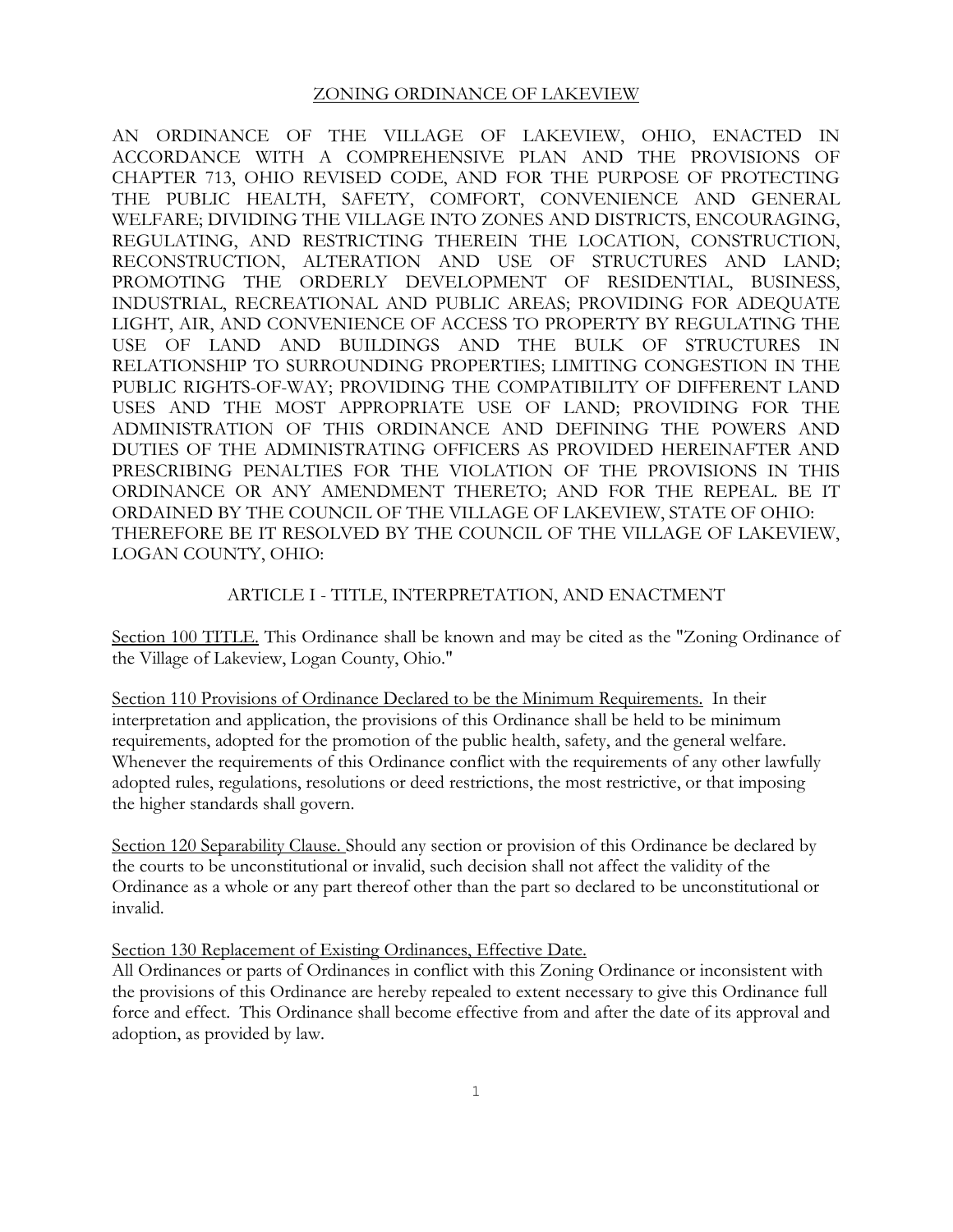### ARTICLE II ESTABLISHMENT OF DISTRICTS

Section 200 DISTRICT TYPES. The Village is hereby divided into six (6) districts as follows: R-1 Low Density Residential District, R-2 Medium Density Residential District, R-3 High Density Residential District, B-2 Local Business District, B-3 Central Business District,, & M-1 Light Manufacturing District.

Section 220 LOW DENSITY RESIDENTIAL DISTRICT (R-1). This district is designated for low density single family residential use. The purpose of this district is to provide land for housing units no to exceed four (4) units per acre. One (1) dwelling unit per lot is permitted. Centralized water and sewer facilities are required.

Section 230 MEDIUM DENSITY RESIDENTIAL DISTRICT (R-2). This district is designated for medium density single family residential use. The purpose of this district is to provided land for housing units not to exceed six (6) units per acre. Centralized water and sewer facilities are required.

Section 240 HIGH DENSITY RESIDENTIAL DISTRICT (R-3). This district is designated for high density single, double and multi family residential use. Centralized water and sewer facilities are required.

Section 250 LOCAL BUSINESS DISTRICT (B-1). The purpose of the local business district is to provide land for provide land for small retail and personal service establishments offering convenience-type goods and services for the daily needs of the people in the immediate neighborhood or area. Central water and sewer facilities are required.

Section 260 CENTRAL BUSINESS DISTRICT (B-3). The purpose of the Central Business District is to provide land for retail, service, office, institutional, commercial, recreational, and cultural facilities that are fully compatible in an intesely developed or developing commercial center and for a logical expansion of the compacted core. Single and multi-family housing is permitted. Manfucturing is permitted as a Conditional Use. Central water and sewer facilities are required.

Section 280 MANUFACTURING DISTRICT (M-1). The purpose of the light manufacturing district is to provide land for manufacturing or industrial establishments which are clean, quiet and free of hazardous or objectionable elements such as noise, odor, dust, smoke or glaze; operate within enclosed structures, and generate little industrial traffic. Central water and sewer facilities are required.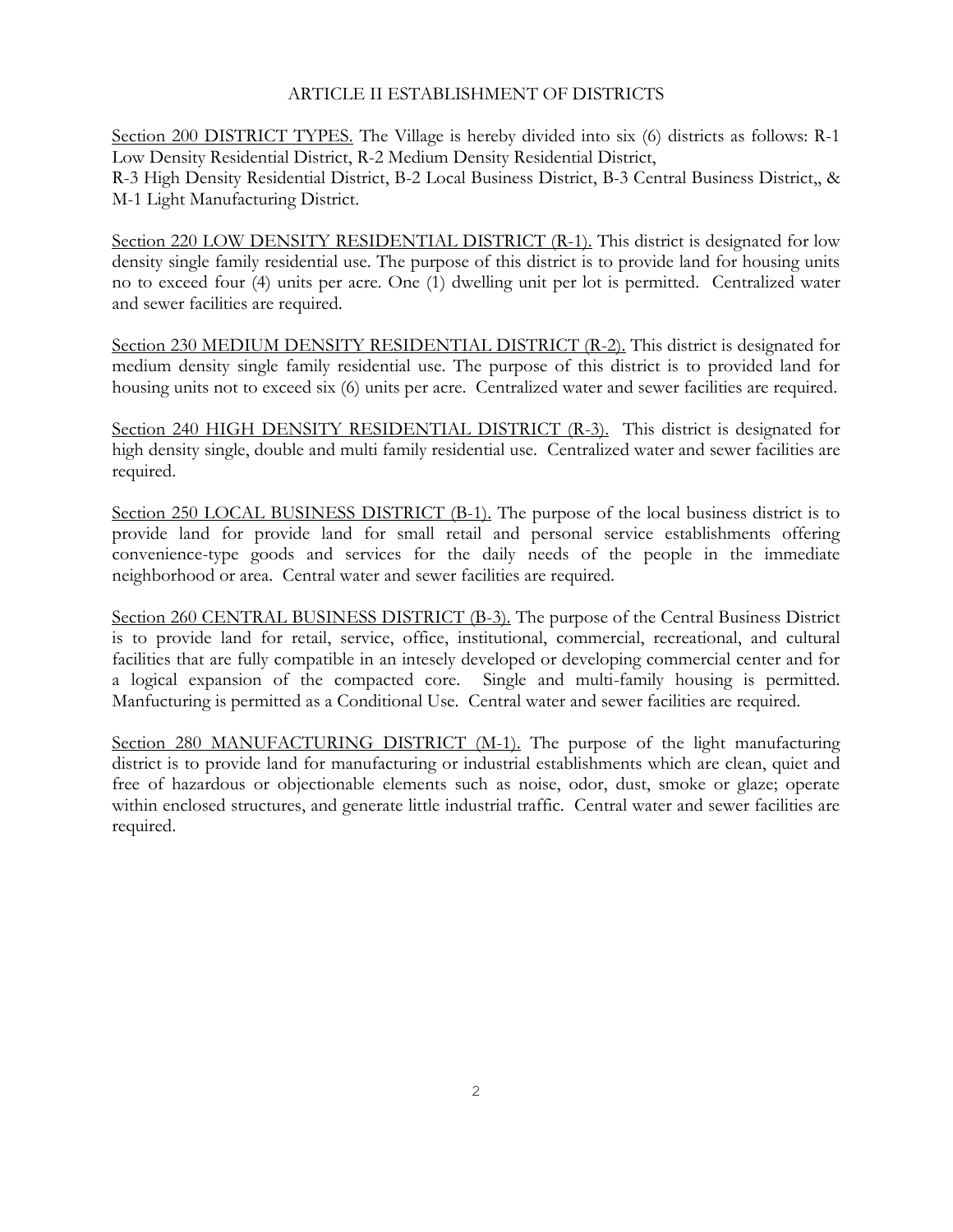### ARTICLE III PROVISION FOR OFFICIAL ZONING MAP

Section 300 OFFICIAL ZONING MAP. The districts established in Section 200 of this Ordinance are shown on the Official Zoning Map which, together with all explanatory matter thereon, are hereby adopted by reference and declared to be part of this Ordinance.

Section 310 IDENTIFICATION OF THE OFFICIAL ZONING MAP. The Official Zoning Map shall be identified by the signature of the Mayor attested by the Village Clerk, and bearing the seal of this Village, under the following words: "THIS IS TO CERTIFY THAT THIS IS THE OFFICIAL ZONING MAP referred to in Section 300 of Ordinance Number 420 of the Village of Lakeview, Ohio," together with the date of the adoption of this Ordinance.

Section 320 RECORDING CHANGES IN THE OFFICIAL ZONING MAP. If, in accordance with the provisions of this Ordinance and Chapter 713, Ohio Revised Code, changes are made in district boundaries or other matters portrayed on the Official Zoning Map, such changes shall be entered on the Official Zoning Map promptly after the amendment has been approved by the Village Council by a three-quarters (3/4) vote, with an entry on the Official Zoning Map indicating the ORDINANCE NUMBER AND THE DATE OF ADOPTION.

Section 330 REPLACEMENT OF THE OFFICIAL ZONING MAP. In the event that the Official Zoning Map becomes damaged, destroyed, lost or difficult to interpret because of the nature and number of changes and additions, the Village Council may, by resolution, adopt a new Official Zoning Map which shall supersede the prior Official Zoning Map. The new Official Zoning Map may correct drafting or other errors or omissions in the prior Official Zoning Map, but no such correction shall have effect of amending the original Official Zoning Map or any subsequent amendment thereof. The new Official Zoning Map shall be identified by the signature of the Mayor attested by the Village Clerk, and bearing the seal of the Village under the following words: "THIS IS TO CERTIFY THAT THE OFFICIAL ZONING MAP supersedes and replaces the Official Zoning Map adopted as part of Ordinance Number 420 of the Village of Lakeview, Ohio.

Section 340 PRESERVING RECORDS. Unless the prior Official Zoning Map has been lost or has been totally destroyed, the prior map and/or significant parts thereof remaining shall be preserved, together with all available records pertaining to its adoption or amendment.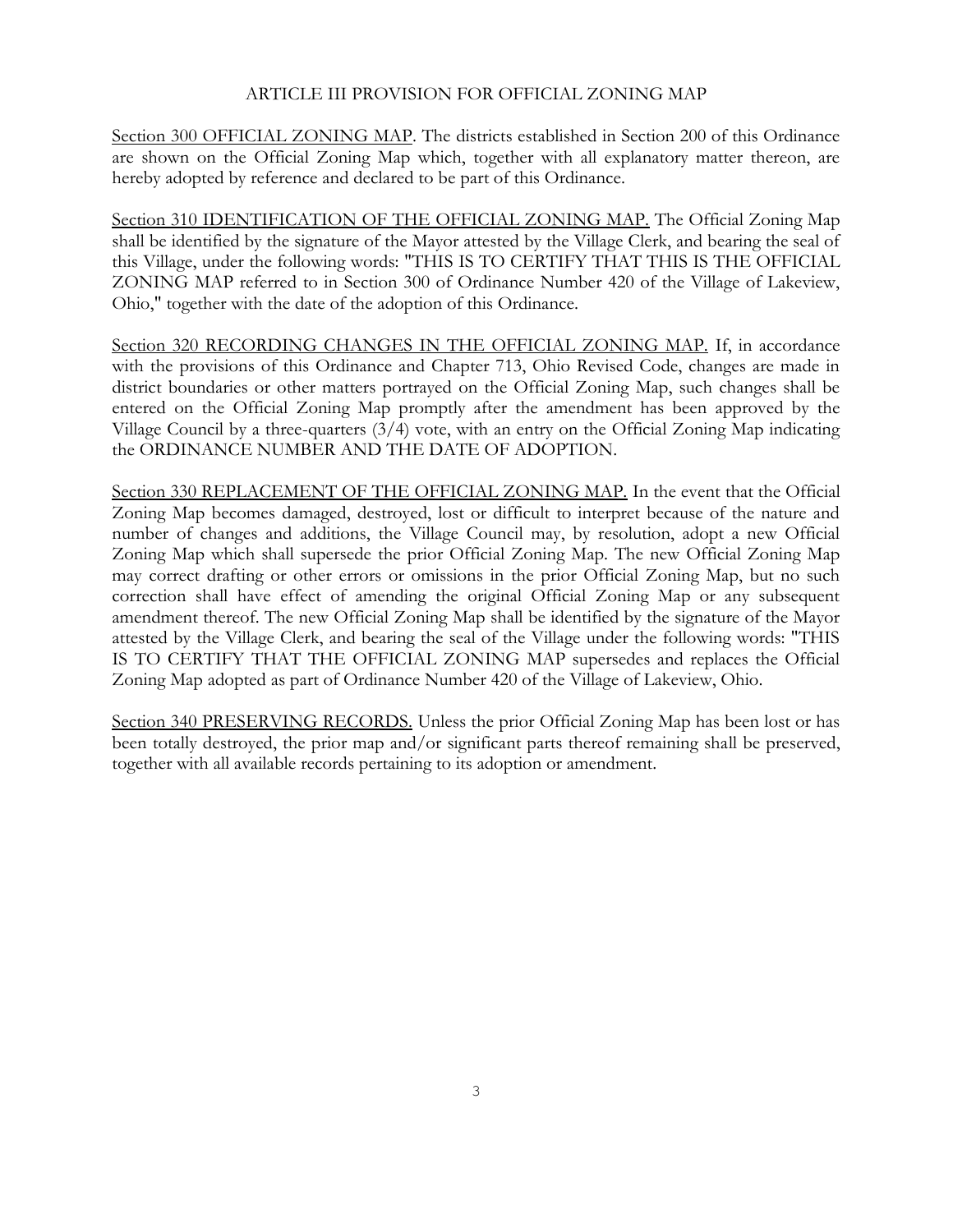Section 350 INTERPRETATION OF DISTRICT BOUNDARIES. Where uncertainty exists with respect to the boundaries of any of the zoning districts as shown on the Official Zoning Map, the following rules shall apply:

- 1. Where district boundaries are indicated as approximately following the center lines of streets or highways, street lines, or highway right-of-way lines, such center lines, street lines, or highway right-of-way lines shall be construed to be such boundaries.
- 2. Where district boundaries are so indicated that they approximately follow the lot lines, such lot lines shall be construed to be such boundaries.
- 3. Where district boundaries are so indicated that they are approximately parallel to the center lines or street lines of streets, or the center lines or right-of-way lines of highways, such district boundaries shall be construed as being parallel thereto and at such distance therefrom as indicated on the Official Zoning Map. If no distance is given, such dimensions shall be determined by the use of the scale shown on the Official Zoning Map.
- 4. Where the boundary of a district follows a railroad line, such boundary shall be deemed to be located in the middle of the main tracks of said railroad line.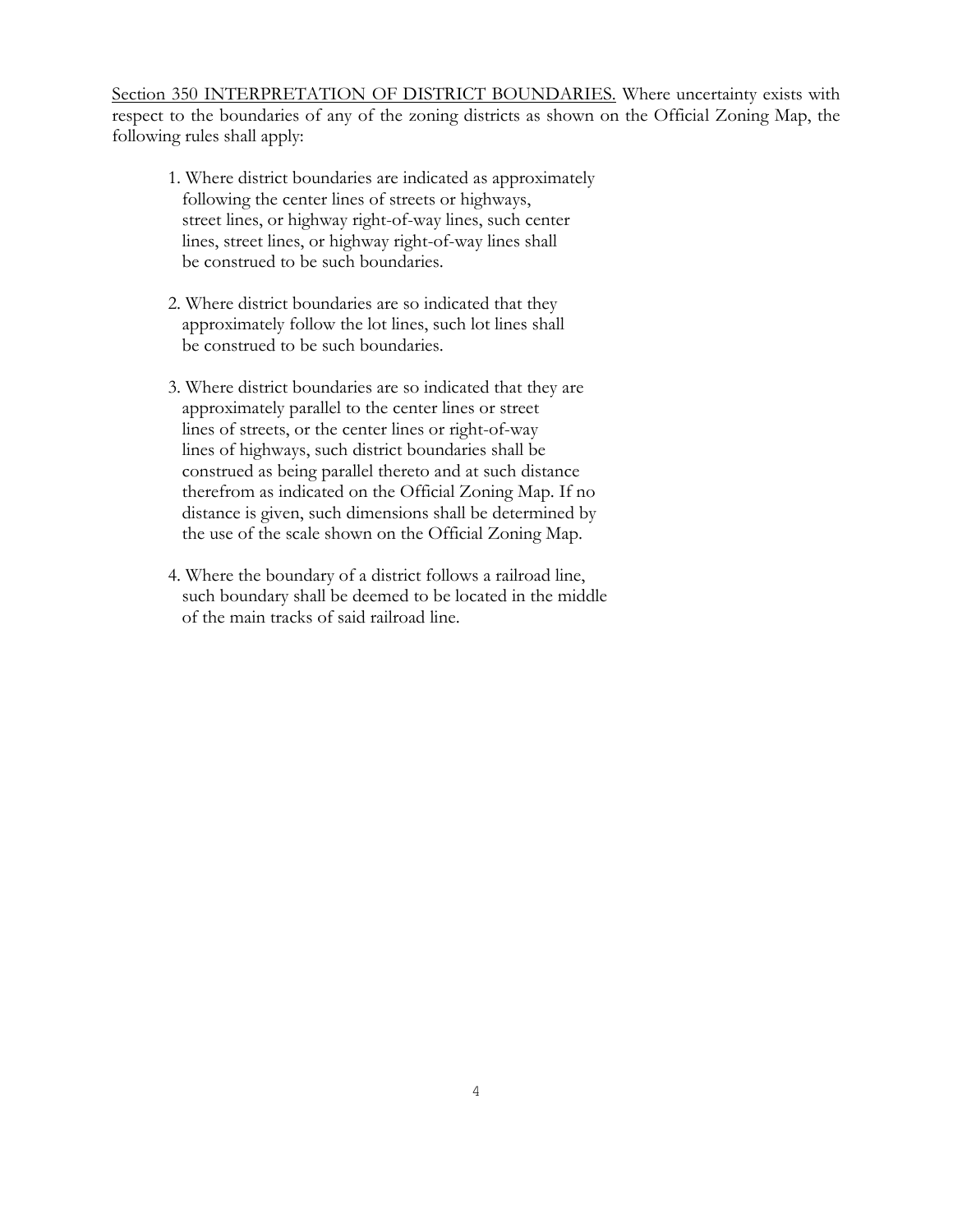### ARTICLE IV DISTRICT REGULATIONS

Section 400 COMPLIANCE WITH REGULATIONS. The regulations for each district set forth by this Ordinance shall be minimum regulations and shall apply uniformly to each class or kind of structure or land, except as hereinafter provided; or as otherwise granted by the Board of Zoning Appeals.

- 1. No building, structure, or land shall be used or occupied and no building or structure or part thereof shall be erected, constructed, reconstructed, moved, or structurally altered except in conformity with all of the regulations herein specified for the district in which it is located.
- 2. No buildings or other structures shall hereafter be erected or altered:
	- a. to exceed the height or bulk.
	- b. to accommodate or house a greater number of families.
	- c. to occupy a greater percentage of lot area, and
	- d. to have narrower or smaller rear yards, front yards, side yards, or other open spaces. than herein required, or in any other manner contrary to
	- the provisions of this Ordinance;
- 3. No yard or lot existing at the time of passage of this Ordinance shall be reduced in dimension or area below the minimum requirements set forth herein. Yards or lots created after the effective date of this Ordinance shall meet at least the minimum requirements established by this Ordinance;
- 4. All territory which may hereafter be annexed to the Village shall be administered according to the applicable Township Zoning district Regulations until otherwise classified. Annexed territory without Township or County Zoning shall be considered to be in the R-1 low density residential district until otherwise classified.

Section 410 SCHEDULE OF DISTRICT REGULATIONS ADOPTED. District regulations shall be as set forth in the Official Schedule of District Regulations, hereby adopted by reference and declared to be a part of this Ordinance, and in Article V of this Ordinance, entitled "Supplementary District Regulations."

Section 420 IDENTIFICATION OF THE SCHEDULE OF DISTRICT REGULATIONS. The Official Schedule of District Regulations shall be identified by the signature of the Mayor, attested by the Village Clerk, and bearing the seal of the Village, under the following words: "THIS IS TO CERTIFY that this is the Official Schedule of district Regulations referred to in Section 410 and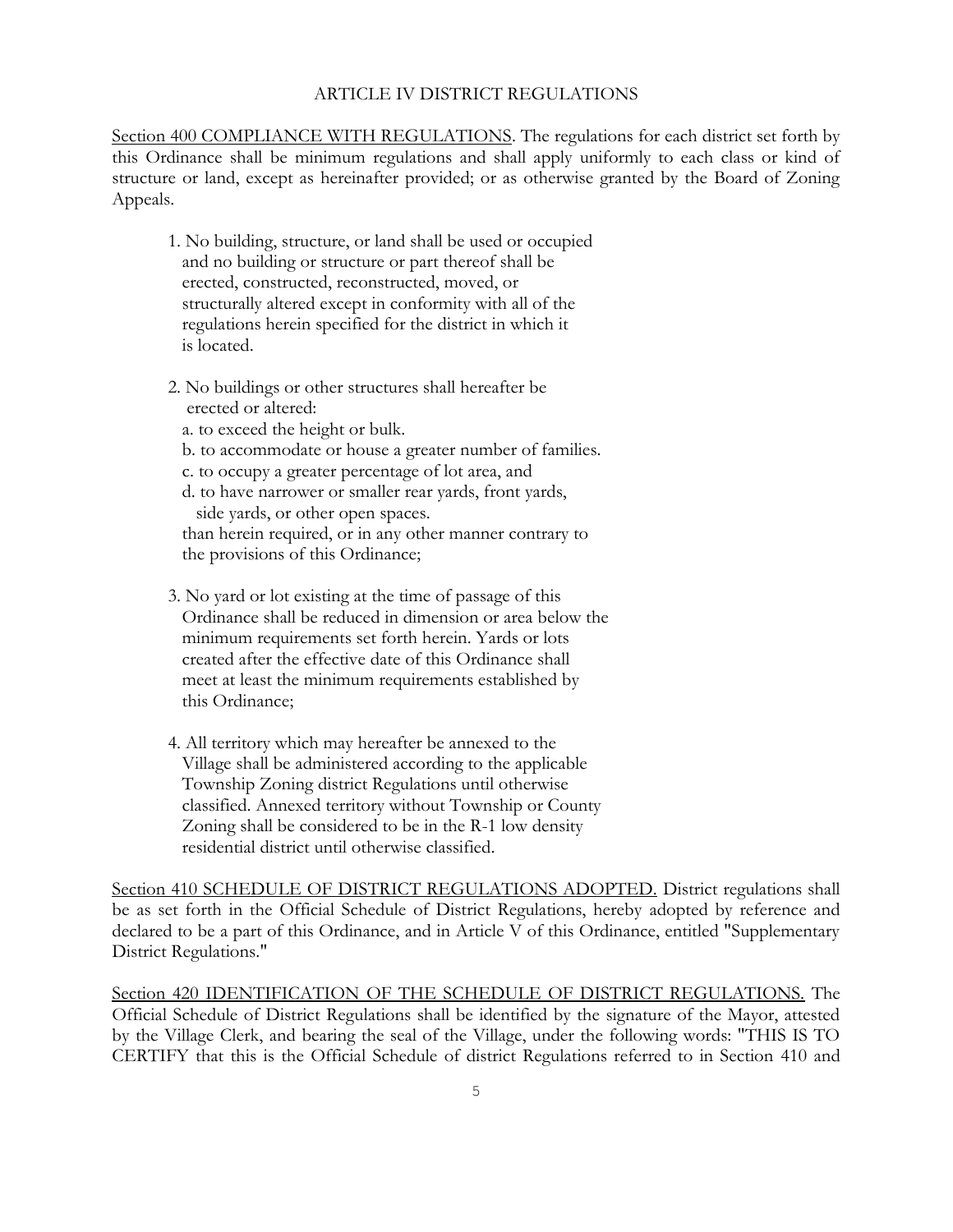ARTICLE IV of Ordinance Number 420 of the Village of Lakeview, Ohio," together with the date of the adoption or amendment of this Ordinance.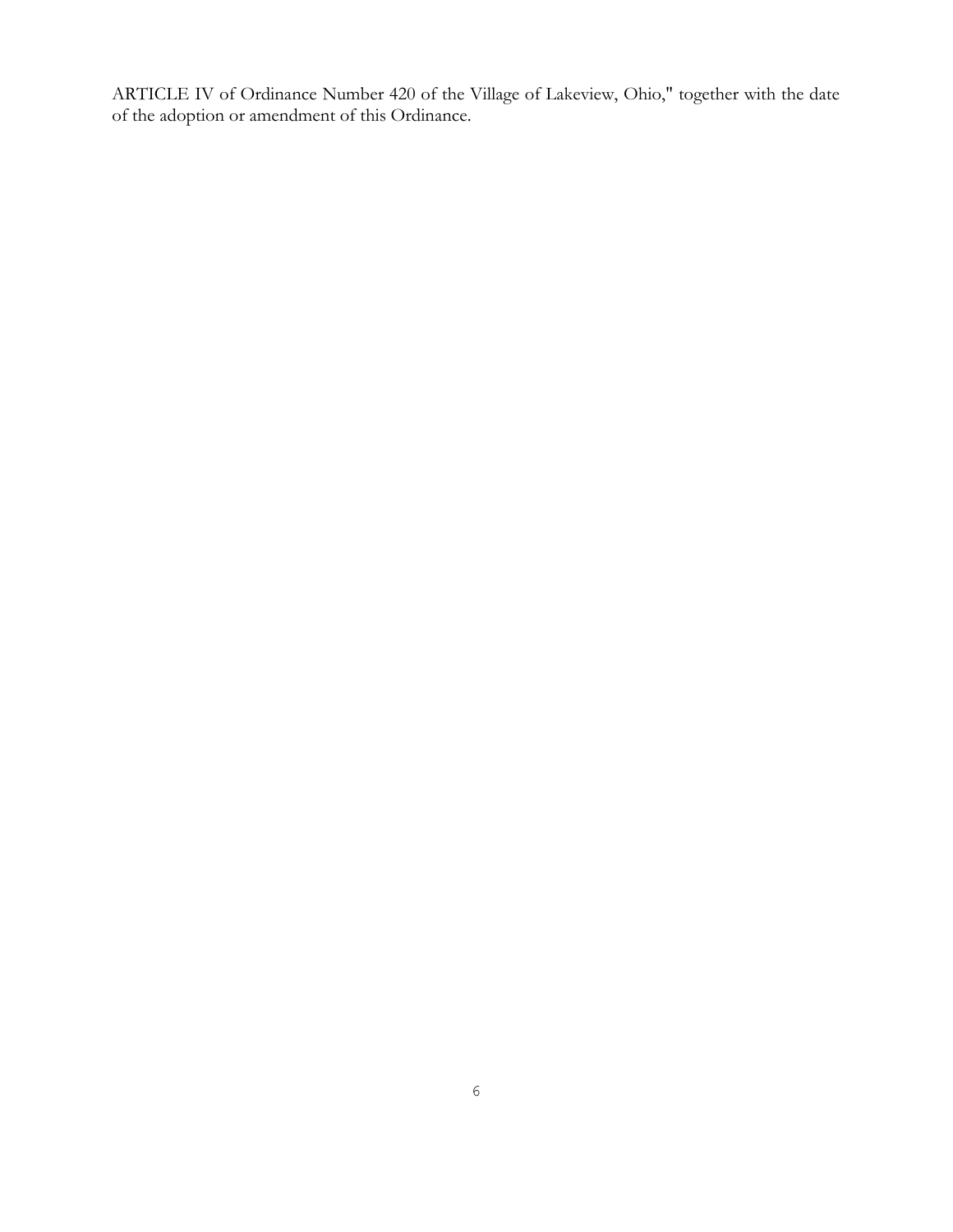| <b>ZONING DISTRICTS</b>                         | PERMITTED USES                                                                                                                                                                                                                           | <b>Conditional Uses</b>                                                                                                                                                                                                 | <b>Planned Unit</b><br>Development                                                                         |  |  |
|-------------------------------------------------|------------------------------------------------------------------------------------------------------------------------------------------------------------------------------------------------------------------------------------------|-------------------------------------------------------------------------------------------------------------------------------------------------------------------------------------------------------------------------|------------------------------------------------------------------------------------------------------------|--|--|
| (Symbols as used on the<br>Official Zoning Map) | (Accessory uses and essential<br>services are included)                                                                                                                                                                                  | (Permitted upon issuance of a<br>Conditional Use Permit by the<br>Board of Zoning Appeals                                                                                                                               |                                                                                                            |  |  |
| $\mathbf{1}$                                    | 2                                                                                                                                                                                                                                        | 3                                                                                                                                                                                                                       | 4                                                                                                          |  |  |
| <b>R-1 LOW DENSITY</b><br><b>RESIDENTIAL</b>    | Single-family dwelling, public<br>uses, family care homes                                                                                                                                                                                | Non-commercial recreation,<br>home occupation, personal<br>services, public service facility;<br>quasi-public uses                                                                                                      | Residential, public &<br>quasipublic uses<br>individually or in<br>combination                             |  |  |
| R-2 MEDIUM DENSITY<br><b>RESIDENTIAL</b>        | Single-family dwelling, public<br>uses, family care homes                                                                                                                                                                                | Multi-family dwelling*, non-<br>commercial recreation, home<br>occupation, personal services,<br>service business, offices,<br>public service facility; quasi-<br>public                                                | Residential,<br>commercial, public &<br>quasipublic uses<br>individually or in<br>combination              |  |  |
| <b>R-3 HIGH DENSITY</b><br><b>RESIDENTIAL</b>   | Single-family dwelling*, Multi-<br>family dwelling, public uses, family<br>care homes                                                                                                                                                    | Non-commercial recreation,<br>mobile home park<br>(conformance with ORC<br>3733.02), group homes, home<br>occupation, public service<br>facility, service business,<br>personal services; quasi-public<br>uses          | Residential,<br>commercial, public &<br>quasipublic uses<br>individually or in<br>combination              |  |  |
| <b>B-2 LOCAL BUSINESS</b>                       | Convenience-type retail, eating *<br>drinking establishments, personal<br>services, service business,<br>offices, public uses, single-family<br>dwelling*, supply yards                                                                  | Shopping-type retail,<br>commercial recreation, public<br>service facility, light<br>manufacturing & directly<br>related offices and retail sales;<br>quasi-public uses                                                 | Residential.<br>commercial, industrial,<br>public or quasipublic<br>uses individually or in<br>combination |  |  |
| <b>B-3 Central Business</b>                     | Retail business (all types), service<br>business, offices, printing &<br>publishing, eating & drinking<br>establishments, transient<br>lodgings, commercial recreation,<br>supply yards, public uses, single<br>& multi-family dwelling* | Drive-in business, food<br>processing, public service<br>facility, light manufacturing and<br>directly related offices and<br>retail sales; quasi-public uses                                                           | Residential,<br>commercial, public &<br>quasipublic uses<br>individually or in<br>combination              |  |  |
| M-1 Light Manufacturing                         | Light manufacturing & directly<br>related offices & retail sales,<br>printing & publishing, public uses                                                                                                                                  | Heavy manufacturing and<br>directly related offices and<br>retail sales, wholesale &<br>warehousing, food processing,<br>transport terminals, public<br>service facility, single-family<br>dwelling*; quasi-public uses | Commercial, industrial,<br>public & quasipublic<br>uses individually or in<br>combination                  |  |  |

n.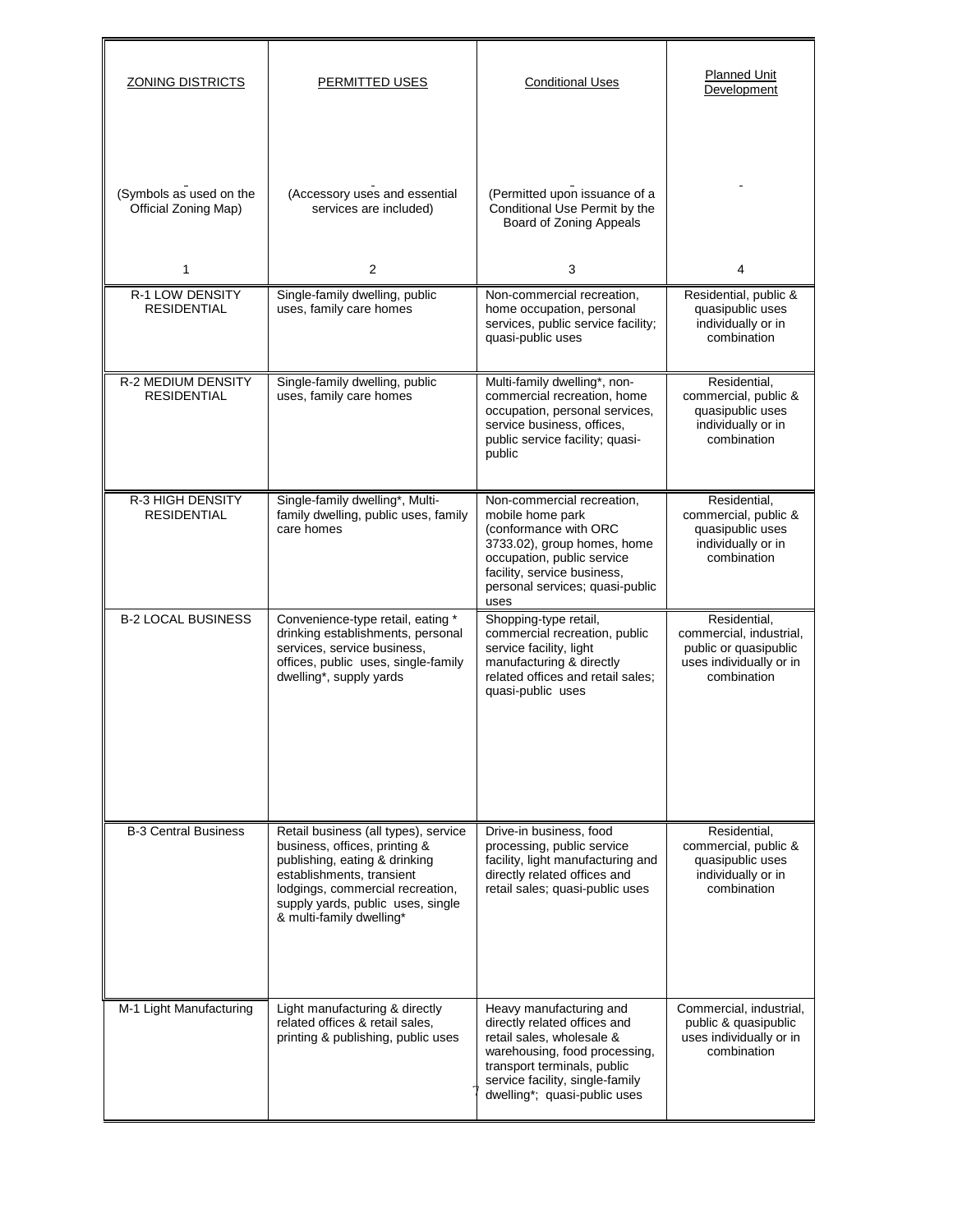| <b>ZONING DISTRICTS</b>                         |                                                    | <b>MAXIMUM</b><br><b>PERCENTAG</b><br>E OF LOT TO<br>BE<br><b>OCCUPIED</b><br>(Principal and | <b>MINIMUM</b><br><b>FLOOR</b><br><b>AREA</b><br>(Square<br>Feet) | <b>MAXIMUM</b><br><b>HEIGHT OF</b><br>(DWELLING)<br><b>BUILDINGS</b> |             | MINIMUM YARD DIMENSIONS<br>(feet)<br>(Setback measured from the center of<br>the roadway) |       |                     |                                |                                                                                              |
|-------------------------------------------------|----------------------------------------------------|----------------------------------------------------------------------------------------------|-------------------------------------------------------------------|----------------------------------------------------------------------|-------------|-------------------------------------------------------------------------------------------|-------|---------------------|--------------------------------|----------------------------------------------------------------------------------------------|
|                                                 |                                                    | Frontage<br>(Width)<br>(Feet)                                                                | Accessory<br>Buildings)                                           |                                                                      |             |                                                                                           | Front |                     | Side Yards                     | Rear                                                                                         |
| (Symbols as used on the<br>Official Zoning Map) | With<br>Group or<br>Central<br>Sewage<br>Treatment |                                                                                              |                                                                   |                                                                      | Storie<br>s | Feet                                                                                      |       | One<br>Side<br>Yard | Sum<br>of<br>Side<br>Yard<br>s |                                                                                              |
| 1                                               | 5                                                  | 6                                                                                            | $\overline{7}$                                                    | 8                                                                    | 9           | 10                                                                                        | 11    | 12                  | 13                             | 14                                                                                           |
| <b>R-1 LOW DENSITY</b><br><b>RESIDENTIAL</b>    | 10,800                                             | 80                                                                                           | 25%                                                               | 1,200                                                                | 21/2        | 35                                                                                        | 35    | 8                   | 20                             | 40                                                                                           |
| <b>R-2 MEDIUM DENSITY</b><br><b>RESIDENTIAL</b> |                                                    | 60                                                                                           | 25%                                                               | 900**                                                                | 21/2        | 35                                                                                        | 25    | $\overline{4}$      | 10                             | 30                                                                                           |
|                                                 | 7,000                                              |                                                                                              |                                                                   |                                                                      |             |                                                                                           |       |                     |                                |                                                                                              |
| R-3 HIGH DENSITY<br><b>RESIDENTIAL</b>          | 3,600                                              | 90                                                                                           | 25%                                                               | 850**                                                                | 3           | 40                                                                                        | 25    | 10                  | 25                             | 30                                                                                           |
| <b>B-2 LOCAL BUSINESS</b>                       |                                                    | none                                                                                         | 50%                                                               | none                                                                 | 3           | 40                                                                                        | 30    | none                | none                           | 20                                                                                           |
| <b>B-3 Central Business</b>                     |                                                    | none                                                                                         | 100% less off<br>street loading<br>requirement in<br>column 21    | none*                                                                | 4           | 50                                                                                        | none  | none                | none                           | none,<br>except<br>when<br>adjacen<br>$t$ to R-<br>districts,<br>then not<br>less<br>than 10 |
| M-1 Light Manufacturing                         | 15,000                                             | 100                                                                                          | 40                                                                | none                                                                 | 4           | 50                                                                                        | 50    | 10                  | 30                             | 40                                                                                           |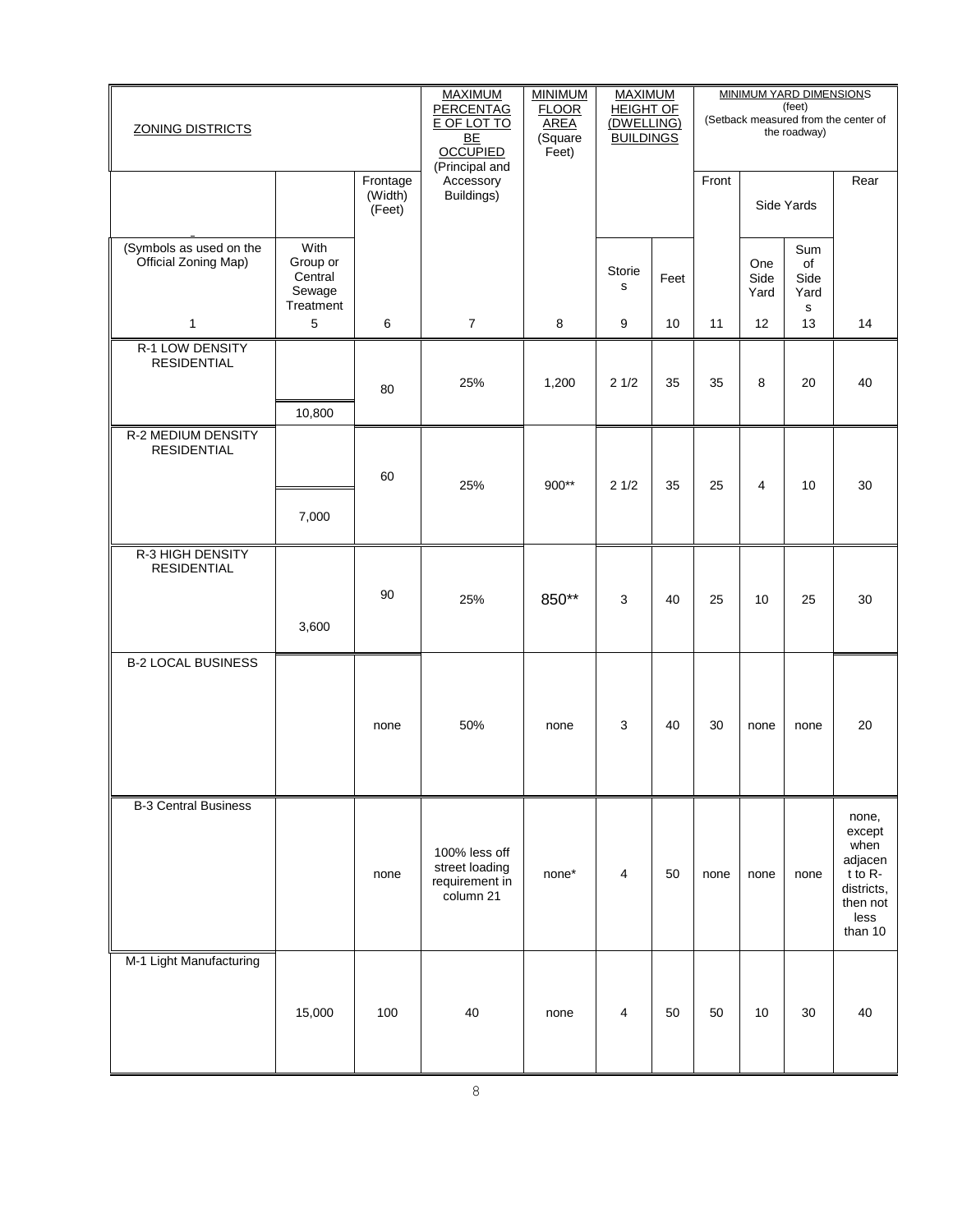| <b>ZONING DISTRICTS</b>                         |                              | <b>ACCESSORY</b><br><b>BUILDINGS</b> |                                   | <b>MINIMUM</b><br>(MANDATORY)<br>OFF-STREET<br><b>PARKING</b><br><b>SPACE</b> | <b>MINIMUM</b><br>(MANDATORY)<br>OFF-STREET<br><b>LOADING</b><br><b>SPACE</b>                                                                                          | <b>SIGNS</b><br><b>PERMITTE</b><br>$\overline{\mathsf{D}}$ | OTHER<br><b>PROVISIONS</b><br>AND<br><b>REQUIREMENT</b><br>(Supplementary                                                                                                                                                                           |
|-------------------------------------------------|------------------------------|--------------------------------------|-----------------------------------|-------------------------------------------------------------------------------|------------------------------------------------------------------------------------------------------------------------------------------------------------------------|------------------------------------------------------------|-----------------------------------------------------------------------------------------------------------------------------------------------------------------------------------------------------------------------------------------------------|
|                                                 | Maximu<br>m Height<br>(feet) |                                      | Minimum<br>Distance In<br>Feet To |                                                                               |                                                                                                                                                                        |                                                            | regulations,<br>prohibitions,<br>notes, etc.)                                                                                                                                                                                                       |
| (Symbols as used on the<br>Official Zoning Map) |                              | Side<br>lot<br>line                  | Rear<br>lot<br>line               |                                                                               |                                                                                                                                                                        |                                                            |                                                                                                                                                                                                                                                     |
| $\mathbf{1}$                                    | 15                           | 16                                   | 17                                | 18                                                                            | 19                                                                                                                                                                     | 20                                                         | 21                                                                                                                                                                                                                                                  |
| <b>R-1 LOW DENSITY</b><br><b>RESIDENTIAL</b>    | 20                           | 5                                    | 10                                | Two spaces for<br>each dwelling<br>(See Section<br>1130)                      | none                                                                                                                                                                   | See Article<br>XII                                         |                                                                                                                                                                                                                                                     |
| R-2 MEDIUM DENSITY<br><b>RESIDENTIAL</b>        | 15                           | $\overline{2}$                       | 5                                 | Two spaces for<br>each dwelling<br>(See Section<br>1130                       | none                                                                                                                                                                   | See Article<br>XII                                         | * R-3 High Density<br><b>Residential District</b><br>Regulations apply<br><b>Dwelling Conversion</b><br>Permitted<br>**600 sq. ft. for<br>mobile dwelling                                                                                           |
| R-3 HIGH DENSITY<br><b>RESIDENTIAL</b>          | 15                           | 5                                    | 10                                | Two spaces for<br>each dwelling<br>(See Section<br>1130)                      | none                                                                                                                                                                   | See Article<br>XII                                         | * R-2 Medium<br><b>Density Residential</b><br><b>District Regulations</b><br>apply<br>**600 sq. ft. for<br>mobile dwelling                                                                                                                          |
| <b>B-2 LOCAL BUSINESS</b>                       | 15                           | none                                 | none                              | (See Section<br>1130)                                                         | One for the first<br>5,000 sq. ft. Floor<br>area or less and<br>one additional for<br>each additional<br>10,000 sq. ft. or<br>fraction thereof of<br>ground floor area | See Article<br>XII                                         | Non-residential use<br>cannot be conducted<br>close than 20 feet<br>from any residential<br>district.<br>*Refer to R-2 District<br>for single-family<br>dwelling                                                                                    |
| <b>B-3 Central Business</b>                     | 25                           | none                                 | none                              | (See Section<br>1130)                                                         |                                                                                                                                                                        | See Article<br>XII                                         | Multi-family<br>dwellings permitted<br>in downtown<br>overhead business<br>area with minimum<br>sq. ft. as 1 BR - 500,<br>2 BR - 700, 3 BR -<br>900. For other multi-<br>family regulations<br>refer to R-3<br>regulations and for<br>single to R-2 |
| M-1 Light Manufacturing                         | 25                           | 5                                    | 10                                | (See Section<br>1130)                                                         |                                                                                                                                                                        | See Article<br>XII                                         | *Refer to R-2<br><b>District</b><br>Regulations                                                                                                                                                                                                     |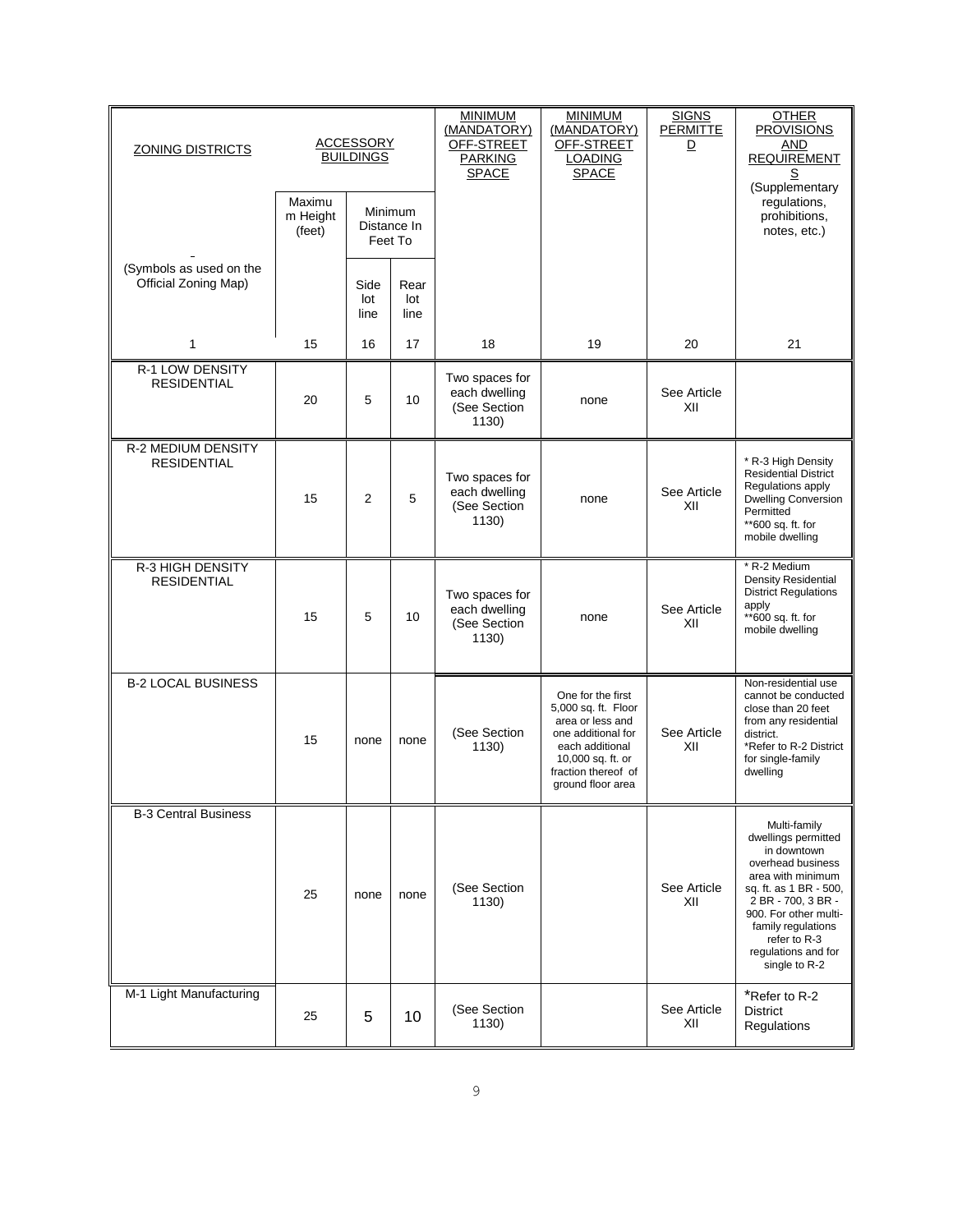### ARTICLE V SUPPLEMENTARY DISTRICT REGULATIONS

Section 500 CONDITIONAL USES. The conditional uses shall conform to all requirements of this Ordinance, including additional standards set forth in Section 501 to 504, inclusive, before being permitted in their respective districts. All conditional uses are hereby declared to possess characteristics of such unique and special forms that each specific use shall be considered as an individual case.

Section 501 REQUIRED PLAN. A plan for the proposed development of a site for a permitted conditional use shall be submitted with an application for a conditional use permit, and such plan shall show the location of all buildings, parking areas, traffic access and circulation drives, open spaces, landscaping and any other pertinent information that may be necessary to determine if the proposed conditional use meets the requirements of this Ordinance.

Section 502 EXPIRATION. A conditional use permit shall be deemed to authorize only one (1) particular conditional use and shall expire if the conditional use shall cease for more than six (6) months for any reason.

Section 503 EXISTING VIOLATIONS. No permit shall be issued for a conditional use for a property where there is an existing violation of this Ordinance.

Section 504 STANDARDS APPLICABLE TO ALL CONDITIONAL USES. The location and size of the use, the nature and intensity of the operations involved, the size of the site in relation to it and the location of the site with respect to the existing and future streets giving access to it, shall be such that it will be in harmony with the orderly development of the district, and the location, nature of height of buildings, walls and fences will not discourage the appropriate development and use of adjacent land and buildings or impair its value thereof. In addition, operations in connection with any conditional use shall not be more objectionable to nearby properties by reason of noise, fumes, vibration, or flashing light, that would be the operation of any permitted use.

Section 510 OFF-STREET PARKING REQUIREMENTS. Off-street automobile parking spaces shall be provided for every land use on any lot or any time any building or structure is erected, enlarged or increased in capacity in accordance with the following requirements:

- 1. Each off-street parking space shall have an area of not less than three-hundred (300) square feet including access drives and aisles, and shall be surfaced with a sealed surface pavement (residential owners exempt from this requirement) and maintained in such a manner that no dust will be produced by continuous use;
- 2. Each off-street parking space shall have an adequate vehicular access to a street or alley;
- 3. Whenever the number of off-street parking spaces required is determined from the floor area of a specified use, it shall mean the gross floor area of such use;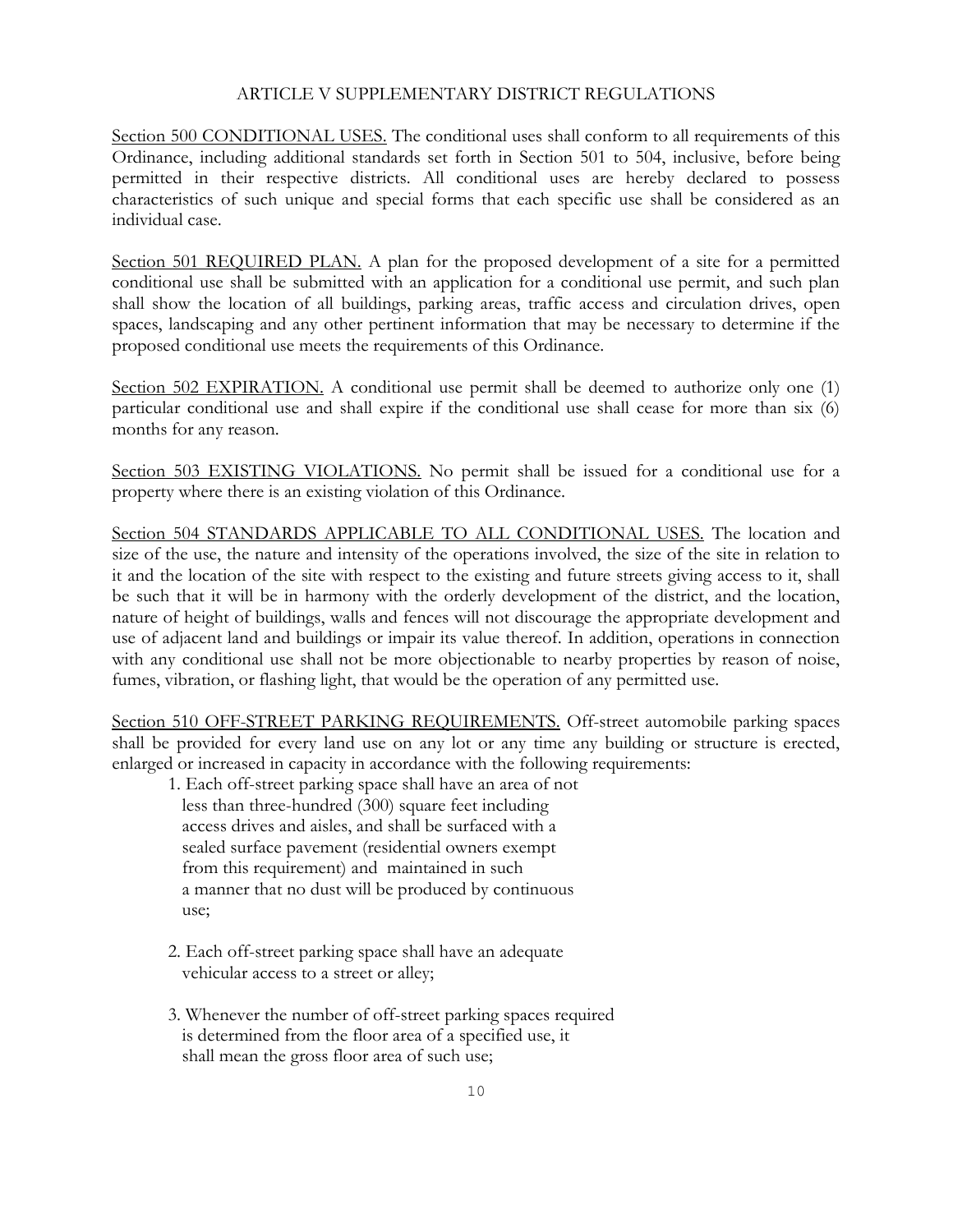- 4. Fractional numbers shall be increased to the next whole number;
- 5. The parking space requirement for a use not specifically mentioned herein shall be the same as required for a use of similar nature;
- 6. Whenever a building or use constructed or established after the effective date of this ordinance is changed or enlarged in floor area, number of employees, number of housing units, seating capacity, or otherwise, to create a need for an increase of ten (10) percent or more in the number of existing parking spaces, such spaces shall be provided on the basis of the enlargement or change. Whenever a building or use existing prior to the effective date of this Ordinance is enlarged to the extent of fifty (50) percent or more in floor area or in the area used, said building or use shall then and thereafter comply with the parking requirements set forth herein.

Section 511 NUMBER OF PARKING SPACES REQUIRED. The number of off-street parking spaces required shall be provided and satisfactorily maintained by owner of the property as follows:

| Type of Use<br>One-family housing unit | Mandatory Parking Spaces<br>(one unit for each)<br>Housing unit                                             |
|----------------------------------------|-------------------------------------------------------------------------------------------------------------|
| Multi-family housing unit<br>Church    | One-half $(1/2)$ housing unit<br>Five (5) seats in main<br>Auditorium                                       |
| Grade school                           | Five (5) seats in auditorium                                                                                |
| Library                                | Three-hundred (300) square feet<br>of floor area                                                            |
| Bowling alley                          | Bowling seat                                                                                                |
| Mortuary or funeral home               | Fifty (50) square feet of floor<br>area in slumber rooms, parlors<br>or individual funeral service<br>rooms |
| Retail or business service             | Two (2) employees: two-hundred<br>(200) square feet of floor area                                           |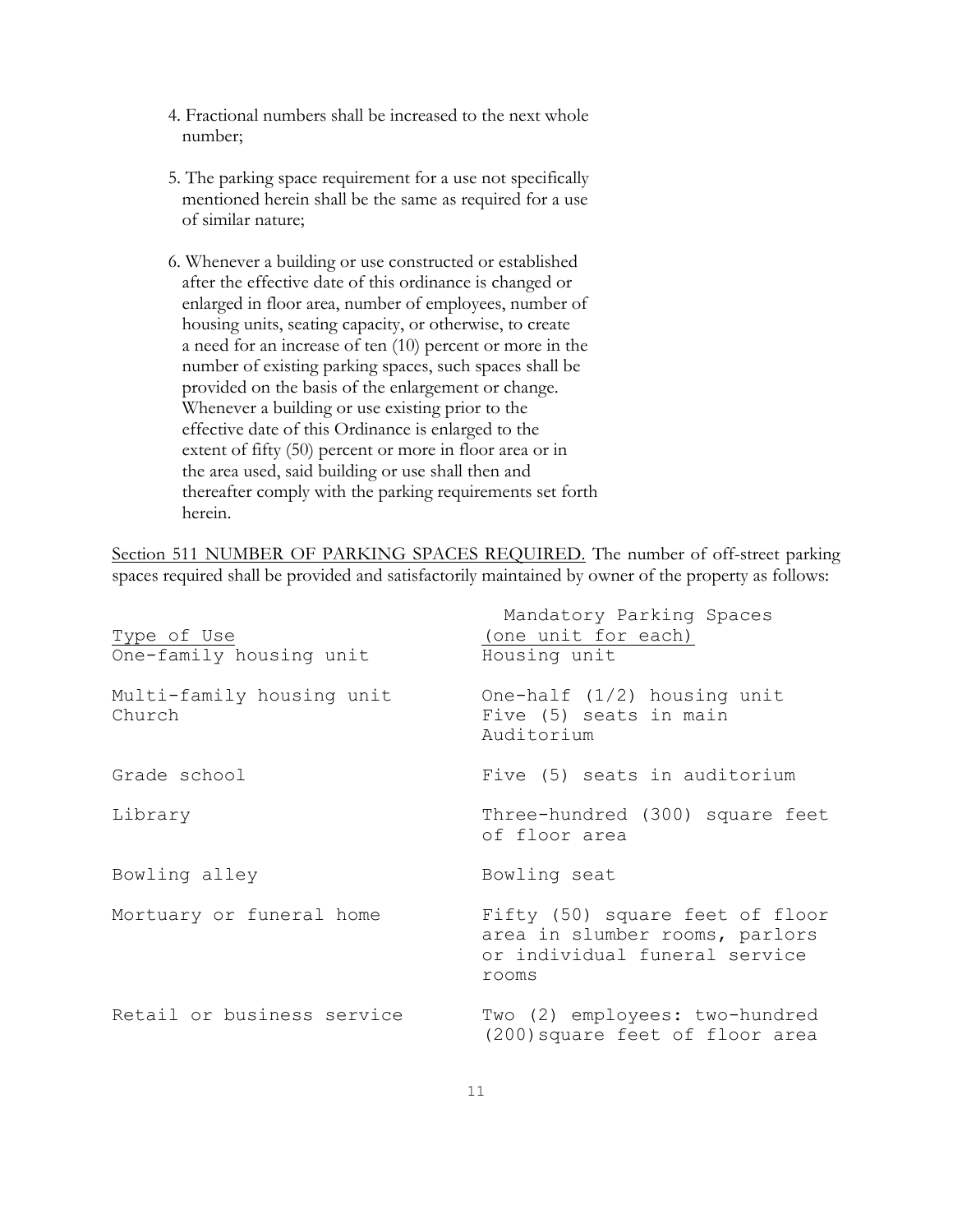| Offices, personal or<br>professional services;<br>restaurants | Two-hundred (200) square feet of<br>floor area   |       |
|---------------------------------------------------------------|--------------------------------------------------|-------|
| Wholesale or warehousing                                      | Three-hundred (300) square feet<br>of floor area |       |
| Manufacturing or industrial<br>Establishment                  | Two (2) employees on the<br>maximum              | shift |

Section 512 SCREENING AND LANDSCAPING. Off-street parking areas for more than ten (10) vehicles shall be effectively screened on each side which adjoins or faces premises situated in any residential district by a fence or wall of acceptable design. Such fence or wall shall not be less than three (3) feet or more than five (5) feet in height and shall be maintained in good condition. The space between such fence or wall and the lot line of the adjoining premises in any residential district shall be landscaped with grass, hardy shrubs, or evergreen ground cover and maintained in good condition. In lieu of such wall or fence a strip of land not less than ten (10) feet in width, and planted and maintained with an evergreen hedge or dense planting of evergreen shrubs not less than three (3) feet in height, may be substituted.

Section 513 MINIMUM DISTANCE AND SETBACKS. No part of any parking area for more than ten (10) vehicles shall be closer than twenty (20) feet to any housing unit, school, hospital, or other institution for human care located on an adjoining lot, unless separated by an acceptable designed screen. If on the same lot with a one-family residence, the parking areas shall not be located within the front yard required for such building. In no case shall any part of a parking area be closer than four (4) feet to any established street or alley right-of-way.

Section 514 JOINT USE. Two (2) or more non-residential uses may jointly provide and use parking spaces when their hours of operation do not normally overlap, provided that a written agreement approved by the Planning Commission shall be filed with the application for a zoning permit.

Section 515 OTHER LOCATIONS. Parking spaces may be located on a lot other than that containing the principal use provided it is within three-hundred (300) feet of the principal use. Lot farther than three-hundred (300) feet from the principal use may be approved by the Board of Zoning Appeals provided a written agreement approved by the Planning Commission shall be filed with the application for a zoning certificate.

Section 516 SURFACING. Any off-street parking area for more than ten (10) vehicles shall be graded for proper drainage and surfaced with acceptable impervious material to provide a durable and dustless surface.

Section 517 LIGHTING. Any lighting used to illuminate any off-street parking area shall be so arranged as to reflect the light away from adjoining premises in any residential district.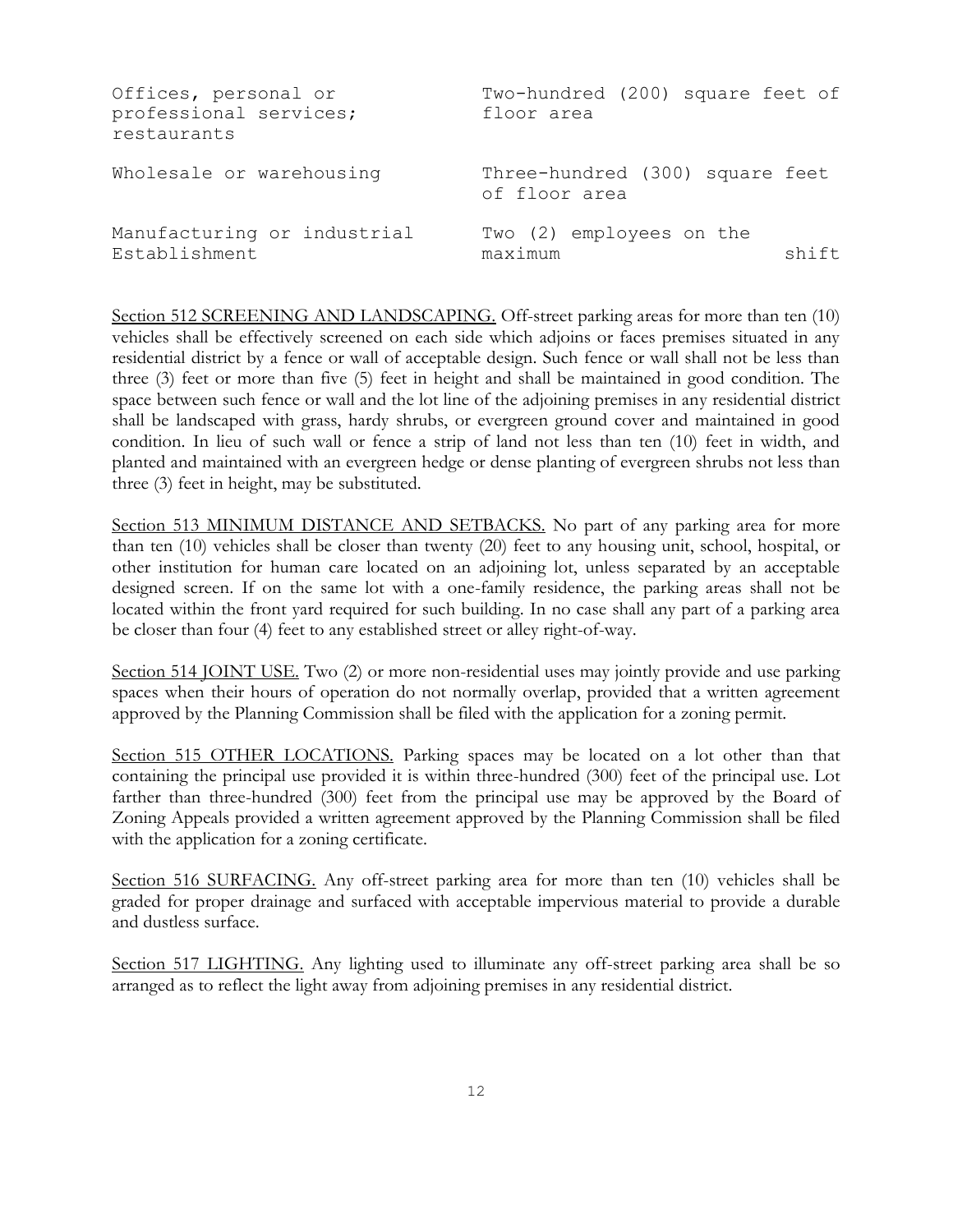Section 518 DISABLED AND JUNK VEHICLES. The following regulations shall pertain to disabled or junk vehicles within the Village:

- 1. No person shall leave any partially dismantled, non-operating, wrecked or junked vehicle or any vehicle that does not have secured to it the full number of a current license plate as required by the laws of the State of Ohio on any street or highway within the Village of Lakeview, Ohio.
- 2. No person shall leave any partially dismantled, non-operating, wrecked or junked vehicle or any vehicle that does not have secured to it the full number of a current license plate as required by the laws of the State of Ohio on any private property or other public property within the Village of Lakeview, Ohio.
- 3. No person in charge or control of any property within the Village of Lakeview, Ohio, whether the owner, tenant, the occupant, the lessee, or otherwise shall allow any partially dismantled or fully dismantled or non-operating or wrecked or junked or discarded vehicle or vehicle which does not have secured to it the full number of current license plates required by the laws of the State of Ohio to remain on such property for longer than fifteen (15) days, except that this section does not apply to any such vehicle that is stored completely within an enclosed building or garage or is otherwise specifically permitted pursuant to any zoning ordinance of the Village.
- 4. The Logan County Sheriff's Office as the law enforcement for the Village if hereby authorized to remove or have removed any vehicle left at any place within the Village which reasonably appears to be in violation of this section or which is lost, stolen, or unclaimed.
- 5. A violation of this ordinance or Section 518 shall be a minor misdemeanor upon the first offense and shall be subject to a fine set by the Village of Lakeview Council.
- 6. A second violation within one (1) year of the first violation shall be deemed a fourth degree misdemeanor and shall be subject to the same penalties as any fourth degree misdemeanor under the laws of the State of Ohio.
- 7. The following definitions shall apply in the interpretation and enforcement of this section:
	- A. A "person" may include any individual, any partnership, any corporation or other business entity or organization.
	- B. "Vehicle" means any machine propelled by power other than human power which is designed to travel along the ground by use of wheels, treads, runners, slides or other form and which shall transport persons or property including, without limitation, automobiles, trucks, trailers, motorcycles, tractors, buggies, or wagons.
	- C. References to "property" means any real property located within the Village of Lakeview, Ohio.
- 8. Section 518 shall be administered and enforeced by the Village of Lakeview Weed and Litter Committee.

Section 519 OFF-STREET LOADING REQUIREMENTS. In any district, in connection with every building or part thereof hereafter erected and having a gross floor area of five-thousand (5,000) square feet or less, which is to be occupied by manufacturing, storage, warehouse, retail, wholesale, hotel, hospital, mortuary, dry cleaning or other uses similarly requiring the receipt or distribution by vehicle of material or merchandise, there shall be provided and maintained, on the same lot with such building, at least one (1) off-street loading space, plus one (1) additional loading space for each ten-thousand (10,000) square feet, or major fraction thereof, of gross floor area in accordance with the following requirements: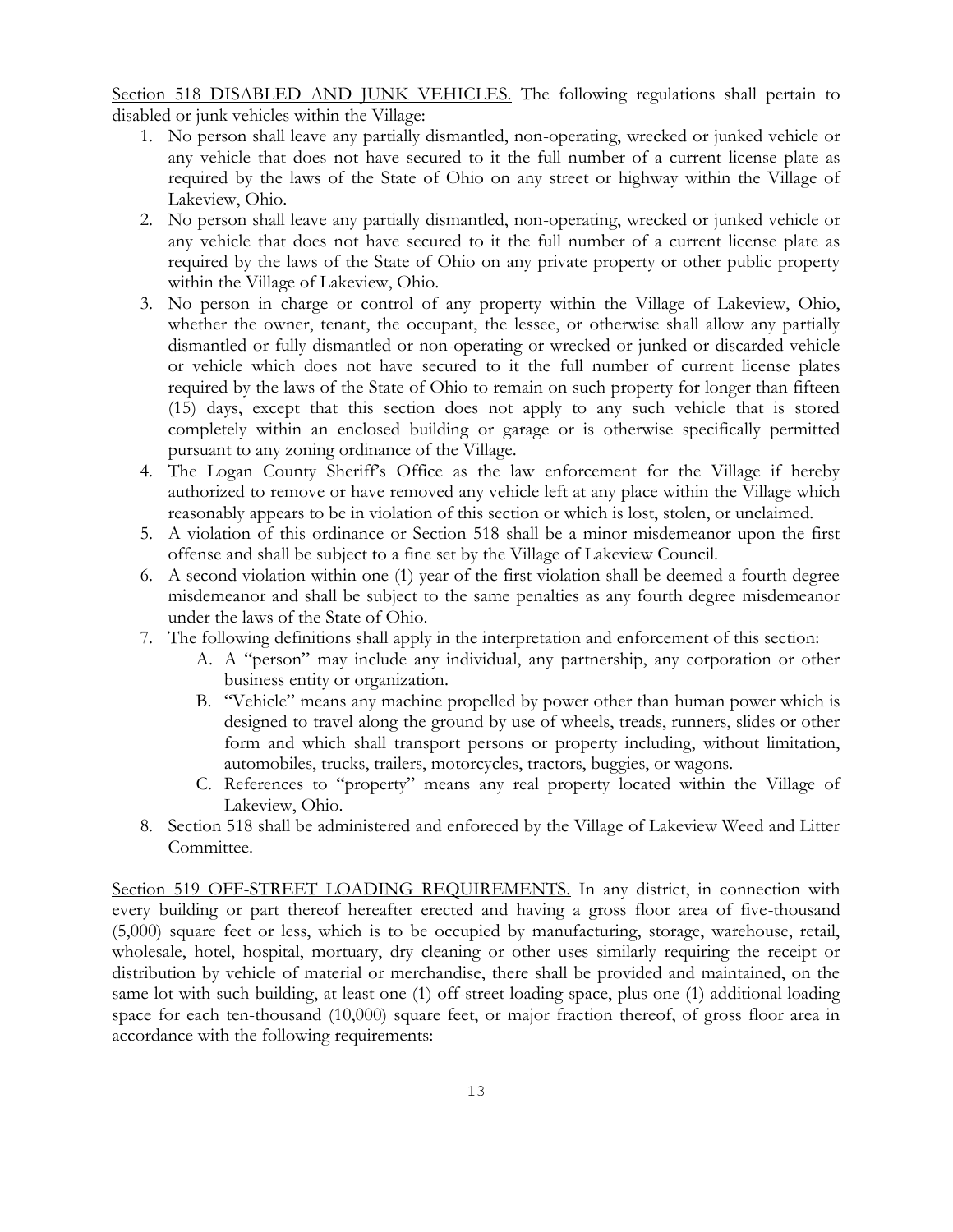- 1. Each loading space shall not be less than twelve (12) feet in width, fifteen (15) feet in height, and fifty (50) feet in length for tandem trailers, or thirty (30) feet for two-axle trucks.
- 2. Subject to the limitations of Section 501 of this Ordinance, such space may occupy all or any part of any required yard space.

Section 520 SPECIAL PROVISIONS FOR RESIDENTIAL USES. The regulations applicable to residential uses shall be supplemented by the provisions of Section 521 to 522, inclusive.

Section 521 DETERMINING MINIMUM FLOOR AREA FOR HOUSING UNITS. The minimum floor area per family in housing units shall include only the area used for living quarters. Utility rooms, garages, carports, porches, laundry areas and basements are to be excluded.

Section 522 CONVERSION OF DWELLINGS TO MORE UNITS. In R-2 and R-3 districts a residence may be converted to accommodate an increased number of dwelling units provided:

- 1. The yard dimensions still meet the yard dimensions required by the zoning regulations for new structures in that district in which the dwelling is located.
- 2. The lot area per family shall equal the lot area requirements for new structures in that district.
- 3. The number of square feet of living area per family unit is not reduced to less than that which is required for new construction in that district.

Section 523 PRIVATE SWIMMING POOLS. A private swimming pool is intended and is to be used solely for the enjoyment of the occupants of the principal use of the property on which it is located.

- 1. Permanent Pools: Defined as in-ground pools and above-ground pools installed year round. A permit is required for permanent pools. A six (6) foot fence is required around the pool or entire yard within twenty four (24) hours of filling the pool with water. Above ground pools may be used as a barrier, with additional two (2) foot of fencing on top of and around the entire structure with ladders or steps used to access the pool shall be capable of being secured, locked, or removed to prevent access. Permanent pools must be in the rear yard and placed at least ten (10) feet from any property line.
- 2. Portable Pools: Defined as pools that have the capacity to hold at least eighteen (18) inches of water that may be readily disassembled for storage and is not permanently affixed to plumbing or electrical service. A permit is not required for portable pools.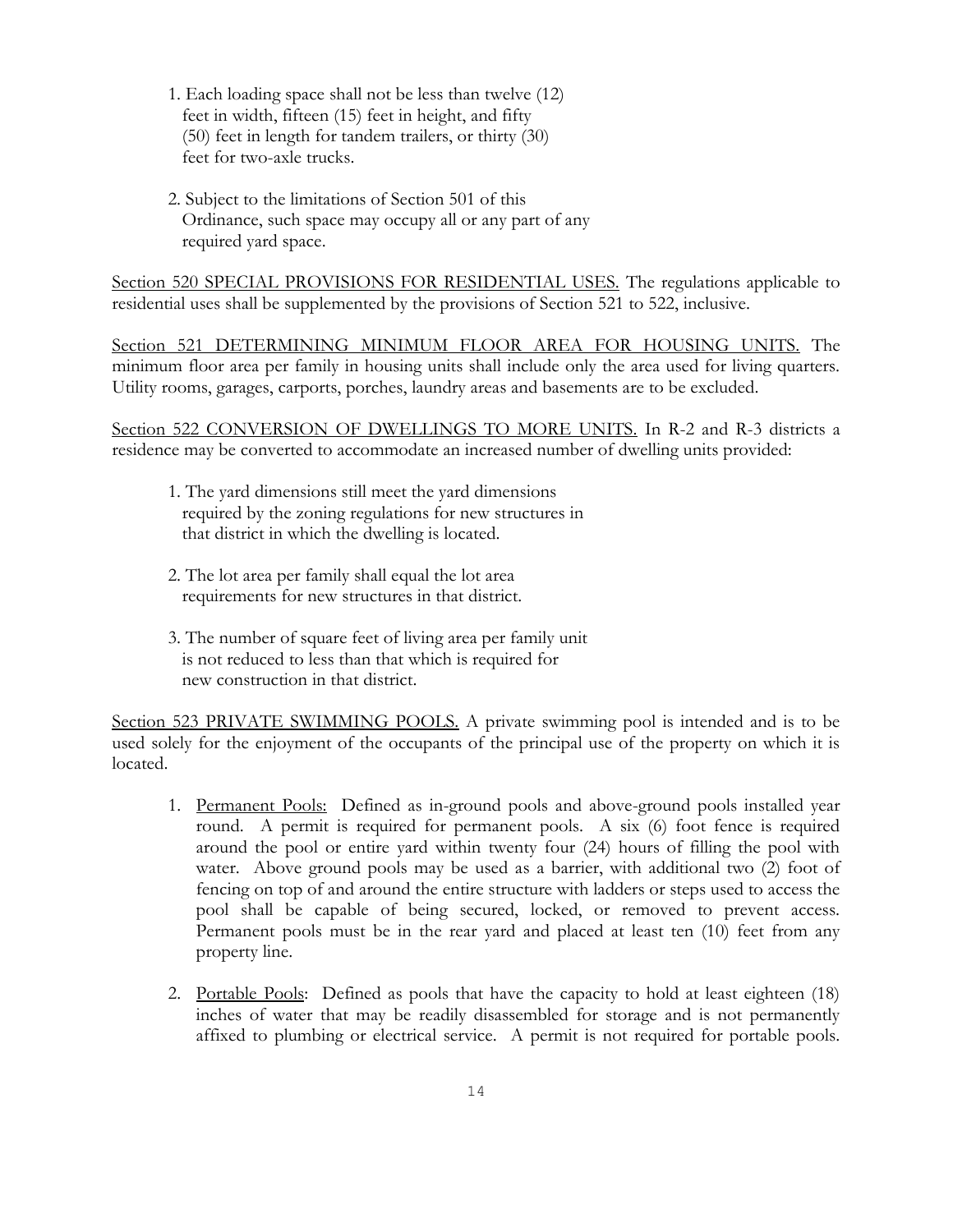Portable pools must be in the rear yard and placed at least ten (10) feet from any property line. Portable pools shall only be set up from April 1 thru October 31.

3. "Kiddie" Pools: Defined as any pool with a water capacity of eighteen (18) inches or less is exempt from the swimming pool regulations. Pools that have a capacity of greather than eighteen (18) inches are not exempt, even if they are only filled to a height of eighteen (18) inches. If the capacity of the pool is greater than eighteen (18) inches, the requirements of Section 523 above apply.

Section 525 SETBACK REQUIREMENTS FOR CORNER BUILDINGS. On a corner lot the main building and its accessory structures shall be set back the same distance from all street right-ofway lines as required for the front setback in the district in which such structures are located.

Section 530 SPECIAL PROVISIONS FOR COMMERCIAL AND INDUSTRIAL USES. No land or building in any district shall be used or occupied in any manner so as to create dangerous, injurious, noxious, or otherwise objectionable element or condition so as to adversely affect the surrounding areas or adjoining premises, provided that any use permitted by this Ordinance may be undertaken and maintained if acceptable measures and safeguards are employed to limit dangerous and objectionable elements to acceptable limits as established by the performance requirements in Sections 531 to 539, inclusive.

Section 531 FIRE HAZARDS. Any activity involving the use or storage of flammable chemicals, petroleum products, or explosive materials shall be protected by adequate fire fighting and fire suppression equipment and by such safety devices as are normally used in the handling of any such material. Such hazards shall be kept removed from adjacent activities to a distance which is compatible with the potential danger involved.

Section 532 ELECTRICAL DISTURBANCE. No activity shall emit electrical disturbance adversely affecting the operation at any point of any equipment other than that of the creator of such disturbance.

Section 533 NOISE. Noise which is objectionable as determined by the Board due to volume, frequency or beat shall be muffled or otherwise controlled. Fire sirens and related apparatus used solely for public purposes are exempt from this requirement.

Section 536 ODORS. No malodorous gas or matter shall be permitted which is offensive or as to produce a public nuisance or hazard on any adjoining lot or property.

Section 537 AIR POLLUTION. No pollution of air by fly-ash, dust, vapors, or other substances shall be permitted which is harmful to health, animals, vegetation or other property, or which can cause excessive soiling.

Section 539 EROSION. No erosion, by either wind or water, shall be permitted which will carry objectionable substance onto neighboring properties.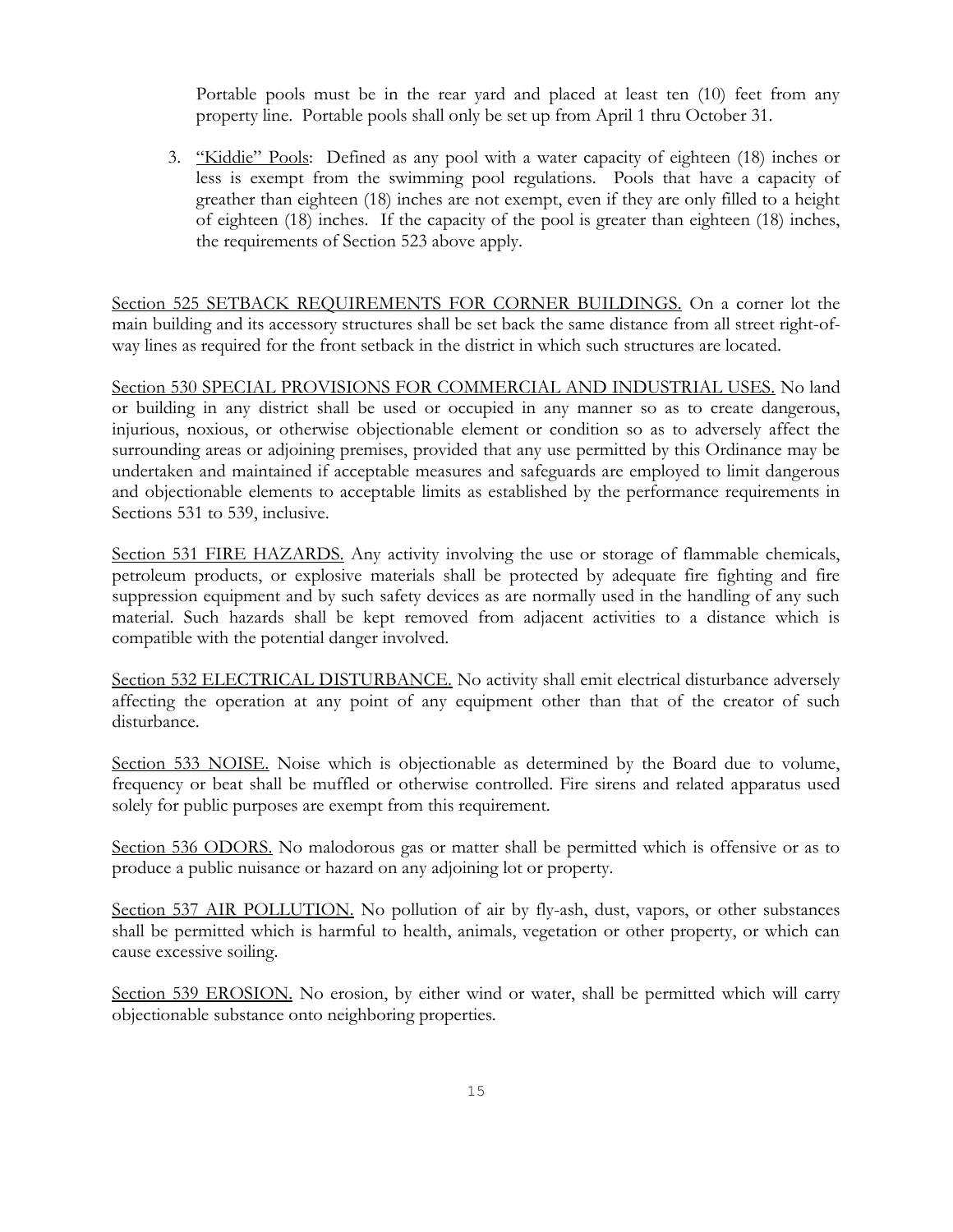Section 550 SUPPLEMENTARY DISTRICT REGULATIONS. Supplementary regulations apply to several districts or a set of districts and are set forth in Sections 551 to 560, inclusive.

Section 551 SIDE AND REAR YARD REQUIREMENTS FOR NONRESIDENTIAL USES ABUTTING RESIDENTIAL DISTRICTS. Nonresidential buildings or uses shall not be located in nor conducted closer than forty (40) feet to any lot line of a residential district, except that the minimum yard requirements may be reduced to fifty (50) percent of the requirement if acceptable landscaping or screening approved by the Zoning Officer is provided. Such screening shall be a masonry or solid fence between four (4) and eight (8) feet in height maintained in good condition and free of all advertising or other signs. Landscaping provided in lieu of such wall or fence shall consist of a strip of land not less than twenty (20) feet in width planted with an evergreen hedge or dense planting of evergreen shrubbery not less than four (4) feet in height at the time of planting. Either type of screening shall not obscure traffic visibility within twenty (20) feet of an intersection.

Section 552 EXCEPTIONS TO HEIGHT REGULATIONS. The height limitations contained in the Official Schedule of District Regulations, Section 410, do not apply to spires, belfries, cupolas, antennas, water tanks, ventilators, chimneys, or other appurtenances usually required to be placed above the roof level and not intended for human occupancy.

Section 553 ARCHITECTURAL PROJECTIONS. Open structures such as porches, canopies, balconies, platforms, carports, covered patios, and similar architectural projections shall be considered parts of the building to which attached and shall not project into the required minimum front, side, or rear yard.

Section 554 VISIBILITY AT INTERSECTIONS IN RESIDENTIAL DISTRICTS. On a corner lot in any district, nothing shall be erected, placed, planted, or allowed to grow in such a manner as to materially impede vision between a height of two- and one-half (2-1/2) and ten (10) feet above the center line grades of the intersecting streets in the area bounded by the street lines of such corner lots and a line joining points along said street lines fifty (50) feet from the point of intersection.

### Section 555 FENCES,WALLS AND HEDGES.

Fences, walls and hedges are permitted in all districts, subject to the following conditions: Fences shall be permitted in any yard. Walls shall not be located in the front yard. Furthermore, no wall shall project past the front building line of any principally permitted or conditionally permitted structure. Hedges may be permitted in the required front yard. If no structure exists on said residential property, no fence, wall, or hedge may project past the front building line of the average of the adjacent properties or the minimum front yard setback, whichever is greater. No fence, wall, or hedge shall be closer than (3) feet to any right-of-way line. Fences, walls, and hedges shall not exceed (4) feet in height in the front yard or (6) feet in height for other yards for residential uses unless such fence, wall, or hedge is used for screening purposes in which case its height shall not exceed (6) feet or be less than (4) feet. Fences, walls, and hedges shall not exceed (8) feet in height for non-residential uses. Fences shall not contain an electrict charge. Barbed wire shall be permitted only in the M-1 manufacturing district and only on the top of a perimeter fence. No fence, wall, or hedge shall violate the sight distance requirements found in Section 554. Fences should be located twelve (12) inches from any property line. The sharing of any fence with any adjoining property owner shall be agreed upon in writing by both property owners and shall accompany the zoning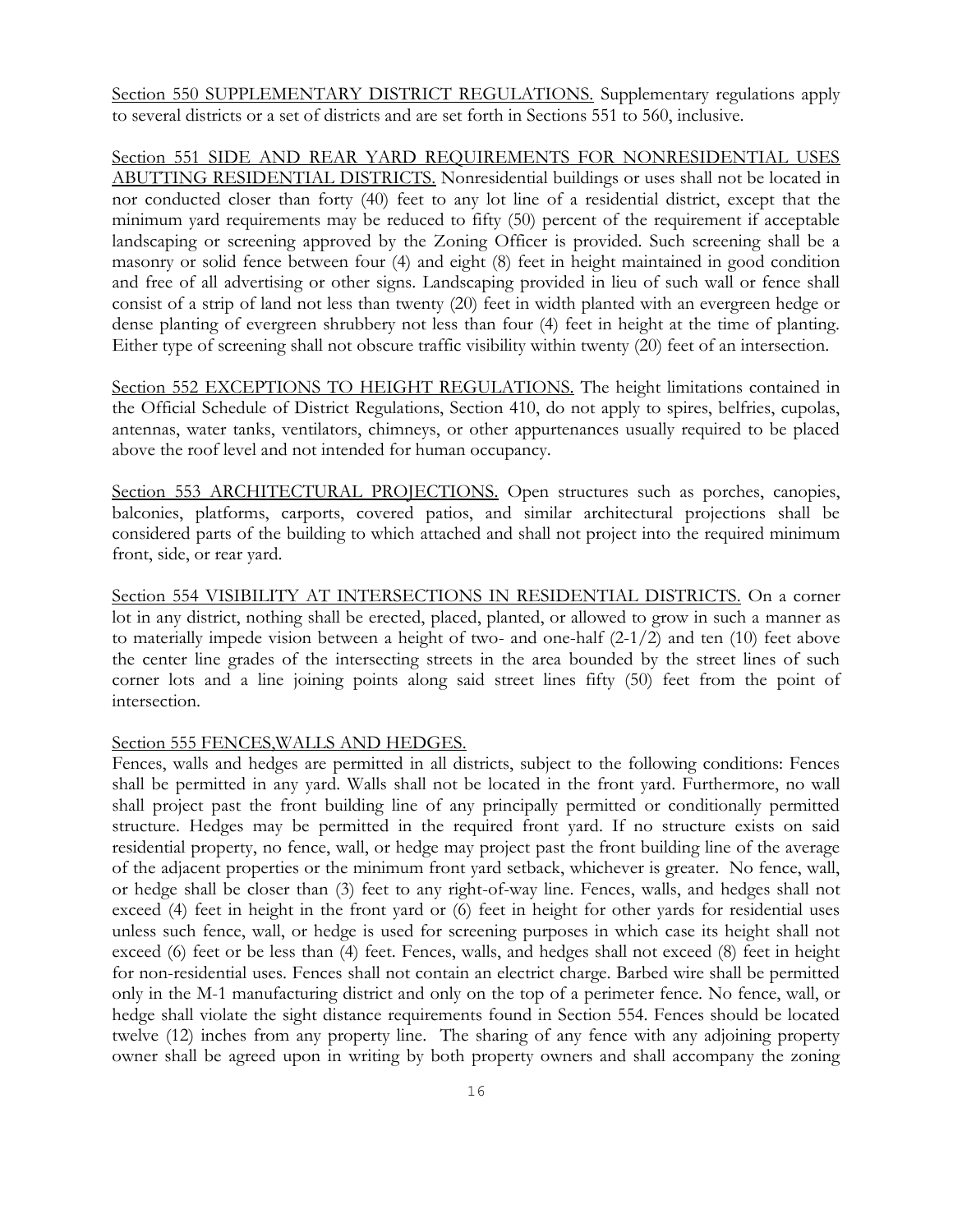permit application. Posts are to be placed on the applicants side on any fence erected or installed.In any required front yard, no fence or wall shall be permitted which materially impedes vision across such yard above the height of (3) feet, and no hedge or vegitation shall be permitted which materially impedes vision across such yard between the height of (3) feet and (10) feet. No fences or hedges shall be constructed on any property line. All fences and hedges must be a minium of twelve (12) inches inside of the property line. Any shared fencing must be agreed upon by all parties in a letter submitted to the zoning inspector. A zoning permit is required from the Village for the erection or installation of all fences and walls.

Section 556 ERECTION OF MORE THAN ONE (1) PRINCIPAL STRUCTURE ON A LOT. In any district, more than one (1) structure housing a permitted or permissible principal use may be erected on a single lot, provided that yard and other requirements of this Ordinance shall be met for each structure as though it were on an individual lot. Accessory buildings, such as a garage, may be located in the rear or side yard, provided that yard and other requirements of this Ordinance are met.

Section 557 PARKING AND STORAGE OF CERTAIN VEHICLES. Automotive vehicles or trailers of any kind or type without current license plates shall not be parked or stored on any residentially zoned property other than in completely enclosed buildings. However, (1) travel trailer may be stored in the rear or side yard if they have a current license. More that one travel trailer with a current license may be stored on a property being used for business at the discretion of the Zoning Inspector.

A permit shall be required for an licensed recreational vehicle that is occupied in the village for a period not to exceed fourteen (14) days. Property owner is responsible for obtaining permit. Not more than two (2) permits per year shall be issued per residence.

Section 558 EFFECTIVE SCREENING OF JUNK STORAGE AND SALES. Junk storage and sales shall be effectively screened on all sides by means of walls, fences, or plantings. Wall or fences shall be a minimum of eight (8) feet in height with no advertising thereon. In lieu of such wall or fence, a strip of land not less than fifteen (15) feet in width, planted and maintained with an evergreen hedge or dense planting of evergreen shrubs not less than six (6) feet in height may be substituted. Storage of materials shall not exceed the height of the screening.

Section 559 TEMPORARY BUILDINGS. Temporary buildings, construction trailers, equipment and materials used in conjunction with construction work only may be permitted in any district during the period construction work is in progress, but such temporary facilities shall be removed upon completion of the construction work. Storage of such facilities or equipment beyond the completion date of the project shall require a special permit authorized by the Board of Zoning Appeals.

Section 560 OPEN STORAGE AND DISPLAY OF MATERIAL AND EQUIPMENT. The open storage and display of material and equipment incident to permitted or conditional uses in commercial and industrial districts shall be permitted provided the area used for open storage and display shall be effectively screened from all adjoining properties in any residential district by means of walls, fences, or plantings. Walls or fences shall be a minimum of four (4) feet in height without advertising thereon. In lieu of such wall or fence a strip of land not less than ten (10) feet in width,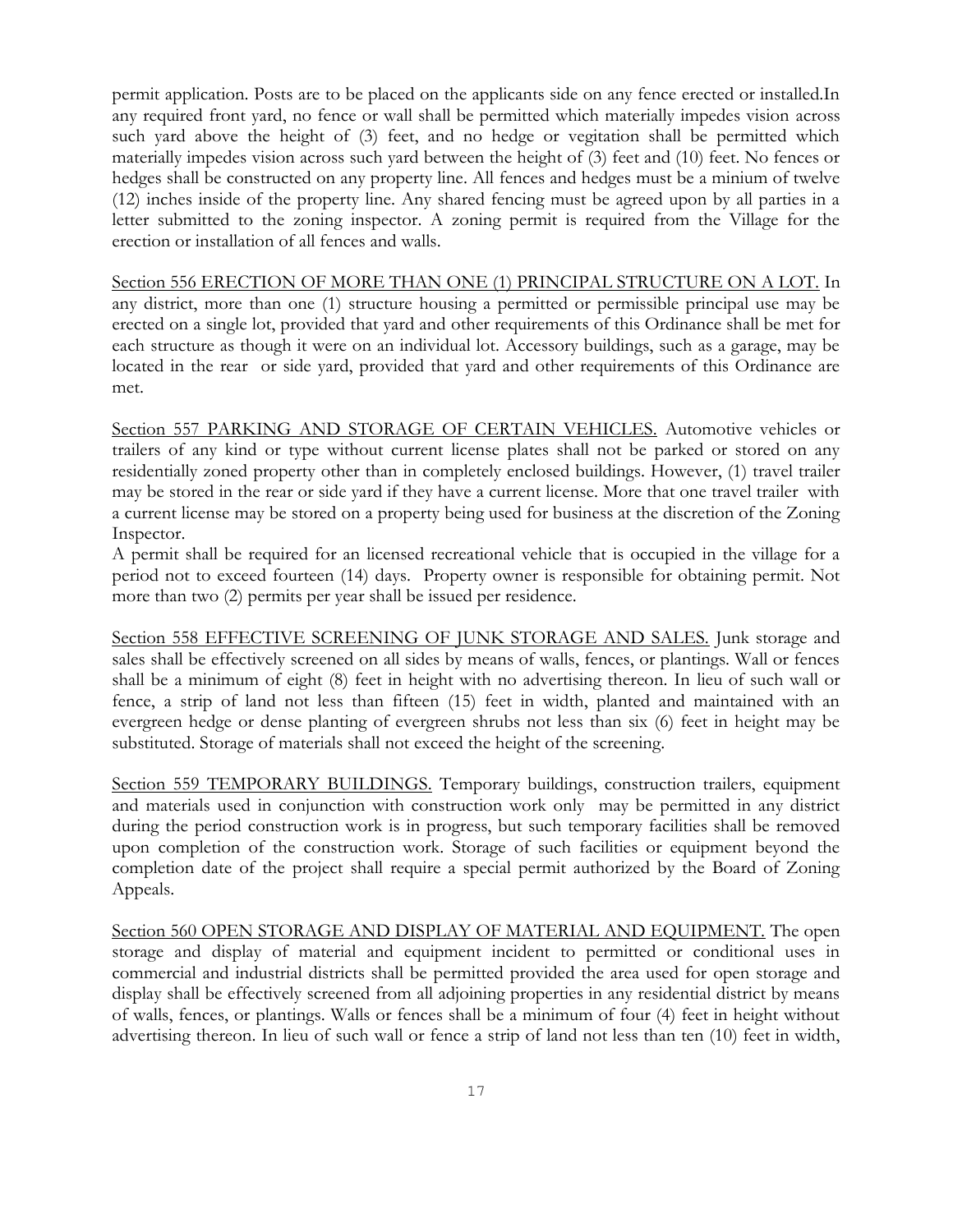planted and maintained with an evergreen hedge or dense planting of evergreen shrubs not less than four (4) feet in height at the time of planting may be substituted.

Section 561 INSTALLATION OF A "DISH TYPE ANTENNA." No firm, person or corporation shall erect a dish type antenna in the Village of Lakeview without an approved zoning permit from the Zoning Officer.

Section 562 APPLICATION FOR PERMIT; PLANS. An occupant or renter must have permission from the owners of the lot, premises or parcel of land within the Village to construct or erect a "dish type antenna." The Zoning Officer shall consider an application, provided the applicant submits a written application form, to be supplied by the Zoning Officer, with a plan of the lot or parcel showing the location of the proposed "dish type antenna" and the location of all buildings on the subject lot or parcel. and two (2) complete sets of construction plans, specifications and elevations of the proposed location with sufficient detail to show the method of assembly and construction. The plans will give the complete name and address of the property owner and the complete name and address of the individual who prepared the plans and specifications. The application shall show the complete name and address of the property owners, the occupant of the premises and the contractor or other persons who will make the installation. In addition, the application will show the name and address of all adjacent property owners.

### Section 564 "DISH TYPE ANTENNA" SUPPORT STRUCTURES.

- 1. Only a concrete base or caissons, depending on soil conditions, shall be employed in line with grade.
- 2. The structure shall be designed to withstand wind force of up to eighty-five (85) miles per hour in a manner conforming with good engineering practices.
- 3. All connecting wiring or cable must be underground.
- 4. If guy wires are required, they must be confined within the screened area.
- 5. Installation must equal or exceed all generally accepted electrical engineering and construction practices.

Section 565 SIZE. The maximum diameter of an "dish type antenna" shall not exceed ten (10) feet.

Section 566 HEIGHT. The maximum height of any "dish type antenna" shall not exceed fifteen (15) feet. Any "dish type antenna" four (4) feet or smaller in diameter is excluded from the maximum.

### Section 575 Telecommunications Towers.

Pursuant to the Telecommunications Act of 1996, and the Lakeview Village Council being duly notified of the person's intent to construct a telecommunications tower in an area zoned for residential use (R-1, R-2, and R-3 Residential Districts); public utilities or other functionally equivalent providers may site a telecommunications tower as a conditional use provided the following conditions are met:

1) The applicant must provide proof that the proposal to construct a tower or attach equipment to an existing structure has been approved by all other agencies and governmental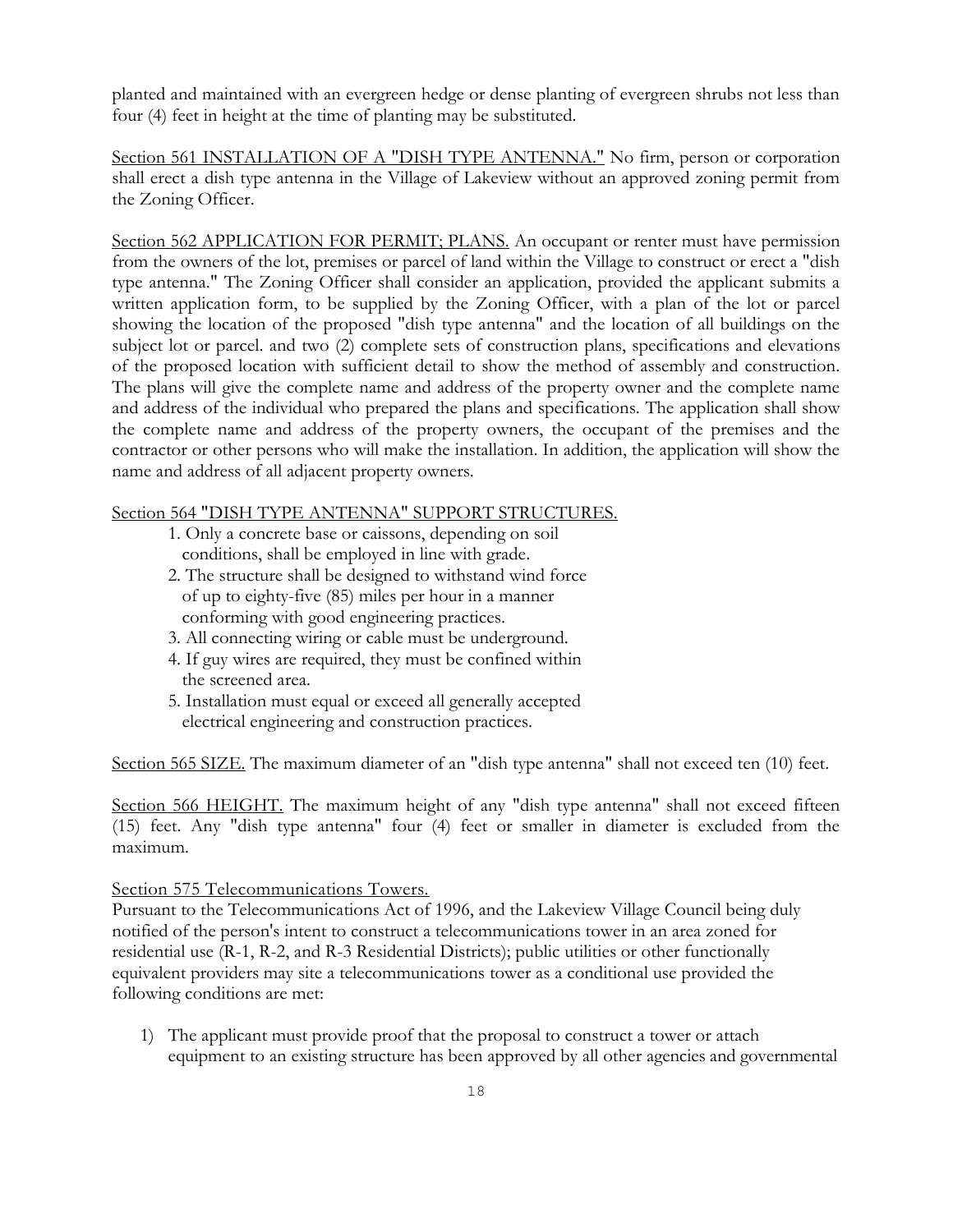entities with jurisdiction (i.e. Federal Communications Commission, Federal Aviation Administration, Ohio Department of Transportation; Ohio Building Basic Code).

- 2) Applicant is required to show cost of construction at this time;
- 3) The applicant shall provide proof of notification to contiguous or directly across the street property owners as required by the Ohio Revised Code;
- 4) The applicant must demonstrate at the time of application that no other existing towers are feasible for co-location, and that no technically suitable and feasible sites are available in a nonresidential district. There shall be an explanation of why co-location is not possible and why a tower at this proposed site is technically necessary;
- 5) All underground installation shall be trenched and not plowed in. Damage to anything must be repaired, and ground restored to original condition;
- 6) Co-location. Applicant shall provide a signed statement indicating that the applicant agrees to allow for the potential co-location of other users on the same tower to the extent possible. All co-located and multiple-use telecommunication facilities shall be designed to promote facility and site sharing;
- 7) Setbacks from all platted residential uses and residential districts. All new towers shall be setback from the closest subdivision boundary line for all platted residential subdivisions, and for all non-platted residential districts from the closest residence, a distance equal to the height of the tower plus fifty (50) feet;
- 8) Setbacks from all streets and private buildings and public road right of ways. All new towers shall be setback from all road right of ways public and private, a distance equal to the height of the tower plus fifty (50) feet;
- 9) Setbacks from all other uses allowable in the zoning district. All new towers shall be setback from any building that is not associated with or accessory to the telecommunications tower facility a distance equal to the height of the tower plus fifty (50) feet;
- 10) Any and all base station equipment, accessory structures, buildings, etc. used in conjunction with the tower shall be screened with fencing, masonry, shrubbery, or other screening materials.
- 11) The applicant shall notify the Zoning Inspector within thirty (30) days of ceasing operations at the site and shall remove all structures within one hundred and twenty (120) days of ceasing operations;
- 12) Lighting. Telecommunication towers shall not be artificially lighted unless required by the Federal Aviation Administration or other applicable regulatory authority. If lighting is required, the lighting design that would cause the least disturbance to the surrounding views shall be chosen. All telecommunication facilities shall be unlit except for security lighting, or when authorized personnel are present;
- 13) No advertising or illumination other than that required by law may be located on the structure or on the required screening;
- 14) An inspection report prepared by a qualified engineer licensed by the State of Ohio shall be submitted to the zoning office every five (5) years, which details the structural integrity of all towers and support structures on the property. The results of such inspections shall be provided to the Logan County Building Regulations Department and Lakeview Zoning Inspector. Based upon results of an inspection, the Village Council may require repair or removal of a communication tower. Any and all necessary repairs to the tower and/or support structures shall be made within a seven (7) day period or the tower and/or structures shall be removed. The tower owner (applicant) is responsible to cover the cost of all inspections, repair and/or removal;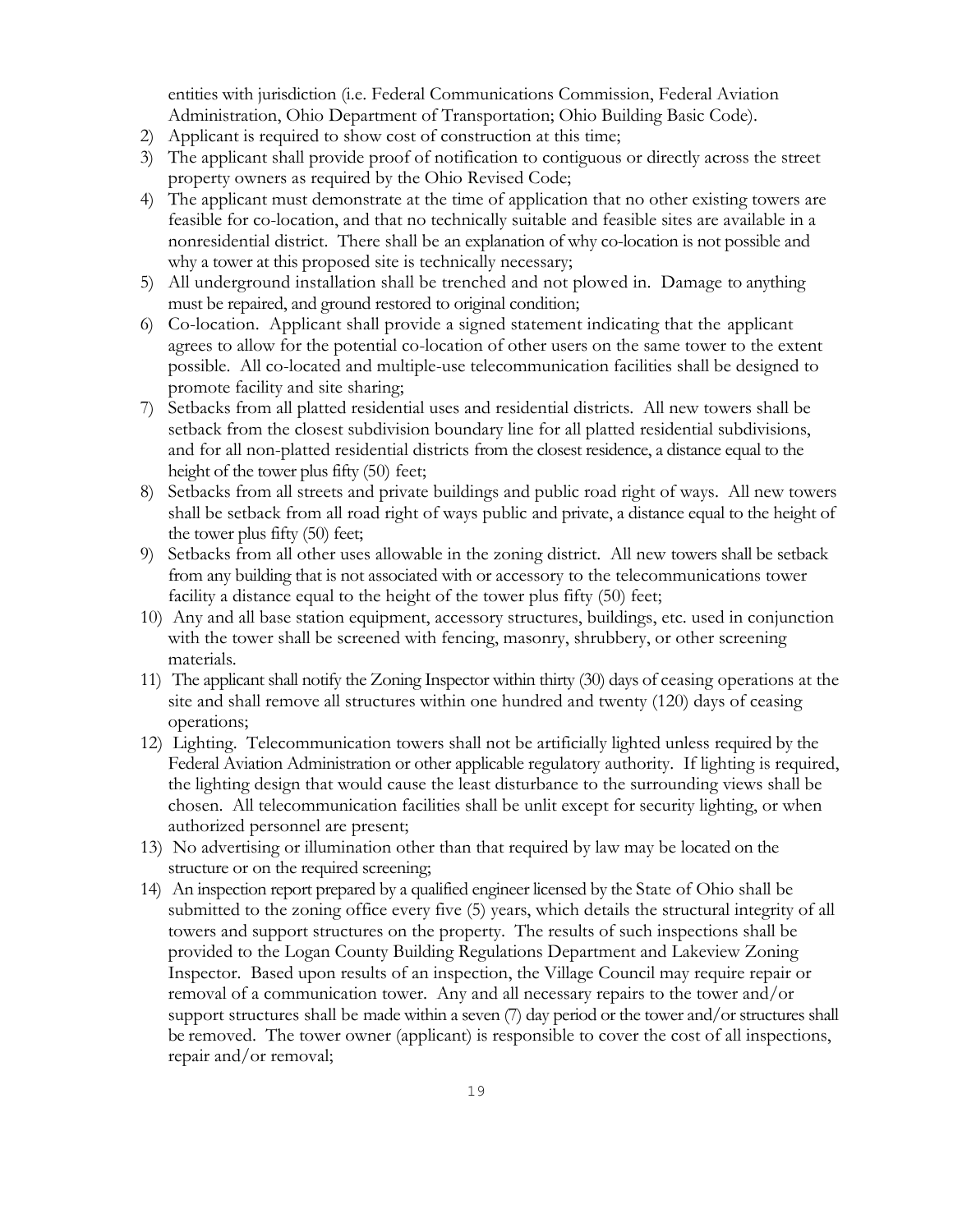- 15) The unstaffed storage building and/or unit that houses transmitting equipment is considered an accessory use and/or structure. Setbacks for accessory uses/structures will comply with distances in the zoned district of the tower location. These facilities may not include offices, long-term vehicle storage, other outdoor storage or broadcast studios except for emergency purposes;
- 16) A six (6) foot safety fence with a locked gate surrounding the tower is required. If high voltage is necessary, signs must be posted every twenty (20) feet along the accessory building and fence saying, "Danger – High Voltage." The operator must also post "No Trespassing" signs.
- 17) Lot shall be mowed and maintained to control weeds;
- 18) Performance Bond. For each telecommunication tower, the owner or operator shall provide to the Village a surety bond or a bank letter of credit so as to assure the Villlage that the terms and conditions of Section 575 are performed and complied with, including necessary repairs, repairs to public highways and roads, and the costs and expenses of removal in the event of abandonment; Bond shall equal anticipated demolition, and debris removal cost; the Village of Lakeview may draw upon the performance bond to recover any costs, damages or expenses incurred by the Village that may arise out of the violations of Section 575 or the abandonment or discontinuance of the tower.

### Section 580 General Conditions for Adult Entertainment Use.

Adult Entertainment Facilities are conditionally permitted within the M-1 Manufacturing District only, and subject to conditions set forth in the Zoning Ordinance Section 580 and paragraphs 1-9 hereafter set forth.

- 1. No adult entertainment facility shall be established within one thousand five hundred (1,500) feet of any areas zoned for residential use.
- 2. No adult entertainment facility shall be established within a radius of one thousand five hundred (1,500) feet of any school, library, or teaching facility, whether public or private, governmental or commercial which school, library, or teaching facility is attended by persons under eighteen (18) years of age.
- 3. No adult entertainment facility shall be established within a radius of one thousand five hundred (1,500) feet of any park or recreational facility attended by persons under eighteen (18) years of age.
- 4. No adult entertainment facility shall be established within a radius of two thousand (2,000) feet of any other adult entertainment facility.
- 5. No adult entertainment facility shall be established within a radius of one thousand five hundred (1,500) feet of established church, synagogue, or permanently established place of religious services which is attended by persons under eighteen (18) years of age.
- 6. No advertisements, displays, or other promotional materials shall be shown or exhibited so as to be visible to the public from pedestrian sidewalks or walkways, or from other areas public or semi-public.
- 7. All building openings, entries, windows, etc. for adult uses shall be located, covered, or serviced in such a manner as to prevent a view into the interior from any public or semipublic area, sidewalk, or street. For new construction, the building shall be oriented so as to minimize any possibility of viewing the interior from public or semi-public areas.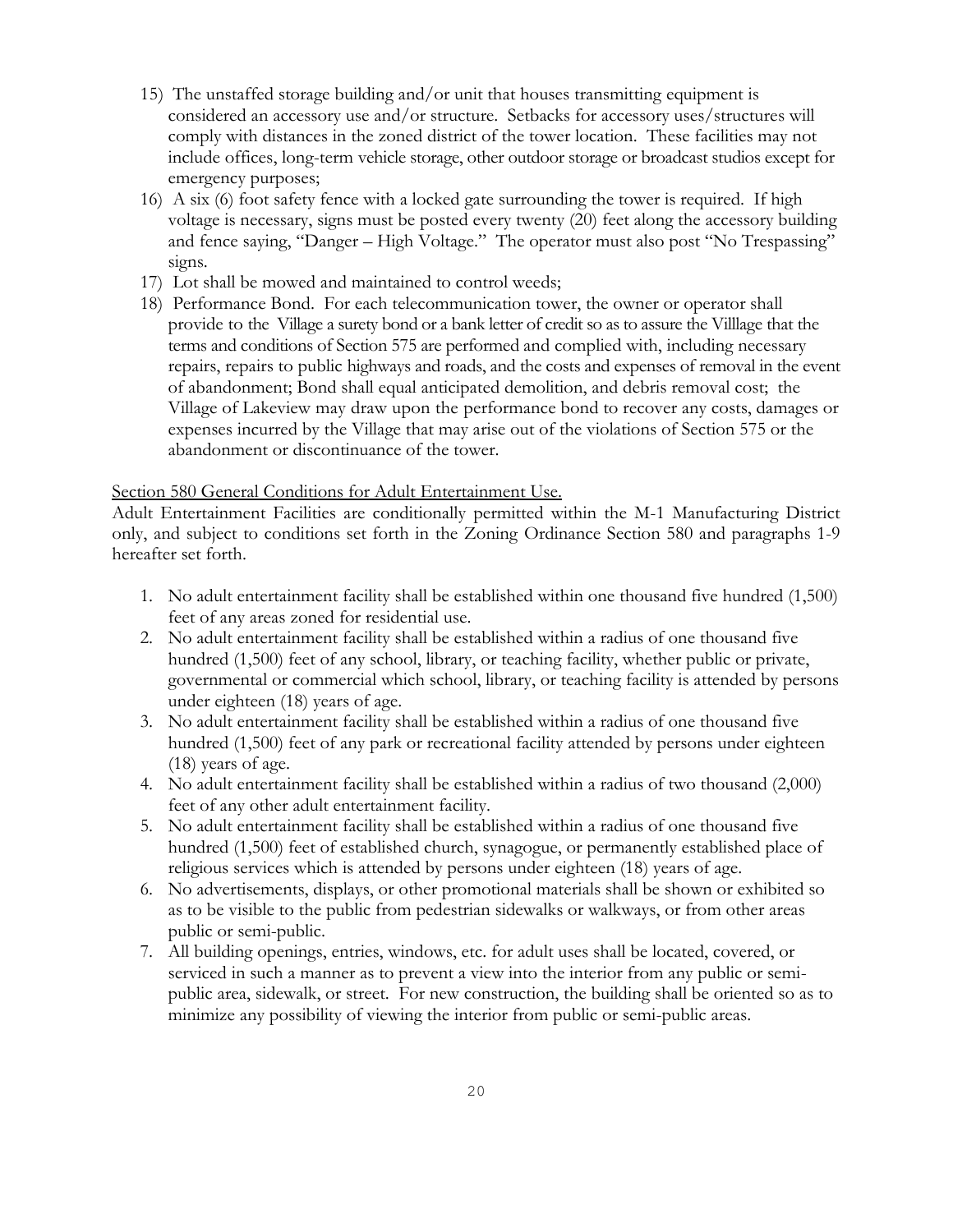- 8. No screens, loudspeakers, or sound equipment shall be used for adult motion picture theatres (enclosed or drive-in) that can be seen or discerned by the public from public or semi-public areas.
- 9. Off-street parking shall be provided in accordance with the standards for permitted use within M-1 Manufacturing District.

Section 590 Junk and Abandoned Vehicles. No trash, debris, litter, rubbish, unused property, discarded materials, junk vehicles, vehicle parts, rags, lumber, building materials, equipment and/or parts thereof, or any other garbage, refuse or junk, and weeds or tall grass measuring over twelve (12) inches, shall be permitted to accumulate on any lot or portion there of which creates an eyesore, hazard, or nuisance to the Village or general public. Section 590 shall be administered and enforeced by the Village of Lakeview Weed and Litter Committee. (Also, see definitions).

Section 591 Grass and Weed Control. Noxious weeds and grass must be mowed regularly in lots up to three hundred (300) feet deep measured from the road right-of-way from March 1 to October 31 to prevent weeds/grass from exceeding twelve (12) inches in height or maturing to seed. Owners of properties that do not comply will receive a notice from the Village to cut or mow the weeds/grass within ten (10) days. If the owner fails to do this, the Village will hire a private contractor to do the work at the owner's expense. Section 591 shall be administered and enforeced by the Village of Lakeview Weed and Litter Committee.

Section 593 Driveway Permits Required. The installation of a Driveway, or any addition or moving of a driveway, shall require a permit issued from the Zoning Inspector.

Section 595 Keeping of Livestock and/or Poultry. It shall be unlawful for any person, partnership, farm or corporation to possess or harbor any livestock or poultry within the corporation limits of the Village of Lakeview. This section shall not apply to any traveling circus or zoo or similar exhibition.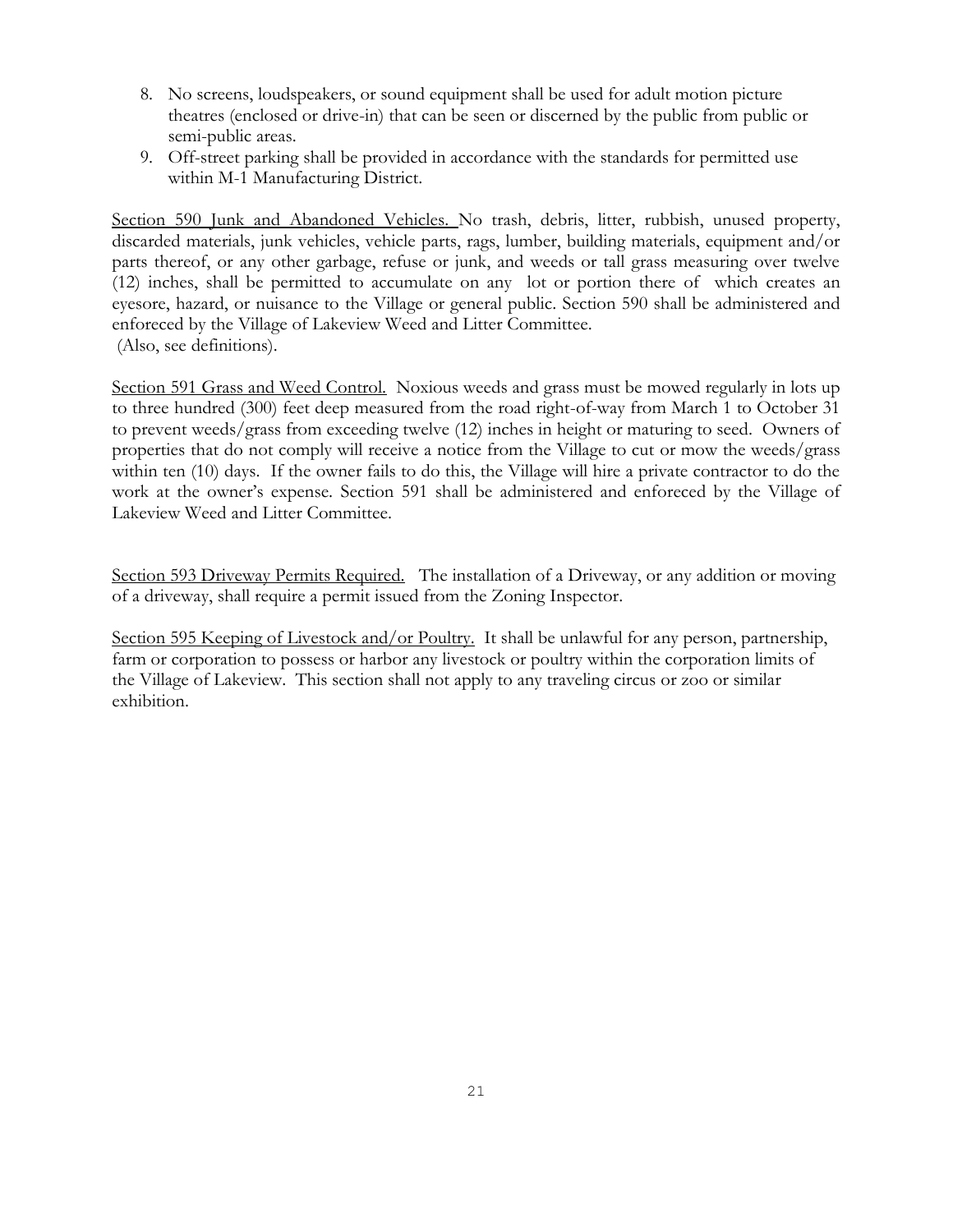### ARTICLE VI PLANNED UNIT DEVELOPMENT

Section 600 PURPOSE OF PLANNED UNIT DEVELOPMENT. Planned development of land may be permitted in any district to encourage and provide a means for effectuating a more desirable physical development pattern than would be possible through the strict application of the density and dimensional requirements of this Ordinance.

Section 601 PERMITTED USES. Only those uses permitted or conditionally permitted in each district or interpreted to be included under Sections 200 to 290, inclusive, the Official Schedule of district Regulations, Section 410 of this Ordinance may be proposed for development under the planned development approach. Compatible residential, commercial, industrial, public and quasipublic uses may be combined, provided that the proposed location of the commercial or industrial uses will not adversely affect or disregard adjacent property, public health, safety, morals and general welfare, and provided further that in a residential-commercial-industrial or residential-commercial development the amount of land devoted to commercial and/or industrial usage shall not exceed fifty (50) percent of the total land area of the development. A variety of housing and building types is encouraged by permitting an increased number of families per acre and by allowing reductions in lot dimensions, yards, building setbacks and area requirements.

Section 602 GENERAL REQUIREMENTS. The gross area of the tract to be developed under the planned unit development approach shall comprise not less than ten (10) acres. The minimum lot size shall not be less than seventy (70) percent of the lot area per family or use required in the district in which it would otherwise be located. A minimum of ten (10) percent of the land developed in a planned unit development project shall be reserved for open space and similar uses. Lot widths and required yards may be reduced to eighty (80) percent of the requirement of this Ordinance.

Section 603 DISPOSITION OF OPEN SPACE. The amount of open space reserved under a planned unit development shall either be held in corporate ownership by owners of the project area building sites for the use of each owner who buys property within the development or be dedicated to the Village and retained as open space for parks, recreation, and related uses. All land dedicated to the Village must meet the Planning Commission's requirements as to size, shape, and location. Public utility and similar easements and right-of-ways for water courses and other similar channels are not acceptable for open space dedication to the Village unless such land or right-of-way is usable as a trail or other similar purpose and approved by the Planning Commission.

Section 604 RESIDENTIAL LOT LOCATION. Every property subdivided under the planned unit development shall be designed to abut upon open space or similar areas. A clustering of dwellings is encouraged. In areas where town houses are used there shall be no more than five (5) town house units in any contiguous group. A variety of building setbacks, color and building materials for contiguous town house units is encouraged.

Section 605 DIVERSIFICATION OF LOT SIZES. A diversification of lot sizes may be permitted within a district without additional dedication or creation of open space, provided the overall density of the project area is not increased and provided further the net residential area per family is not reduced below the minimum requirements of Section 602.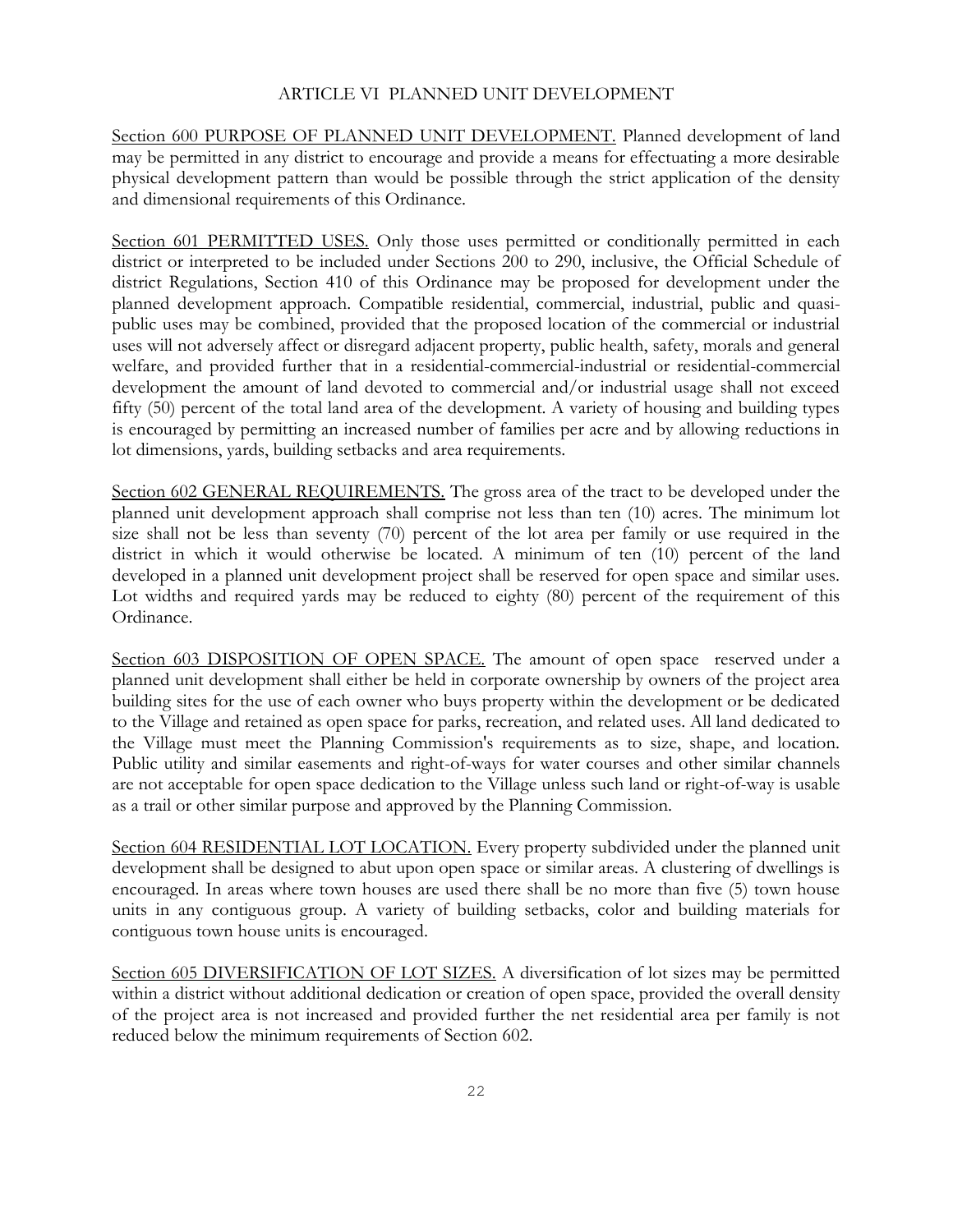Section 606 REDUCTION OF PLANNED UNIT DEVELOPMENT AREA. The minimum tract size to be developed under the planned unit development may be reduced fifty (50) percent where the proposed development is to contain only residential, commercial or industrial development; not a mixture of uses.

Section 607 HEIGHT REQUIREMENTS. For each foot of building height over the maximum height regulations specified in the Official Schedule of District Regulations, Section 410, the distance between such building and the side and rear property lines of the planned unit development project area shall be increased by one (1) foot in addition to the side and rear yard required in the district, provided that this additional setback shall not be considered part of the side and rear yards.

Section 608 COMMERCIAL PLANNED UNIT DEVELOPMENT REQUIREMENTS. Planned unit development of related commercial establishments is encouraged by varying the setback and area requirements. Open space gained through the varying of setback and area requirements is to be used to the development of open plazas, pedestrian malls, tot lots and other public spaces and uses with adequate arrangement, design and planting.

Section 609 COMMERCIAL PROJECTS, SIDE YARDS AND REAR YARDS. Side yards of thirty (30) feet and a rear yard of forty (40) feet shall be required if the project is to be located adjacent to any residential district of planned residential unit development.

Section 610 ARRANGEMENT OF COMMERCIAL USES. The location and arrangement of structures, parking, access drives, outdoor lighting, signs and other uses and developments in the planned commercial unit development shall be compatible with the existing and future land use plan. Off-street parking, loading and service areas shall be provided in accordance with Sections 510 to 519, inclusive. However, off-street parking and loading areas shall not be permitted within fifteen (15) feet of a residential district. All areas designated for future expansion or not intended for immediate improvement or development shall be landscaped or otherwise maintained in a neat and orderly manner.

Section 611 INDUSTRIAL PLANNED UNIT DEVELOPMENT REQUIREMENTS. Planned unit development of industrial establishments is encouraged by varying the setback and other requirements, if it can be shown that the development results in a more efficient and desirable use of space.

Section 612 INDUSTRIAL PROJECT. Project side yards of forty (40) feet and a rear yard of fifty (50) feet shall be required if the project is located adjacent to any residential district or planned residential unit development.

Section 613 ARRANGEMENT OF INDUSTRIAL USES. The location and arrangement of structures, parking, access drives, outdoor lighting, signs, storage areas and other uses and developments in the planned industrial unit development shall be compatible with the existing and future land use plan. Off-street parking, loading and service areas shall be provided in accordance with Sections 510 to 519, inclusive.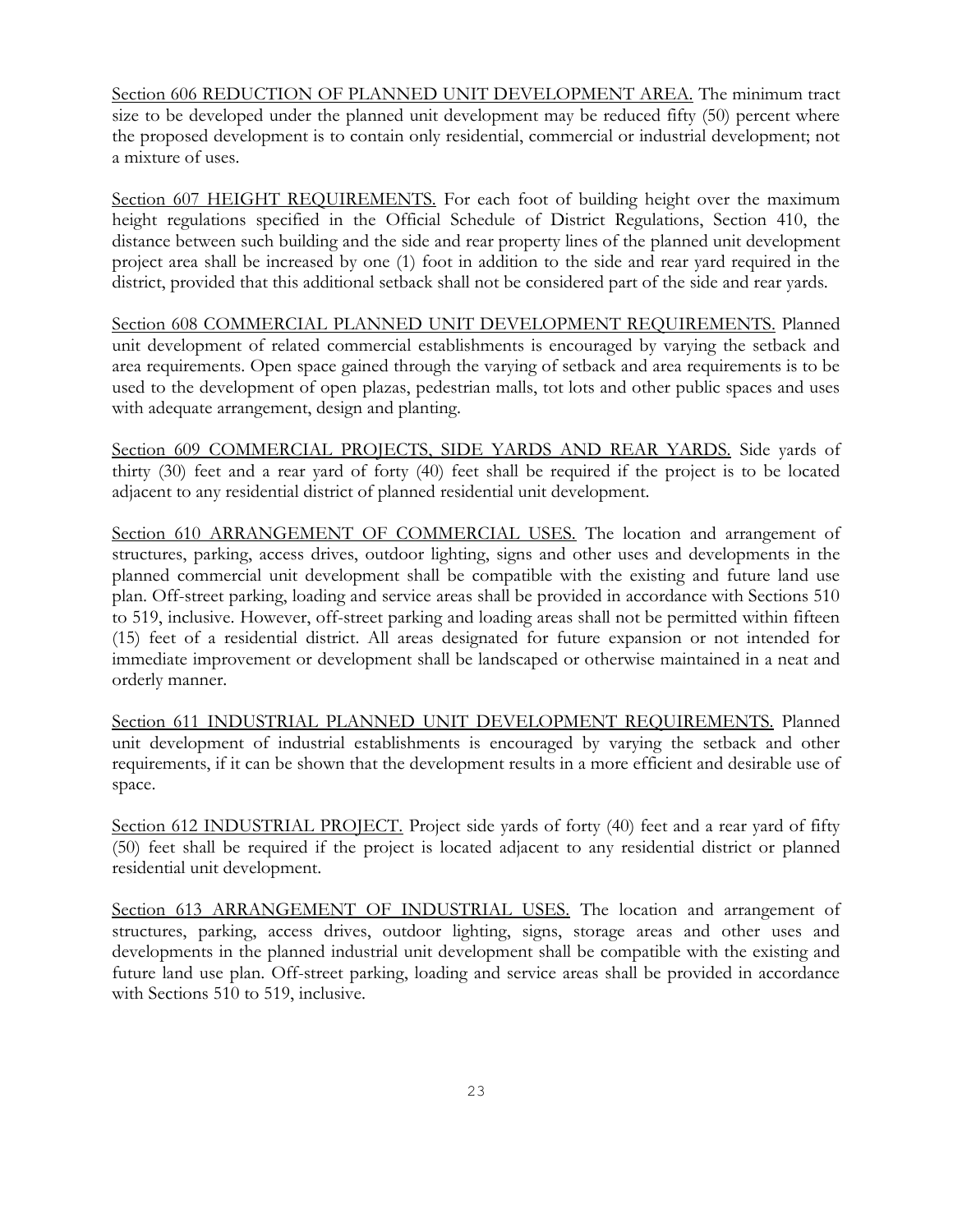Section 614 PROCEDURE TO SECURE APPROVAL OF PLANNED UNIT DEVELOPMENT. The procedure in Sections 615 to 621, inclusive, shall be met before approval to develop land under the planned unit development is granted by the Planning Commission and the Board of Zoning Appeals.

Section 615 PRELIMINARY DEVELOPMENT PLAN. Three (3) copies of a preliminary development plan shall be submitted to the Planning Commission for an approval in principle of the land uses proposed and their interrelationship. Approval in principle shall not be construed to endorse precise location of uses, configuration of parcels, or engineering feasibility. Any preliminary development plan and text shall be prepared and endorsed by a licensed architect and shall include the following information presented in a general, schematic fashion:

- 1. Proposed location and size of the planned development;
- 2. Proposed land uses, population densities and building intensities;
- 3. Proposed parks, playgrounds, school sites and other open spaces;
- 4. Relation to existing and future land use in surrounding area;
- 5. Proposed provision of water, sanitary sewers and surface drainage;
- 6. Proposed traffic circulation pattern, indicating both public and private streets and access points to public right-of-ways;
- 7. A market analysis of proposed commercial uses, if the property is not zoned for commercial purposes at the time of submittal of the preliminary development plan;
- 8. Proposed schedule of site development; and
- 9. Evidence that the applicant has sufficient control over the land to carry out the proposed development plan within five (5) years.

Section 616 PRELIMINARY DEVELOPMENT PLAN REVIEW. The Planning Commission shall review the preliminary development plan to determine whether the proposed development advances the general welfare of the community and neighborhood; and whether the benefits, combination of various land uses, and the interrelationship with the land uses in the surrounding area justify the deviation from standard district regulations. The Planning Commission's approval in principle of the preliminary development plan shall be necessary before an applicant may submit a detailed development plan.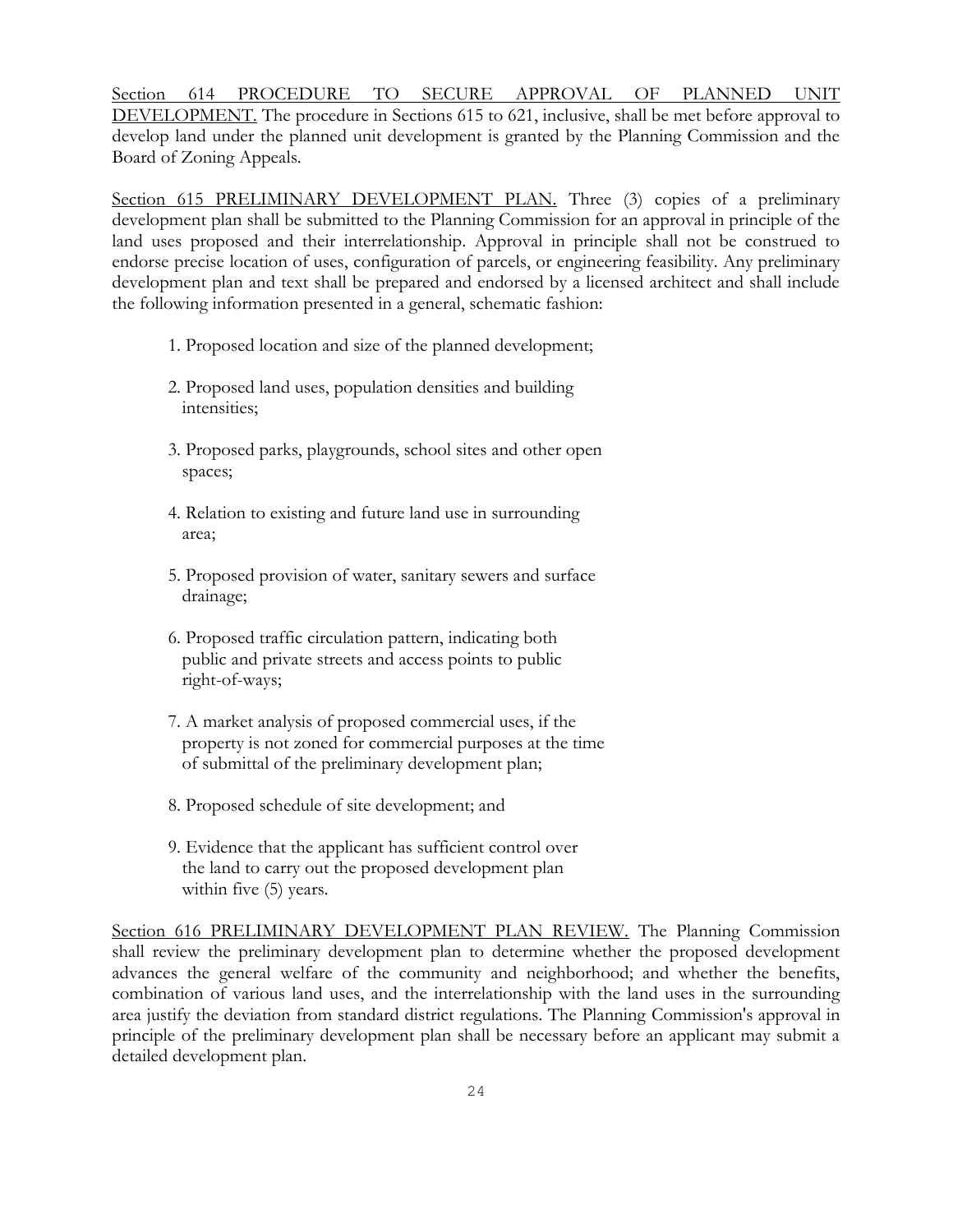Section 617 DETAILED DEVELOPMENT PLAN. The detailed development plan shall be submitted in five (5) copies and shall contain the following documents and supporting evidence, prepared and endorsed by a qualified professional team, which shall include a licensed architect, registered land surveyor and registered civil engineer:

- 1. A survey of the proposed development site, showing the dimensions and bearings of the property lines, area in acres, topography, existing features of the development site, including specimen trees, structures, streets, easements, utility lines, and land uses.
- 2. A detailed development plan which shall be in conformance with the approved preliminary plan, showing, as appropriate, all the information required on the preliminary development plan; the approximate location and sizes of lots, the approximate location and proposed density of dwelling units; nonresidential building intensity; and land use considered suitable for adjacent properties.
- 3. A schedule for the development of units to be constructed in progression and a description of the design principles for buildings and street scapes; tabulation of the number of acres in the proposed project for various uses, the number of housing units proposed by type; estimated residential population by type of housing; estimated nonresidential population; proposed retail sales area and economic justification; anticipated timing for each unit; and standards for height, open space, building density, parking areas, population density, and public improvements proposed for each unit of the development whenever the applicant proposes an exception from standard zoning district or other Ordinances governing development.
- 4. Engineering feasibility studies and plans showing, as necessary, water, sewer and other utility installations; waste disposal facilities; surface drainage; street improvements, and nature and extent of earth work required for site preparation and development.
- 5. Site plan, showing buildings(s), various functional use areas, circulation, and their relationship.
- 6. Preliminary building plans, including floor plans and exterior elevations.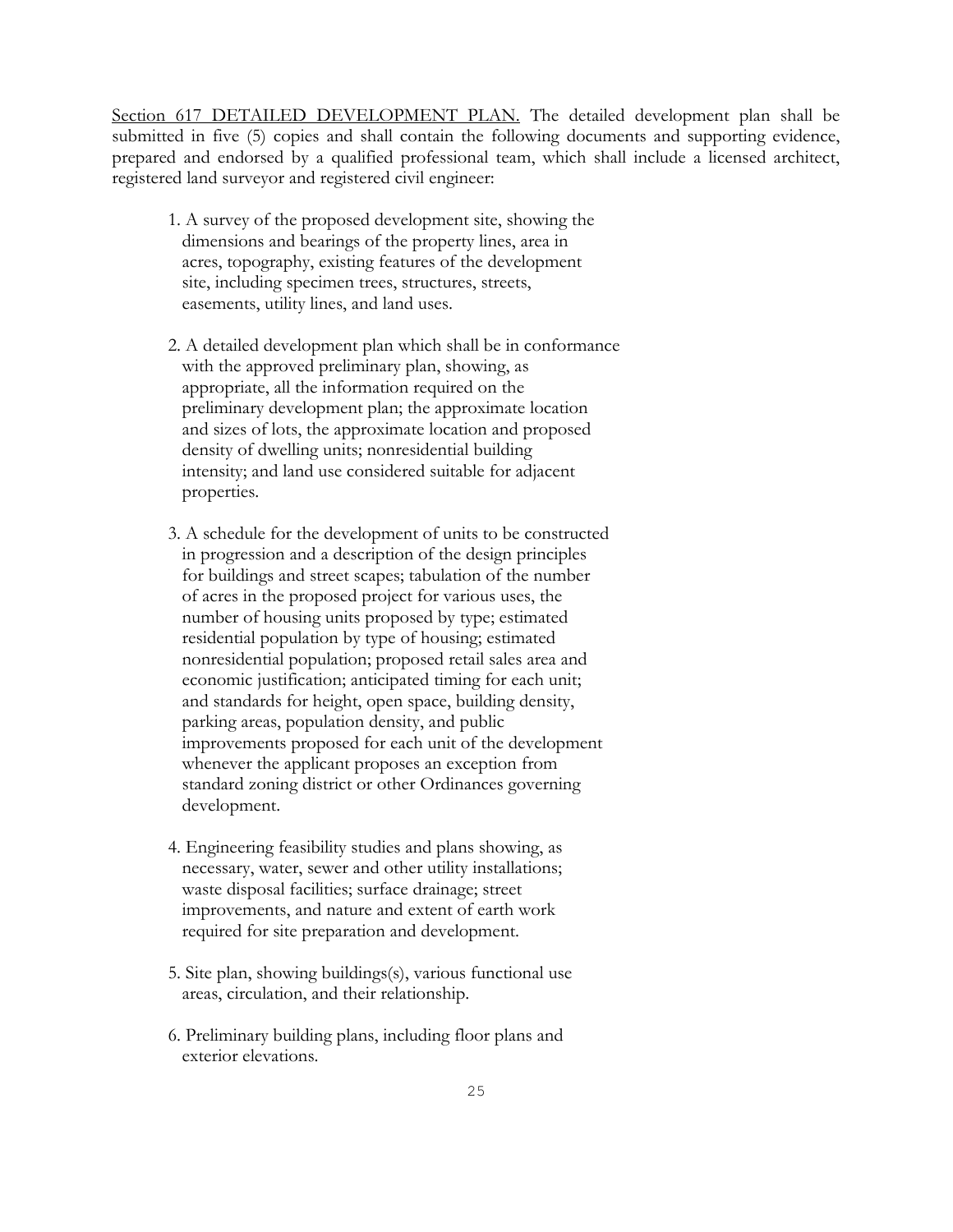- 7. Landscaping plans, and
- 8. Deed restrictions, protective covenants, and other legal statements or devices to be used to control the use, development and maintenance of the land, the improvements thereon, including those areas which are to be commonly owned and maintained.

Section 618 BASIS OF APPROVAL. The Planning Commission may recommend that the Board of Zoning Appeals, after a public hearing, approve the detailed development plan, provided the Planning Commission finds that the facts submitted with the application and presented at the hearings establish that:

- 1. The proposed development can be completed within five (5) years of the date of approval.
- 2. Each individual unit of the development, as well as the total development, can exist as an independent unit capable of creating an environment of sustained desirability and stability or that adequate assurance will be provided that such objective will be attained; the uses proposed will not be detrimental to present and potential surrounding uses, but will have a beneficial effect which could not be achieved under standard district regulations.
- 3. The streets and thoroughfares proposed are suitable and adequate to carry anticipated traffic, and increased densities will not generate traffic in such amounts as to overload the street network outside the planned development.
- 4. Any proposed commercial development can be justified economically at the locations proposed to provide for adequate commercial facilities of the types proposed.
- 5. Any exception from standard district requirements is warranted by the design and other amenities incorporated in the detailed development plan, in accord with the planned unit development and the adopted policy of the Planning Commission and the Village Council.
- 6. The area surrounding said development can be planned and zoned in coordination and substantial compatibility with the proposed development.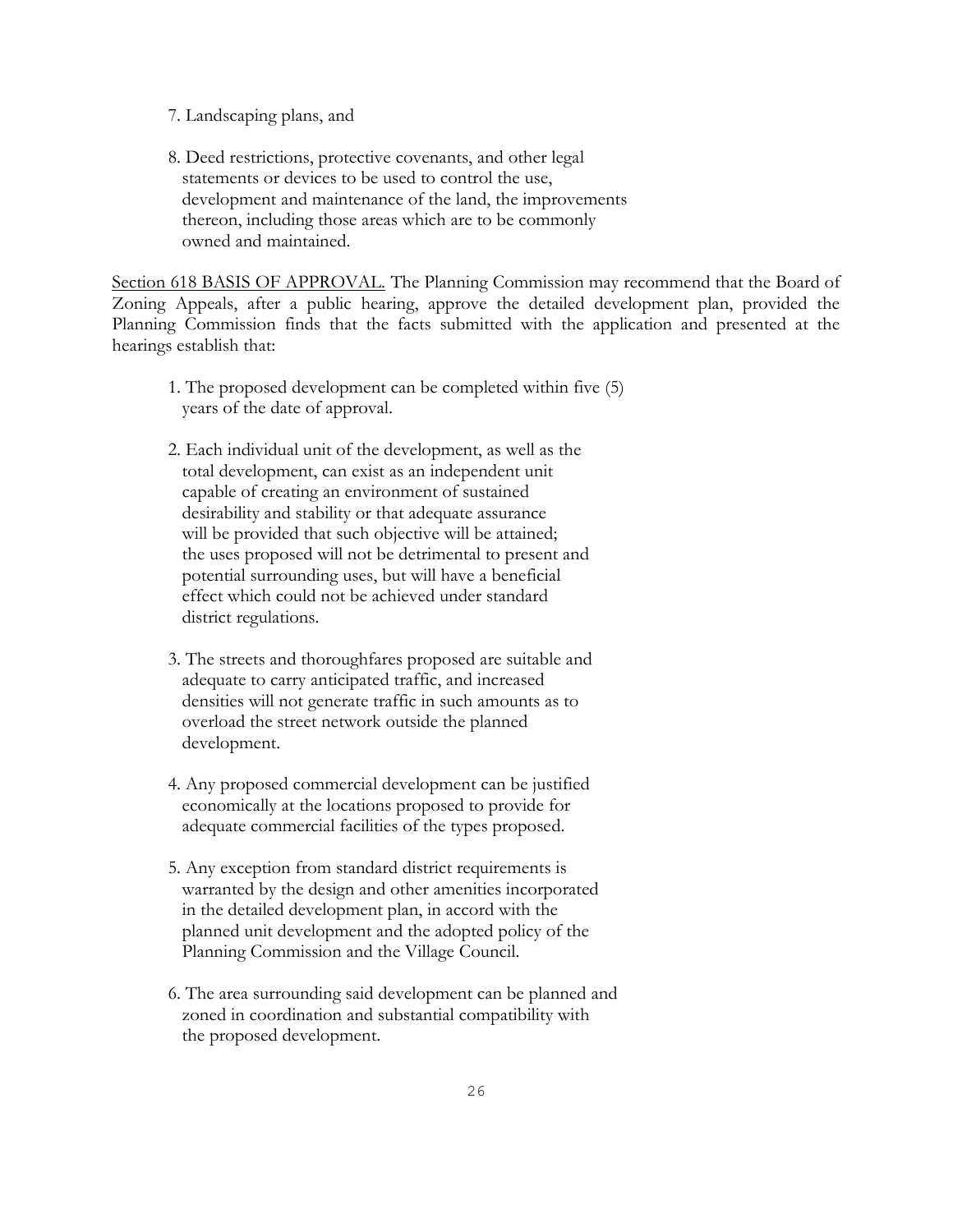- 7. The planned unit development is in general conformance with the comprehensive plan of the Village, and
- 8. The existing and proposed utility services are adequate for the population densities and nonresidential uses proposed.

Section 619 ACTION OF THE PLANNING COMMISSION AND BOARD OF ZONING APPEALS. The Planning Commission shall deny the detailed development plan if, from the facts presented, the Planning Commission is unable to make the necessary findings. The Planning Commission shall certify to the Board of Zoning Appeals the approval, approval with specific amendments, or disapproval of the detailed development plan within thirty (30) days of the date of submission of said plan. If the Board of Zoning Appeals finds that the proposed planned unit development is consistent with the intent and purpose of this Ordinance after a public hearing, it may authorize the Zoning Officer to issue a zoning certificate permitting the planned unit development.

Section 620 APPROVAL PERIOD. The zoning certificate for a planned unit development shall be for a period of five (5) years to allow the preparation and recording of the required subdivision plat and the development of the project. If no development has occurred to effectuate the plan within five (5) years after approval is granted, the approval shall be voided and the land shall revert to the district regulations in which it is located. An extension of the time limit or modification of the approved development plan may be approved if the Planning Commission and the Board of Zoning Appeals find that such extension or modification is not in conflict with the public interest.

Section 621 OTHER REQUIREMENTS. Underground utilities, including telephone and electric systems, are required within the limits of all planned unit developments. Appurtenances to these systems which can be effectively screened may be excepted from this requirement if the Planning Commission finds that such exemption will not violate the intent or character of the proposed planned unit development.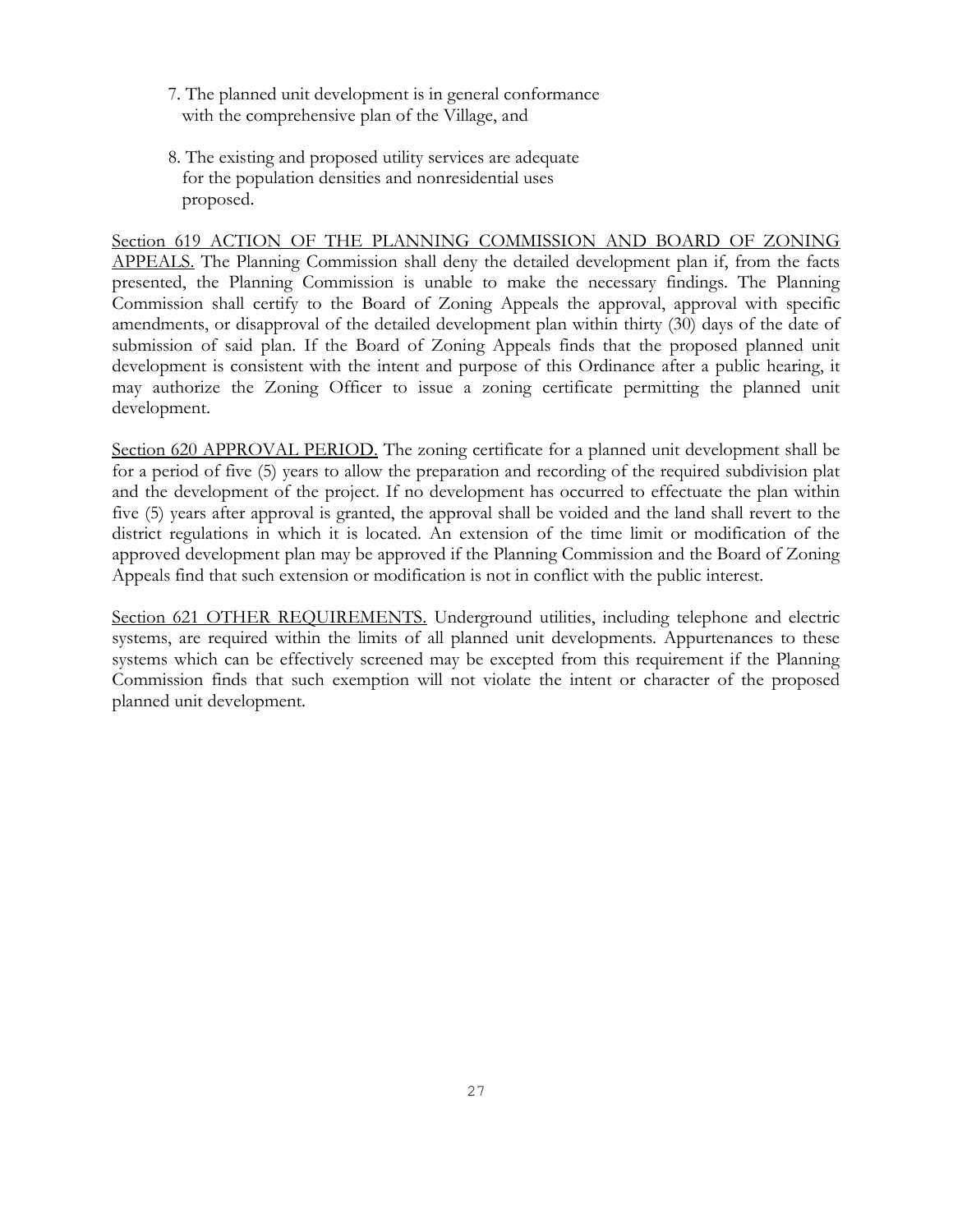# ARTICLE VII RESERVED FOR FUTURE USE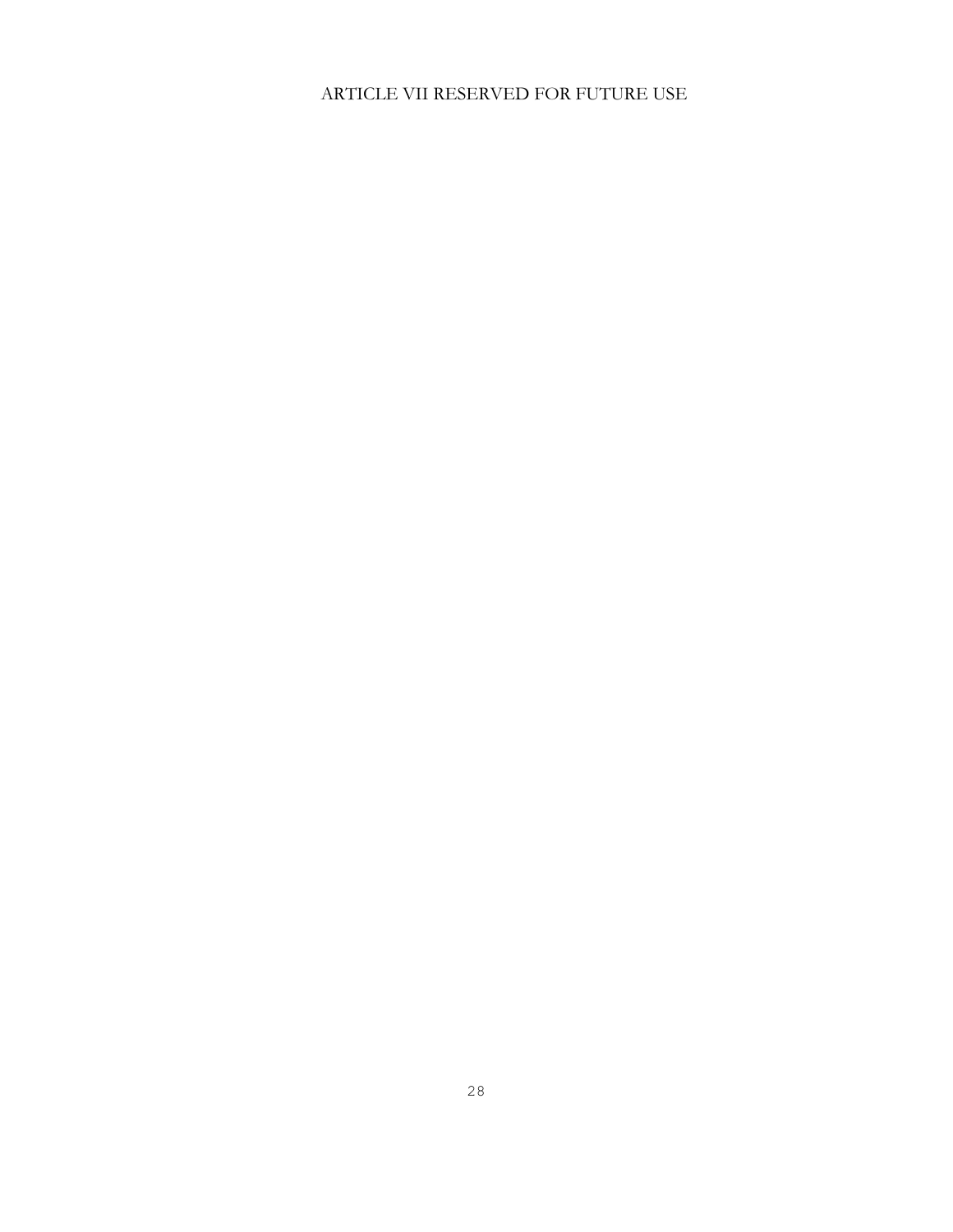### ARTICLE VIII SIGNS AND ADVERTISING

Section 800 SIGN DEFINED AND REGULATED. Any device or display designated to inform or attract the attention of persons not on the premises on which the sign is located. No sign or advertising structure of any classification shall be permitted in any district except as provided in Sections 801 to 839, inclusive.

Section 801 OUTDOOR ADVERTISING STRUCTURES DEFINED. Any outdoor display for the purpose of advertisement, notice, or announcement located apart from the premises or product referred to in the display.

Section 802 MEASUREMENT OF AREA. The surface area of a sign shall be computed as including the entire area within a regular, geometric form or combinations of regular, geometric forms comprising all of the display area of the sign and including all of the elements of the matter displayed. Frames and structural members not being advertising matter shall not be included in computation of surface area. Note: If both sides of the sign contain advertising matter, then both sides are included in the computation.

Section 803 GENERAL PROVISIONS. Permits for all signs and outdoor advertising structures shall be granted by the Zoning Officer in accordance with the requirements set forth in Sections 804 to 839, inclusive, except that no permit shall be required for any sign containing less than six (6) square feet of advertising area or advertising the sale, rent or lease of the premises on which the sign is located.

Section 804 LOCATION AND AREA OF ADVERTISING SIGNS. Signs not exceeding twelve (12) square feet in area and advertising the sale, rental or lease of the premises on which the sign is located shall be permitted on any property, except that the maximum size of such a sign in any residential district shall not exceed six (6) square feet.

Section 805 AREA OF ANNOUNCEMENT AND PROFESSIONAL SIGNS. Announcement or professional signs for home occupations and professional activities where permitted shall not exceed four (4) square feet in area in a residential district and not more than six (6) square feet in other districts.

Section 806 SIGNS FOR PUBLIC OR QUASI-PUBLIC PURPOSES. Bulletin boards and signs for a church, school, community, or other public or quasi-public institutional building shall be permitted, provided the area of such bulletin board or sign shall not exceed fifteen (15) square feet and which shall be located on the premises of such institution.

Section 807 WALL SIGNS. Wall signs pertaining to a nonconforming use shall be permitted on the same premises of such use, provided the area of such sign does not exceed fifteen (15) square feet.

Section 808 USE OF BUILDING WALLS FOR SIGNS. No building wall shall be used for display of advertising except that pertaining to the use carried on within such building.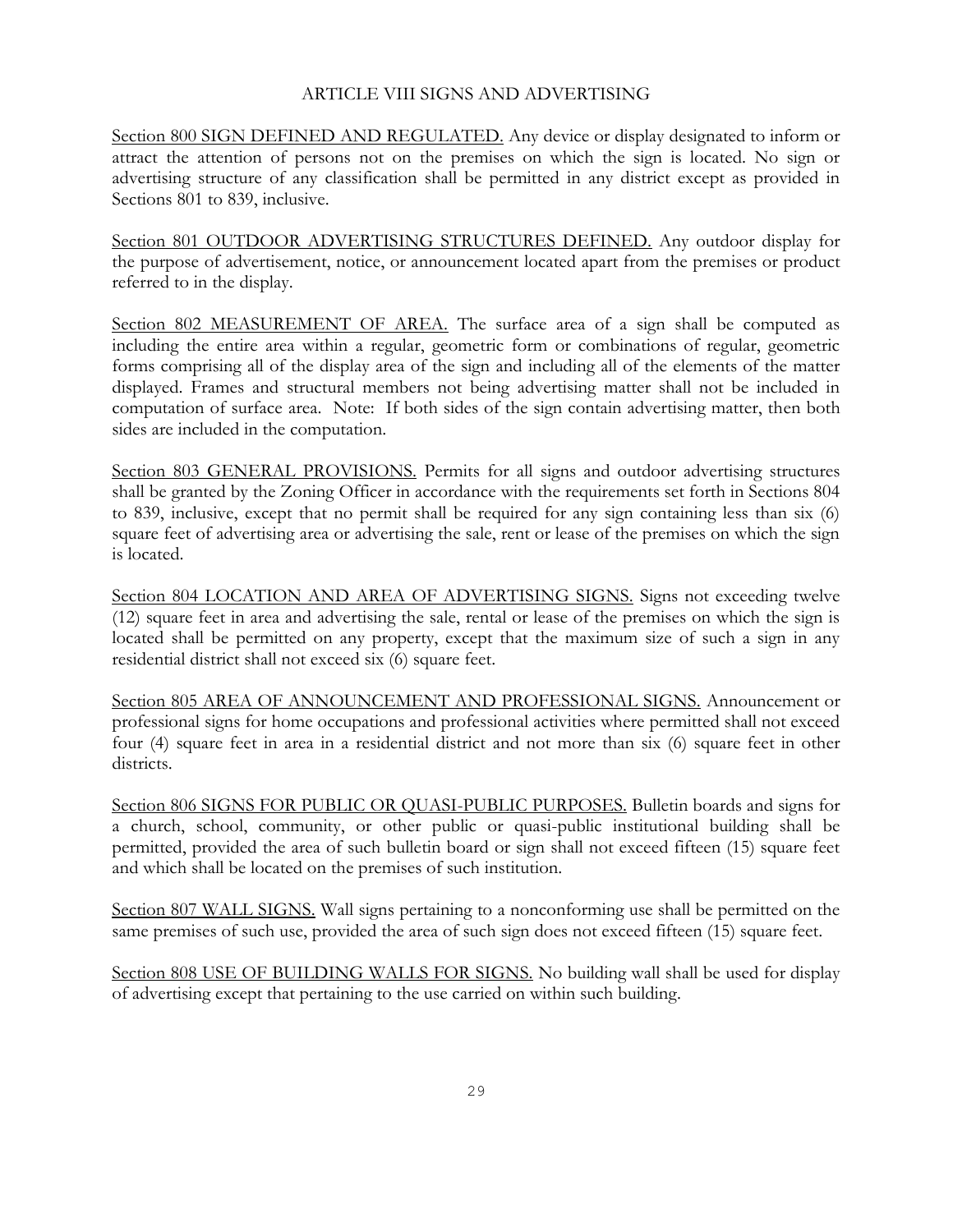### Section 809 AWNINGS WITH SIGNS.

- 1. Permanent type awnings that are a part of the building structure with no posts or supports shall be a minimum height of eight (8) feet.
- 2. Roll down awnings attached to buildings are permitted, if kept at a minimum height of seven (7) feet when rolled down. They shall also be maintained in a good state of repair.
- 3. Signs, when a part of the awning (permanent or roll down), are permitted. The size of such signs is covered in Sections 819-826.

Section 810 TEMPORARY SIGNS. Temporary signs not exceeding in the aggregate fifty (50) square feet, announcing special public or institutional events or the erection of a building, the architect, the builders, contractors, etc. may be erected for a period of sixty (60) days plus the construction period.

Section 811 SIGNS AND PUBLIC RIGHT-OF-WAYS. No sign shall be placed in any public rightof-way except publicly-owned signs, such as traffic control signs and directional signs. Signs directing and guiding traffic and parking on private property but bearing no advertising matter shall be permitted on any property.

Section 812 SIGNS PLACED ON VEHICLES OR TRAILERS. No sign shall be placed on vehicles or trailers which are parked or located for the primary purpose of displaying such sign (This does not apply to allowed portable signs or letters on buses, taxis, or vehicles operating during the normal course of business).

Section 813 BUSINESS DISPLAYS AND ADVERTISING. In any commercial or industrial district, each business shall be permitted advertising signs or merchandise that may be displayed in front of the particular business handling the merchandise displayed on the sidewalk. A minimum of forty eight (48) inches of unobstructed right of way for pedestrian traffic must be left between the display and any object along the curb (light pole, fire hydrant, trash receptacle, etc.). Display means items for sale lined or hung along the building on the street front. Advertising means a temporary sandwich or banner sign, not to exceed twelve (12) square feet (See Section 802), set at least two (2) feet from the curb (leaving a minimum of four (4) feet for sidewalk thoroughfare).

Section 814 GOVERNMENT FLAGS AND INSIGNIA. Flags and insignia of any government, except when displayed in connection with commercial promotion, shall be permitted on any property.

Section 815 SIGNS REQUIRED BY GOVERNMENTAL BODIES. Legal notices, identification, information or directional signs erected or required by governmental bodies shall be permitted on any property.

Section 816 ELECTRICALLY ILLUMINATED SIGNS. All wiring, fittings and materials used in the construction, connection and operation of electrically illuminated signs shall be in accordance with the provisions of the National Electric Code (or the local electric code in effect).

Section 817 MARKING OF SIGNS. All signs hereafter hung or erected shall be plainly marked with the name of the person, firm or corporation hanging or erecting such sign.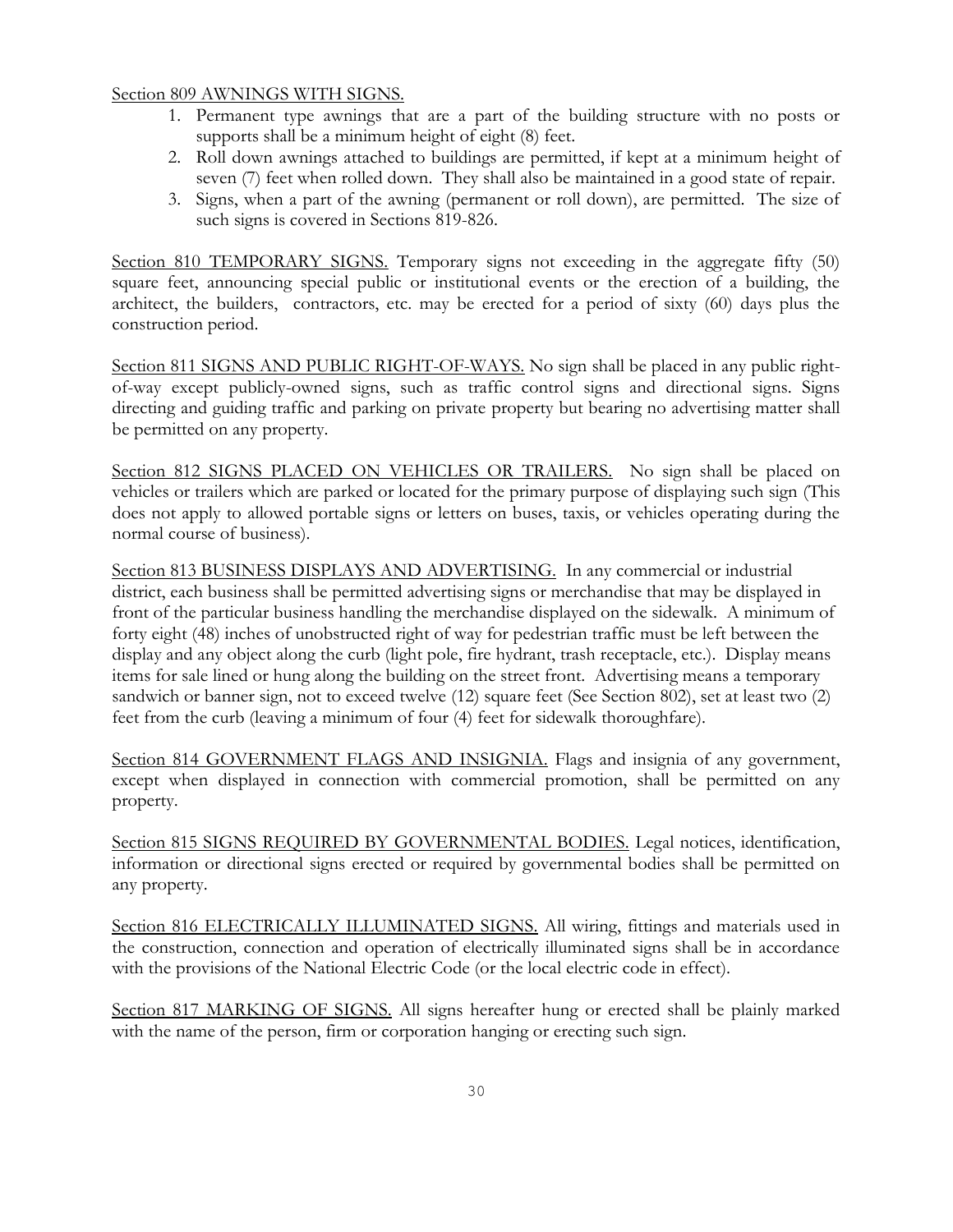Section 818 ATTACHMENT OF SIGNS. No sign of any classification shall be installed, erected or attached in any form, shape or manner to a fire escape or any door or window giving access to any fire escape.

Section 819 INSPECTION OF ELECTRICAL SIGNS. No electrical sign of any description shall hereafter be erected without having first been inspected on the ground and approved by the Zoning Officer or his authorized agent. It shall be the duty of the erector of such sign to notify the Zoning Officer when such sign is ready for aforesaid ground inspection.

Section 820 MAINTENANCE OF SIGNS. Should any sign be or become insecure or in danger of falling or otherwise unsafe, the owner thereof or the person maintaining the same, shall upon receipt of written notice from the Zoning Officer proceed at once to put such sign in a safe and secure condition or remove the sign.

Section 821 SIGNS INSTALLED IN VIOLATION OF REQUIREMENTS. In case any sign shall be installed, erected, constructed, or maintained in violation of any of the terms of this Ordinance, the Zoning Officer shall notify in writing the owner or lessee thereof to alter such sign so as to comply with this Ordinance.

Section 822 SIGNS IN COMMERCIAL AND INDUSTRIAL DISTRICTS. In a commercial or industrial district, each business shall be permitted two (2) flat or wall signs on different frontages. Projection of wall signs shall not exceed two (2) feet measured from the face of the main building.

Section 823 FREE-STANDING SIGNS. Free-standing signs not over thirty (30) feet in height, having a maximum total sign area of one-hundred (100) square feet per display area and located not closer than ten (10) feet to any street right-of-way line and not closer than thirty (30) feet to any adjoining lot line may be erected to serve a group of business establishments. There shall be only one (1) free-standing sign for each building, regardless of the number of business conducted in said building.

Section 824 ATTACHMENTS TO WALL SIGNS. Every wall sign projecting out from the face of the building shall be securely attached to the building wall, structure, or suitable metal posts located within the lot lines by iron or metal anchors, bolts, supports, chains, stranded cables or steel rods. No such sign shall project into the street right-of-way or be supported from a street, road or sidewalk.

Section 825 POLE SIGNS. Pole signs of symbolical design shall be permitted for business establishments, provided no part of such sign shall project into the right-of-way of any street or highway; the maximum area of any face of such sign shall not exceed thirty (30) square feet; and the pole support of the sign shall not be less than fifty (50) feet from any lot in any residential district.

Section 826 AREA OF BUSINESS ADVERTISING SIGNS. The area of all permanent advertising signs for any single business enterprise may have an area equivalent to one- and one-half  $(1-1/2)$ square feet of sign area for each lineal foot of width of a building, or part of a building, occupied by such enterprise, but shall not exceed a maximum area of one-hundred (100) square feet. For the purposes of this section, width shall be measured along the building face nearest and parallel to the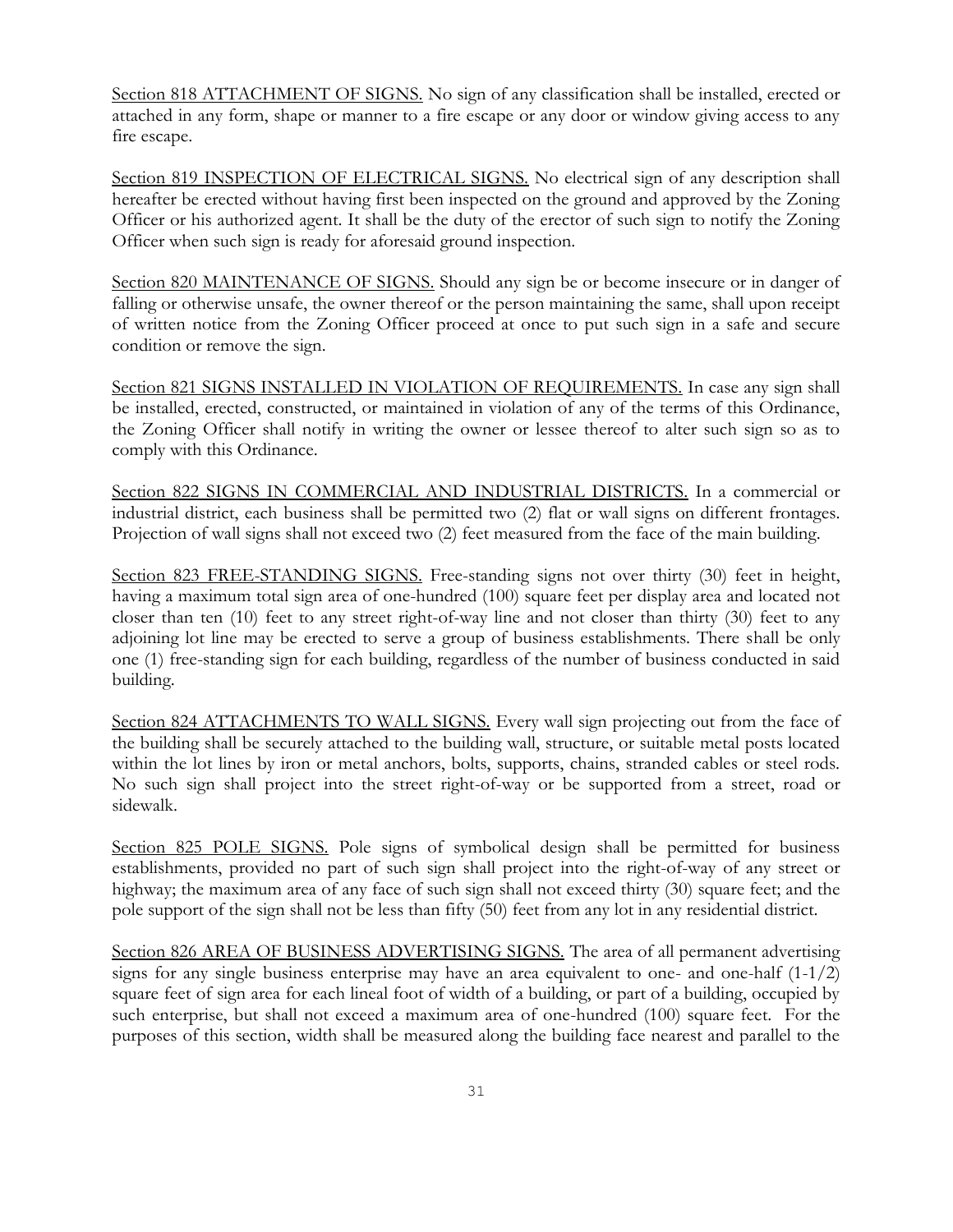street line. In the case of a corner lot, signs may be erected on both frontages. However, the frontage that the sign is placed on, determines the maximum area of the sign.

Section 827 ROOF SIGNS. No sign shall be placed on the roof of any building.

Section 828 POLITICAL SIGNS. No political sign shall be posted in any place or in any manner that is destructive to public property upon posting or removal. All candidates for public office, their campaign committees, or other persons responsible for the posting on public property of campaign material shall remove such material within two (2) weeks following election day.

Section 829 SIGN SETBACK REQUIREMENTS. Except as provided in this Ordinance, signs and outdoor advertising structures, where permitted, shall be set back from the established right-of-way line of any street or highway at least as far as the required front yard depth for a principal use in such district except for the modifications in Sections 830 to 833, inclusive.

Section 830 INCREASED SETBACKS. For every square foot by which each sign or outdoor advertising structure exceeds fifty  $(50)$  square feet, the setback shall be increased by one-half  $(1/2)$ foot but not exceed one-hundred (100) feet.

Section 831 SETBACKS AT THE INTERSECTION OF HIGHWAYS. At the intersection of a state, federal or major local highway with a major or collector street, the setback of any sign or outdoor advertising structure shall not be less than fifty (50) feet from the established right-of-way of each highway or street.

Section 832 SETBACKS FOR PUBLIC AND QUASI-PUBLIC SIGNS. Real estate signs and bulletin boards for a church, school or any other public or quasi-public, religious or educational institution may be erected not less than ten (10) feet from the established right-of-way line of any street or highway provided such sign or bulletin board does not obstruct traffic visibility at street or highway intersections.

Section 833 SPECIAL YARD PROVISIONS. Signs and advertising structures, where permitted, shall be erected or placed in conformity with the side and rear yard requirements of the district in which located, except that no sign or advertising structure shall be erected or placed closer than within fifty (50) feet to a side or rear lot line in any residential district.

Section 834 ILLUMINATION. All signs and advertising structures, except as hereinafter modified, may be illuminated internally or by reflected light, provided the source of light is not directly visible and is so arranged as to reflect away from the adjoining premises and provided that such illumination shall not be so placed as to cause confusion or a hazard to traffic or conflict with traffic control signs or lights.

Section 835 SUBDIVISION SIGNS. Upon application to the Zoning Officer, a permit may be issued as a conditional use in accordance with this Ordinance allowing a land-sales sign, provided that the sign shall not be illuminated; the sign shall advertise the sale or development of a recorded lot subdivision; the sign shall be erected only upon the property for sale or being developed and shall be set back from the street right-of-way at least one (1) foot for each square foot of sign area; the sign shall not be in excess of thirty (30) square feet; not more than one (1) such sign shall be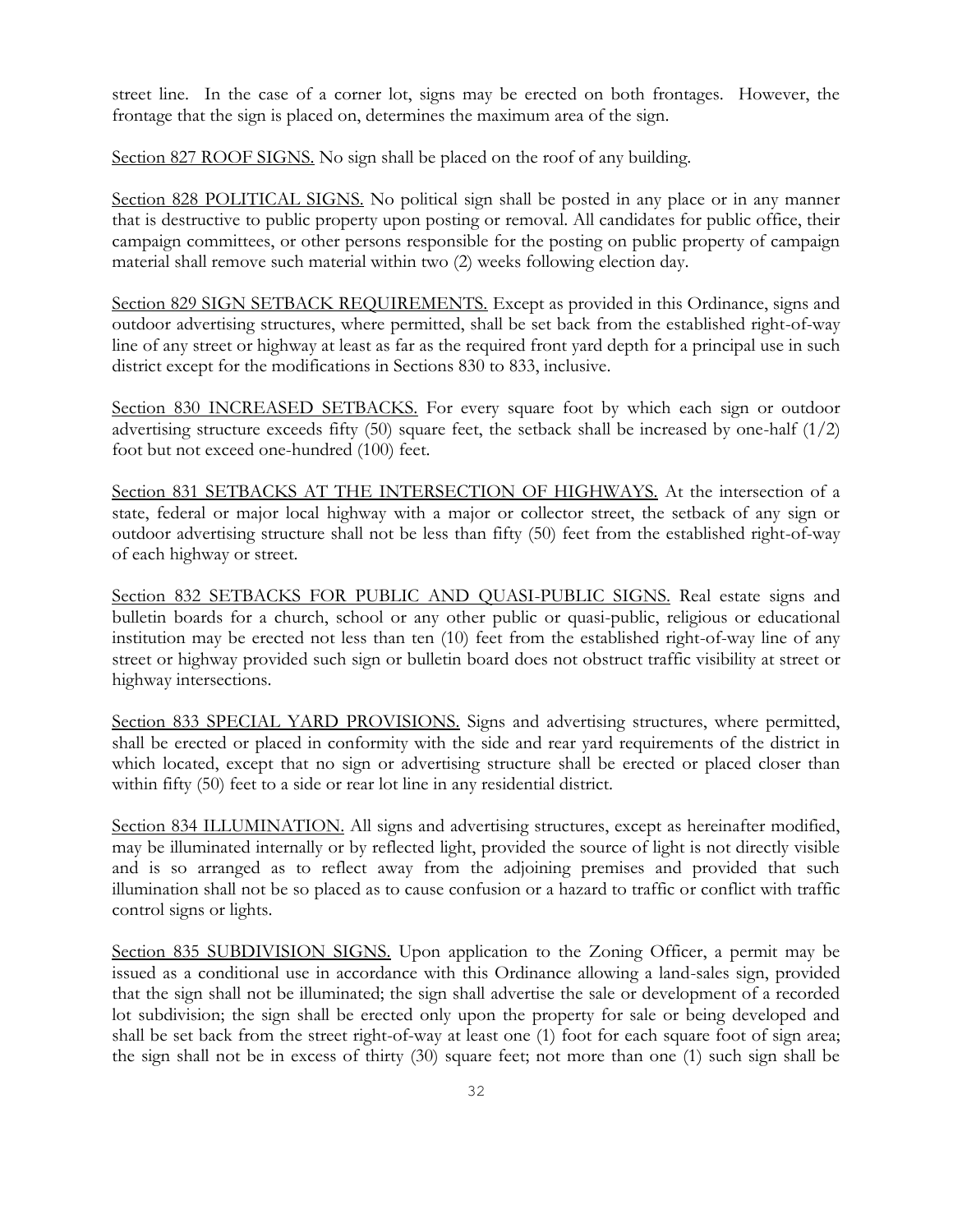placed along single road frontage of any property in single and separate ownership, provided that not more than two (2) such signs may be permitted in any single development; and a permit for the erection, construction or maintenance of said sign shall expire within one (1) year.

Section 836 SIGN PERMITS REQUIRED. A permit shall be required for the erection of signs regulated in this Ordinance, except that no permit shall be required for temporary real estate signs with an area of twelve (12) square feet or less for the sale or lease of property and for small announcement signs with an area of less than four (4) square feet. Announcement signs shall be removed by the person or persons responsible for posting same within thirty (30) days after erection.

Section 837 DRAWINGS AND SPECIFICATIONS. Clear drawings and specifications shall be made of the proposed sign indicating the location, quality of material, full dimensions in figures, supports, manner of erecting, manner of fastening the sign to the structure, number and the weight of the sign. Such plans to be made on blanks furnished by the Zoning Officer, signed by the owner or tenant of property for which sign is to be used and by the erecting contractor.

Section 838 SIGNS INTERFERING WITH TRAFFIC CONTROL OR MOVEMENT PROHIBITED. No person shall place, maintain, or display upon or in view of any highway any unauthorized sign, signal, marking or device which purports to be or is an imitation of or resembles a traffic control device or railroad sign or signal, or which attempts to direct the movement of traffic, or which hides from view or interfered with the effectiveness of any traffic control device or any railroad sign or signal, and no person shall place or maintain, nor shall any public authority permit upon any highway, any traffic sign or signal bearing thereon any commercial advertising. This section does not prohibit the erection, upon private property adjacent to highways, of signs giving useful directional information of a type that cannot be mistaken for traffic control devices.

Section 839 EXEMPTIONS. Public notice by governmental bodies, traffic control signs and other official signs and notices are exempt from the provisions of this Ordinance.

Section 840 OFF PREMISES SIGNS. No off premises signs shall be permitted within the Village of Lakeview, in either residential, business or on commercial property.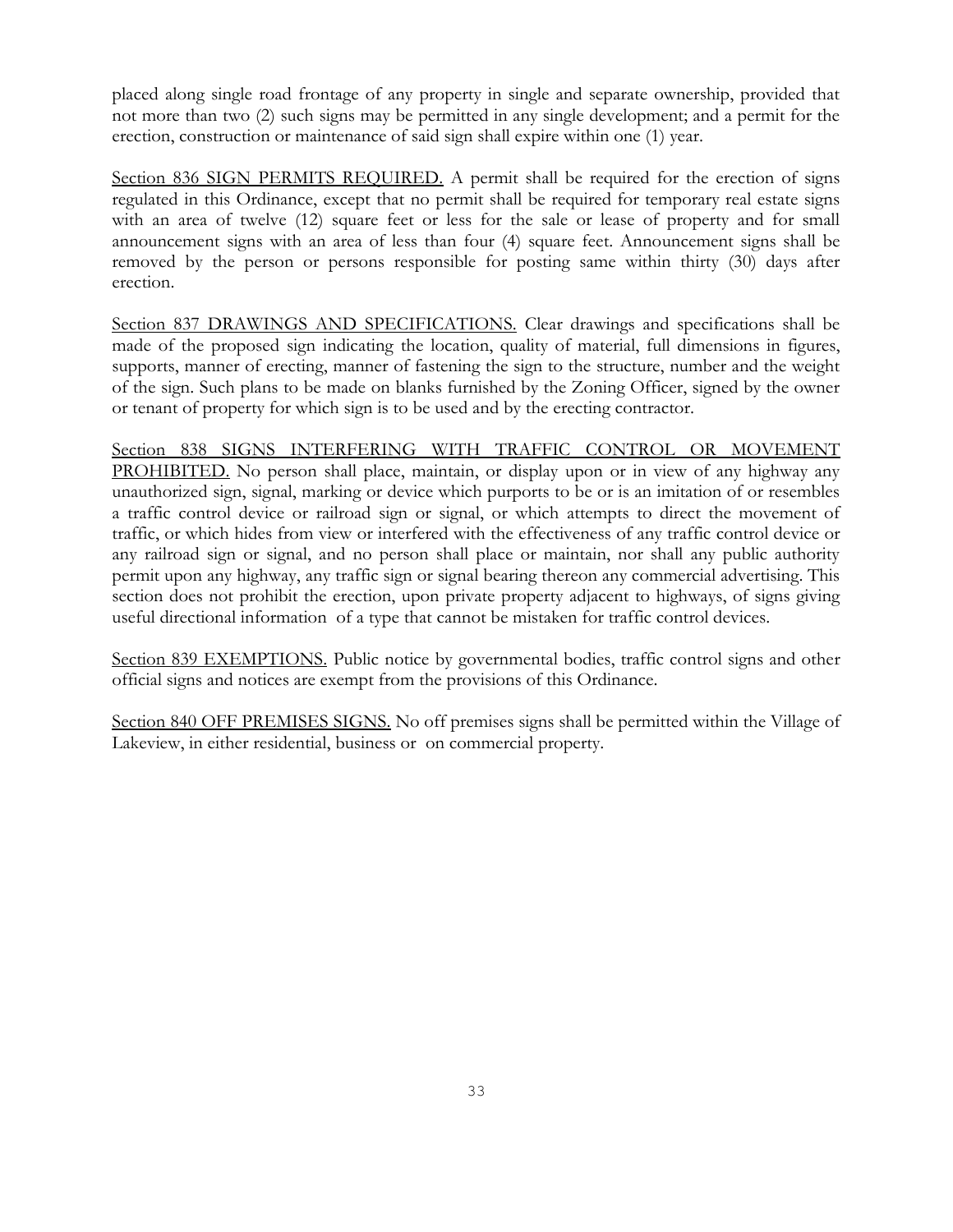#### ARTICLE IX NONCONFORMING USES

Section 900 INTENT. Within the districts established by this Ordinance or future amendments that may later be adopted there exist lots, structures, uses of land and structures and characteristics of use which were lawful before this Ordinance was passed or amended, but which would be prohibited, regulated, or restricted under the terms of this Ordinance or future amendments. It is the intent of this Ordinance to permit these nonconformities to continue until they are removed or discontinued. It is further the intent of this Ordinance that nonconformities shall not be enlarged upon, expanded or extended, nor be used as grounds for adding other structures or uses prohibited elsewhere in the same district.

Section 901 INCOMPATIBILITY OF NONCONFORMING USES. Nonconforming uses are declared by this Ordinance to be incompatible with permitted uses in the districts in which such use is located. A nonconforming use of a structure, a nonconforming use of land, or a nonconforming use of a structure and land in combination shall not be extended or enlarged after passage of this Ordinance by attachment on a building or premises of additional signs intended to be seen from off the premises, or by the addition of other uses, of a nature which would be generally prohibited in the district in which such use is located.

Section 902 AVOIDANCE OF UNDUE HARDSHIP. To avoid undue hardship, nothing in this Ordinance shall be deemed to require a change in the plans, construction, or designated use of any building on which actual construction, was lawfully begun prior to the effective date of adoption or amendment of this Ordinance and upon which actual building construction has been carried on diligently. Actual construction is hereby defined to include the placing of construction materials in permanent position and fastened in a permanent manner. Where excavation or demolition or removal of an existing building has been substantially begun preparatory to rebuilding, such excavation or demolition or removal shall be deemed to be actual construction, provided that the work shall be carried out diligently.

Section 903 SINGLE NONCONFORMING LOTS OF RECORD. In any district in which singlefamily dwellings are permitted, a single family dwelling and customary accessory buildings may be erected on any single lot of record at effective date of adoption or amendment of this Ordinance notwithstanding limitations imposed by other provisions of this Ordinance. Such lot must be in separate ownership and not of continuous frontage with other lots in the same ownership. This provision shall apply even though such lot fails to meet the requirements for area or width, or both, that are generally applicable in the district, provided that yard dimensions and requirements other than those applying to area or width, or both, of the lot shall conform to the regulations for the district in which such lot is located. Variances of yard requirements shall be obtained only through action of the Board of Zoning Appeals.

Section 904 NONCONFORMING LOTS OF RECORD IN COMBINATION. If two (2) or more lots or a combination of lots and portions of lots with continuous frontage in single ownership are of record at the time of passage or amendment of this Ordinance and if all or part of the lots with no buildings do not meet the requirements established for lot width and area, the lands involved shall be considered to be an undivided parcel for the purposes of this Ordinance and no portion of said parcel shall be used or sold in a manner which diminishes compliance with lot width and area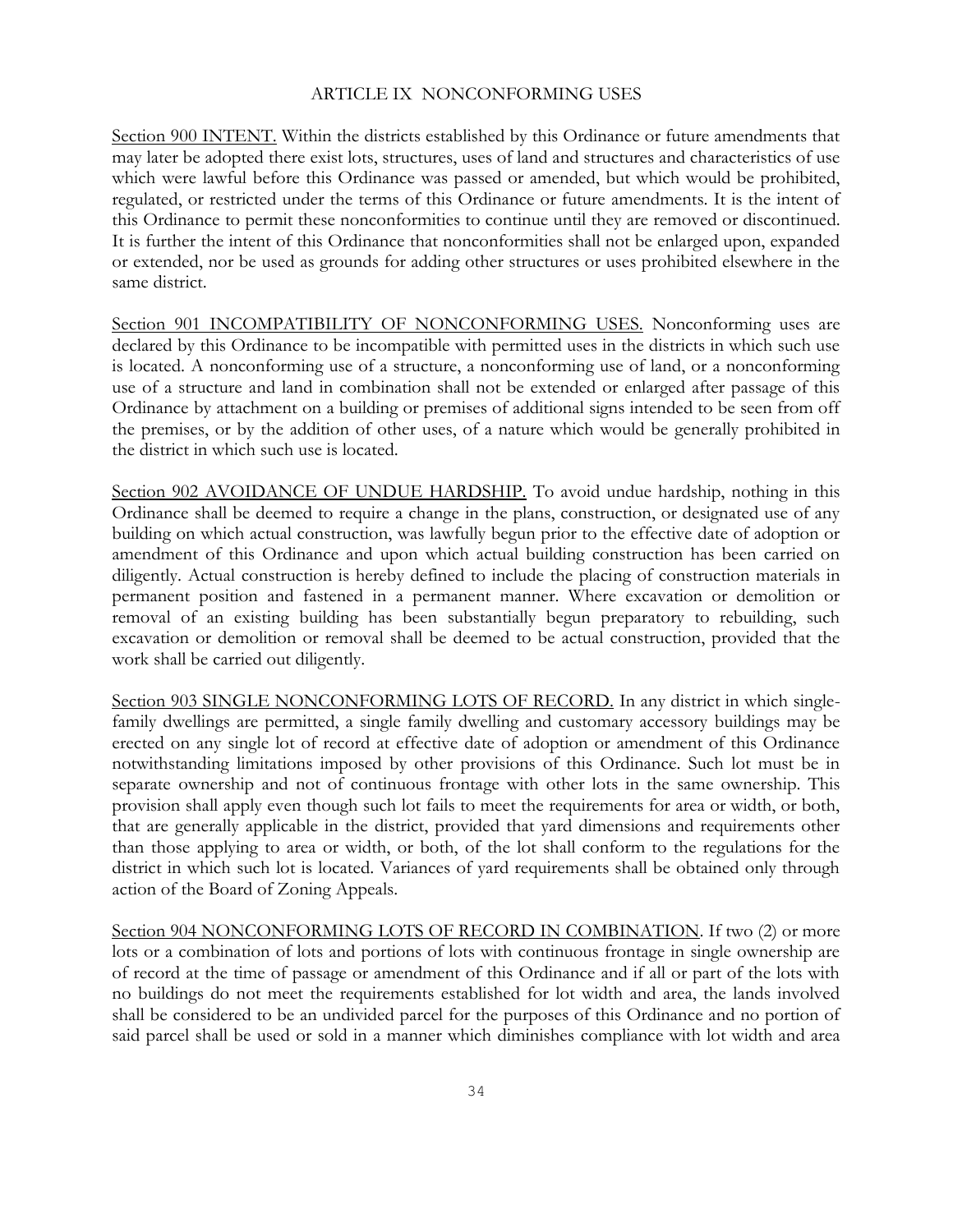requirements established by this Ordinance, nor shall any division of any parcel be made which creates a lot with a width or area below the requirements stated in this Ordinance.

Section 905 NONCONFORMING USES OF LAND. Where, at the time of adoption of this Ordinance lawful uses of land exist which would not be permitted by the regulations imposed by this Ordinance, the uses may be continued so long as they remain otherwise lawful, provided:

- 1. No such nonconforming uses shall be enlarged or increased, nor extended to occupy a greater area of land than was occupied at the effective date of adoption or amendment of this Ordinance.
- 2. No such nonconforming uses shall be moved in whole or in part to any portion of the lot or parcel other than that occupied by such uses at the effective date of adoption or amendment of this Ordinance.
- 3. If any such nonconforming uses of land are voluntarily discontinued for a period of more than two (2) years, any subsequent use of such land shall conform to the regulations specified by this Ordinance for the district in which such land is located.
- 4. No additional structure not conforming to the requirements of this Ordinance shall be erected in connection with such nonconforming use of land.

Section 906 NONCONFORMING STRUCTURES. Where a lawful structure exists at the effective date of adoption or amendment of this Ordinance that could not be built under the terms of this Ordinance by reason of restrictions on area, lot coverage, height, yards, its location on the lot or other requirements concerning the structure, such structure may be continued so long as it remains otherwise lawful, subject to the following provisions:

- 1. No such nonconforming structure may be enlarged or altered in a way which increases its nonconformity, but any structure or portion thereof may be altered to decrease its nonconformity.
- 2. Nothing in this Ordinance shall prevent the reconstruction of a building or structure wholly or partly destroyed by fire, flood, explosion, wind, etc., provided such reconstruction is begun within six (6) months and completed within two (2) years.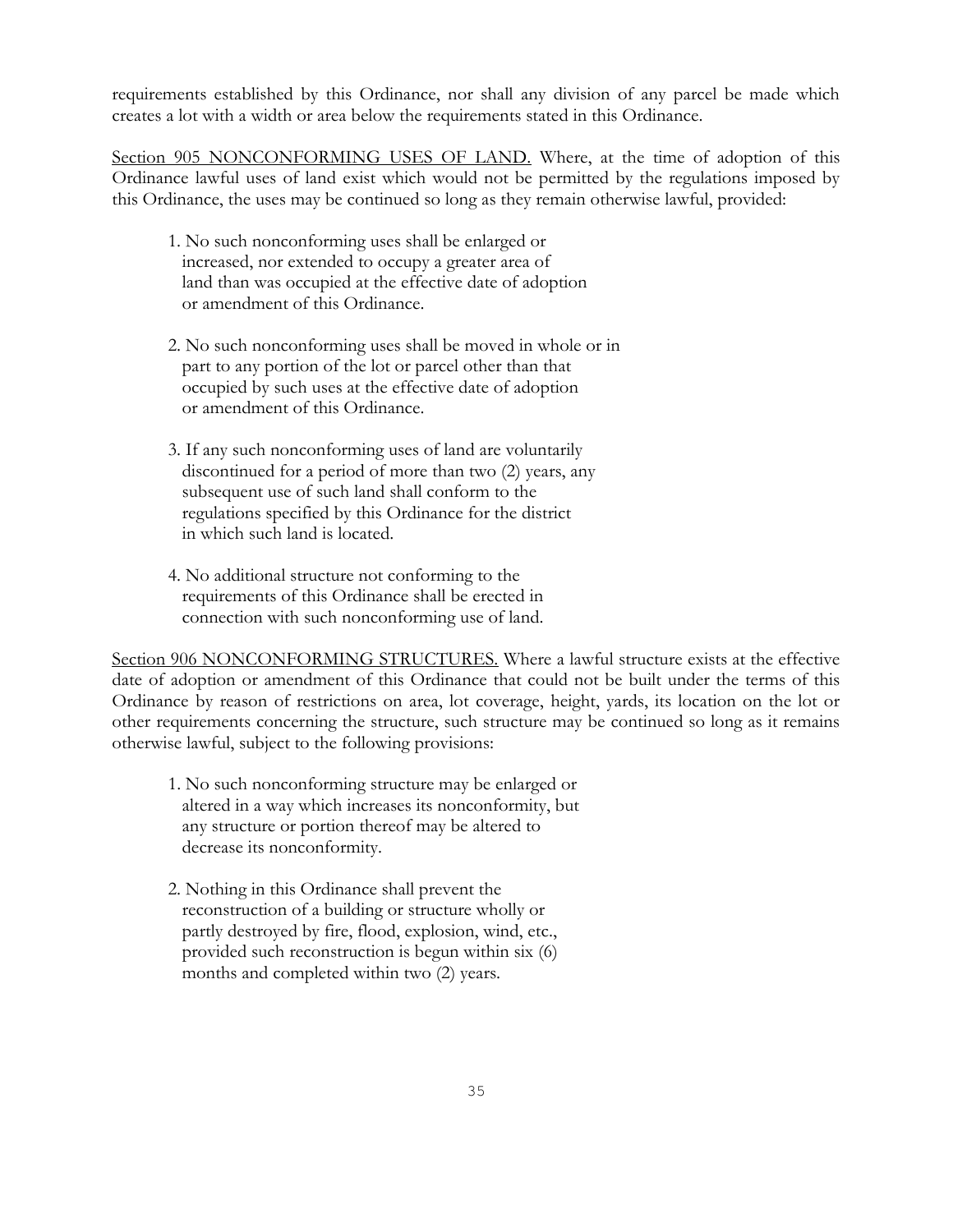3. Should such structure be moved for any reason for any distance whatever, it shall thereafter conform to the regulations for the district in which it is located after it is moved.

Section 907 NONCONFORMING USES OF STRUCTURES OR OF STRUCTURES AND PREMISES IN COMBINATION. If a lawful use involving individual structures, or of a structure and premises in combination, exists at the effective date of adoption or amendment of this Ordinance that would not be allowed in the district under the terms of this Ordinance, the lawful use may be continued so long as it remains otherwise lawful, subject to the following provisions:

- 1. No existing structure devoted to a use not permitted by this Ordinance in the district in which it is located shall be enlarged, extended, constructed, reconstructed, moved, or structurally altered except in changing the use of the structure to a use permitted in the district in which it is located.
- 2. Any nonconforming use may be extended throughout any parts of a building which were manifestly arranged or designed for such use at the time of adoption or amendment of this Ordinance, but no such use shall be extended to occupy any land outside such building.
- 3. If no structural alterations are made, any nonconforming use of a structure, or structure and premises, may as a conditional use, the changed to another nonconforming use provided that the Board of Zoning Appeals shall find that the proposed use is equally appropriate or more appropriate to the district than the existing nonconforming use. In permitting such change, the Board of Zoning Appeals may require appropriate conditions and safeguards in accord with provisions of this Ordinance.
- 4. Any structure, or structure and land in combination, in or on which a nonconforming use is superseded by a permitted use, shall thereafter conform to the regulations for the district, and the nonconforming use may not thereafter be resumed.
- 5. When a nonconforming use of a structure, or structure and premises in combination is voluntarily discontinued or abandoned for more than two (2) years (except when government action impedes access to the premises), the structure, or structure and premises in combination, shall not thereafter be used except in conformity with the regulations of the district in which it is located.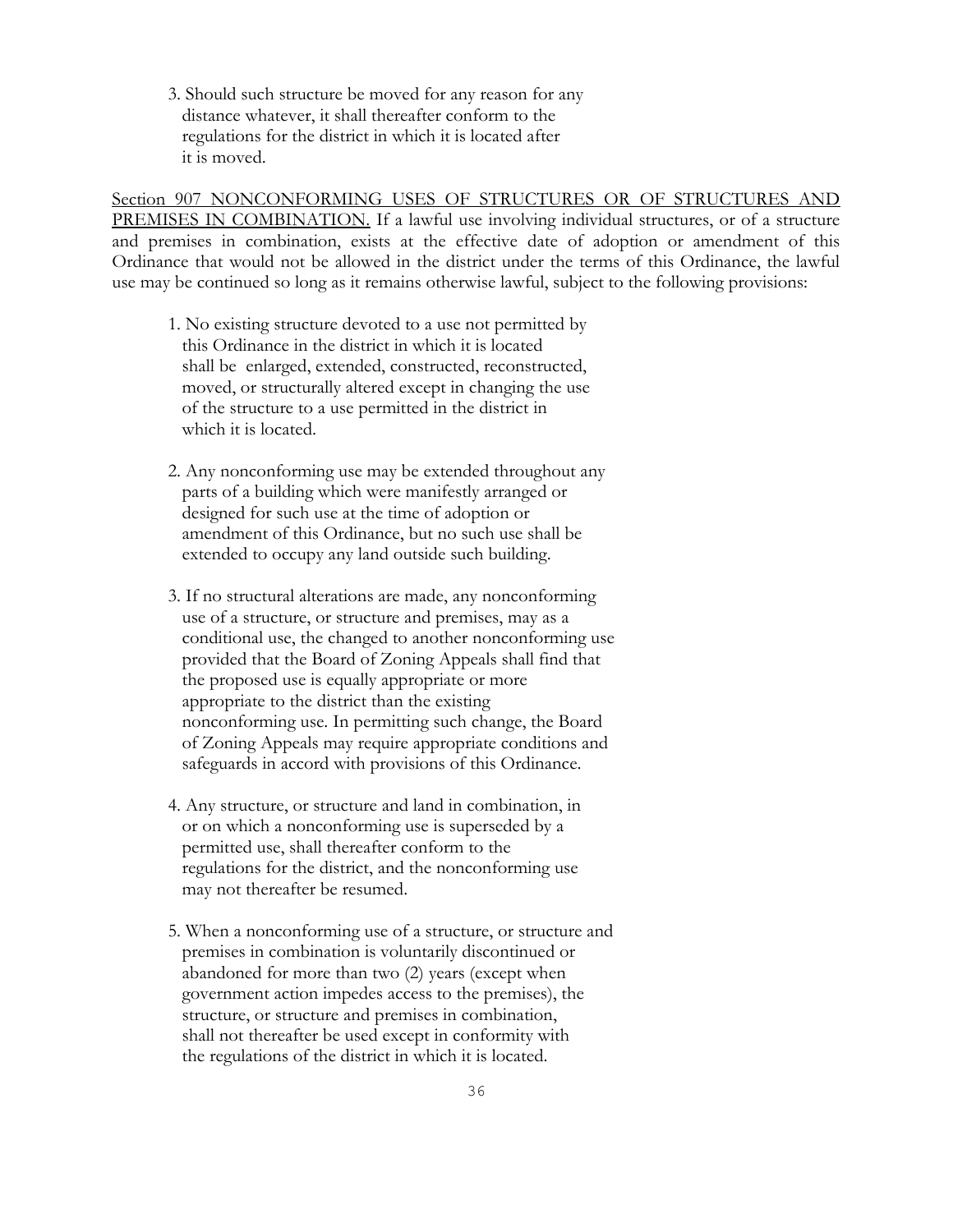6. Where nonconforming use status applies to a structure and premises in combination, removal or destruction of the structure shall eliminate the non-conforming status of the land.

Section 908 REPAIRS AND MAINTENANCE. On any nonconforming structure or portion of a structure containing a nonconforming use, work may be done on ordinary repairs, or on repair or replacement of non-bearing walls, fixtures, wiring, or plumbing, provided that the cubic content existing when it became nonconforming shall not be increased. Nothing in this section shall be deemed to prevent the strengthening or restoring to a safe condition of any building or part thereof declared to be unsafe by any official charged with protecting the public safety, upon order of such official.

Section 909 USES UNDER CONDITIONAL USE PROVISIONS NOT NONCONFORMING USES. Any use which is permitted as a conditional use in a district under the terms of this Ordinance shall not be deemed a non-conforming use in such district, but shall, without further action, be considered a conforming use.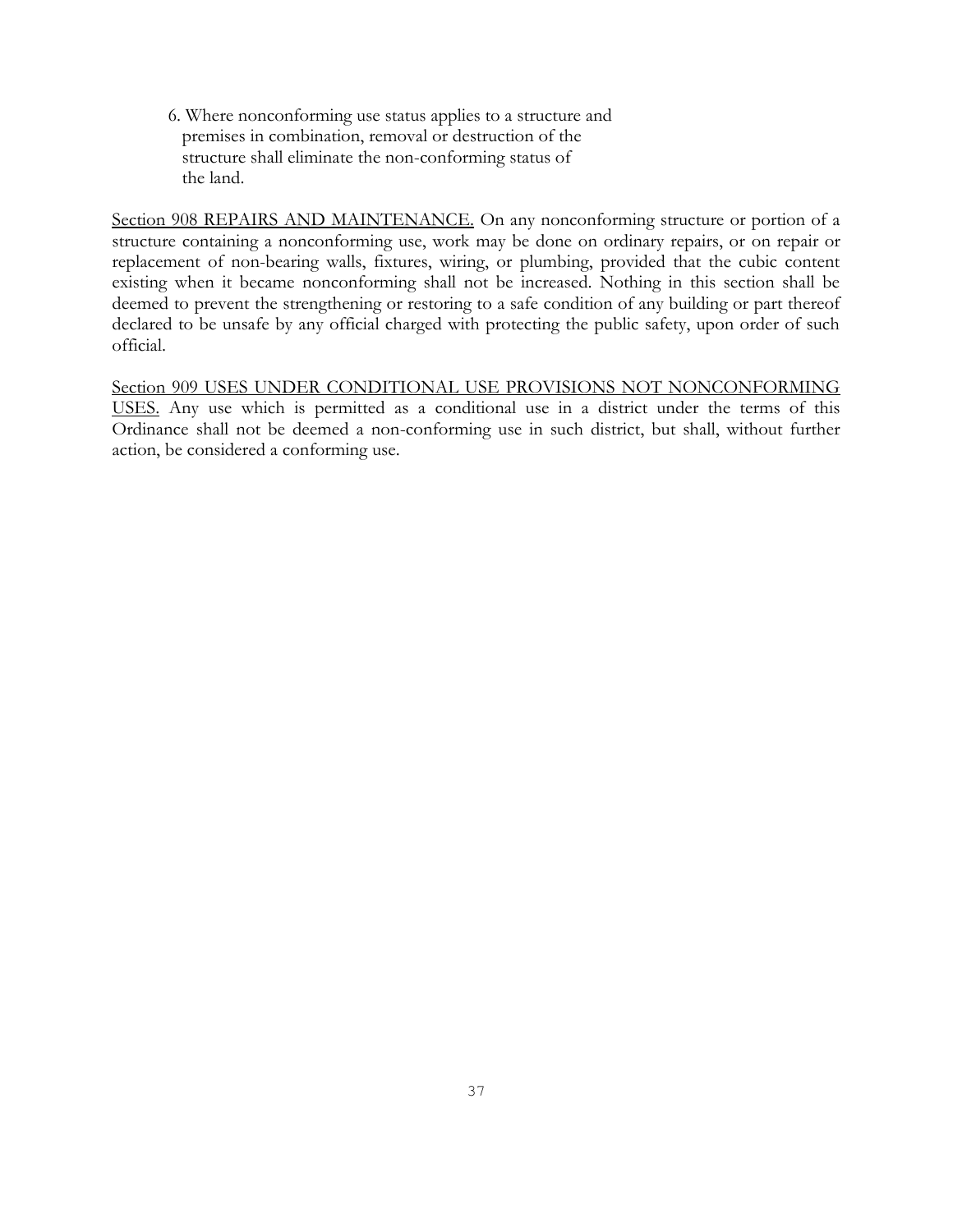#### ARTICLE X - ADMINISTRATION

Section 1000 OFFICE OF ZONING OFFICER CREATED. A Zoning Officer designated by the Mayor with the consent of the Village Council shall administer and enforce this Ordinance. He may be provided with the assistance of such other persons as the Mayor may direct.

Section 1001 DUTIES OF ZONING OFFICER. For the purpose of this Ordinance, the Zoning Officer shall have the following duties:

- 1. Upon finding that any of the provisions of this Ordinance are being violated, he shall notify in writing the person responsible for such violation(s) ordering the action necessary to correct such violation.
- 2. Order discontinuance of illegal uses of land, building, or structures.
- 3. Order removal of illegal buildings or structures or illegal additions or structural alterations.
- 4. Order discontinuance of any illegal work being done.
- 5. Take any other action authorized by this Ordinance to ensure compliance with or to prevent violation(s) of this Ordinance. This may include the issuance of and action on zoning and certificate of occupancy permits and such similar administrative duties as are permissible under the law.

Section 1010 PROCEEDINGS OF PLANNING COMMISSION. The Planning Commission shall adopt rules necessary to the conduct of its affairs in keeping with the provisions of this Ordinance. Meetings shall be held at the call of the chairperson and at such other times as the Planning Commission may determine. All meetings shall be open to the public. The Planning Commission shall keep minutes of its proceedings showing the vote of each member upon each question, or if absent or failing to vote, indicating such fact, and shall keep records of its examinations and other official actions, all of which shall be a public record and be immediately filed in the office of the Planning Commission.

Section 1020 BOARD OF ZONING APPEALS CREATED. A Board of Zoning Appeals is hereby created, which shall consist of five (5) members to be appointed by the Mayor with the consent of the Village Council each for a term of five (5) years, except that the initial appointments shall be one (1) member each for one (1), two (2), three (3), four (4), and five (5) year terms. Each member shall be a resident of the Village. Members of the Board may be removed from office by the Village Council for cause upon written charges and after public hearing. Vacancies shall be filled by appointment by the Mayor with the consent of the Village Council for the unexpired term of the member affected.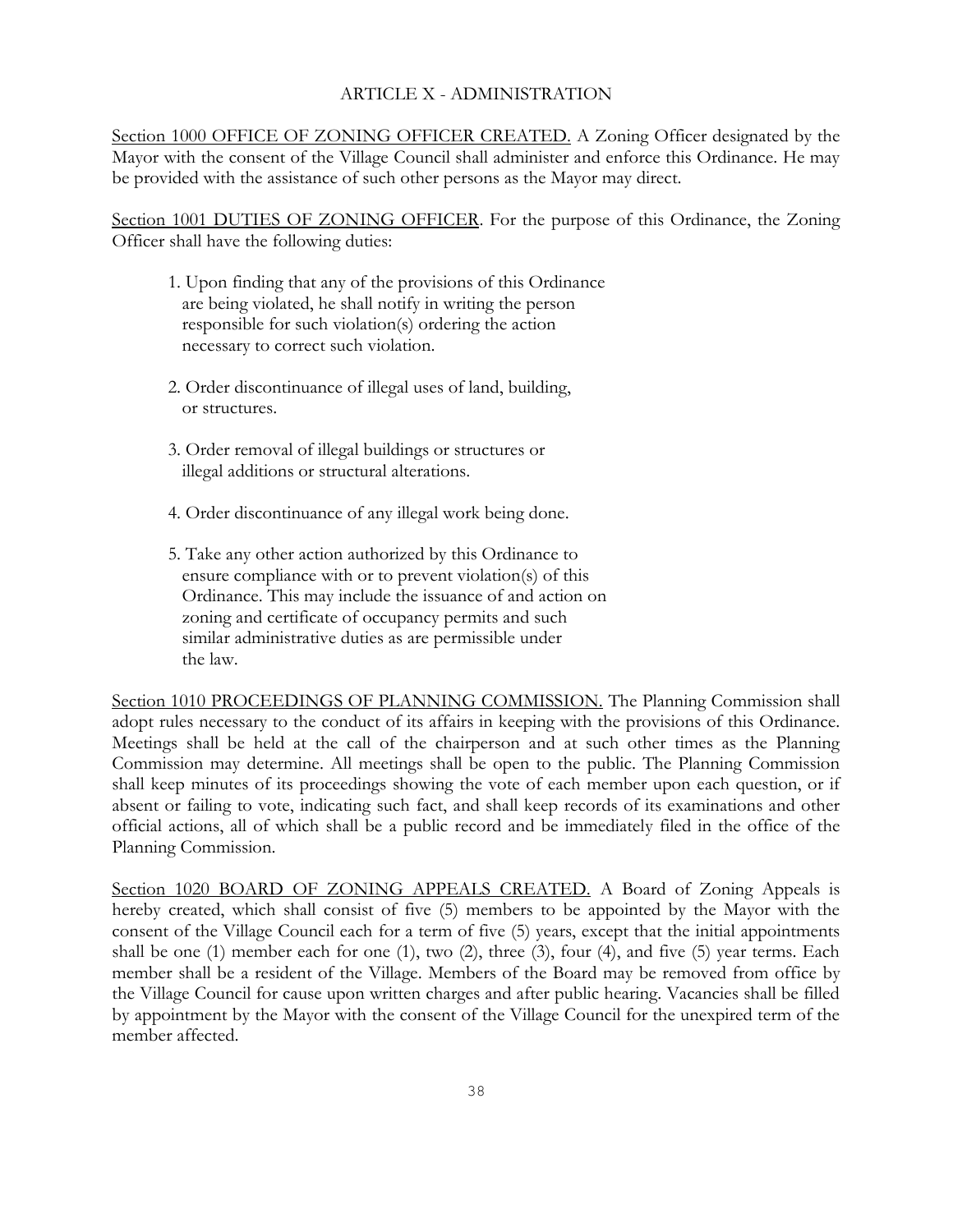Section 1021 PROCEEDINGS OF THE BOARD OF ZONING APPEALS. The Board of Zoning Appeals shall adopt rules necessary to the conduct of its affairs in keeping with the provisions of this Ordinance. Meetings shall be held at the call of the chairperson and at such other times as the Board may determine. The chairperson, or in his absence the acting chairperson, may administer oaths and compel the attendance of witnesses. All meetings shall be open to the public. The Board shall keep minutes of its proceedings, showing the vote of each member upon each question, or if absent or failing to vote, indicating such fact, and shall keep records of its examinations and other official actions, all of which shall be a public record and be immediately filed in the office of the Board of Zoning Appeals.

Section 1022 DUTIES OF THE BOARD OF ZONING APPEALS. In exercising its duties, the Board of Zoning Appeals may, as long as such action is in conformity with the terms of this Ordinance, reverse or affirm, wholly or partly, or modify the order, requirement, decision, or determination appealed from and may make such order, requirement, decision, or determination as ought to be made, and to that end shall have the powers of the Zoning Officer from whom the appeal is taken. The concurring vote of four (4) members of the Board of Zoning Appeals shall be necessary to reverse any order, requirement, decision, or determination of the Zoning Officer or to decide in favor of the applicant on any matter upon which it is required to pass under this Ordinance or to effect any variation in the application of this Ordinance. For the purpose of this Ordinance, the Board of Zoning Appeals has the following specific responsibilities:

- 1. To hear and decide appeals where it is alleged there is an error in any order, requirement, decision, interpretation, or determination made by the Zoning Officer.
- 2. To authorize such variances from the terms of this Ordinance as will not be contrary to the public interest, where, owing to the special conditions, a literal enforcement of this Ordinance will result in unnecessary hardship, and so that the spirit of this Ordinance shall be observed and substantial justice done.
- 3. To grant conditional use permits as specified in the Official Schedule of District Regulations and under the conditions specified in Article IX and such additional safeguards as will uphold the intent of this Ordinance.

Section 1030 DUTIES OF ZONING OFFICER, BOARD OF ZONING APPEALS, LEGISLATIVE AUTHORITY AND COURTS ON MATTERS OF APPEAL. It is the intent of this Ordinance that all questions of interpretation and enforcement shall be first presented to the Zoning Officer, and that such questions shall be presented to the Board of Zoning Appeals only on appeal from the decision of the Zoning Officer, and that recourse from the decisions of the Board of Zoning Appeals shall be to the courts as provided by law. It is further the intent of this Ordinance that the duties of the Village Council in connection with this Ordinance shall not include hearing and deciding questions of interpretation and enforcement that may arise. The procedure for deciding such questions shall be as stated in this section and this Ordinance. Under this Ordinance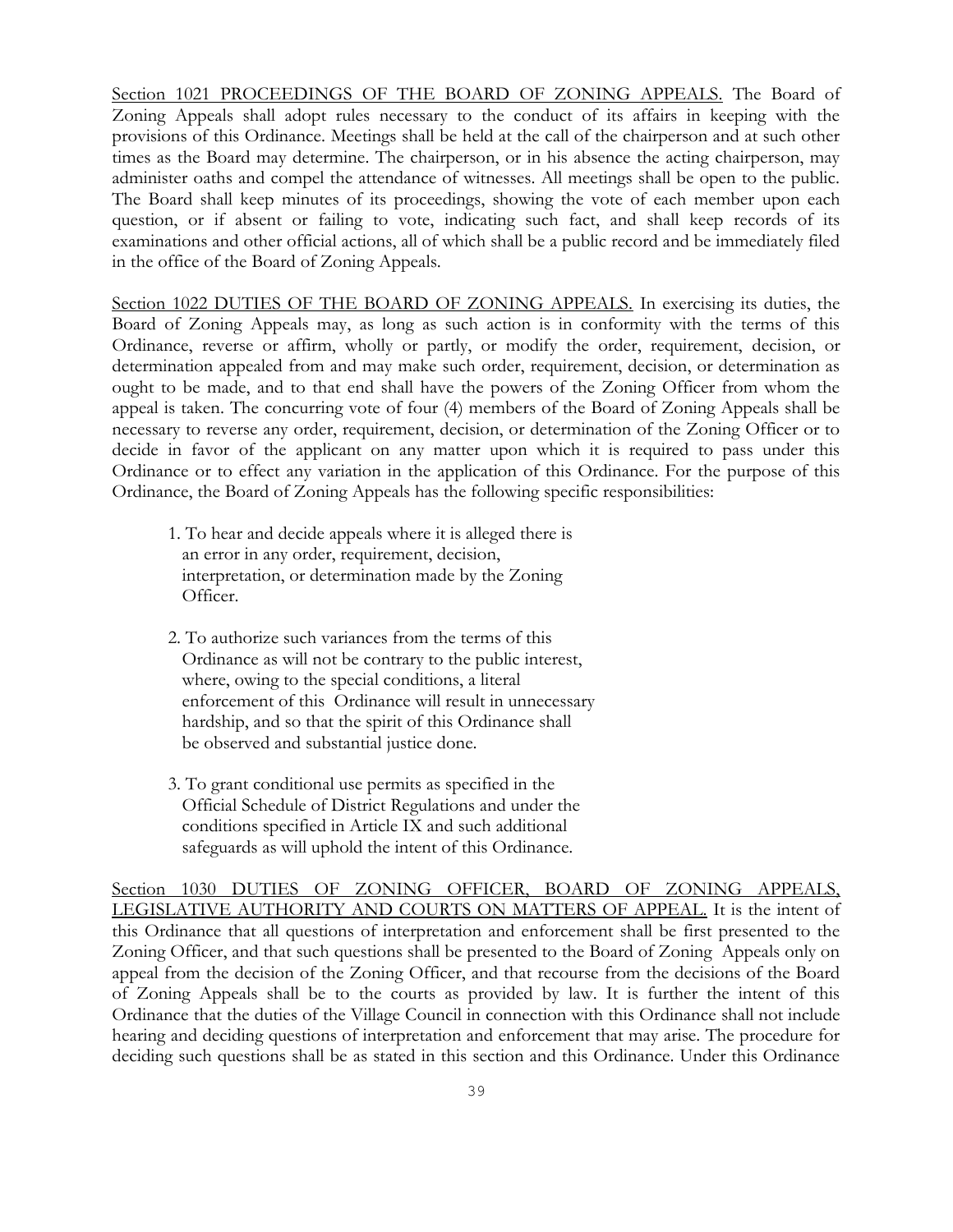the Village Council shall have only the duties of considering and adopting or rejecting proposed amendments or the repeal of this Ordinance as provided by law; approving or rejecting planned unit development projects and of establishing a schedule of fees and charges as stated in Section 1160 of this Ordinance. Nothing in this Ordinance shall be interpreted to prevent any official of the Village from appealing a decision of the Board of Zoning Appeals to the courts as provided in the Ohio Revised Code. Any such appeal shall be made within ten (10) days of the Board of Zoning Appeal's written decision.

Section 1040 PROCEDURE AND REQUIREMENTS FOR APPEALS AND VARIANCES. Appeals and variances shall conform to the procedures and requirements of Sections 1041 to 1049, inclusive, of this Ordinance. As specified in Section 1022, the Board of Zoning Appeals has appellate jurisdiction relative to appeals and variances.

Section 1041 APPEALS. Appeals to the Board of Zoning Appeals concerning interpretation or administration of this Ordinance may be taken by any person aggrieved or by any officer or bureau of the legislative authority of the Village affected by any decision of the Zoning Officer. Such appeal shall be taken within thirty (30) days after the decision by filing, with the Zoning Officer and with the Board of Zoning Appeals, a notice of appeal specifying the grounds upon which the appeal is being taken. The Zoning Officer shall transmit to the Board of Zoning Appeals all the papers constituting the record upon which the action appealed was taken.

Section 1042 STAY OF PROCEEDINGS. An appeal stays all proceedings in furtherance of the action appealed from, unless the Zoning Officer from whom the appeal is taken certifies to the Board of Zoning Appeals after the notice of appeal is filed with him, that by reason of facts stated in the application, a stay would, in his opinion, cause imminent peril to life and property. In such case, proceedings shall not be stayed other than by a restraining order which may be granted by the Board of Zoning Appeals or by a court of record on application, on notice to the Zoning Officer from whom the appeal is taken on due cause shown.

Section 1043 VARIANCES. The Board of Zoning Appeals may authorize upon appeal in specific cases such variance from the terms of this Ordinance as will not be contrary to the public interest where, owing to special conditions, a literal enforcement of the provisions of this Ordinance would result in unnecessary hardship. No nonconforming use of neighboring lands, structures or buildings in the same district and no permitted or nonconforming use of lands, structures, or buildings in other districts shall be considered grounds for issuance of a variance. Variances shall not be granted on the grounds of convenience or profit, but only where strict application of the provisions of this Ordinance would result in unnecessary hardship.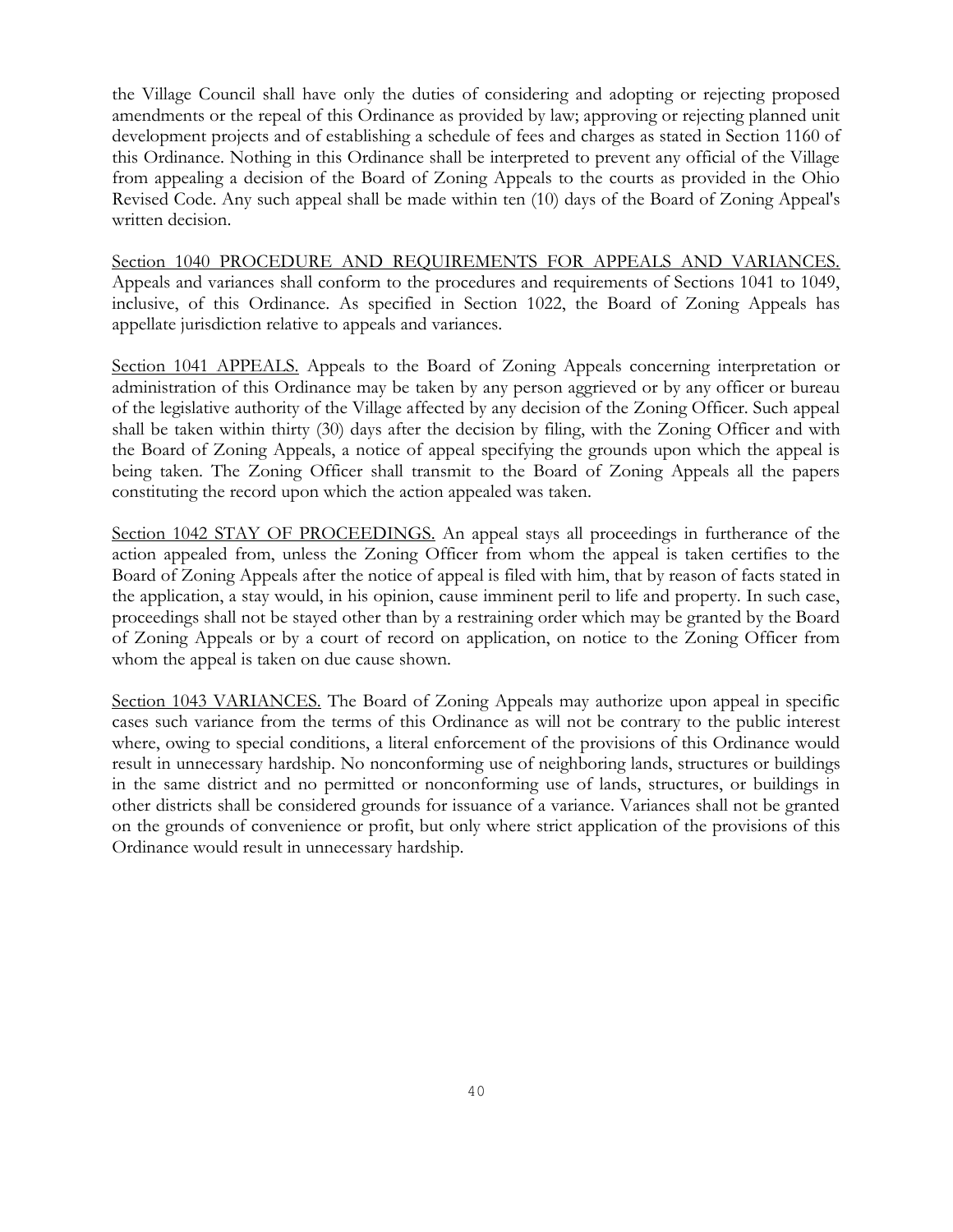Section 1044 APPLICATION AND STANDARDS FOR VARIANCES. A variance from the terms of this Ordinance shall not be granted by the Board of Zoning Appeals unless and until a written application for a variance is submitted to the Zoning Officer and the Board of Zoning Appeals containing:

- 1. Name, address, and phone number of applicants.
- 2. Legal description of property.
- 3. Description of nature of variance requested.
- 4. A narrative statement demonstrating that the requested variance conforms to the following standards:
	- a. That special conditions and circumstances exist which are peculiar to the land, structure, or building involved and which are not applicable to other lands, structures, or buildings in the same district.
	- b. That a literal interpretation of the provisions of this Ordinance would deprive the applicant of rights commonly enjoyed by other properties in the same district under the terms of this Ordinance.
	- c. That special conditions and circumstances do not result from the actions of the applicant.
	- d. That granting the variance requested will not confer on the applicant any special privilege that is denied by this Ordinance to other lands, structures, or buildings in the same district.

A variance shall not be granted unless the Board of Zoning Appeals makes specific findings of fact based directly on the particular evidence presented to it, which support conclusions that the standards and conditions imposed by subsection four (4) of this section have been met by the applicant.

Section 1045 SUPPLEMENTARY CONDITIONS AND SAFEGUARDS. Under no circumstances shall the Board of Zoning Appeals grant an appeal or variance to allow a use not permissible under the terms of this Ordinance in the district involved, or any use expressly or by implication prohibited by the terms of this Ordinance in said district. In granting any appeal or variance, the Board of Zoning Appeals may prescribe appropriate conditions and safeguards in conformity with this Ordinance. Violation of such conditions and safeguards, when made a part of the terms under which the appeal or variance is granted, shall be deemed a violation of this Ordinance and punishable under Section 1150 of this Ordinance.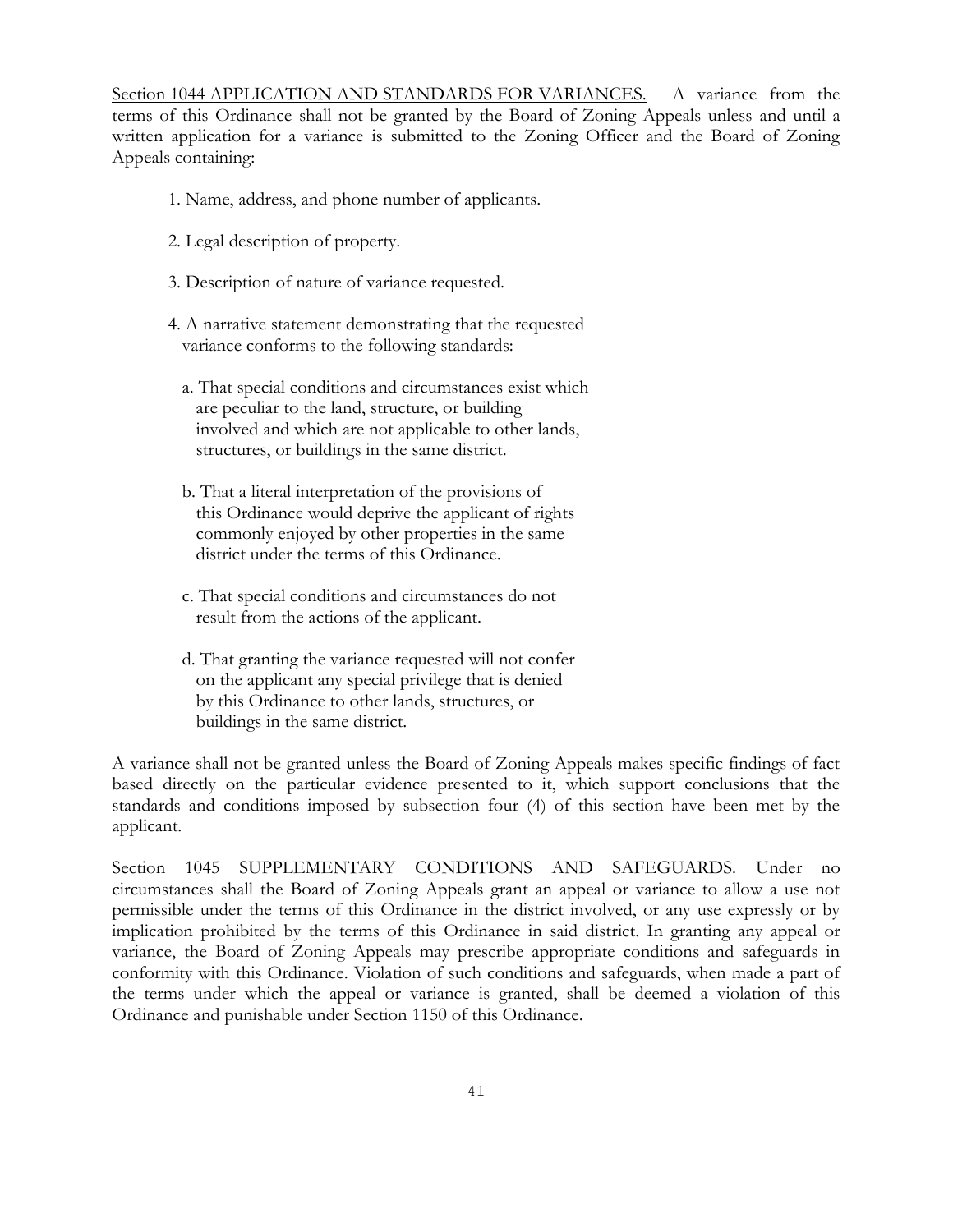Section 1046 PUBLIC HEARING BY THE BOARD OF ZONING APPEALS. The Board of Zoning Appeals shall hold a public hearing within thirty (30) days after the receipt of an application for an appeal or variance from the Zoning Officer or an applicant.

Section 1047 NOTICE OF PUBLIC HEARING IN NEWSPAPER. Before holding the public hearing required in Section 1046, notice of such hearing shall be given in one (1) newspaper of general circulation in the Village at least ten (10) days before the date of said hearing. The notice shall set forth the time and place of the public hearing, and the nature of the proposed appeal or variance.

Section 1048 NOTICE TO PARTIES OF INTEREST. Before holding the public hearing required in Section 1046, written notice of such hearing shall be mailed by the Chairperson of the Board of Zoning Appeals, by first class mail, at least ten (10) days before the day of the hearing to all parties of interest. The notice shall contain the same information as required of notices published in newspapers as specified in Section 1047. Parties of interest shall include, but not be limited to, property owners contiguous to and directly across the road (street) from the parcel(s) in question.

Section 1049 ACTION BY BOARD OF ZONING APPEALS. Within thirty (30) days after the public hearing required in Section 1046, the Board of Zoning Appeals shall either approve, approve with supplementary conditions as specified in Section 1045, or disapprove the request for appeal or variance. The Board of Zoning Appeals shall further make a finding that the reasons set forth in the application justify the granting of the variance that will make possible a reasonable use of the land, building, or structure. Appeals from Board decisions shall be made in the manner specified in Section 1030.

Section 1060 PROCEDURE AND REQUIREMENTS FOR APPROVAL OF CONDITIONAL USE PERMITS. Conditional uses shall conform to the procedures and requirements of Section 1061 to 1067, inclusive, of this Ordinance.

Section 1061 GENERAL. It is recognized that an increasing number of new kinds of uses are appearing daily, and that many of these and some other more conventional uses possess characteristics of such unique and special nature relative to location, design, size, method of operation, circulation, and public facilities that each specific use must be considered individually. These specific uses as they are conditionally permitted under the provisions of Article IV shall follow the procedures and requirements set forth in Sections 1062 to 1067, inclusive.

Section 1062 CONTENTS OF APPLICATION FOR CONDITIONAL USE PERMIT. An application for conditional use permit shall be filed with the Chairperson of the Board of Zoning Appeals by at least one owner or lessee of property for which such conditional use is proposed. At a minimum, the application shall contain the following information:

- 1. Name, address, and phone number of applicant.
- 2. Legal description of property.
- 3. Description of existing use.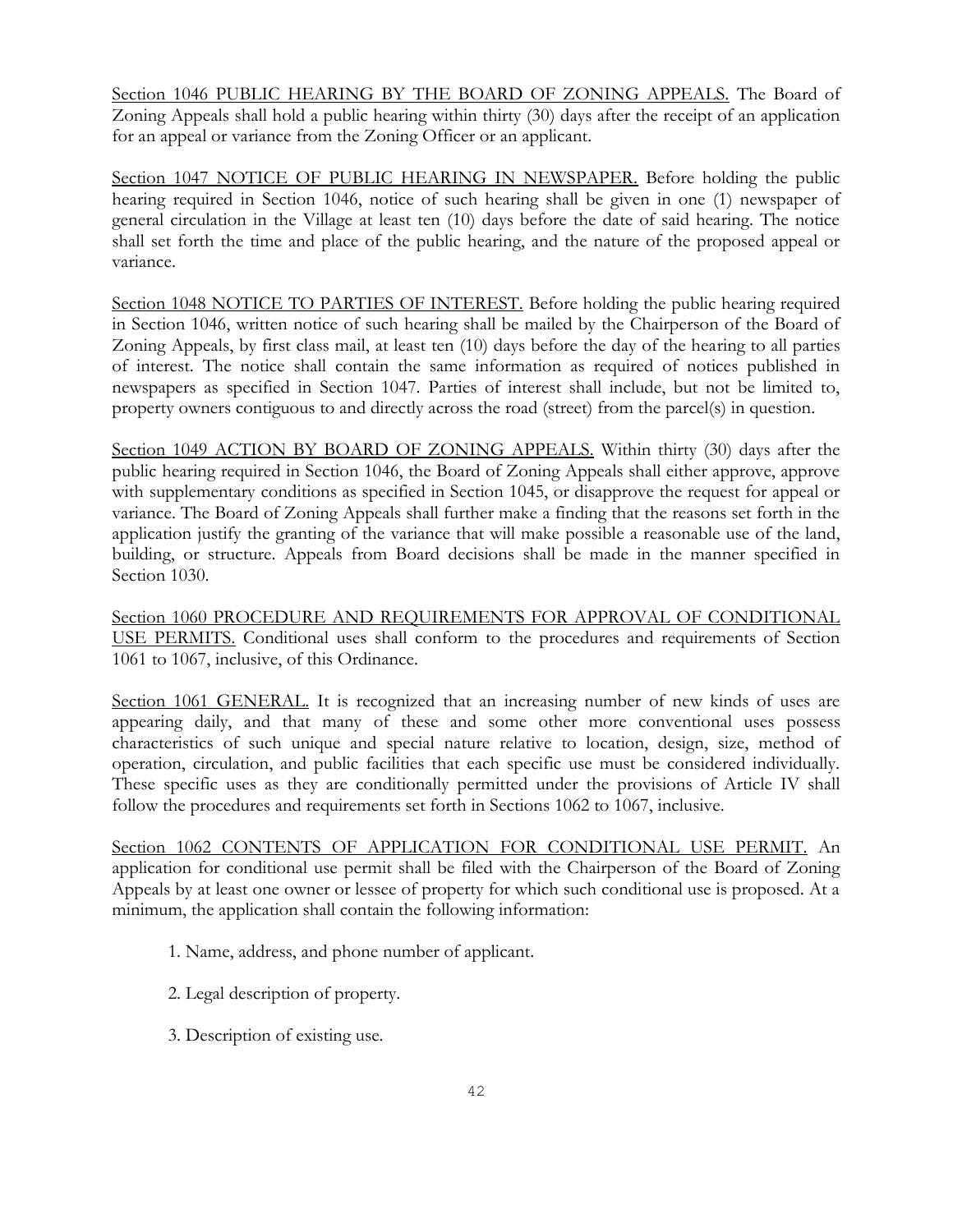- 4. Zoning district.
- 5. Description of proposed conditional use.
- 6. A plan of the proposed site for the conditional use showing the location of all buildings, parking and loading area, traffic access and traffic circulation, open spaces, landscaping, refuse and service areas, utilities, signs, yards, and such other information as the Board of Zoning Appeals may require to determine if the proposed conditional use meets the intent and requirements of this Ordinance.
- 7. A narrative statement evaluating the effects on adjoining property; the effect of such elements as noise, odor and fumes, and on adjoining property; a discussion of the general compatibility with adjacent and other properties in the district; and the relationship of the proposed use to the Comprehensive Plan.

Section 1063 GENERAL STANDARDS APPLICABLE TO ALL CONDITIONAL USES. The Board of Zoning Appeals shall review the particular facts and circumstances of each proposed use in terms of the following standards and shall find adequate evidence showing that such use at the proposed location:

- 1. Is in fact a conditional use as established under the provisions of Article IV and appears on the Official Schedule of District Regulations adopted by Section 410 for the zoning district involved.
- 2. Will be harmonious with and in accordance with the general objectives, or with any specific planning objectives of the Village's Zoning Ordinance.
- 3. Will be designed, constructed, operated and maintained so as to be harmonious and appropriate in appearance with the existing or intended character of the general vicinity and that such use will not change the essential character of the same area.
- 4. Will not be hazardous or disturbing to existing or future neighboring uses.
- 5. Will be served adequately by essential public facilities and services such as highways, streets, police and fire protection, drainage structures, refuse disposal, water and sewer, and schools; or that the persons or agencies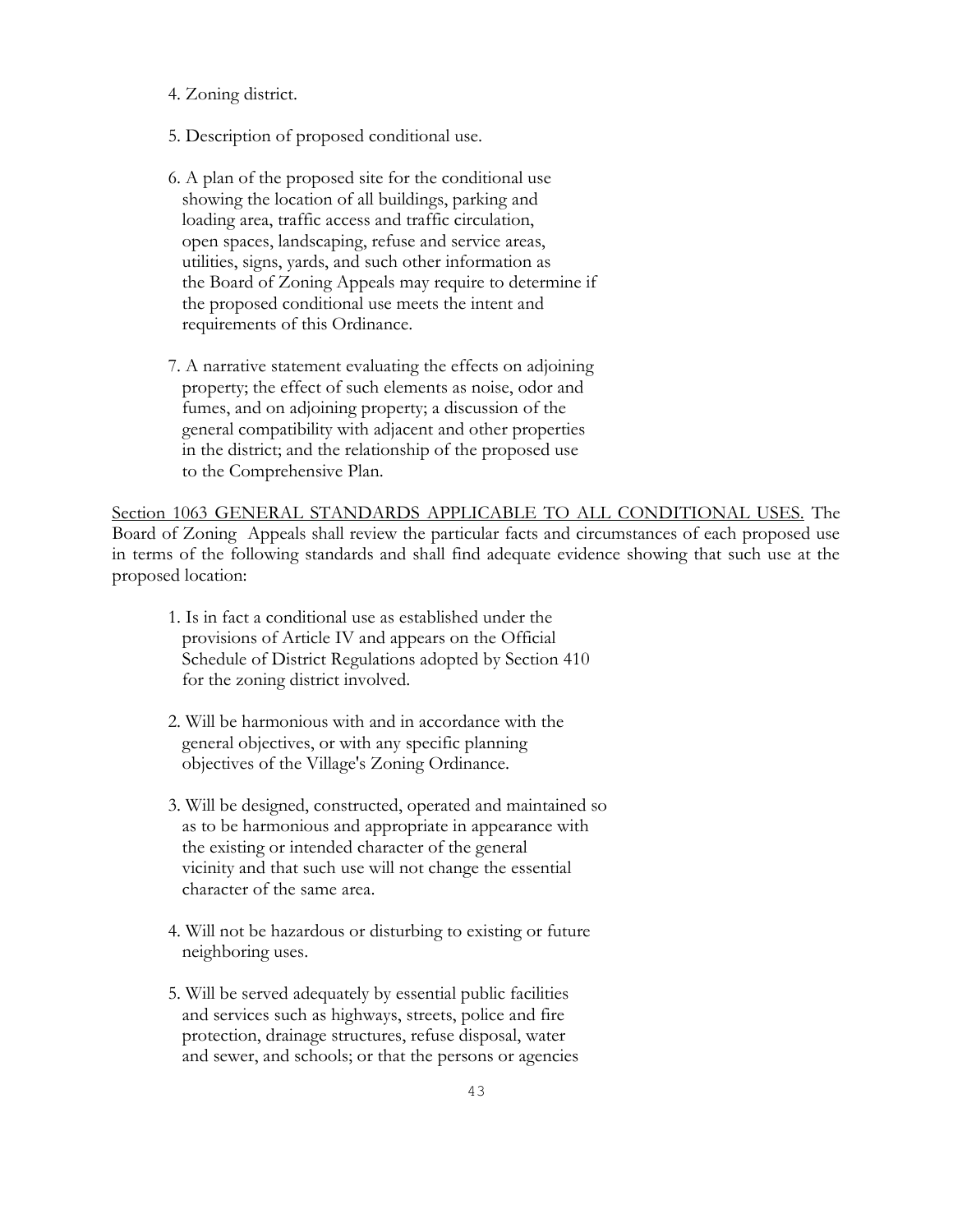responsible for the establishment of the proposed use shall be able to provide adequately any such services.

- 6. Will not create excessive additional requirements at public cost for public facilities and services and will not be detrimental to the economic welfare of the community.
- 7. Will not involve uses, activities, processes, materials, equipment and conditions of operation that will be detrimental to any persons, property, or the general welfare by reason of excessive production of traffic, noise, smoke, fumes, or odors.
- 8. Will have vehicular approaches to the property which shall be so designed as not to create an interference with traffic on surrounding public thoroughfares.

Section 1064 SUPPLEMENTARY CONDITIONS AND SAFEGUARDS. In granting any conditional use, the Board of Zoning Appeals may prescribe appropriate conditions and safeguards in conformity with this Ordinance. Violations of such conditions and safeguards, when made a part of the terms under which the conditional use is granted, shall be deemed a violation of this Ordinance and punishable under Section 1150 of this Ordinance.

Section 1065 PROCEDURE FOR HEARING, NOTICE. Upon receipt of the application for a conditional use permit specified in Section 1062, the Board of Zoning Appeals shall hold a public hearing, publish notice in a newspaper, and give written notice to all parties of interest according to the procedures specified in Section 1046 to 1048, inclusive.

Section 1066 ACTION BY THE BOARD OF ZONING APPEALS. Within thirty (30) days after the public hearing required in Section 1065, the Board of Zoning Appeals shall either approve, approve with supplementary conditions as specified in Section 1064, or disapprove the application as presented. If the application is approved or approved with modifications, the Board of Zoning Appeals shall direct the Zoning Officer to issue a conditional use permit listing the specific conditions specified by the Board of Zoning Appeals for approval. If the application is disapproved by the Board of Zoning Appeals , the applicant may seek relief through the Court of Common Pleas. Appeals from Board of Zoning Appeals' decisions shall be made in the manner specified in Section 1030.

Section 1067 EXPIRATION OF CONDITIONAL USE PERMIT. A conditional use permit shall be deemed to authorize only one (1) particular conditional use and shall expire if the conditional use shall cease for more than six (6) months for any reason.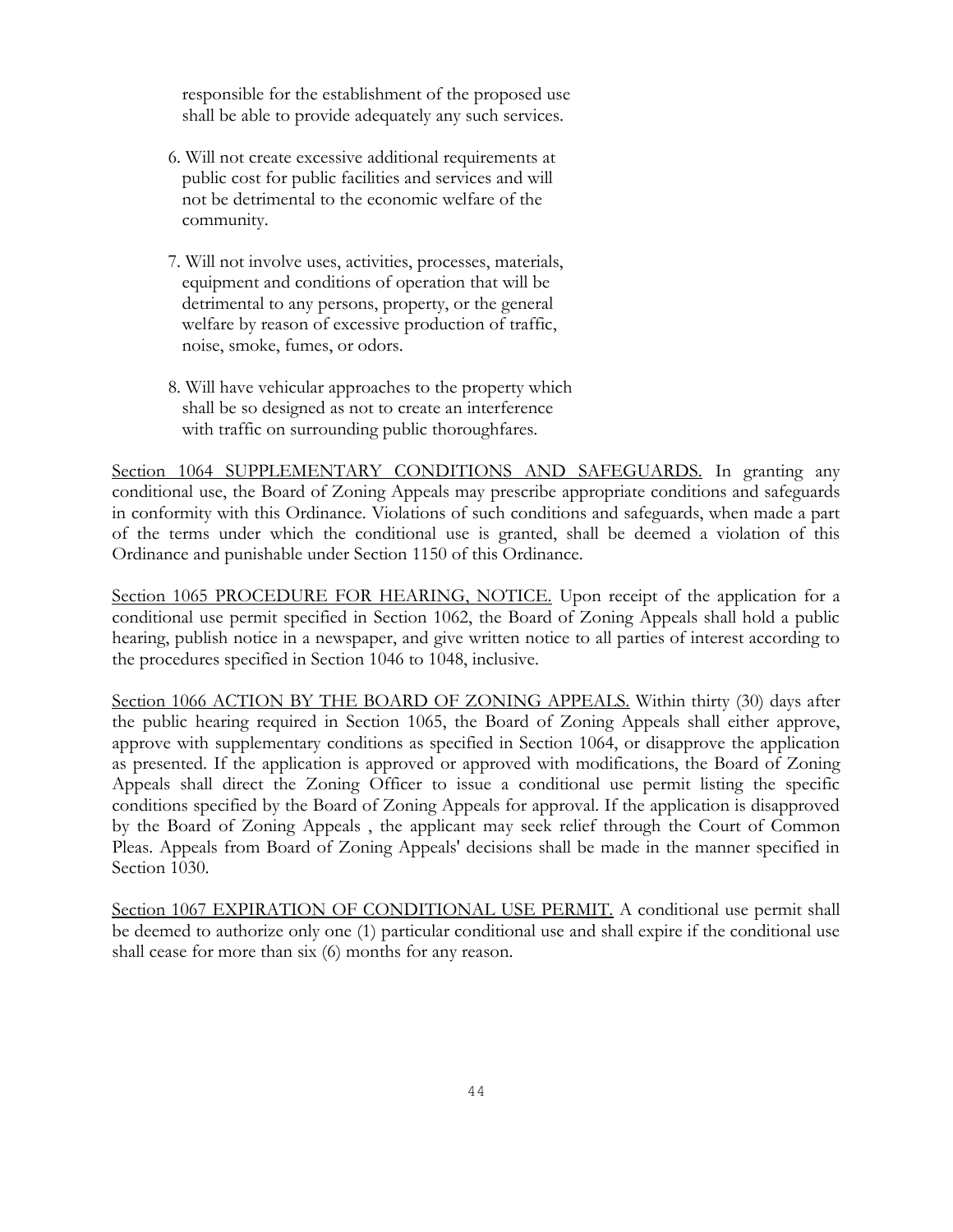#### ARTICLE XI ENFORCEMENT

Section 1100 ZONING PERMITS REQUIRED. No building, or other structure, shall be erected, moved, added to, structurally altered, nor shall any building, structure, or land be established or changed in use with a permit therefore, issued by the Zoning Officer. Zoning permits shall be issued only in conformity with the provisions of this Ordinance unless the Zoning Officer received a written order from the Board of Zoning Appeals deciding an appeal, conditional use, or variance or from Village Council approving a Planned Unit Development District, as provided by this Ordinance.

Section 1101 CONTENTS OF APPLICATION FOR ZONING PERMIT. The application for zoning permit shall be signed by the owner or applicant attesting to the truth and exactness of all information supplied on the application. Each application shall clearly state that the permit shall expire and may be revoked if work has not begun within six (6) months or substantially completed within two- and one-half (2-1/2) years. At a minimum, the application shall contain the following information:

- 1. Name, address, and phone number of applicant.
- 2. Legal description of property.
- 3. Existing use.
- 4. Proposed use.
- 5. Zoning district.
- 6. Plans in duplicate drawn to scale, showing the actual dimensions and the shape of the lot to be built upon; the exact size and location of existing buildings on the lot, if any; and the location and dimensions of the proposed building(s) or alteration.
- 7. Building heights.
- 8. Number of off-street parking spaces or loading berths.
- 9. Number of dwelling units.
- 10. Such other matters as may be necessary to determine conformance with, and provide for the enforcement of this Ordinance.

Section 1102 APPROVAL OF ZONING PERMIT. Within thirty (30) days after the receipt of an application, the Zoning Officer shall either approve or disapprove the application in conformance with the provisions of this Ordinance. All zoning permits shall, however, be conditional upon the commencement of work within six (6) months. One (1) copy of the plans shall be returned to the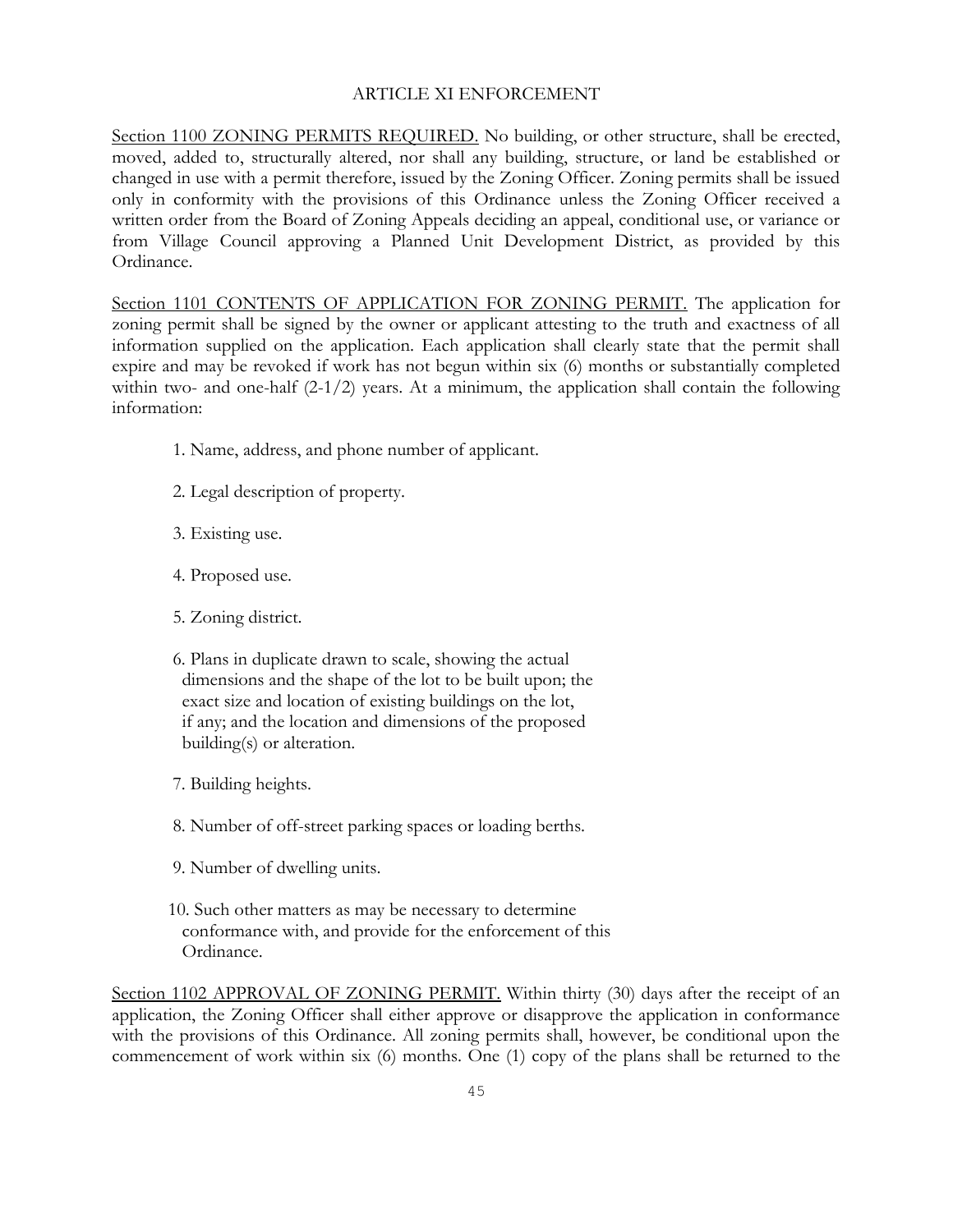applicant by the Zoning Officer, after the Zoning Officer shall have marked such copy either as approved or disapproved and attested to same by his signature on such copy. One (1) copy of plans, similarly marked, shall be retained by the Zoning Officer. The Zoning Officer shall issue a placard, to be posted in a conspicuous place on the property in question, attesting to the fact that the use or alteration is in conformance with the provisions of this Ordinance.

Section 1103 SUBMISSION TO DIRECTOR OF TRANSPORTATION. Before any zoning permit is issued affecting any land within three-hundred (300) feet of the centerline of a proposed new highway or a highway for which changes are proposed as described in the certification to local officials by the Director of Transportation, or any land within a radius of five-hundred (500) feet from the point of intersection of said centerline with any public road or highway, the Zoning Officer shall give notice, by registered mail to the Director of Transportation that he shall not issue a zoning permit for one-hundred-twenty (120) days from the date the notice is received by the Director of Transportation. If the Director of Transportation notifies the Zoning Officer that he shall proceed to acquire the land needed, then the Zoning Officer shall refuse to issue the zoning permit. If the Director of Transportation notifies the Zoning Officer that acquisition at this time is not in the public interest or upon the expiration of the one-hundred-twenty (120) day period or any extension thereof agreed upon by the Director of Transportation and the property owner, the Zoning Officer shall, if the application is in conformance with all provisions of this Ordinance, issue the zoning permit.

Section 1104 EXPIRATION OF ZONING PERMIT. If the work described in any zoning permit has not begun within six (6) months from the date of issuance thereof, said permit shall expire; it shall be revoked by the Zoning Officer; and written notice thereof shall be given to the persons affected. If the work described in any zoning permit has not been substantially completed within two- and one-half (2-1/2) years of the date of issuance thereof, said permit shall expire and be revoked by the Zoning Officer, and written notice thereof shall be given to the persons affected, together with notice that further work as described in the canceled permit shall not proceed unless and until a new zoning permit has been obtained or extension granted.

Section 1105 CERTIFICATE OF OCCUPANCY. It shall be unlawful to use or occupy or permit the use or occupancy of any building or premises, or both, or part thereof hereafter created, erected, changed, converted or wholly or partly altered or enlarged in its use of structure until a certificate of occupancy shall have been issued therefore by the Zoning Officer stating that the proposed use of the building or land conforms to the requirements of this Ordinance.

Section 1106 TEMPORARY CERTIFICATE OF OCCUPANCY. A temporary certificate of occupancy may be issued by the Zoning Officer for a period not exceeding six (6) months during alterations or partial occupancy of a building pending its completion.

Section 1107 RECORD OF ZONING PERMITS AND CERTIFICATES OF OCCUPANCY. The Zoning Officer shall maintain a record of all zoning permits and certificates of occupancy and copies shall be furnished upon request to any person.

Section 1120 FAILURE TO OBTAIN A ZONING PERMIT OR CERTIFICATE OF OCCUPANCY. Failure to obtain a zoning permit or certificate of occupancy shall be a violation of this Ordinance and punishable under Section 1150 of this Ordinance.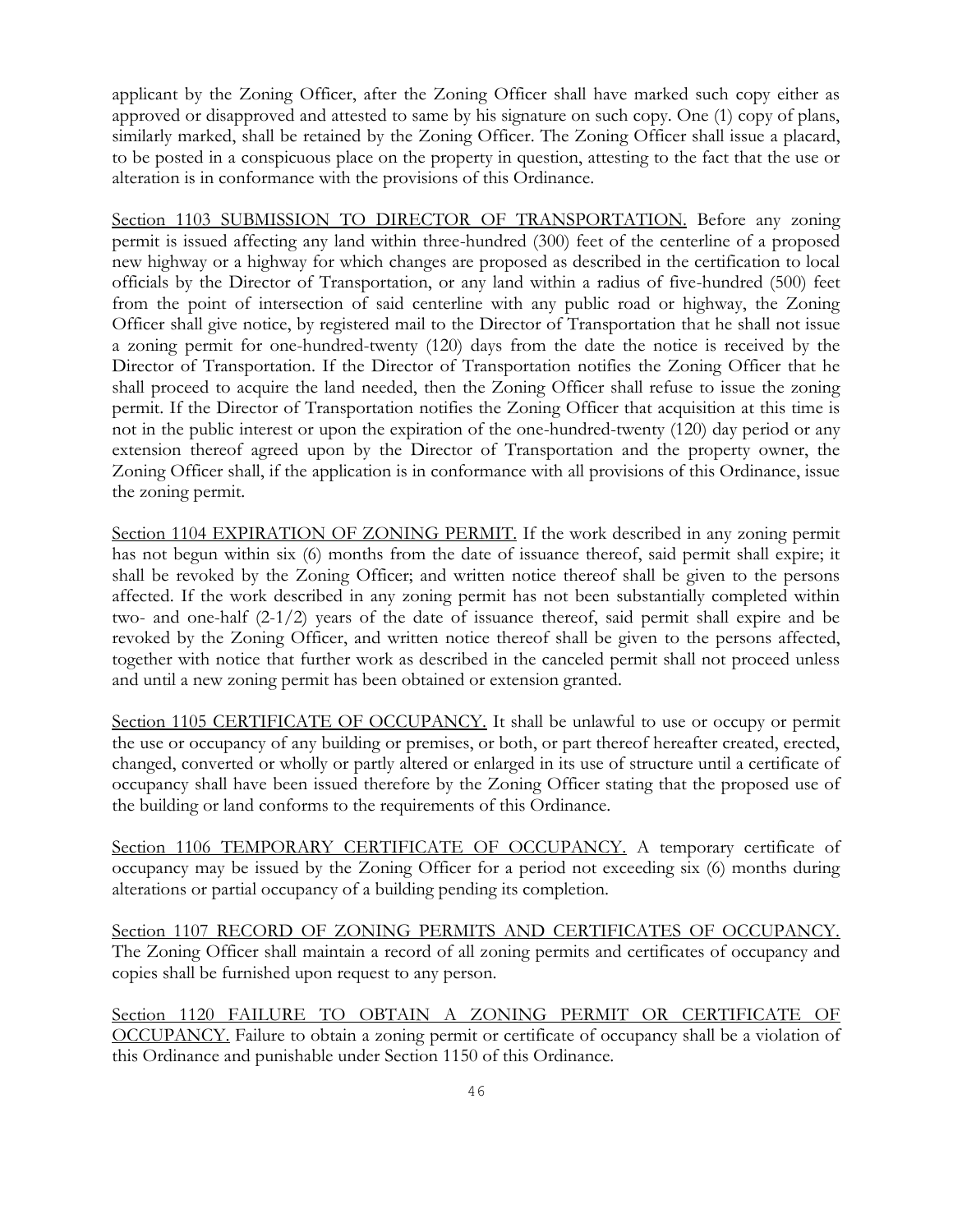Section 1130 CONSTRUCTION AND USE TO BE AS PROVIDED IN APPLICATIONS, PLANS, PERMITS AND CERTIFICATES. Zoning permits or certificates of occupancy issued on the basis of plans and applications approved by the Zoning Inspector authorize only the use and arrangement, set forth in such approved plans and applications or amendments thereto, and no other use, arrangement, or construction. Use, arrangement, or construction contrary to that authorized shall be deemed a violation of this Ordinance and punishable as provided in Section 1150 of this Ordinance.

Section 1140 COMPLAINTS REGARDING VIOLATIONS. Whenever a violation of this Ordinance occurs, or is alleged to have occurred, any person may file a written complaint. Such complaint stating fully the causes and basis thereof shall be filed with the Zoning Officer. The Zoning Officer shall record properly such complaint, immediately investigate, and take action thereon as provided by this Ordinance.

Section 1150 PENALTIES FOR VIOLATION. Violation of the provisions of this Ordinance or failure to comply with any of its requirements, including violations of conditions and safeguards established in various sections of this Ordinance shall constitute a misdemeanor. Any person who violates this Ordinance or fails to comply with any of its requirements shall, upon conviction thereof, be fined not more than one-hundred (100) dollars and in addition shall pay all costs and expenses involved in the case. Each day such violation continues after receipt of a violation notice shall be considered a separate offense. The owner or tenant of any building, structure, premises, or part thereof, and any architect, builder, contractor, agent, or other person who commits, participates in, assists in or maintains such violation may each be found guilty of a separate offense and suffer the penalties herein provided. Nothing herein contained shall prevent the Village from taking such other lawful action as is necessary to prevent or remedy any violation.

Section 1160 SCHEDULE OF FEES, CHARGES, AND EXPENSES. The Village Council shall, by Ordinance, establish a schedule of fees, charges, and expenses and a collection procedure for zoning permits, amendments, appeals, variances, conditional use permits, plan approvals and other matters pertaining to the administration and enforcement of this Ordinance requiring investigations, inspections, legal advertising, postage, and other expenses. The schedule of fees shall be posted in the office of the Zoning Officer, and may be altered or amended only by the Village Council. Until all applicable fees, charges, and expenses have been paid in full, no action shall be taken on any application or appeal.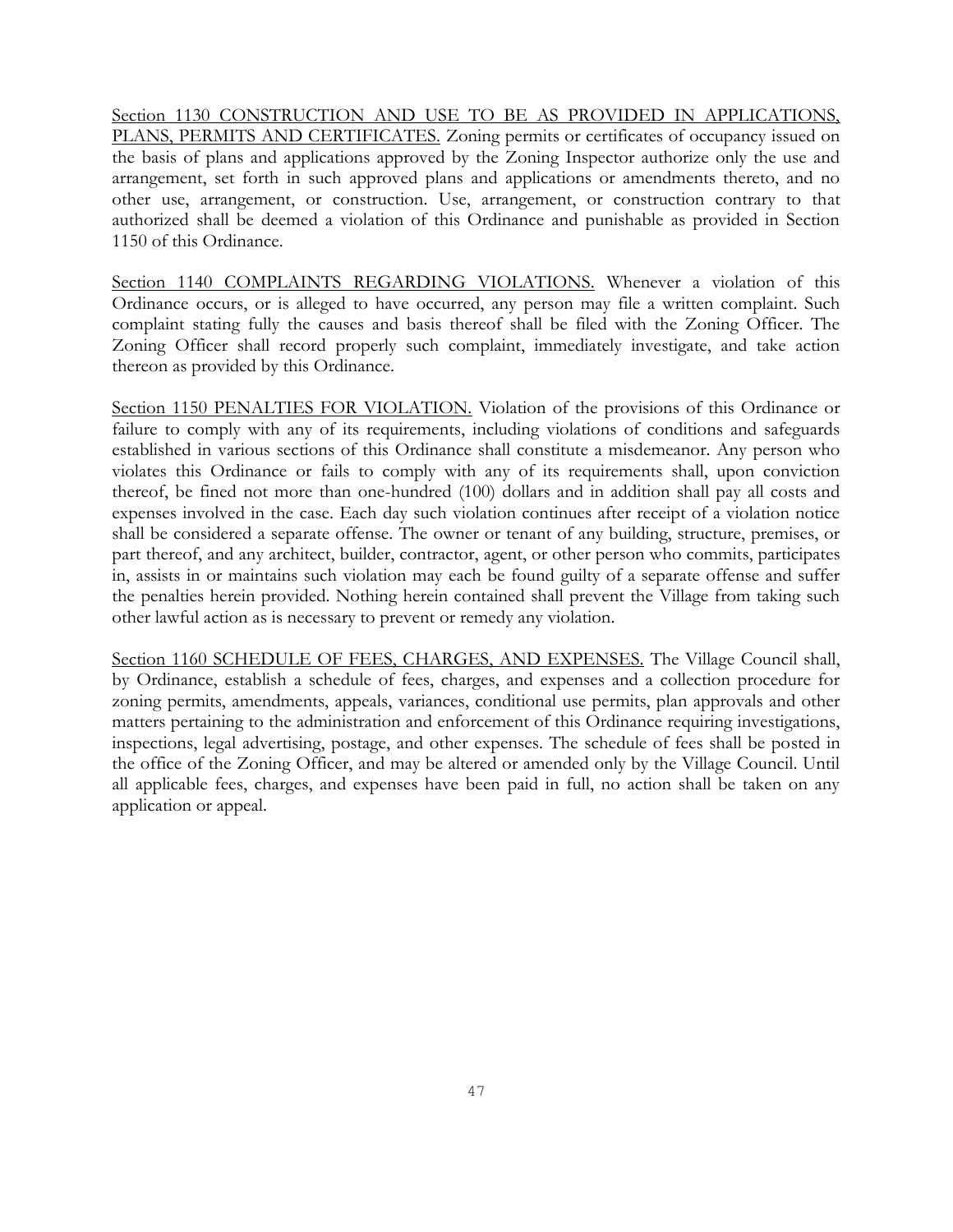### ARTICLE XII AMENDMENTS

Section 1200 PROCEDURE FOR AMENDMENT OR DISTRICT CHANGES. This Ordinance may be amended utilizing the procedures specified in Section 1201 to 1214, inclusive, of this Ordinance.

Section 1201 GENERAL. Whenever the public necessity, convenience, general welfare, or good zoning practices require, the Village Council may by Ordinance after receipt of recommendation thereon from the Planning Commission, and subject to procedures provided by law, amend, supplement, change, or repeal the regulations, restrictions, and boundaries or classification of property.

Section 1202 INITIATION OF ZONING AMENDMENTS. Amendments to this Ordinance may be initiated in one of the following ways:

- 1. By adoption of a motion by the Planning Commission.
- 2. By adoption of a resolution by the Village Council.
- 3. By the filing of an application by at least one (1) owner or lessee of property within the area proposed to be changed or affected by said amendment.

Section 1203 CONTENTS OF APPLICATION. Applications for amendments to the Official Zoning Map adopted as part of this Ordinance by Section 300 shall contain at least the following information:

- 1. Name, address, and phone number of applicant.
- 2. Present use.
- 3. Present zoning district.
- 4. Proposed use.
- 5. Proposed zoning district.
- 6. A vicinity map at a scale approved by the Zoning Officer showing property lines, thoroughfares, existing and proposed zoning, and such other items as the Zoning Officer may require.
- 7. A list of all property owners and their mailing addresses who are within, contiguous to, or directly across the road from the parcel(s) proposed to be rezoned and others that may have a substantial interest in the case, except that addresses need not be included where more than ten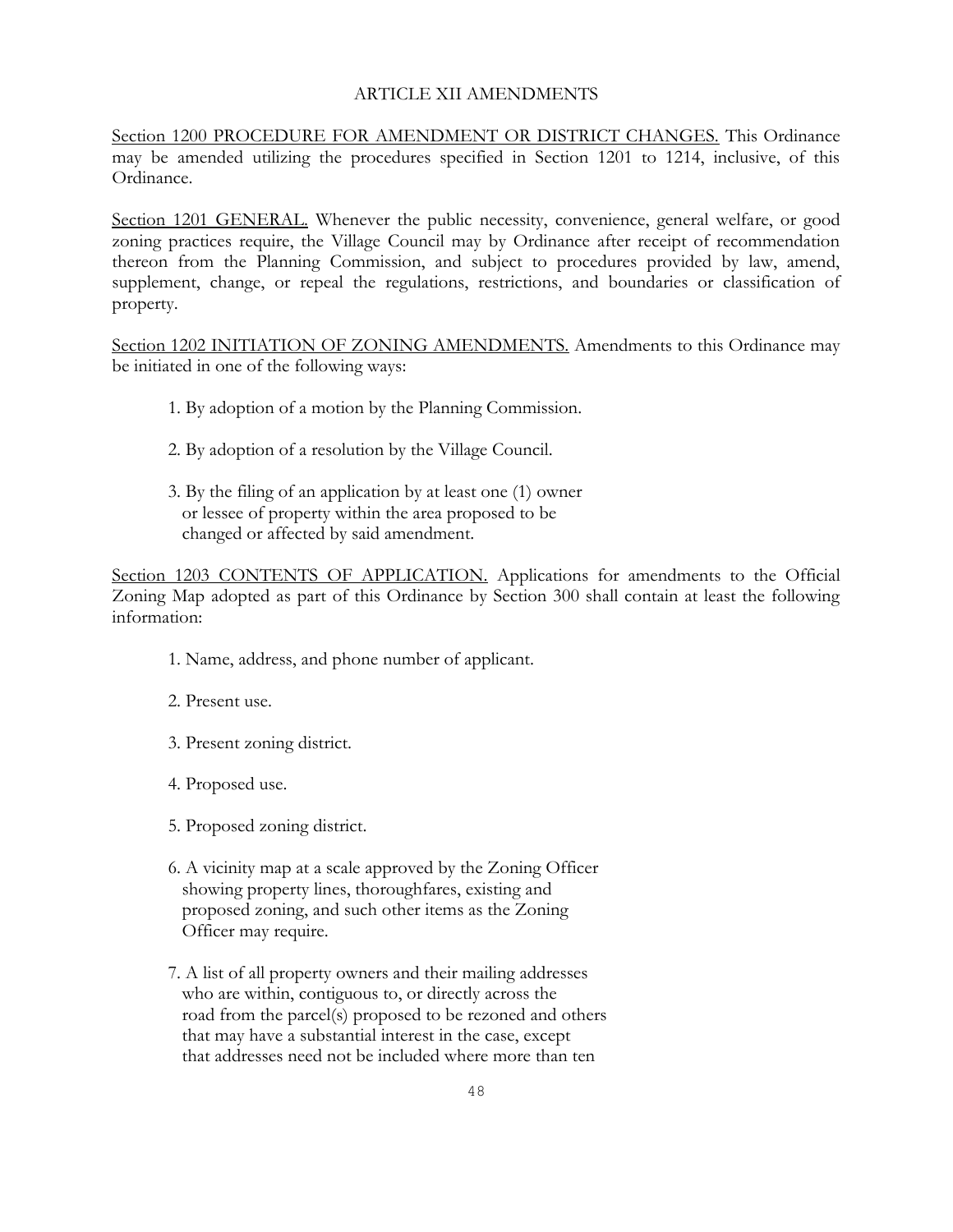- (10) parcels are to be rezoned.
- 8. A fee as established by the Village Council, according to Section 1160.

Section 1204 TRANSMITTAL TO PLANNING COMMISSION. Immediately after the adoption of a resolution by the Village Council or the filing of an application by at least one (1) owner or lessee of property, said resolution or application shall be transmitted to the Planning Commission.

Section 1205 SUBMISSION TO DIRECTOR OF TRANSPORTATION. Before any zoning amendment is approved affecting any land within three-hundred (300) feet of the centerline of a proposed new highway or highway for which changes are proposed as described in the certification to local officials by the Director of Transportation, or within a radius of five-hundred (500) feet from the point of intersection of said centerline with any public road or highway, the Planning Commission shall give notice, by registered or certified mail, to the Director of Transportation. The Planning Commission may proceed as required by law, however, the Village Council shall not approve the amendment for one-hundred-twenty (120) days from the date the notice is received by the Director of Transportation. If the Director of Transportation notifies the Village that he shall proceed to acquire the land needed, then the Village shall refuse to approve the rezoning. If the Director of Transportation notifies the Village that acquisition at this time is not in the public interest or upon the expiration of the one-hundred-twenty (120) day period or any extension thereof agreed upon by the Director of Transportation and the property owner, the Village Council shall proceed as required by law.

Section 1206 RECOMMENDATION BY THE PLANNING COMMISSION. Within forty (40) days from the receipt of the proposed amendment, the Planning Commission shall transmit its recommendation to the Village Council. The Planning Commission may recommend that the amendment be granted as requested, or it may recommend a modification of the amendment requested, or it may recommend that the amendment be denied.

Section 1207 PUBLIC HEARING BY THE PLANNING COMMISSION. If in the opinion of the majority of the Planning Commission the proposed amendment requires a public hearing by the Planning Commission, the hearing will be scheduled at the next regular meeting date of the Planning Commission, but not later than thirty (30) days after receipts of the proposed amendment.

Section 1208 NOTICE OF PUBLIC HEARING IN NEWSPAPER. Notice of the public hearing required in Section 1207 shall be given by the Planning Commission by at least one (1) publication in one (1) or more newspapers of general circulation in the Township. Said notice shall be published at least twenty (20) days before the date of the required hearing.

Section 1209 NOTICE TO PROPERTY OWNERS BY THE PLANNING COMMISSION. If the proposed amendment intends to rezone or redistrict ten (10) or less parcels of land, as listed in the tax duplicates, written notice of the hearing shall be mailed by the Chairperson of the Planning Commission, by first class mail, at least twenty (20) days prior to the day of the public hearing to all owners of property within, contiguous to and directly across the street from the area proposed to be rezoned or redistricted to the address of such owners appearing on the County Auditor's current tax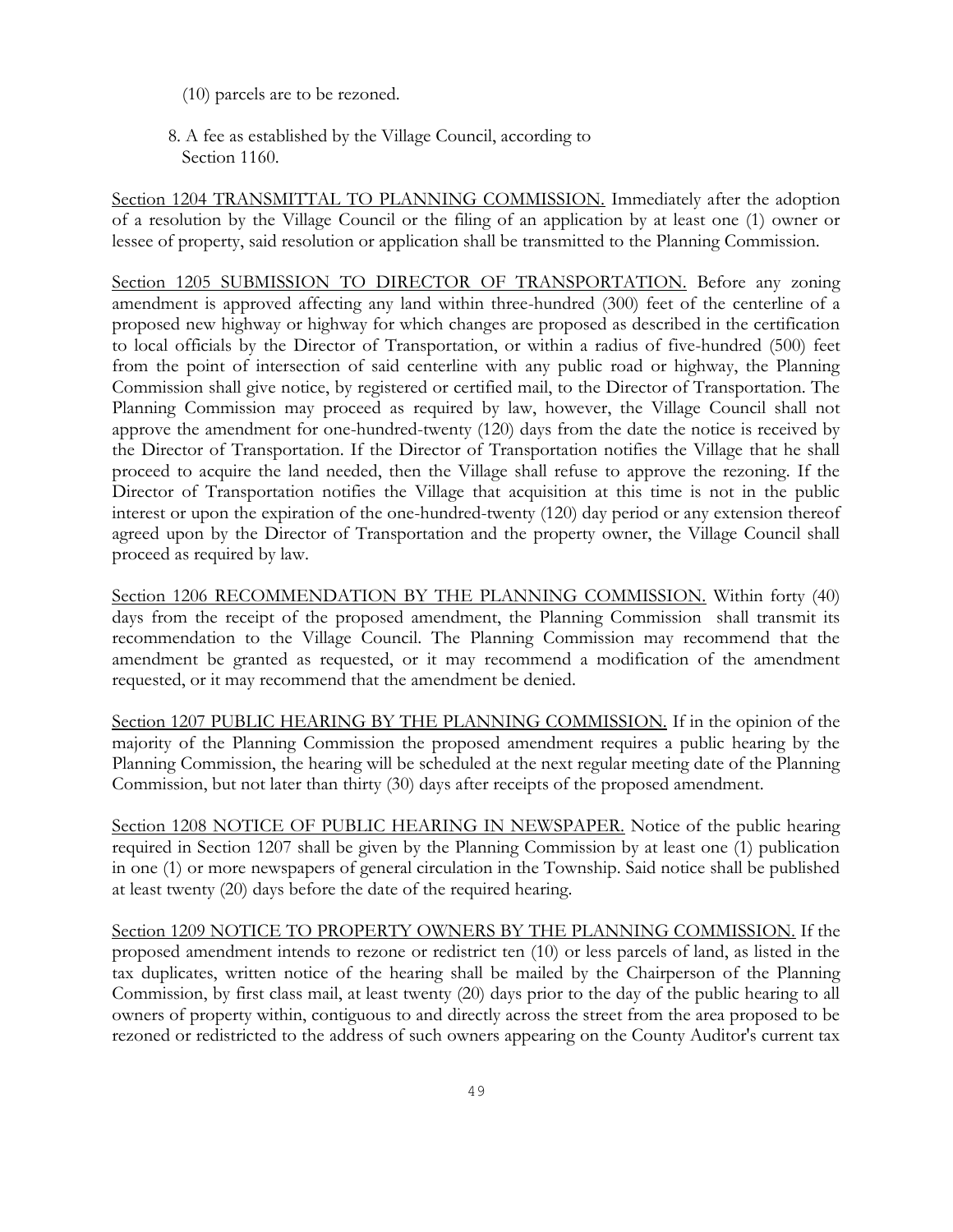list or the County Treasurer's mailing list and to such other lists that may be specified by the Village Council.

Section 1210 PUBLIC HEARING BY COUNCIL. Upon receipt of the recommendation from the Planning Commission, Village Council shall schedule a public hearing. Said hearing shall be not more than forty (40) days from the receipt of the recommendation from the Planning Commission.

Section 1211 NOTICE OF PUBLIC HEARING IN NEWSPAPER. Notice of the public hearing required in Section 1210 shall be given by Village Council by at least one (1) publication in one (1) or more newspapers of general circulation in the Village. Said notice shall be published at least thirty (30) days before the date of the required hearing. The published notice shall set forth the time and place of the public hearing and a summary of the proposed amendment.

Section 1212 NOTICE OF PROPERTY OWNERS BY VILLAGE COUNCIL. If the proposed amendment intends to rezone or redistrict ten (10) or less parcels of land, as listed on the tax duplicate, written notice of the hearing shall be mailed by the Clerk of Council, by first class mail, at least twenty (20) days before the day of the public hearing to all owners of property within, contiguous to and directly across the street from such area proposed to be rezoned or redistricted to address of such owners appearing on the County Auditor's current tax list or the County Treasurer's mailing list and to such other list or lists that may be specified by Village Council. The failure to deliver the notification, as provided in this section shall not invalidate any such amendment. The notice shall contain the same information as required of notices published in newspapers as specified in Section 1211.

Section 1213 ACTION BY VILLAGE COUNCIL. Within thirty (30) days after the public hearing required by Section 1210, the Village Council shall either adopt or deny the recommendation of the Planning Commission or adopt some modification thereof. In the event the Village Council denies or modifies the recommendation of the Planning Commission, it must do so by not less than threefourths (3/4) of the full membership of Village Council. No such Ordinance shall be passed unless it has been fully and distinctly read on three different days, except that such Ordinance may become emergency legislation if three-fourths (3/4) of the members of Village Council vote to dispense with this rule.

Section 1214 EFFECTIVE DATE AND REFERENDUM. Such amendment adopted by the Village Council shall become effective thirty (30) days after the date of such adoption unless within thirty (30) days after the passage of the Ordinance there is presented to the Village Clerk a petition, signed by a number of qualified voters residing in the Village equal to but not less than ten (10) per cent of the total vote cast in such area at the last preceding general election at which a Governor was elected, requesting the Village Council to submit the zoning amendment to the electors of the Village for approval or rejection at the next primary or general election. No amendment for which such referendum vote has been requested shall be put into effect unless a majority of the vote cast on the issue is in favor of the amendment. Upon certification by the Board of Elections that the amendment has been approved by the voters, it shall take immediate effect.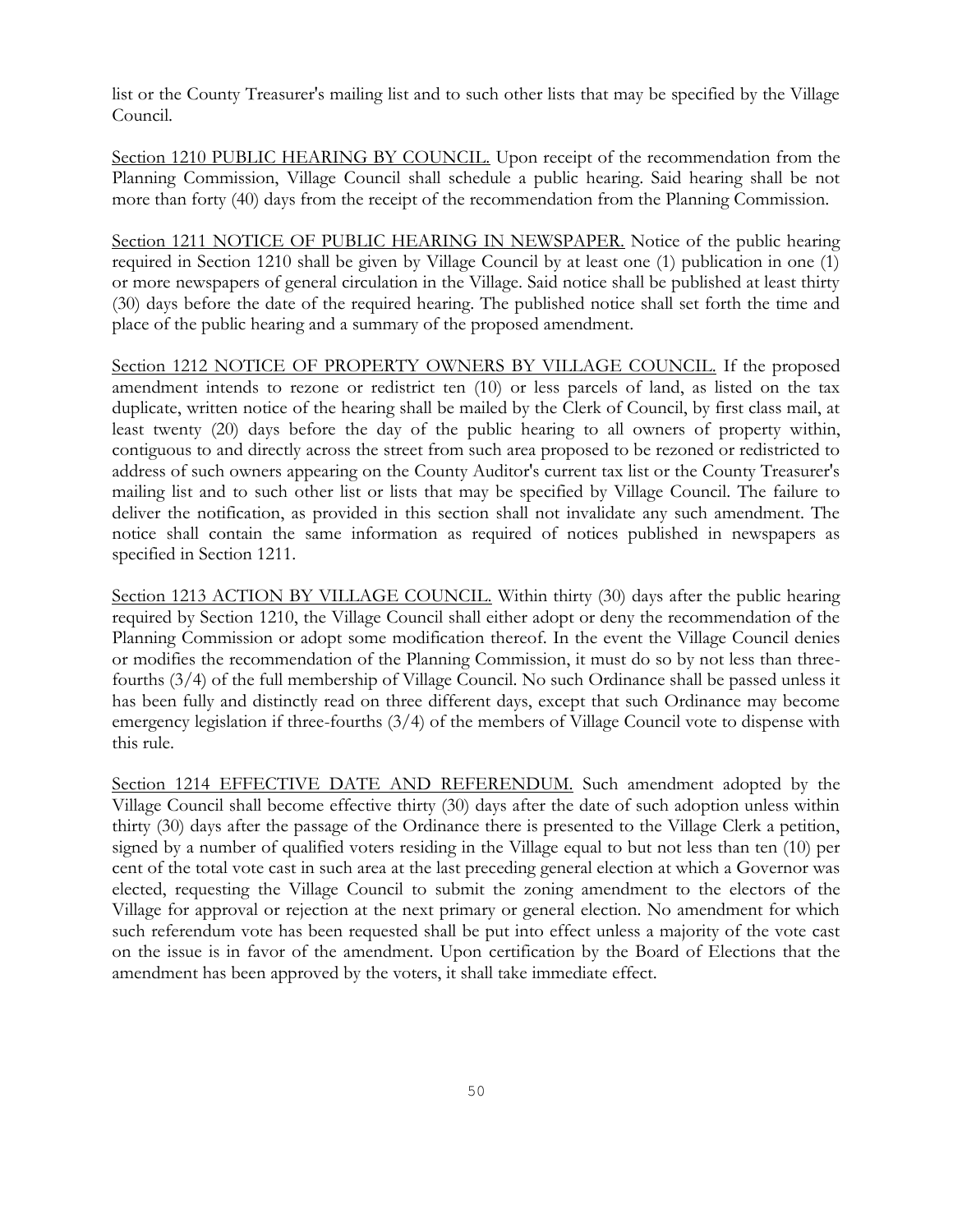## ARTICLE XIII - DEFINITIONS

INTERPRETATION OF TERMS OR WORDS: For the purpose of this ordinance, certain terms or words used herein shall be interpreted as follows:

- 1. The word "person" includes a firm, association, organization, partnership, trust, company, or corporation as well as an individual.
- 2. The present tense includes the future tense, the singular number includes the plural, and the plural number includes the singular.
- 3. The word "shall" is a mandatory requirement, the word "may" is a permissive requirement, and the word "should" is a preferred requirement.
- 4. The words "used" or "occupied" include the words "intended, designed, or arranged to be used or occupied."
- 5. The word "lot" includes the words "plot" or "parcel."

ACCESSORY USE OR STRUCTURE. A use or structure on the same lot with, and of a nature customarily incidental and subordinate to, the principal use or structure.

ADVERTISING STRUCTURE. Any outdoor display for the purpose of advertisement, notice or announcement located apart from the premises or product referred to in the display.

ACRE. A measure of land area. One (1) acre shall equal forty-three thousand, five hundred sixty (43,560) square feet.

Adult Entertainment Facilities. A facility having a significant portion of its function as adult entertainment which includes the following listed categories:

- 1. Adult Bookstore. An establishment having as a substantial or significant portion of its stock in trade, books, magazines, and other periodicals which are distinguished or characterized by their emphasis on matter depicting or relating to "specified sexual activities" or "specified anatomical areas" as herein defined or an establishment with a segment or section devoted to the sale or display of such material.
- 2. Adult Booth. Any area of a sexually oriented business establishment or tattoo parlor set off from the remainder of such establishment by one or more walls or other dividers or partitions and used to show, play, or otherwise demonstrate any adult materials or to view any live performance that is distinguished or characterized by an emphasis on the exposure, depiction, or description of "specified anatomical areas" or the conduct or simulation of "specified sexual activities."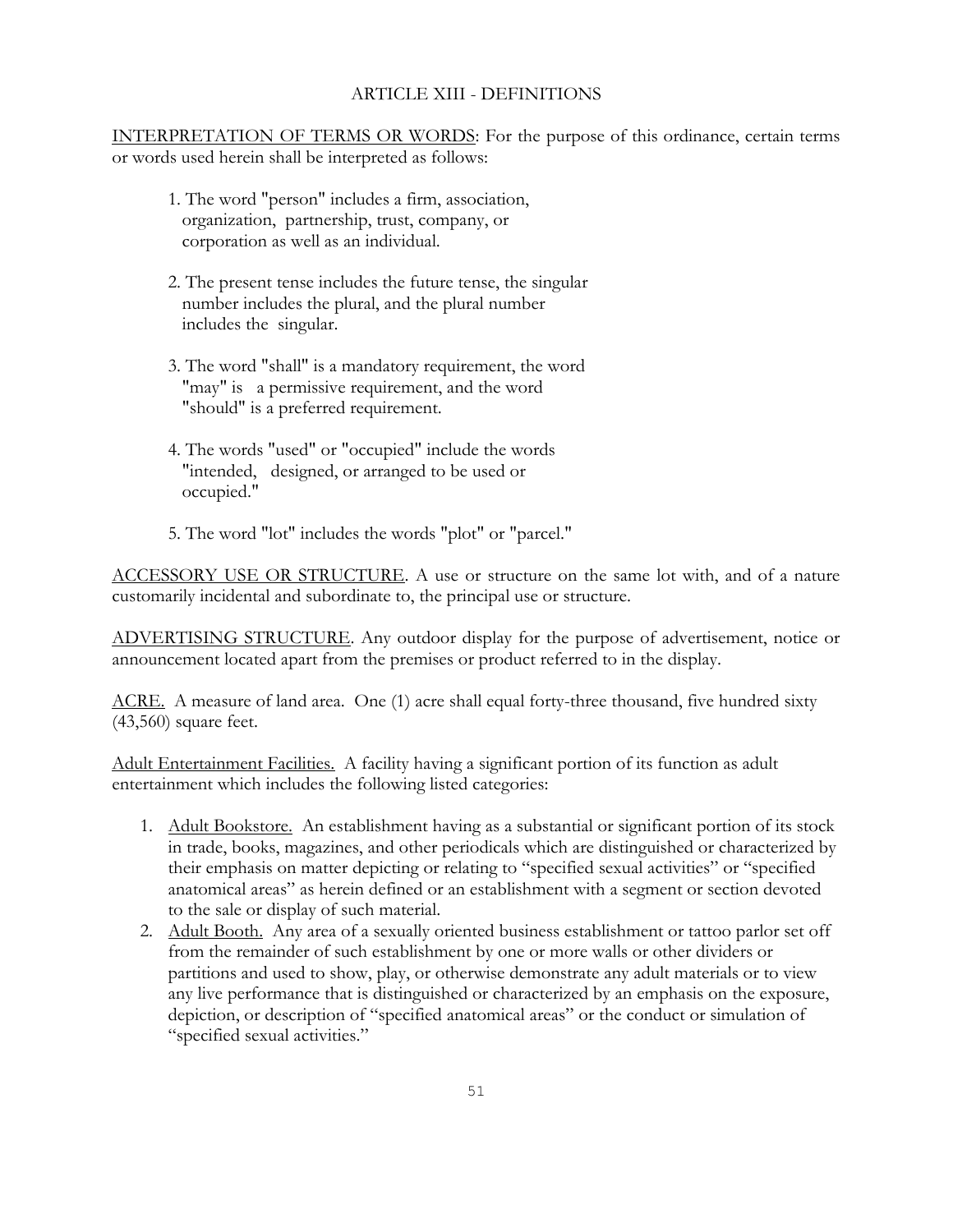- 3. Adult Material. Any of the following, whether new or used:
	- a. Books, magazines, periodicals, or other printed matter, or digitally stored materials that are distinguished or characterized by an emphasis on the exposure, depiction, or description of "specified anatomical areas" or the conduct or simulation of "specified sexual activities."
	- b. Films, motion pictures, video or audio cassettes, slides, computer displays, or other visual representations or recordings of any kind that are distinguished or characterized by an emphasis on the exposure, depiction, or description of "specified anatomical areas" or the conduct or simulation of "specified sexual activities."
	- c. Instruments, novelties, devices, or paraphernalia that are designed for use in connection with "specified sexual activities" or that depict or describe "specified anatomical areas."
- 4. Adult Mini Motion Picture Theatre. A facility with a capacity for less than fifty (50) persons, used for presenting material distinguished or characterized by an emphasis on matter depicting, describing, or relating to "specified sexual activities" or "specified anatomical areas," for observation by patrons therein.
- 5. Adult Motion Picture Theatre. A facility with a capacity of fifty (50) or more persons, used for presenting material distinguished or characterized by an emphasis on matter depicting, describing, or relating to "specified sexual activities" or "specified anatomical areas," for observation by patrons therein.
- 6. Adult Entertainment Business. Any establishment involved in the sale or services or products characterized by the exposure or presentation of "specified anatomical areas" or physical contact of live males or females, and which is characterized by salacious conduct appealing to prurient interest for the observation or participation in by patrons. Services or products included within the scope of adult entertainment business are photography, dancing, reading, massage, and similar functions which utilize activities as specified above.

AGRICULTURE. "Agriculture" includes farming; ranching; aquaculture; apiculture; horticulture; viticulture; animal husbandry, including, but not limited to, the care and raising of livestock, equine, and furbearing animals; poultry husbandry and the production of poultry and poultry products; dairy production; the production of field crops, tobacco, fruits, vegetables, nursery stock, ornamental shrubs, ornamental trees, flowers, sod, or mushrooms; timber, pasturage; any combination of the foregoing; the processing, drying, storage, and marketing of agricultural products when those activities are conducted in conjunction with, but are secondary to, such husbandry or production.

AIRPORT. A tract of land designated and set aside for the landing and take-off of commercial and/or non-commercial aircraft, for the discharge or receiving of cargo and/or passengers, or for the repair, fueling, or storage of aircraft; and which contains facilities for aircraft including specifically a paved strip on which airplanes land and take-off. A airport shall not be construed to be a private landing field as defined herein.

ALLEY. Any public way or thoroughfare less than twenty (20) feet in width, which has been dedicated to the public or public use.

ALTERATIONS, STRUCTURAL. Any change in the supporting members of a building such as bearing walls, columns, beams, or girders.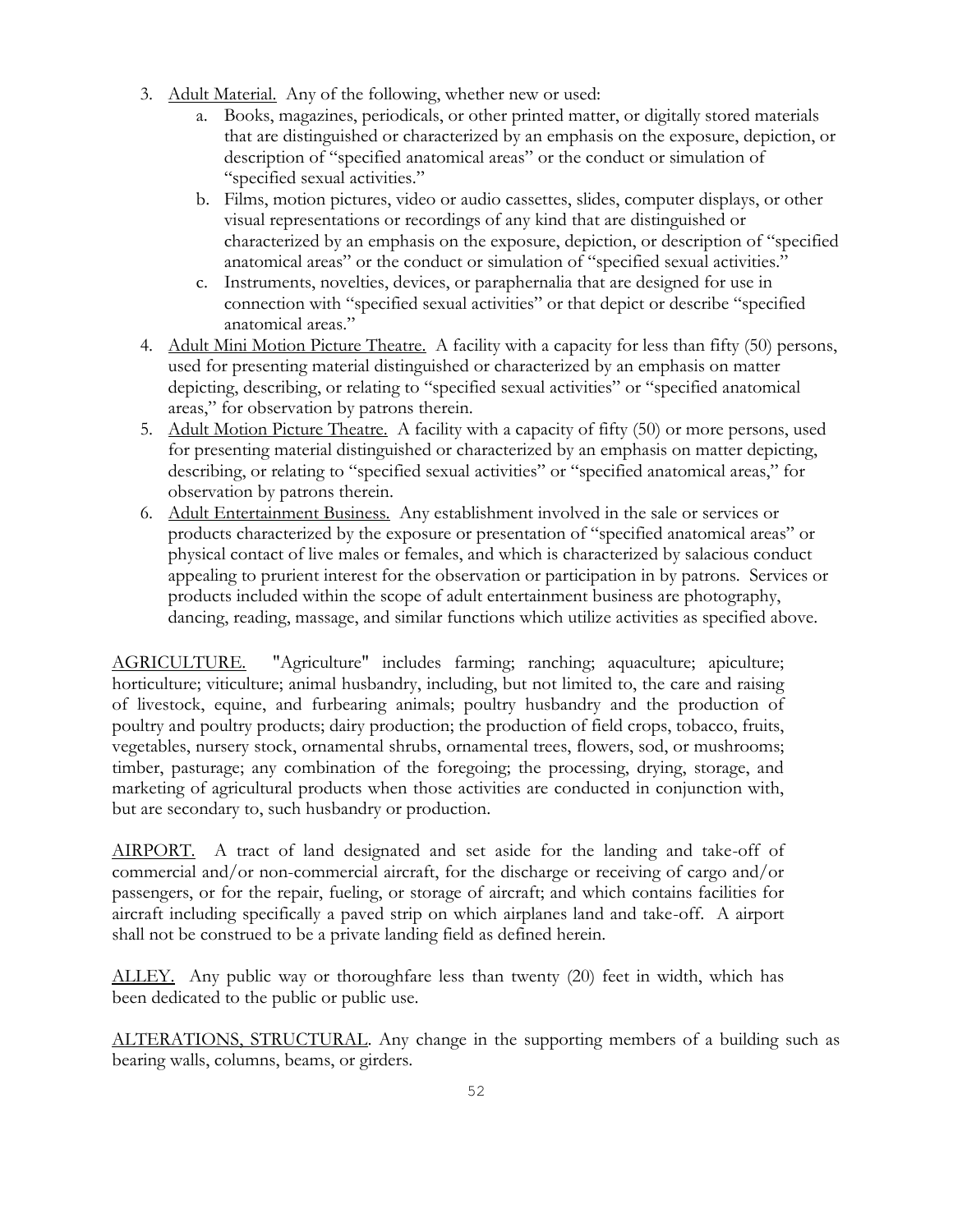APARTMENT. A portion of a building comprising a single dwelling unit consisting of a room or suite of rooms intended, designed, or used as a permanent residence by an individual or one (1) family.

AUTOMOTIVE REPAIR. The repair, rebuilding or reconditioning of motor vehicles or parts thereof, including collision services, painting, and steam cleaning of vehicles.

AUTOMOTIVE SERVICE STATION. That portion of property where flammable or combustible liquids or gases used as fuel are stored and dispensed from fixed equipment into the fuel are stored and dispensed from fixed equipment into fuel tanks of motor vehicles. Accessory activities shall be permitted to incude automotive repair and maintenance, car wash service, and food sales.

AUTOMOTIVE VEHICLE. A vehicle which is designed and manufactured to be self-propelling or self moving upon the public highway. More specifically, as referred to in this Ordinance, it includes: automobiles, trucks, tractors, and motorcycles.

BASEMENT. A story all or partly underground but having at least one-half (1/2) of its height below the average level of the adjoining ground.

BED AND BREAKFAST FACILITES. Single-family dwellings offering room and board without individual kitchen facilities for up to five (5) persons who are transient.

BREEZEWAY. A roofed structure, with or without enclosing walls, connecting an accessory structure to the principal building.

BUILDING. Any structure designed or intended for the support, enclosure, shelter, or protection of persons, animals, chattels, or property.

BUILDING, ACCESSORY. A subordinate building detached from, but located on the same lot as the principal building, the use of which is incidential and accessory to that of the main building or use.

BUILDING HEIGHT. The vertical distance measured from the established grade to the highest point of the roof surface for flat roofs, to the deck line of mansard roofs, and the average height between eaves and ridge for gable, hip, and gambrel roofs. Where a building is located on sloping terrain, the height may be measured from the average ground level of the grade at the building wall.

BUILDING LINE. See Setback Line.

BUILDING, PRINCIPAL. A building in which is conducted the main or principal use of the lot on which said building is situated.

BUSINESS, CONVENIENCE-TYPE RETAIL. Retail businesses whose market area is the neighborhood or part of the community, which provides convenience-type goods and personal services for the daily needs of the people within the residential area. Uses include, but need not be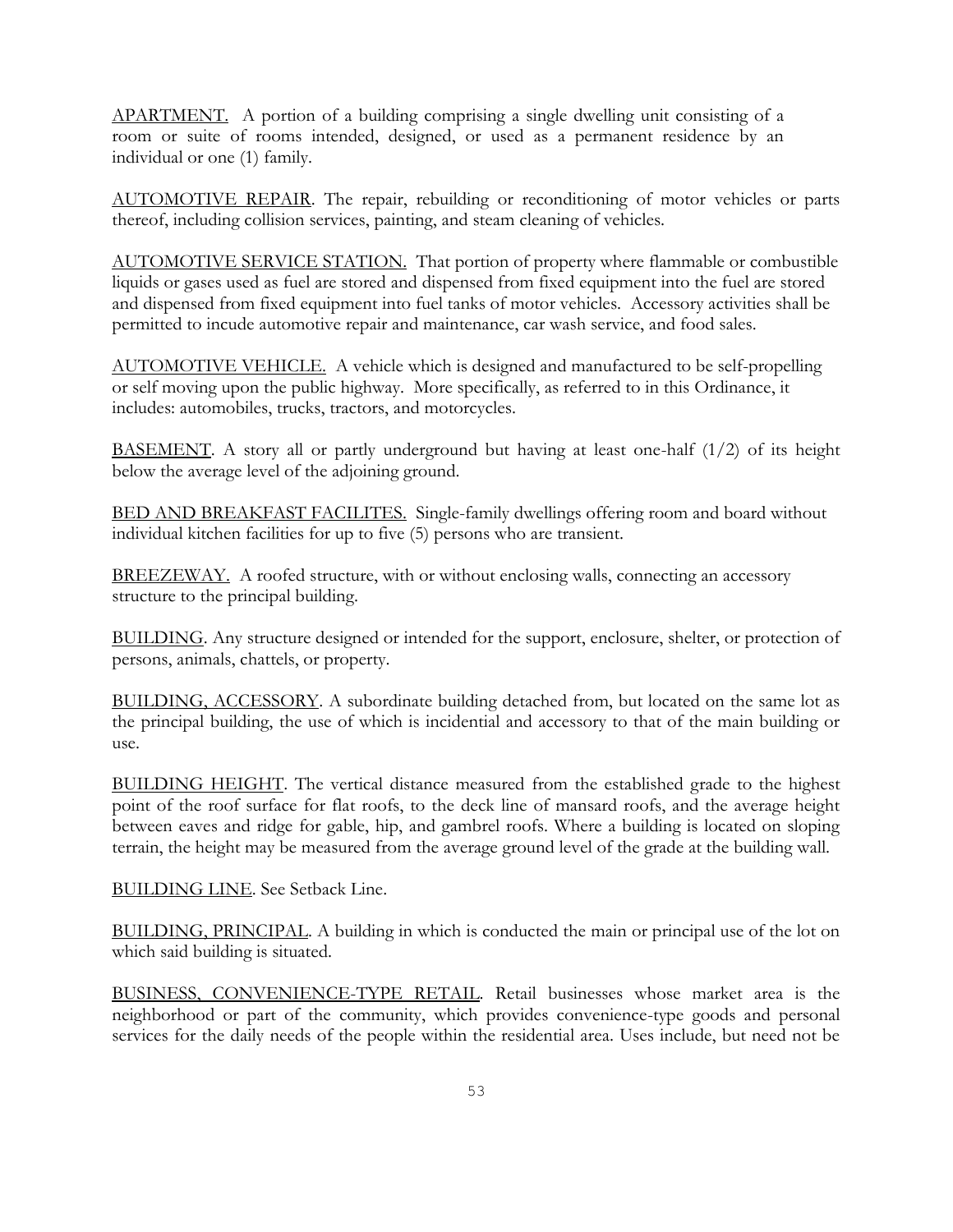limited to, drugstores, beauty salons, barber shops, carry-outs, dry cleaning and laundry facilities, supermarkets, etc.

BUSINESS, DRIVE-IN. Any business, structure or premise which is designed primarily to serve occupants of motor vehicles without the occupants having to leave the vehicle.

BUSINESS, SERVICE. Any profit making activity which renders services primarily to the public or to other commercial or industrial enterprises, or which services and repairs appliances and machines used in homes and businesses. Some retail sales may be involved in connection with the service rendered.

BUSINESS, SHOPPING-TYPE REPAIR. A retail or service business which supplies a wide variety of comparison goods and services to consumers in a market area that includes the community or an area greater than a community. Examples of shopping-type businesses greater than a community are furniture stores, automobile sales and service and clothing shops.

CAMPGROUND, COMMERICAL OR PRIVATE. An area of land providing space for or containing two (2) or more recreational vehicles, camping tents, or other similar temporary recreational structures, where they may be parked or erected for a continuous period of time not exceeding sixty (60) days. Campgrounds shall include any building, structure, tent, vehicle, or enclosure, used or intended for use as part of the equipment of such campground, and providing sewer, water, electric, or other similar facilities required to permit occupancy of such recreational vehicles or camping tents.

CEMETARY. Land used or inteded to be used for the burial of the human dead and dedicated for cemetary purposes.

CHANNEL. A natural or artificial watercourse of perceptible extent with bed and banks to confine and conduct continuously or periodically flowing water.

CHASSIS. The steel undercarriage, supporting framework to which a dwelling is permanently attached.

Child Day Care. Care provided for any part of the twenty-four hour day for infants, toddlers, preschool children, and school children outside of school hours ny prtdond other than their parents or guardians, custodians or relatives by blood, marriage, or adoption, in a place or residence other than the child's own home. Places of worship during religious services are not included.

CLINIC. A place used for the care, diagnosis, and treatment of sick, ailing, infirm, or injured persons, and those who are in need of medical and surgical attention, but who are not provided with board or room or kept overnight on the premises.

CLUB. A building or portion thereof or premises owned or operated by a person for a social, literary, political, educational, fraternal or recreational purpose primarily for the exclusive use of members and their guests.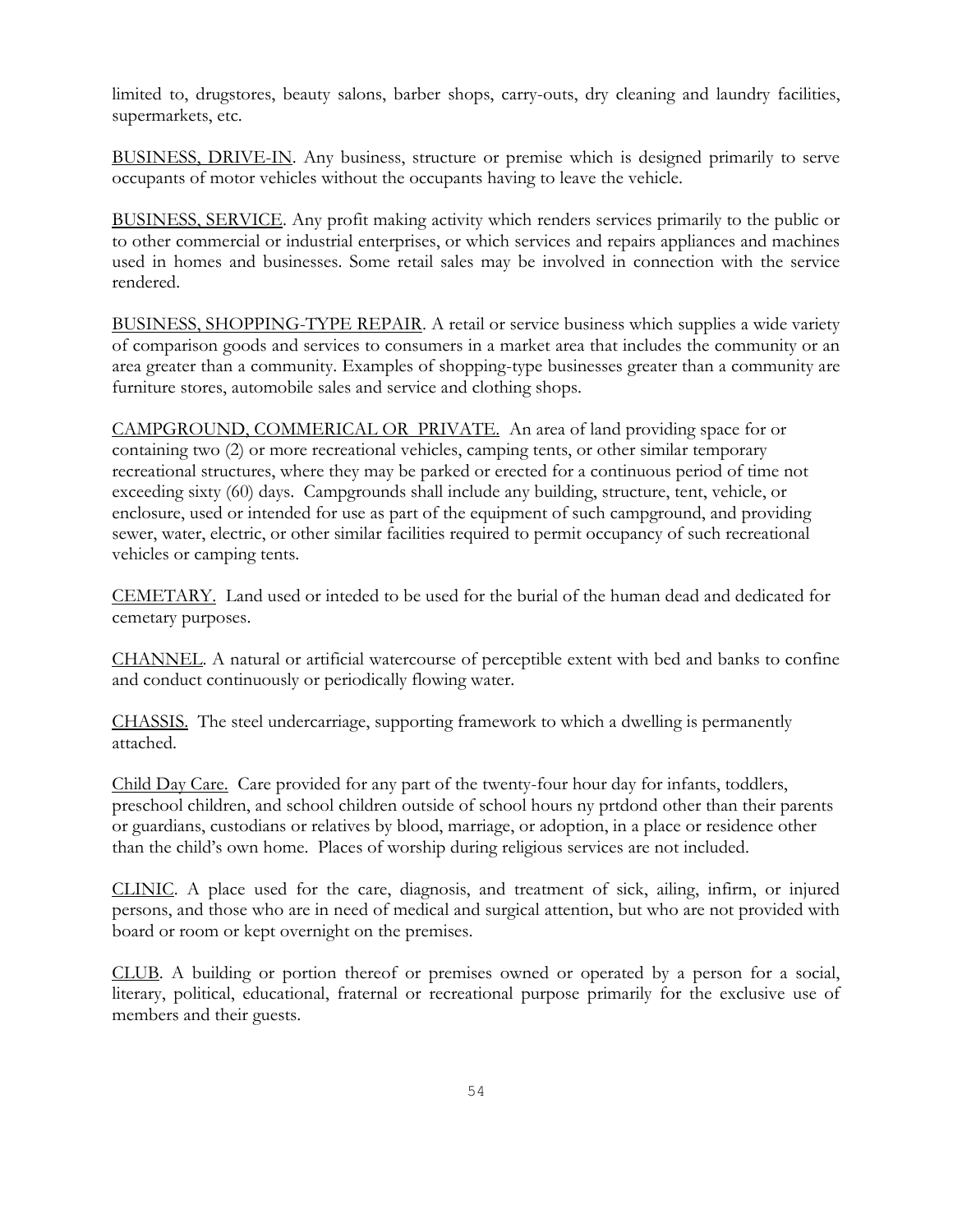COMMERCIAL RECREATION ESTABLISHMENT. Any private, public, or semi-public recreation or amusement facility which is located within an enclosed building or structure and is operated for profit, such as videogame arcades, pinball arcades, or other types of amusement game arcades; tennis or racquetball clubs; bowling alleys, skating rinks, or billiard halls; but not including indoor motion picture theatres.

COMMUNITY FACILITIES. Structures and uses intended to be of a cultural, educational, recreational, administrative, or service type which provides for areas of public purposes in higher density residential developments.

COMPREHENSIVE DEVELOPMENT PLAN. A plan, or any portion thereof, adopted by the Planning Commission and legislative authority of the Village of West Mansfield, Ohio, showing the general location and extent of present and proposed physical facilities including housing, industrial, and commercial uses, major thoroughfares, parks, schools, and other community facilities. This plan establishes the goals, objectives, and policies of the community.

CONDITIONAL USE. A use permitted within a district other than a principally permitted use, requiring a conditional use permit and approval of the Board of Zoning Appeals. Conditional uses permitted in each district are listed in the Official Schedule of District Regulations.

CONDITIONAL USE PERMIT. A permit issued by the Zoning Officer upon approval by the Board of Zoning Appeals to allow a use other than a principally permitted use to be established within the district.

CONDOMINIUM. An ownership arrangement whereby an individual holds title to an individual unit and joint ownership in common property and/or facilities under provisions of Chapter 5311 of the Ohio Revised Code.

CONSTRUCTION TRAILER. A temporary building or trailer used in conjunction with construction work that only may be permitted in any district during the period construc tion work is in progress, but such temporary facilities shall be removed upon completion of the construction work. A construction trailer shall not be used as a residential dwelling.

CORNER LOT. See Lot Types.

DEED RESTRICTION. A legal restriction, not enforceable by zoning, on the use of land, contained in the deed to the property.

DENSITY. A unit of measurement; the number of dwelling units per acre of land.

- 1. Gross Density. The number of dwelling units per acre of the total land to be developed.
- 2. Net Density. The number of dwelling units per acre of land when the acreage involved includes only the land devoted to residential uses.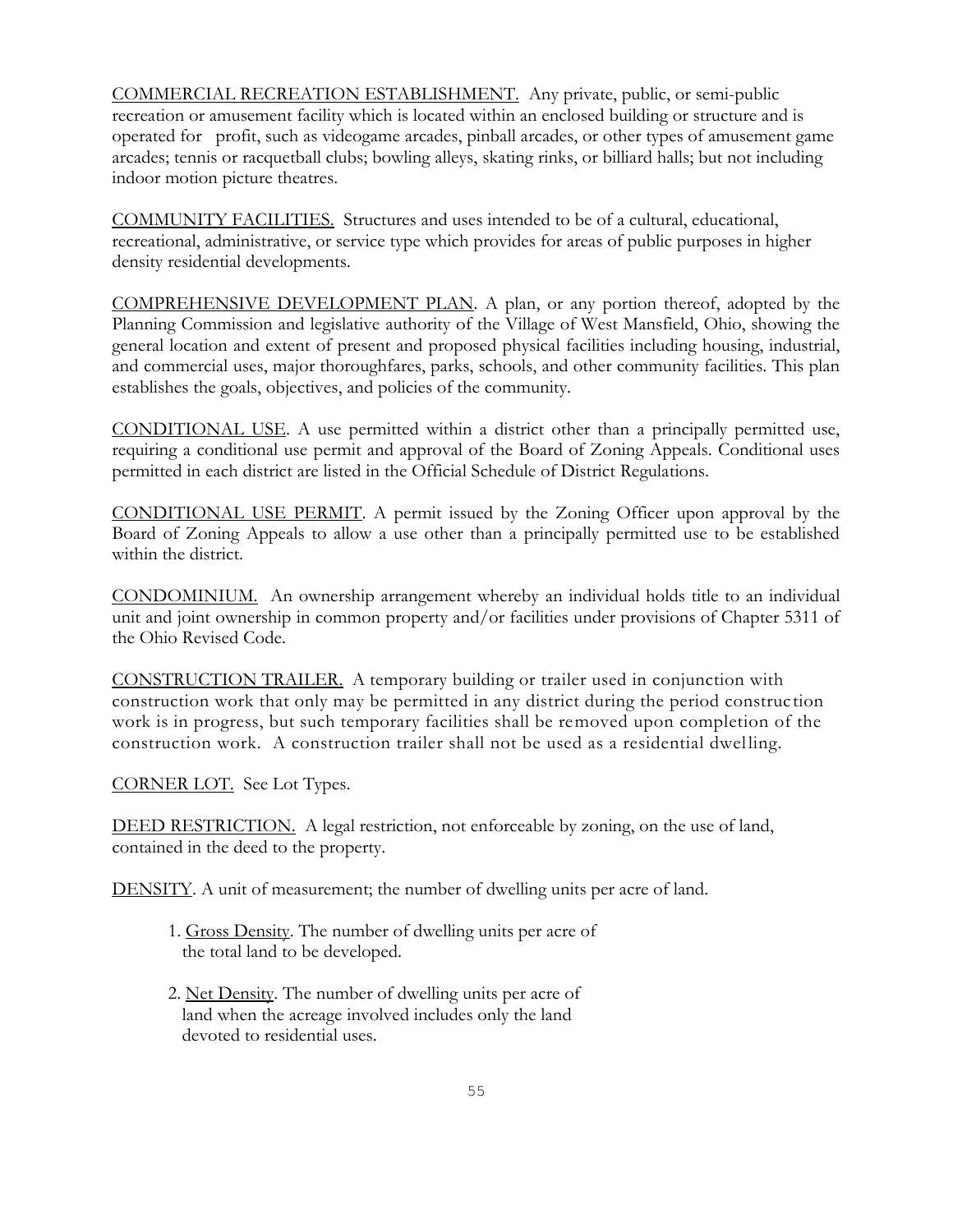DETACHED. Not connected in any manner by walls or other structural supports.

DWELLING. Any building or structure (except a house trailer or mobile home as defined by Ohio Revised Code 4501.01) which is wholly or partly used or intended to be used for living or sleeping by one (1) or more human occupants.

DWELLING, SINGLE-FAMILY. A single dwelling unit only, separated from other dwelling units by open space. Detached, individual dwelling units, which accommodate one family living as one housekeeping unit. The type of construction of such units shall conform to the applicable building code, or be classified as an Industrialized Unit under the Ohio Basic Building Code, or conform to the Ohio Revised Code [ORC 3781.06] definition of permanently-sited manufactured housing, as follows:

Permanently-Sited Manufactured Housing must:

- a. Be constructed pursuant to the HUD Code (Manufactured Housing Construction and Safety Standards Act of 1974, 42 U.S.C.A. 88 stat.700, 5401 and 5403) after January 1, 1995;
- b. Have a permanent label or tag attached to it as specified in 42 U.S.C.A. 5415, certifying compliance with all federal construction and safety standards;
- c. Be attached to a permanent frost-free foundation meaning permanent masonry, concrete, or a locally approved footing or foundation (slab, crawl spare foundation or full. foundation), and connected to appropriate utilities;
- d. Excluding any additions, have a width of at least 22 feet and a length of at least 22 feet, as manufactured;
- e. Have a total living area of 1200 square feet, excluding garages, porches, or attachments;
- f. Have conventional residential siding (i.e. lap, clapboard, shake, masonry, vertical natural materials), a six 6-inch minimum eave overhang, and a minimum "A" roof pitch of 3:12;
- g. Have removed its indicia of mobility (temporary axles, trailer tongue, running lights) upon placement upon its foundation;
- h. Meet all applicable zoning requirements uniformly imposed on all single-family dwellings in the particular district (excepting contrary requirements for minimum roof pitch and requirements that do not comply with HUD code standards for manufactured housing);
- i. And, is not located in a manufactured home park as defined herein.

DWELLING, (HOUSING) MANUFACTURED. A building unit or assembly of closed construction that is fabricated in an off-site facility and constructed in conformance with the Federal Construction and Safety Standards established by the Secretary of Housing and Urban Development pursuant to the "Manufactured Housing Construction and Safety Standards Act of 1974, 88 Stat. 700, 42 U.S.C.A. 5401, 5403, and that has a permanent label or tag affixed to it, as specified in 42 U.S.C.A. 5415, certifying compliance with all applicable Federal construction and safety standards. This category does not include the sub-assembly methods of construction known as pre-fab or precuit, in which cases some portion of the preparation or sub-assembly may be done at the factor but not erected at the foundation site.

MODULAR UNIT. A factory-fabricated transportable building designed to be used by itself or to be incorporated with similar units at a building site into a modular structure. The term is intended to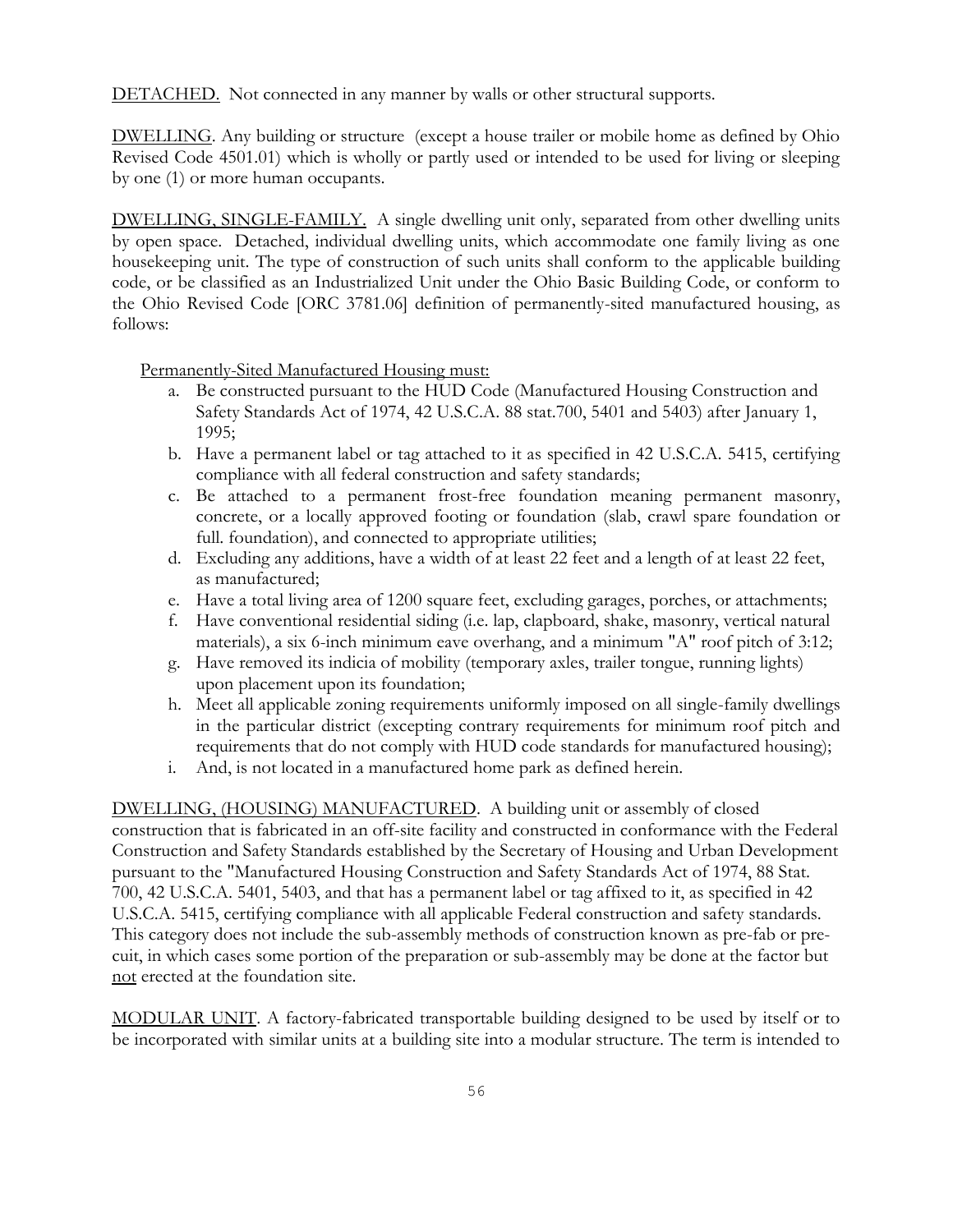apply to major assemblies and does not include prefabricated panels, trusses, plumbing trees, and other prefabricated sub-elements which are to be incorporated into a structure at the site.

Sectional Unit. A dwelling made of two (2) or more modular units transported to the homesite, put on a foundation, and joined to make a single dwelling.

Mobile Home. A non self-propelled building unit or assembly of closed construction that is fabricated in an off-site facility, built on a permanent movable chassis which is 8 feet or more in width and more than 35 feet in length, which when erected on site is 320 or more square feet, that is transportable in one or more sections and which does not qualify as a manufactured home or industrialized unit as defined herein.

Mobile Home, Double-wide or Triple-wide: A mobile home consisting respectively of two (2) or three (3) sections combined horizontally at the site to form a single dwelling, while still retaining their individual chassis for possible future movement.

Mobile Home, Expandable: A mobile home with one (1) or more room sections that fold, collapse, or telescope into the principal unit when being transported and which can be expanded at the site to provide additional living area.

This category does not include the sub-assembly methods of construction known as pre-fab or precut, in which cases some portion of the preparation or sub-assembly may be done at the factory but not erected until at the foundation site.

#### - - - - - - - - - - - - - - - - - - - - - - - - - - - - - - - - -

# STATEMENT OF INTENT FOR

## DWELLING (HOUSING), MANUFACTURED DEFINITION

Because terms for manufactured housing such as those listed in the above definition titled DWELLING, (HOUSING) MANUFACTURED tend to change over the years, the purpose and intent of the definition is to draw a distinction between dwellings that are produced and erected in assembly line style at the factory, from those stick-built dwellings (see definition of stick-built) in which a substantial amount of material and construction labor are brought together in final form at the foundation site. The above explanation is the spirit in which any future interpretation shall be made from this section, no matter what terms for manufactured housing are in vogue at any given time.

- - - - - - - - - - - - - - - - - - - - - - - - - - - - - - - - -

DWELLING, MOBILE HOME. A non self-propelled building unit or assembly of closed construction that is fabricated in an off-site facility, built on a permanent movable chassis which is 8 feet or more in width and more than 35 feet in length, which when erected on site is 320 or more square feet, that is transportable in one or more sections and which does not qualify as a manufactured home or industrialized unit as defined herein.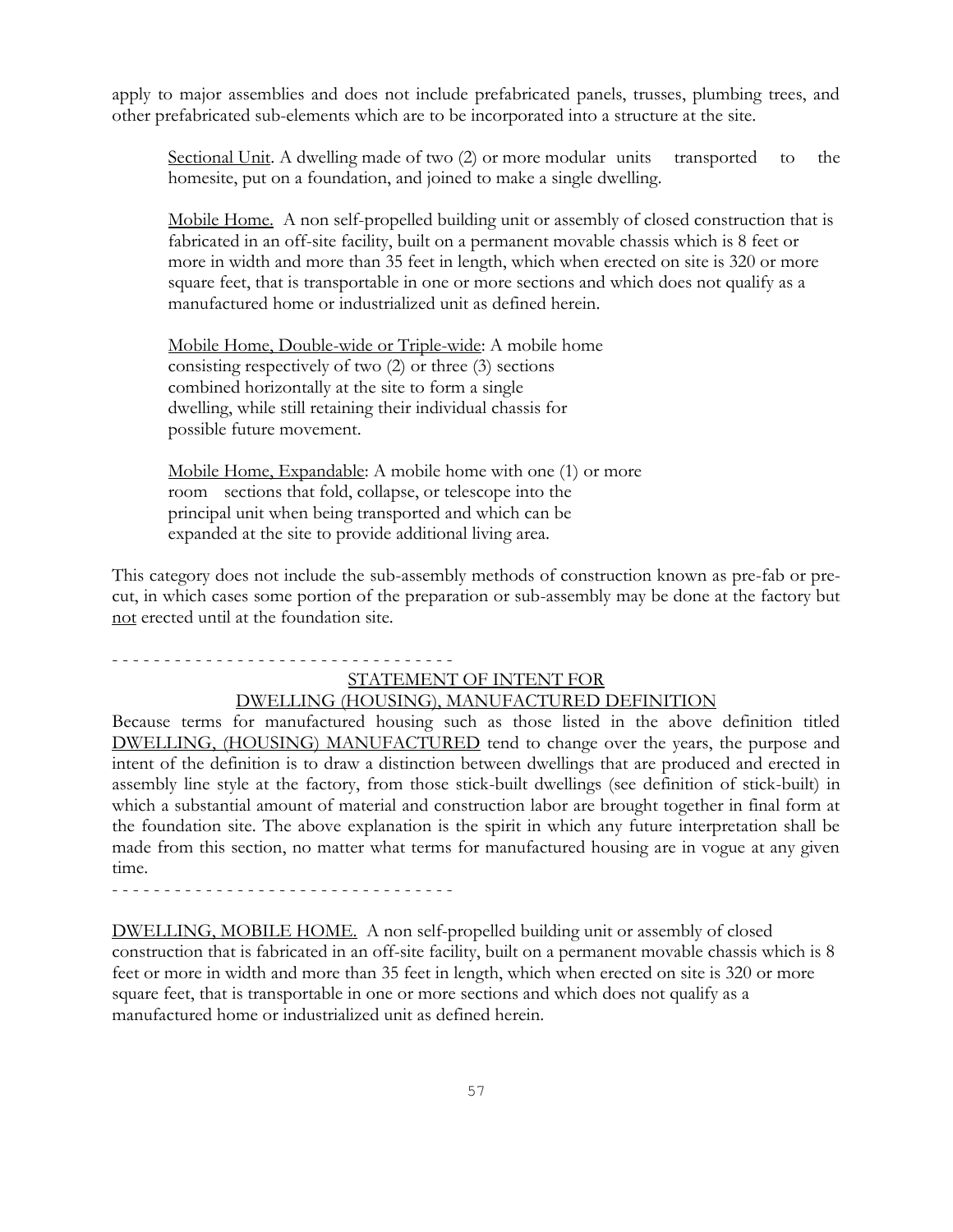DWELLING, MULTI-FAMILY. A dwelling consisting of two (2) or more dwelling units including condominiums with varying arrangements of entrances and party walls. Multi-family housing may include public housing and industrialized units.

DWELLING, ROOMING HOUSE (BOARDING HOUSE, LODGING HOUSE, DORMITORY). A dwelling or part thereof, other than a hotel, motel or restaurant where meals and/or lodging are provided for compensation, for three (3) or more unrelated persons where no cooking or dining facilities are provided in the individual rooms.

DWELLING, STICK-BUILT. A way of describing any structure built from boards of lumber and other building materials, in which a substantial amount of the required material and construction labor are brought together in final form at the foundation site.

DWELLING UNIT. Space, within a dwelling, comprising living, dining, sleeping room or rooms, storage closets, as well as space and equipment for cooking, bathing, and toilet facilities, all used by only one (1) family and its household employees.

EASEMENT. Authorization by a property owner for the use by another, and for a specified purpose, of any designated part of his property.

ESSENTIAL SERVICES. The erection, construction, alteration, or maintenance, by public utilities or municipal or other governmental agencies, of underground gas, electrical, water transmission, or distribution systems, collection, communication, supply or disposal systems or sites, including poles, wires, mains, drains, sewers, pipes, traffic signals, hydrants, or other similar equipment and accessories in connection therewith which are reasonably necessary for the furnishing of adequate service by such public utilities or municipal or other governmental agencies or for the public health or safety or general welfare, but not including buildings.

FAMILY. One (1) or more related persons occupying a single dwelling unit.

FARM. A farm is an area of land on which at least \$2,500 gross sales from agriculture products was produced and thus must meet CAUV standards: All farms larger than 10 acres qualify for CAUV if they have been devoted exclusively to "commercial" agricultural use for the past three (3) years. Farms smaller than 10 acres are eligible if the average yearly gross farm income for the past three (3) years is at least \$2,500 from "commercial" agricultural production. See Section 5713.30(A) of the Ohio Revised Code for further explanation.

FARM MARKET. A building or structure designed or used or intended to be used for the display and/or sale of produce, raised on farms owned or operated by the farm market operator.

FLOOD PLAIN. That land, including the flood fringe and the floodway subject to inundation by the regional flood.

FLOOD, REGIONAL. Large floods which have previously occurred or which may be expected to occur on a particular stream because of like physical characteristics. The regional flood generally has an average frequency of the one hundred (100) year recurrence interval flood.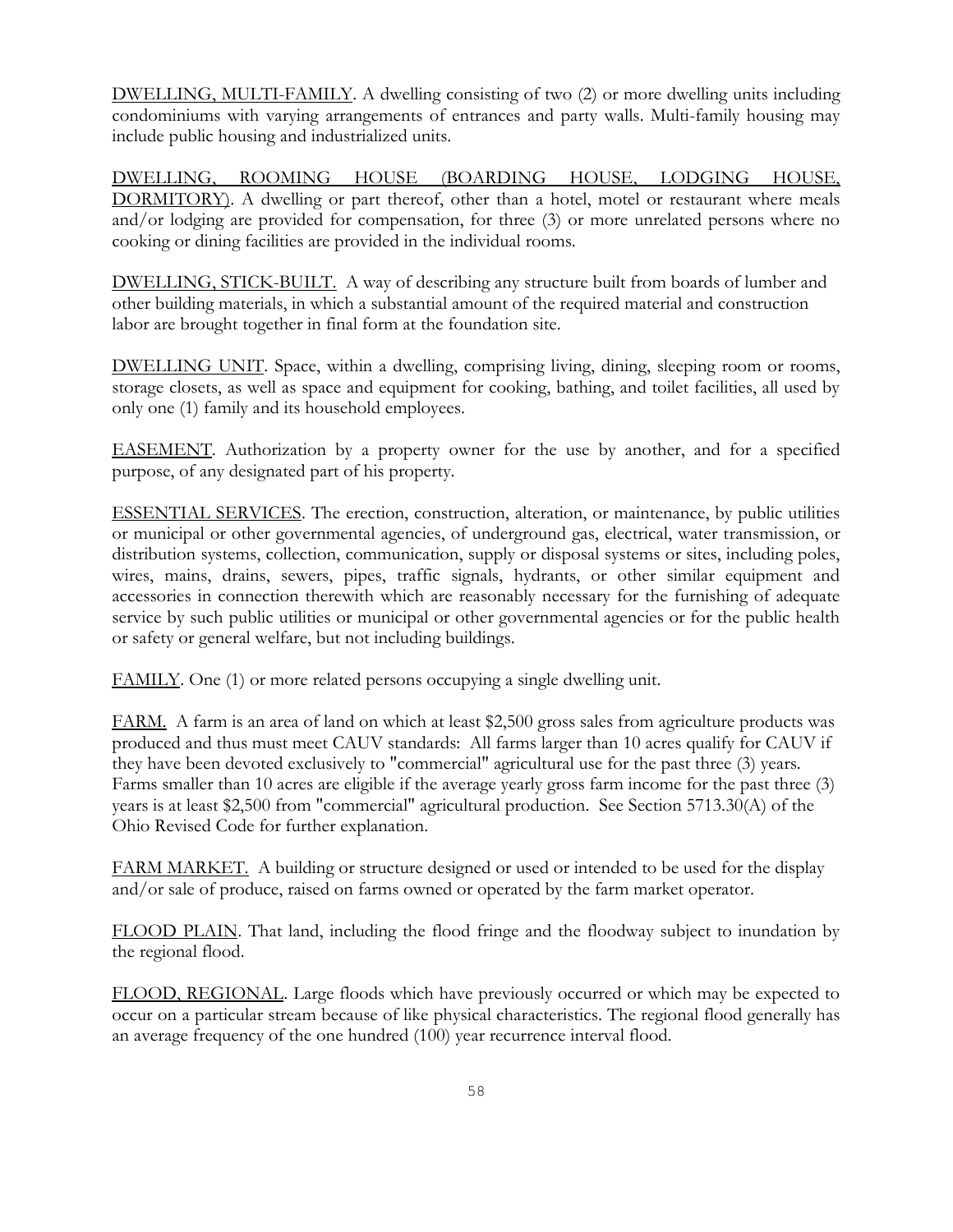FLOODWAY. That portion of the flood plain, including the channel, which is reasonably required to convey the regional flood waters. Floods of less frequent recurrence are usually contained completely within the floodway.

FLOODWAY FRINGE. That portion of the flood plain, excluding the floodway, where development may be allowed under certain restrictions.

FLOOR AREA OF A RESIDENTIAL BUILDING. The sum of the gross horizontal area of the several floors of a residential building, excluding basement floor areas not devoted to residential use, but including the area of roofed porches and roofed terraces. All dimensions shall be measured between interior faces of walls.

FLOOR AREA OF A NON-RESIDENTIAL BUILDING (TO BE USED IN CALCULATING PARKING REQUIREMENTS). The floor area of the specified use excluding stairs, washrooms, elevator shafts, maintenance shafts and rooms, storage spaces, display windows, fitting rooms, and similar areas.

FLOOR AREA, LIVABLE. The livable floor area in square feet of existing or proposed buildings or structures or additions thereto shall be computed by multiplying the outside horizontal dimensions with each floor of the livable area. Porches, carports, and similar structures shall not be considered in computing the total livable area.

FLOOR AREA, USABLE. Measurement of usable floor area shall be the sum of the horizontal areas of the several floors of the building, measured from the interior faces of the exterior walls. Mobile home floor area shall be determined by the "Bill of Sale" which may or may not include up to a four (4) foot long tongue.

FOOD PROCESSING. The preparation, storage, or processing of food products. Examples of these activities include bakeries, dairies, canneries, and other similar businesses.

FOUNDATION, PERMANENT. Means permanent perimeter masonry, concrete, or a locally approved footing or foundation to which a dwelling may be affixed.

GASOLINE SERVICE STATION. Buildings and premises where gasoline, oil, grease, batteries, tires, and automobile accessories may be supplied and dispensed at retail.

GROUP HOME. A public or private facility which provides placement services for children and is licensed, regulated, approved, operated under the direction of, or otherwise certified as a group home by ODJFS, the Ohio Department of Education, a local Board of Education, the Ohio Department of Youth Services, the Ohio Department of Mental Health, a County Board of Mental Health, the Ohio Department of Mental Retardation and Developmental Disabilities, a County Board of Mental Retardation and Developmental Disabilities, or a Political Subdivision.

HAZARDOUS WASTES. Means those substances which, singly or in combination, pose a significant present or potential threat or hazard to human health or to the environment, and which, singly or in combination, require special handling, processing, or disposal, because they are or may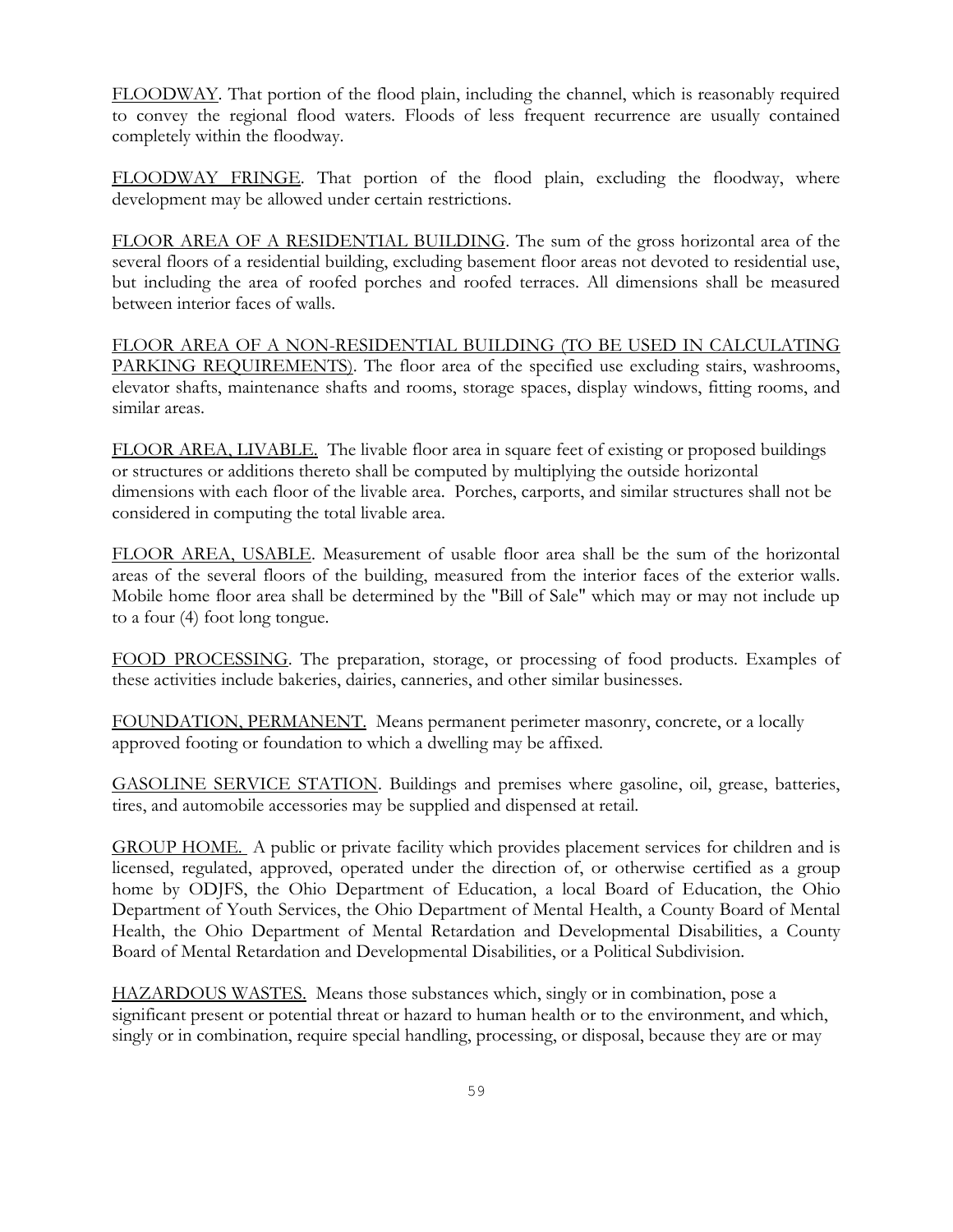be flammable, explosive, reactive, corrosive, toxic, infectious, carcinogenic, bioconcentrative, or persistent in nature, potentially lethal, or an irritant or strong sensitizer.

HOME OCCUPATION. An occupation conducted in a dwelling unit, provided that: No more than one (1) person other than members of the family residing on the premises shall be engaged in such occupation. The use of the dwelling unit for the home occupation shall be clearly incidential and subordinate to its use for residential purposes by its occupants, and not more than thirty-five (35) percent of floor area of the dwelling unit shall be used in the conduct of the home occupation. There shall be no change in the outside appearance of the building or premises, or other visible evidence of the conduct of such home occupation other than one (1) sign, not exceeding four (4) square feet in area, non-illuminated and mounted flat against the wall of the principal building. No traffic shall be generated by such occupation in greater volume than would normally be expected in such a residential area and any need for parking generated by the conduct of such home occupation shall meet the off-street parking requirements as specified in this Ordinance.

JUNK. "Junk" means old scrap copper, brass, rope, rags, trash, waste, batteries, paper, rubber, junked, dismantled, or wrecked automobiles or parts thereof; iron, steel, and other old or scrap ferrous or non-ferrous materials.

JUNK YARD. Junk yard means an establishment or place of business which is maintained or operated for the purpose of storing, keeping, buying, or selling junk, or for the maintenance or operation of an automobile graveyard. It shall also include scrap metal processing facilities which are located within one thousand (1,000) feet of the nearest edge of the right-of-way of a highway or street, and any site, location, or premise on which are kept two (2) or more junk motor vehicles as defined in Section 311.301 of the Ohio Revised Code, whether or not for a commercial purpose.

KENNEL. Any lot or premise on which dogs, cats or other household pets are boarded, bred or exchanged for monetary compensation.

LITTER. Garbage, trash, waste, rubbish, ashes, cans, bottles, wire, paper, cartons, boxes, automobile parts, furniture, glass, or anything else of an unsightly or unsanitary nature thrown, dropped, discarded, placed, or deposited by a person on public property, private property, or in or on waters of the state.

LOADING SPACE, OFF-STREET. Space logically and conveniently located for bulk pickups and deliveries, scaled to delivery vehicles expected to be used, and accessible to such vehicles when required off-street parking spaces are filled. Required off-street loading space is not to be included as off-street parking space in computation of required off-street parking space. All off-street loading spaces shall be located totally outside of any street or alley right-of-way.

LOT. For the purposes of this Ordinance, a lot is a parcel of land of sufficient size to meet minimum zoning requirements for use, coverage, and area, and to provide such yards and other open spaces as are herein required. Such lot shall have frontage on an improved public street, or on an approved private street, and may consist of:

1. A single lot of record;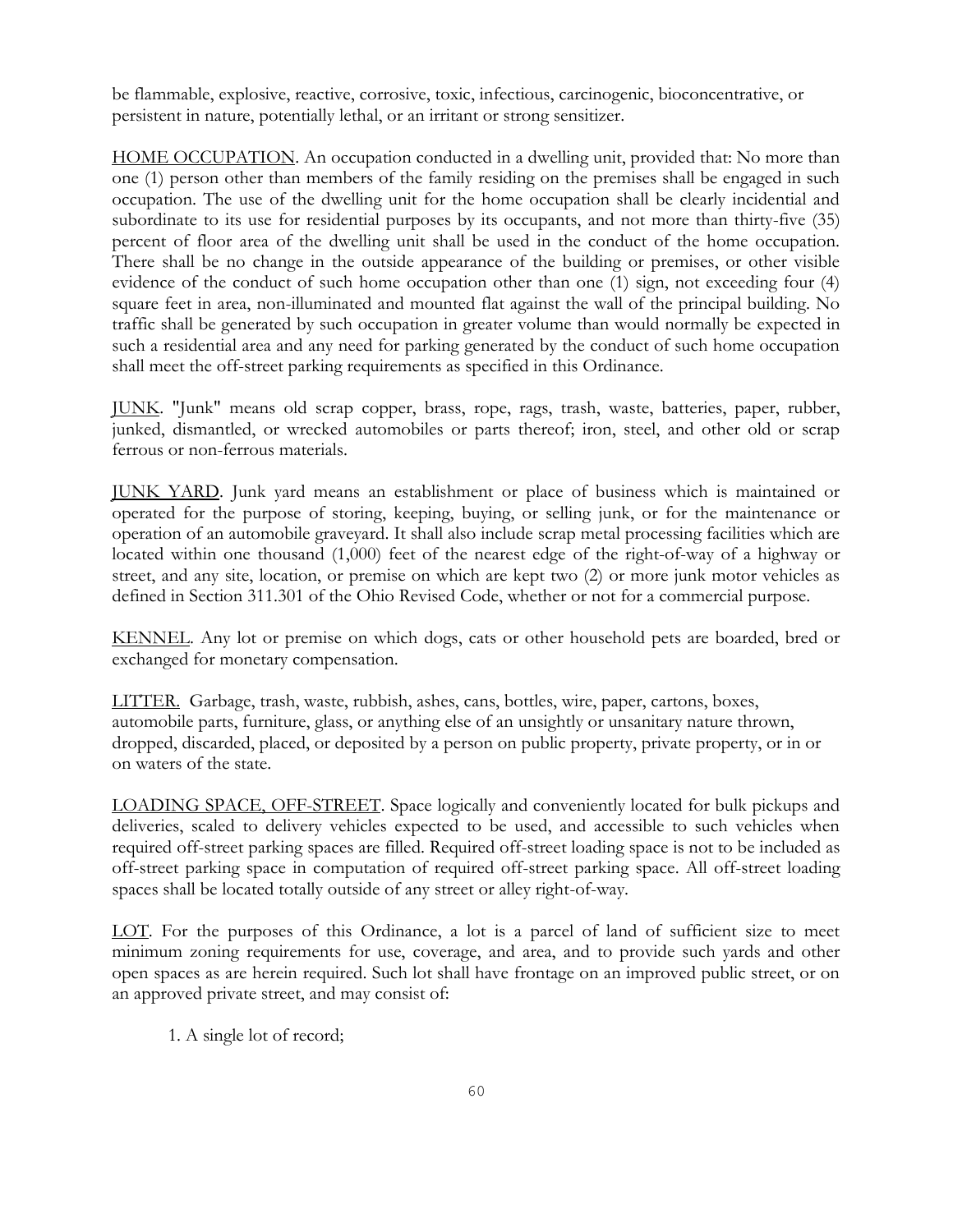- 2. A portion of a lot of record;
- 3. A combination of complete lots of record, of complete lots of record and portions of lots of record, or of portions of lots of record.

LOT COVERAGE. The ratio of enclosed ground floor area of all buildings on a lot to the horizontally projected area of the lot, expressed as a percentage.

LOT FRONTAGE. The front of a lot shall be construed to be the portion nearest the street except for waterfront property in which case the portion of the lot nearest the main body of water shall be the front of the lot. For the purpose of determining yard requirements on corner lots and through lots for non-waterfront property, all sides of a lot adjacent to streets shall be considered frontage, and yards shall be provided as indicated in Section 525.

LOT, MINIMUM AREA OF. The area of a lot is computed exclusive of any portion of the rightof-way of any public or private street.

LOT MEASUREMENTS. A lot shall be measured as follows:

- 1. Depth. The distance between the mid-points of straight lines connecting the foremost points of the side lot lines in front and rearmost points of the side lot lines in the rear.
- 2. Width. The distance between straight lines connecting front and rear lot lines at each side of the lot, measured at the building setback line.

LOT OF RECORD. A lot which is part of a subdivision recorded in the office of the County Recorder, or a lot or parcel described by metes and bounds, the description of which has been so recorded.

LOT TYPES. Terminology used in this Ordinance with reference to corner lots, interior lots, and through lots is as follows:

- 1. Corner Lot. A lot located at the intersection of two (2) or more streets. A lot abutting on a curved street or streets shall be considered a corner lot if straight lines drawn from the foremost points of the side lot lines to the foremost point of the lot meet at an interior angle of less than one hundred thirty-five (135) degrees.
- 2. Interior Lot. A lot with only one (1) frontage on a street.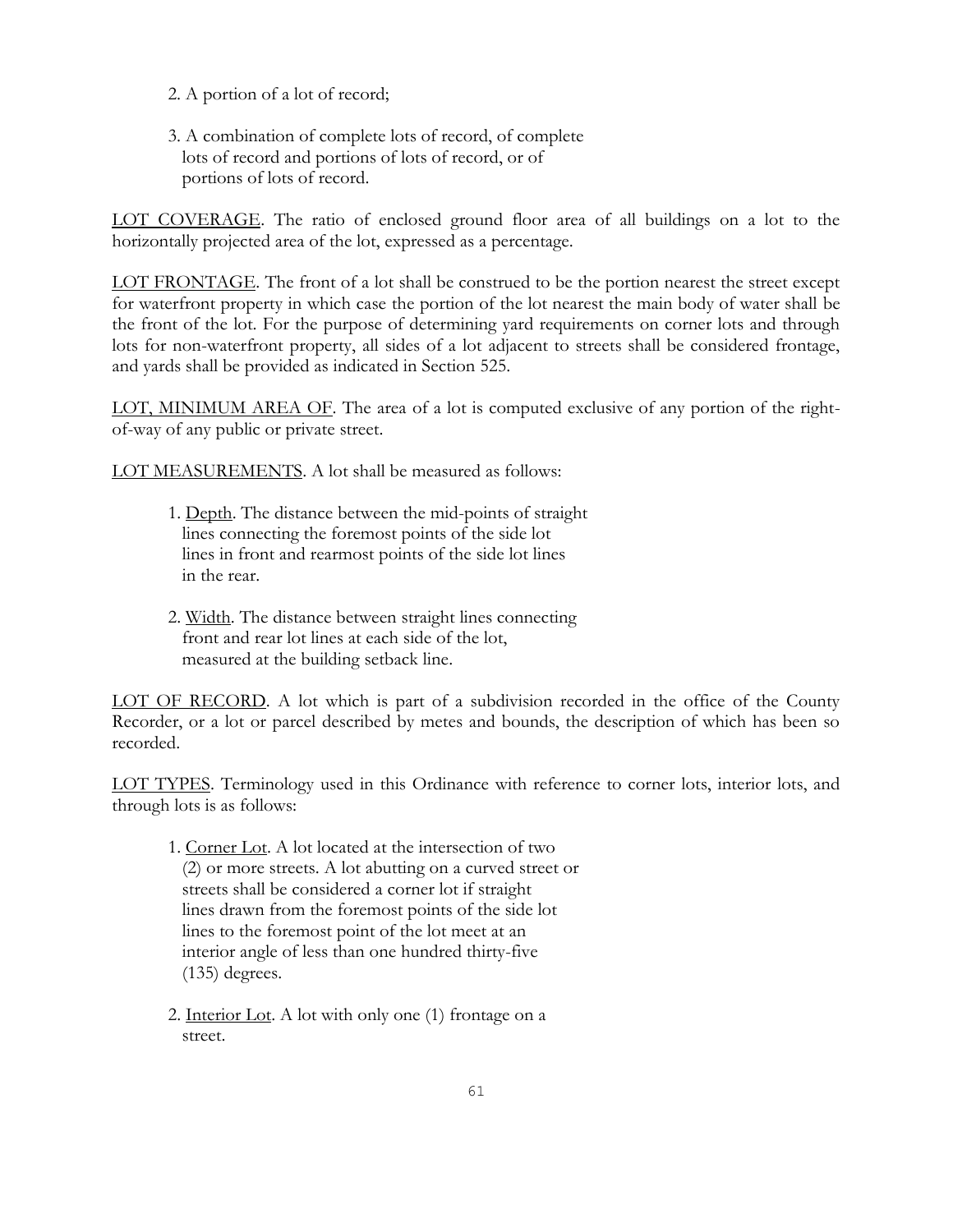- 3. Through Lot. A lot other than a corner lot with frontage on more than one (1) street. Through lots abutting two (2) streets may be referred to as double frontage lots.
- 4. Reversed Frontage Lot. A lot on which frontage is at right angles to the general pattern in the area. A reversed frontage lot may also be a corner lot.

MAJOR THOROUGHFARE PLAN. The portion of Comprehensive Plan adopted by the Board of County Commissioners indicating the general location recommended for arterial, collector, and local thoroughfares within the appropriate jurisdiction.

MANUFACTURED OR MOBILE HOME PARK. Means any tract of land upon which three (3) or more manufactured or mobile homes uses for habitation are located, either free of charge or for revenue purposes, and includes any roadway, building, structure, vehicle, or enclosure used or intended for use as part of the facilities of the park. A tract of land that is subdivided and on which the individual lots are not for rent or rented, but are for sale or sold for the purpose of locating manufactured or mobile homes is not a manufactured home park unless three (3) or more manufactured or mobile homes used for habilitation are located upon any one (1) individual lot. "Manufactured home park" does not include any tract of land used solely for the storage or display for sale of manufactured or mobile homes or solely as a temporary park-camp.

MANUFACTURING, HEAVY. Manufacturing, processing, assembling, storing, testing, and similar industrial uses which are generally major operations and extensive in character; require large sites, open storage and service areas, extensive services and facilities, ready access to regional transportation; and normally generate some nuisances such as smoke, noise, dust, glare, air pollution, odor, but not beyond the district boundary to any large extent.

MANUFACTURING, LIGHT. Manufacturing or other industrial uses which are usually controlled operations; relatively clean, quiet, and free of objectionable or hazardous elements such as smoke, noise, odor, or dust; operating and storing within enclosed structures; and generating little industrial traffic and no major nuisances.

MINING, COMMERCIAL QUARRIES, SAND AND GRAVEL PITS. Any mining, quarrying or processing of limestone, clay, sand and gravel or other mineral resources. Also referred to as mineral extraction.

MOBILE HOME. A building unit or assembly of closed construction that is fabricated in an offsite facility, that is more than thirty-five (35) body feet in length or, when erected on site, is three hundred twenty (320) or more square feet, that is built on a permanent chassis and transportable in one or more sections, and that does not qualify as a manufactured home or as an industrialized unit.

MOTEL OR HOTEL. A series of attached, semi-detached, or detached sleeping or living units, for the accommodation primarily of automobile transient guests, having convenient access to off-street parking spaces, for the exclusive use of the guests or occupants and including also such accessory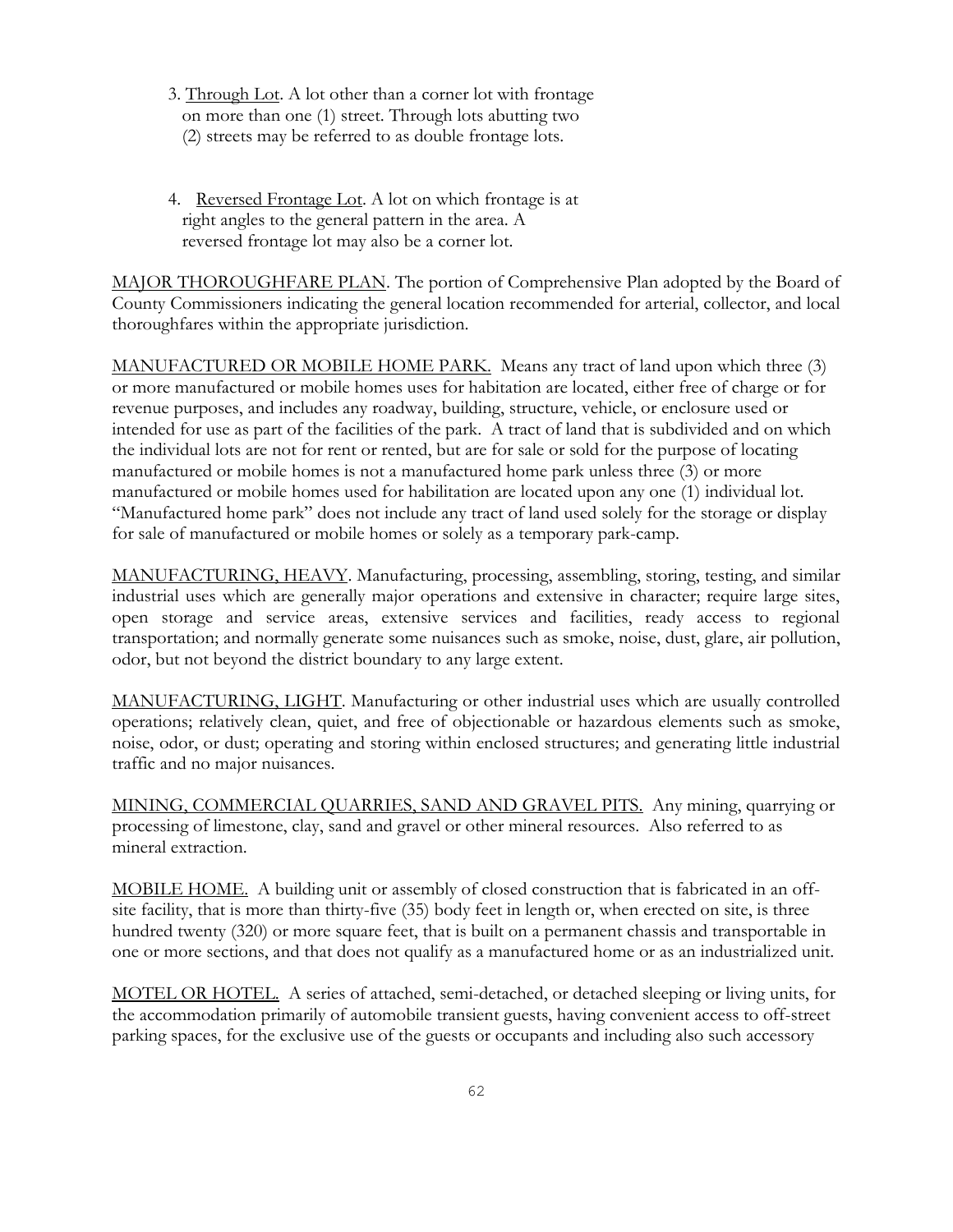commercial uses operated primarily for the convenience of guests and subject to such restrictions as may be specified in the district where located. Also, see transient lodging.

MOTOR VEHICLE SALVAGE FACILITY. Means any establishment or place of business which is maintained, used, or operated for buying or selling wrecked, scrapped, ruined, or dismantled motor vehicles or motor vehicle parts.

NON-CONFORMITIES. A building, structure or use of land existing at the time of enactment of this Ordinance and which does not conform to the regulations of the district or zone in which it is situated.

NON-CONFORMING USE OF LAND AND BUILDINGS. The lawful use of any dwelling, building, building, or structure and of any land or premises, as existing and lawful at the time of enactment of a zoning ordinance or amendment thereto, may be continued, although such use does not conform with the provisions of such ordinance or amendment. If any such nonconforming use is discontinued for two (2) years or more, any future use of said land or building shall be in conformity with the current zoning ordinances.

NOXIOUS WEEDS. Any type or species that have been included on the official list of noxious plants for the State of Ohio which includes the following: Wild Mustard, Musk Thistle (Nodding Thistle), Oxeye Daisy, Canada Thistle, Poison Hemlock, Wild Carrot (Queen Annes Lace), Purple Loosestrife, Wild Parsnip, Mile-a-Minute Weed, Russian Thistle, Cressleaf Groundsel, Shattercane, Johnsongrass, and Grapevines (abandoned). Noxious weeds possess one or more of the following attributes: aggressive competition with cultivated plants, toxicity to livestock, natural habitat degradation, threat to public health, safety, or navigation.

NUISANCE. A building or property that is structurally unsafe, unsanitary, or not provided with adequate safe egress; that constitutes a fire hazard, is otherwise dangerous to human life, or is otherwise no longer fit and habitable; or that, in relation to its existing use, constitutes a hazard to the public health, welfare, or safety by reason of inadequate maintenance, dilapidation, obsolescence, or abandonment. A nuisance could constitute an offensive activity on a property that reduces the property value of neighboring properties or results in a lessening of normal use and enjoyment to neighboring properties. Examples include, noise, junk, automobile storage, accumulation of rodents and/or insects or mosquitoes, rubbish, refuse, and debris, weeds and tall grass measuring over twelve (12) inches.

NURSERY, NURSING HOME. A home or facility for the care and treatment of babies, children, pensioners, or elderly people.

NURSERY, (GREENHOUSE) TREE AND PLANT. A place where young trees or other plants are raised for transplanting and/or for sale.

OFFICES. Quasi-commercial uses which may often be transitional between retail business and/or manufacturing, and residential uses. Office business generally accommodates such occupations as administrative, executive, professional, accounting, clerical, drafting, etc. Institutional offices of a charitable, philanthropic, financial, religious, or educational nature are also included in this classification.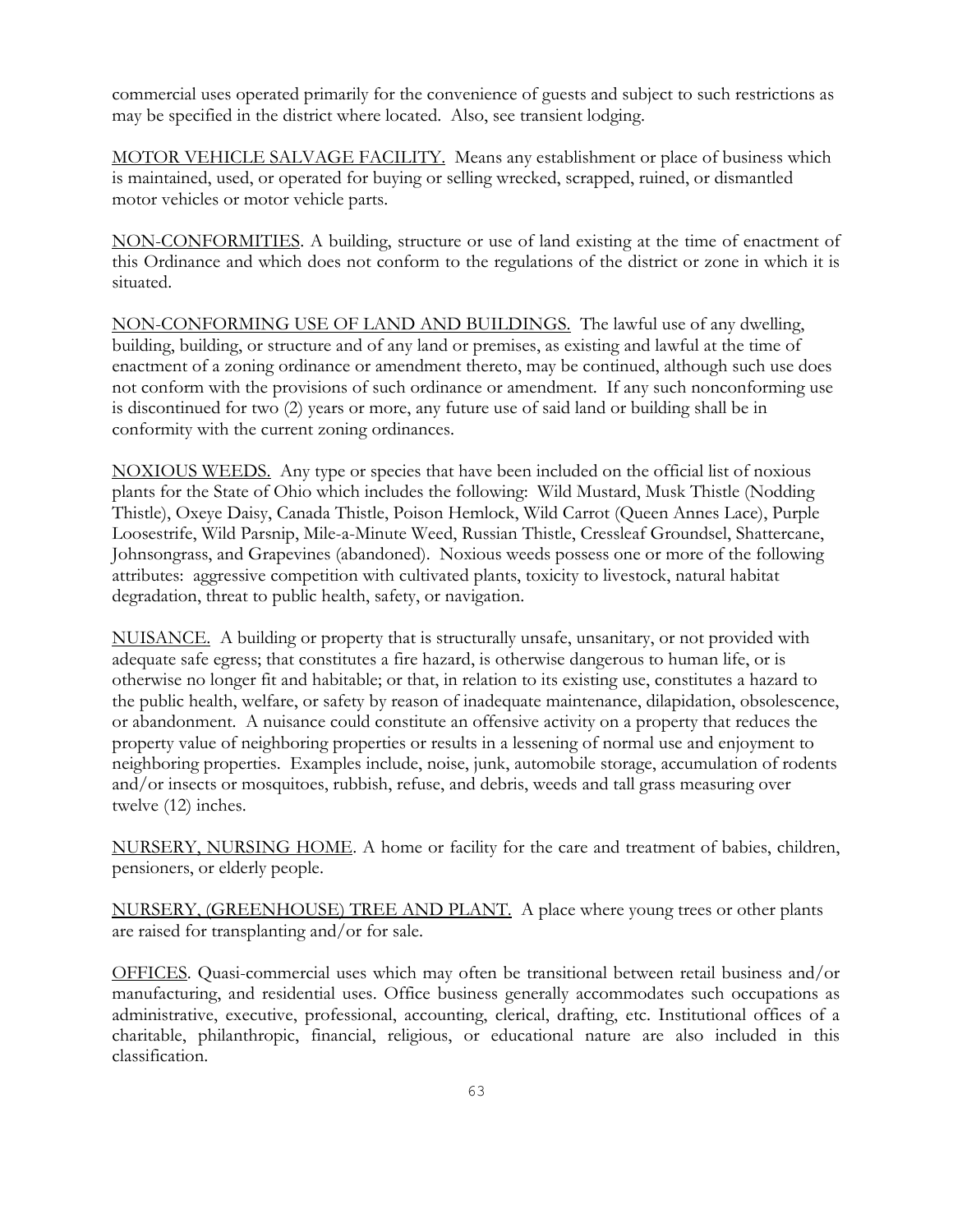OPEN SPACE. An area substantially open to the sky which may be on the same lot with a building. The area may include, along with the natural environmental features, water areas, swimming pools, and tennis courts, any other recreational facilities that the zoning commission deems permissive. Streets, parking areas, structure for habitation, and the like shall not be included.

ORIGINAL TRACT. A contiguous quantity of land held in common ownership which has not been platted by the existing owner or owners since the enactment of these Regulations.

OUTDOOR RECREATION AREA, PUBLIC OR PRIVATE. Any privately or publicly owned and operated recreation facility or area which is not located within an enclosed building or structure, such as a golf course, tennis courts, ball fields, swimming pools, driving ranges, race tracks, amusement parks, stadiums, motorcross or snowmobile circuits, or campgrounds.

PARCEL. An individual lot held under common ownership.

PARKING SPACE, OFF-STREET. For the purpose of this Ordinance an off-street parking space shall consist of an area adequate for parking an automobiile with room for opening doors on both sides, together with properly related access to a public street or alley and maneuvering room, but shall be located totally outside of any street or alley right-of-way.

PERFORMANCE BOND OR SURETY BOND. An agreement by a subdivider or developer with the Village for the amount of the estimated construction cost guaranteeing the completion of physical improvements according to plans and specifications within the time prescribed by the subdivider's agreement.

PERMANENT FOUNDATION. Means permanent masonry, concrete, or locally approved footing or foundation, to which a dwelling may be affixed.

PERMANENTLY-SITED MANUFACTURED HOUSING. See Dwelling, Single Family.

PERMITTED USE. A use which is specifically authorized by these Zoning Regulations ina particular zoning district.

PERSONAL SERVICES. Any enterprise conducted for gain which primarily offers services to the general public such as shoe repair, watch repair, barber shops, florists, beauty parlors, and similar activities.

PLANNED UNIT DEVELOPMENT (PUD). A residential or commercial development guided by a total design plan in which one or more of the zoning or subdivision regulations, other than use regulations, shall be permitted to be waived or varied to allow flexibility and creativity in site and building design and location, in accordance with general guidelines. Planned Unit Developments are designed and developed subject to the provisions of these Regulations.

PLANNED UNIT DEVELOPMENT. An area of land in which a variety of housing types and subordinate commercial and industrial facilities are accommodated in a pre-planned environment under more flexible standards, such as lot sizes and setbacks, than those restrictions that would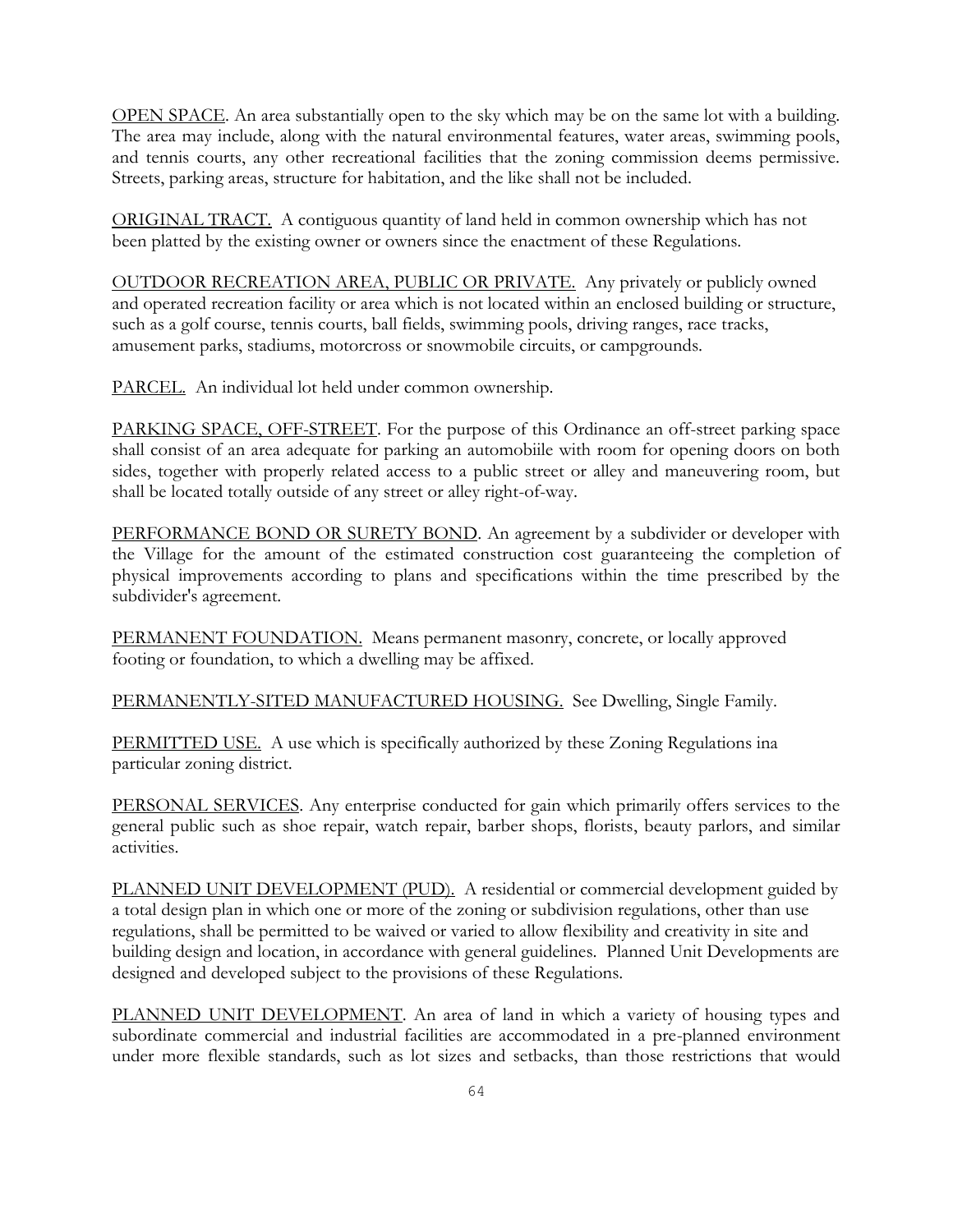normally apply under these regulations. The procedure for approval of such development contains requirements in addition to those of the standard subdivision, such as building design, principles and landscaping plans.

POND. A water impoundment made by constructing a dam or an embankment or by excavating a pit or dugout. Ponds constructed by the first method are referred to as embankment ponds, and those constructed by the second method are referred to as excavated ponds.

POOLS, SWIMMING (PRIVATE). Any structure that contains water over twenty four (24) inches in depth and which is used, or intended to be used, for swimming or recreational bathing and which is available only to the family and guests of the householder. This includes in-ground, above ground, on-ground, and portable swimming pools, hot tubs, and spas.

POOL BARRIER. A fence, a wall, a building wall, the wall of an above-ground swimming pool or a combination thereof, which completely surrounds the swimming pool and obstructs access to the swimming pool.

PRINTING AND PUBLISHING. Any business which is engaged in the printing and/or publishing of newspapers, magazines, brochures, business cards, and similar activities either for profit or nonprofit.

PUBLIC SERVICE FACILITY. The erection, construction, alteration, operation, or maintenance of buildings, power plants, or substations, water treatment plants or pumping stations, sewage disposal or pumping plants, and other similar public service structures by a public utility, by a railroad, whether publicly or privately owned, or by a municipal or other governmental agency, including the furnishing of electrical, gas, rail transport, communication, public or private water and sewage service.

PUBLIC USES. Public parks, schools, administrative, and cultural buildings and structures, not including public land or buildings devoted solely to the storage and maintenance of equipment and materials and public service facilities.

PUBLIC UTILITY. The erection, construction, alteration, operation or maintenance of buildings, power plants, substations, water treatment plant or pump station, sewage disposal plant or pump station, communications facilities and/or equipment, electrical, gas, water and sewerage service, sanitary landfills and other similar public service structures or facilities whether publicly or privately owned.

PUBLIC WAY. An alley, avenue, boulevard, bridge, channel, ditch, easement, highway, land, road, sidewalk, street walk, bicycle path; or other ways in which the general public or a public entity have a right, or which are dedicated, whether improved or not.

QUASI-PUBLIC USE. Churches, parochial schools, hospitals and other facilities of an educational, religious, charitable, philanthropic, or non-profit nature.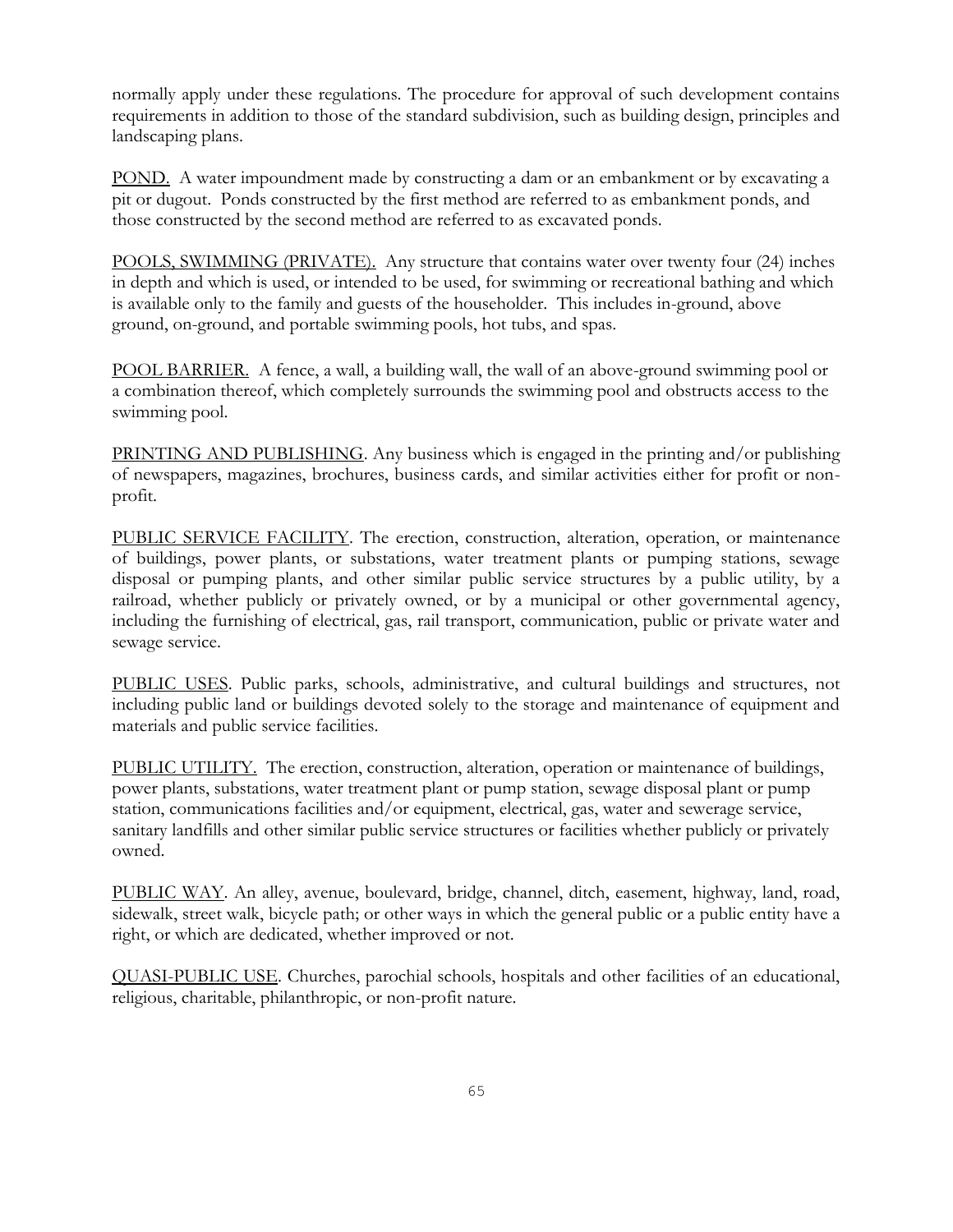RECREATION, COMMERCIAL. Any business which is operated as a recreational enterprise, either publicly or privately owned, for profit. Examples include, but are not limited to: golf courses, teen center, bowling alleys, swimming pools, theaters, etc.

RECREATION, NON-COMMERCIAL. Any business which is operated as a recreational enterprise, either publicly or privately owned, for non-profit. Examples include, but are not limited to: fishing areas, parks, archery ranges, ball parks, etc.

RECREATIONAL VEHICLE. A vehicle type unit primarily designed as temporary (not more than 120 days per calendar year) living quarters for recreational, camping, or travel use only, which either has its own motive power or is mounted on or drawn by another vehicle. The basic entities are: travel trailer, camping trailer, truck camper, and motor home. A recreational vehicle must have a current license. A recreational vehicle shall not be used as a permanent residence.

RECREATIONAL VEHICLE PARK. A parcel of land upon which two or more recreational vehicles sites are located, established, or maintained for occupancy by recreational vehicles of the general public as temporary living quarters for recreation or vacation purposes.

RECREATIONAL VEHICLE SITE. A plot of ground intended for the accommodation of either a recreational vehicle, tent, or other individual camping unit on a temporary basis.

REFUSE. Refuse shall mean combustible and noncombustible waste materials.

RELIGIOUS, CULTURAL, AND FRATERNAL ACTIVITY. A use or building owned or maintained by organized religious organizations or nonprofit associations for social, civic or philanthropic purposes, or the purpose for which persons regularly assemble for worship.

RIGHT-OF-WAY. A strip of land taken or dedicated for use as a public way. In addition to the roadway, it normally incorporates the curbs, lawn strips, sidewalks, lighting, and drainage facilities, and may include special features required by the topography or treatment (such as grade separation, landscaped areas, viaducts, and bridges).

ROOF, MEAN HEIGHT. The average of the roof eave height and the height to the highest point on the roof surface, except that eave height shall be used for roof angle or less than or equal to ten (10) degrees.

RUBBISH/TRASH. Combustible and noncombustible waste materials; the term shall include the residue from the burning of wood, coal, coke and other combustible materials, paper, rags, cartons, boxes, wood, excelsior, rubber, leather, tree branches, yard trimmings, tin cans, metals, mineral matter, glass, crockery and dust and other similar materials.

SALVAGE MOTOR VEHICLE. Means any motor vehicle which is in a wrecked, dismantled, or worn out condition, or unfit for operation as a motor vehicle.

SANITARY LANDFILL. Means a land disposal site employing a method of disposing of solid wastes on land in a manner intended to minimize environmental hazards by spreading the solid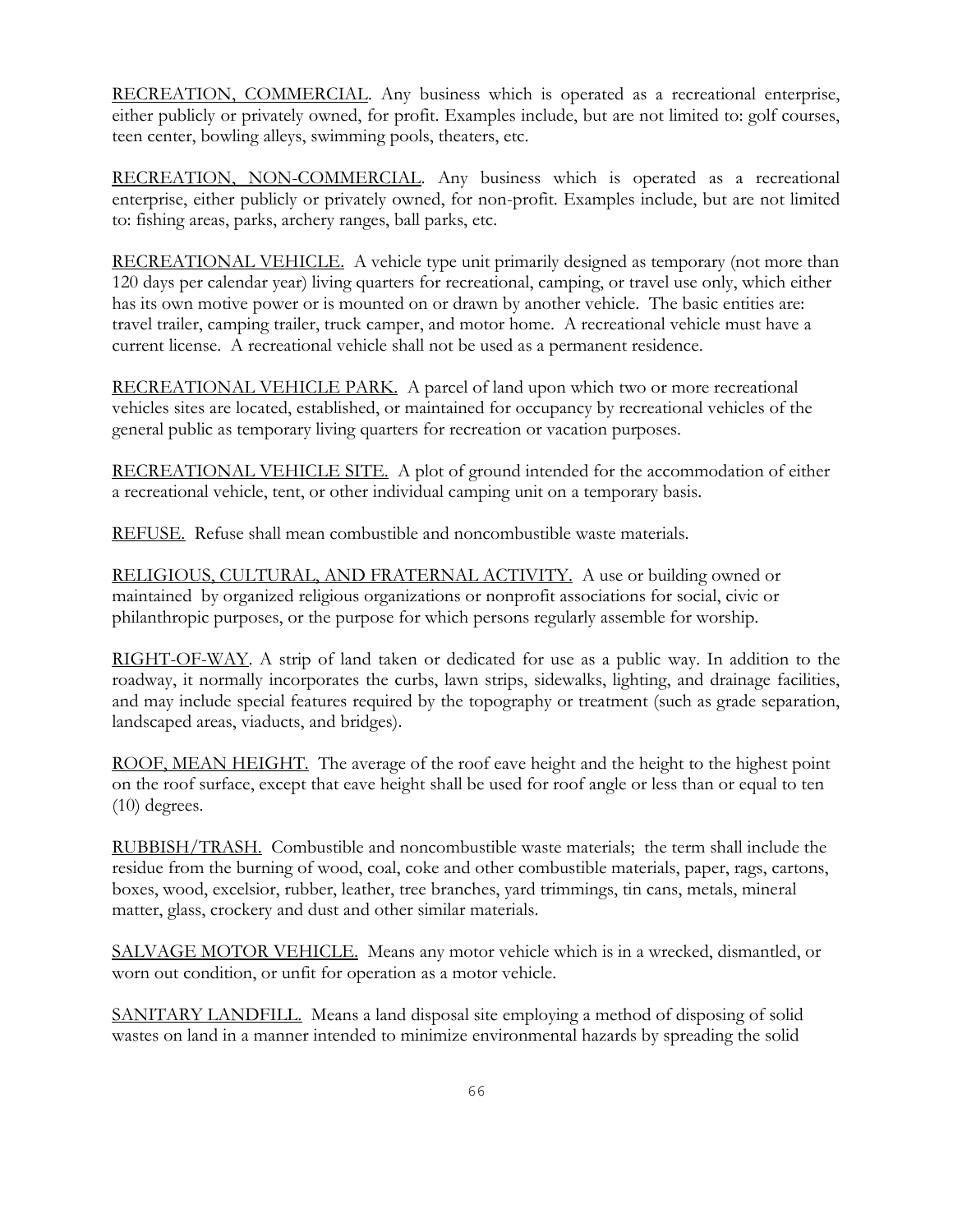wastes in thin layers, compacting the solid wastes to the smallest practical volume, and applying and compacting cover material daily.

SATELLITE DISH "EARTH STATION". A dish-type antenna with foundation, supports, receiver, electric supply, with or without rotor and any other ancillary equipment required to receive and display audio or video signals from satellites.

SCREENING. To provide privacy of adjoining uses, including masonry walls, solid preservatively treated wood, chain link with solid slats, or landscaped with grass and closely planted shrubs or other evergreen plants.

SEAT. For purposes of determining the number of off-street parking spaces for certain uses, the number of seats is the number of seating units installed or indicated, or each twenty-four (24) lineal inches of benches, pews, or space for loose chairs.

SEMITRAILER. A vehicle designed or used for carrying persons or property with another and separate motor vehicle, so that in operation, a part of its own weight or that of its load, or both, rests upon and is carried by another vehicle. A semitrailer shall not be used for storage, advertising, business, and residence.

SETBACK LINE. A line established by the Zoning Ordinance generally parallel with and measured from the lot line, defining the limits of a yard in which no building, other than accessory building, or structure may be located above ground, except as may be provided in said code.

SETBACK LINE, FRONT. Determined from the edge of the road right-of-way.

SEWERS, CENTRAL OR GROUP. An approved sewage disposal system which provides a collection network and disposal system and central sewage treatment facility for a single development, community, or region.

SEWERS, ON-SITE. A septic tank or similar installation on an individual lot which utilizes an aerobic bacteriological process or equally satisfactory process for the elimination of sewage and provides for the proper and safe disposal of the effluent, subject to the approval of health and sanitation officials having jurisdiction.

SIDEWALK. That portion of the road right-of-way outside the roadway pavement, which is improved for the use of pedestrian traffic.

SIGN. Any device designated to inform or attract the attention of persons not on the premises on which the sign is located.

- 1. Sign, On-Premises. Any sign related to a business or profession conducted, or a commodity or service sold or offered upon the premises where such sign is located.
- 2. Sign, Off-Premises (Billboards). Any sign unrelated to a business or profession conducted or to a commodity or service sold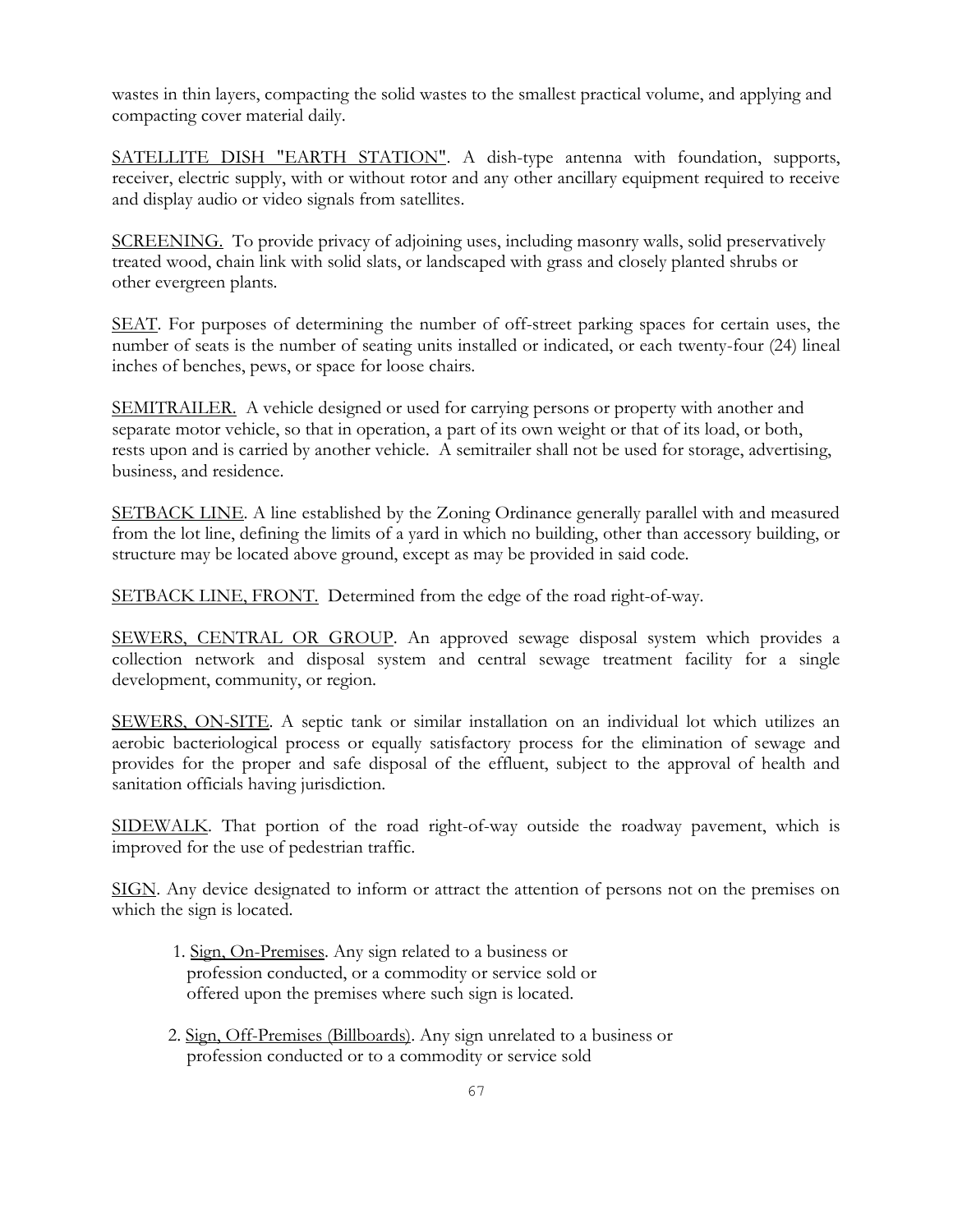or offered upon the premises where such sign is located. Billboards are considered off-premise signs.

- 3. Sign, Illuminated. Any sign illuminated by electricity, gas, or other artifical light including reflecting or phosphorescent light.
- 4. Sign, Lighting Device. Any light, string of lights, or group of lights located or arranged so as to cast illumination on a sign.
- 5. Sign, Ground. Means a display sign supported by uprights or braces in or upon the ground surface.
- 6. Sign, Marquee. Means a display sign attached to or hung from a marquee, canopy or other covered structure projecting from and supported by the building and extending beyond the building wall, building line, or street lot line.
- 7. Sign, Pole. Means any sign which is erected on a pole or poles, which is wholly or partially independent of any building for support.
- 8. Sign, Political. A sign which announces the candidacy of a person or slate or persons running for elective office, a political party, or issue or slate of issues.
- 9. Sign, Portable. A sign which is designed to be easily movable.
- 10. Sign, Projecting. Means a display sign which projects from the exterior of a building.
- 11. Sign, Roof. Means a display sign which is erected, constructed, and maintained above the roof of the building.
- 12. Sign, Temporary. Means a display sign, banner, or other advertising device constructed on cloth, canvas, fabric, or other light temporary material, with or without a structural frame, intended for a limited period of display, including decorative displays for holidays or public demonstrations.
- 13. Sign, Wall. Means a display sign which is painted on or attached directly to the building wall.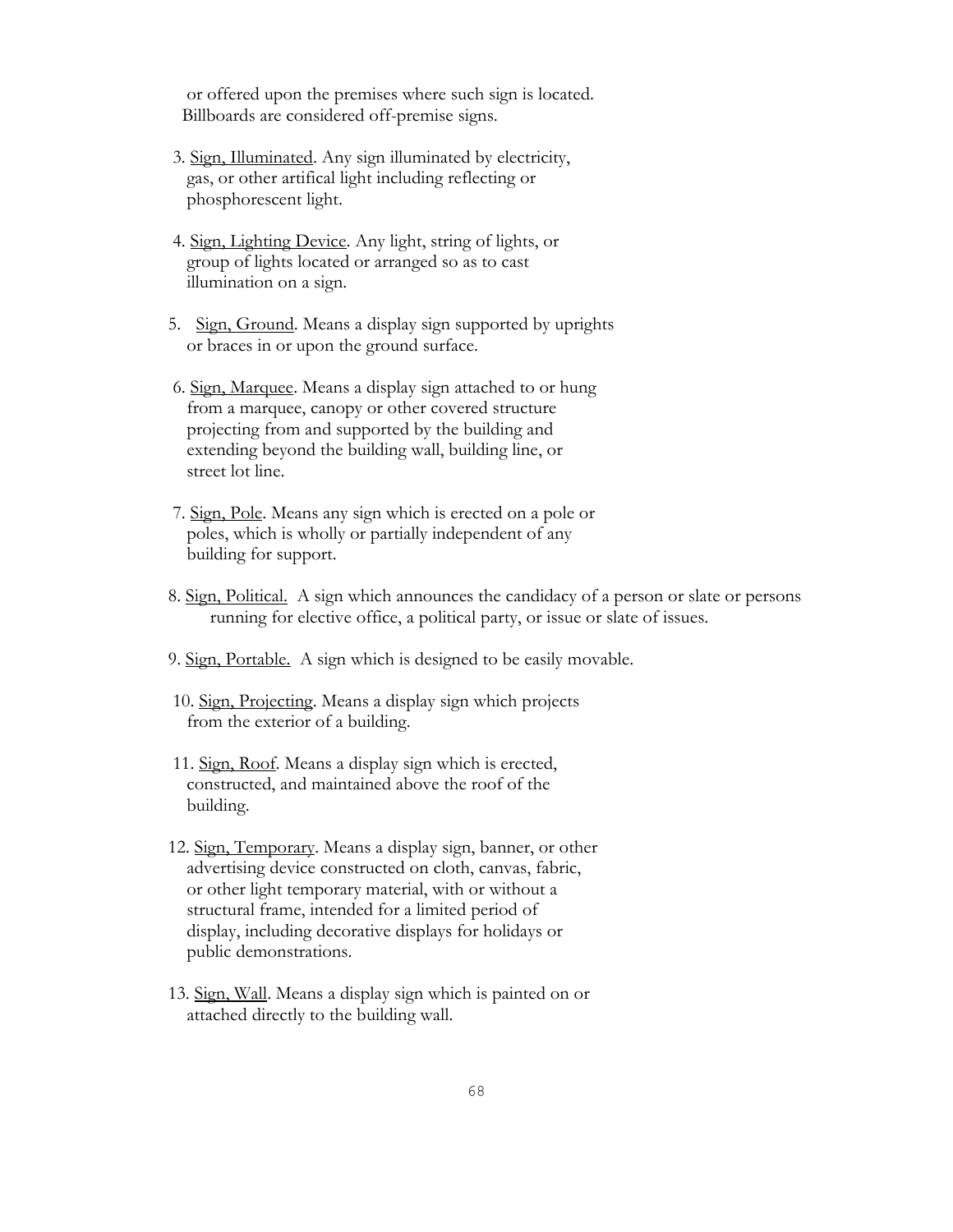SERVICE STATION. Any building, structure, or land used for the dispensing and sale at retail of any automobile fuels, oils, for accessories, including lubrication of automobiles and replacement or installation of minor parts and accessories but not including major repair work.

SOLID WASTES. Means such unwanted residual solid or semisolid material as results from industrial, commercial agricultural, and community operations, excluding earth or material from construction, mining, or demolition operations, and also, and other substances which are not harmful or inimical to public health, and includes, but is not limited to, garbage, combustible and non-combustible material, street dirt, and debris. For purposes of this definition, "material from construction operations" and "material from demolition operations" are those items affixed to the structure being constructed or demolished, such as brick, concrete, stone, glass, wallboard, framing and finishing lumber, roofing materials, plumbing, plumbing fixtures, wiring, and insulation material.

STORAGE FACILITY. A structure which is partially opened or fully enclosed in which animals, chattels, or property are stored or kept.

STORY. That part of a building between the surface of a floor and the ceiling immediately above.

STRUCTURE. Anything constructed or erected, the use of which requires location on the ground, or attachment or something having a fixed location on the ground. Among other things, structures include buildings, mobile homes, walls, fences, and billboards.

## SUBDIVISION.

- 1) The division of any parcel of land shown as a unit or as contiguous units on the last preceding tax roll, into two or more parcels, sites, or lots, any one of which is less than five acres for the purpose, whether immediate or future, of transfer of ownership, provided, however, that the division or partition of land into parcels of more than five acres not involving any new streets or easements of access, and the sale or exchange of parcels between adjoining lot owners where such sale or exchange does not create additional building sites, shall be exempted; or
- 2) The improvement of one or more parcels of land for residential, commercial, or industrial structures or groups of structures involving the division or allocation of land for the opening, widening or extension of any street or streets, except private streets serving industrial structures; the division or allocation of land as open spaces for common use by owners, occupants, or lease holders, or as easements for the extension and maintenance of public sewer, water, storm drainage, or other public facilities.

SUPPLY YARDS. A commercial establishment storing and offering for sale building supplies, steel supplies, coal, heavy equipment, feed and grain, and similar goods.

SWIMMING POOL. A pool, pond, lake, or open tank containing at least one- and one-half (1-1/2) feet of water at any point and maintained by the owner or manager.

1. Private. Exclusively used without paying an additional charge for admission by the residents and guests of a single household, a multi-family development, or a community, the members and guests of a club, or the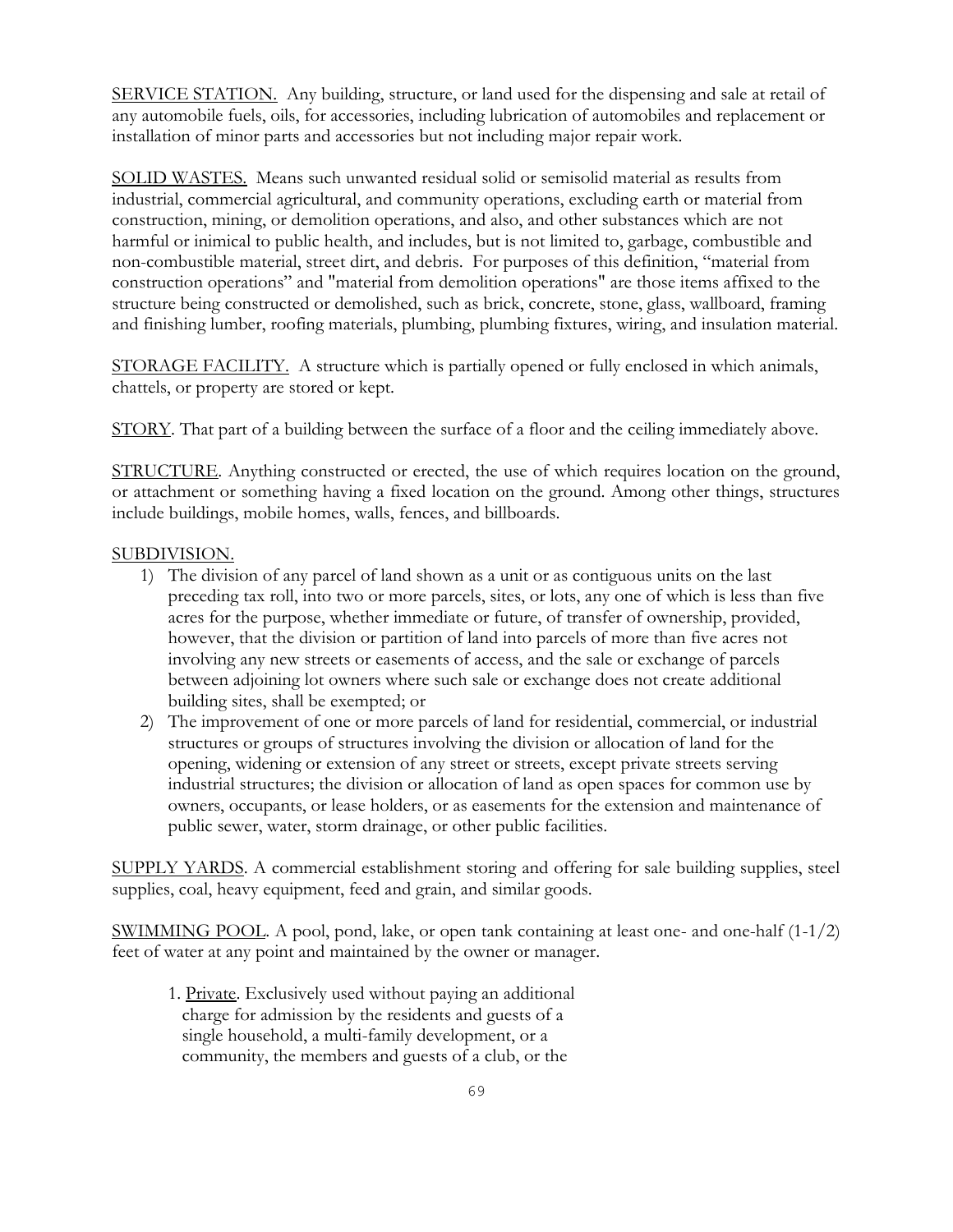patrons of a motel or hotel; and accessory use.

2. Community. Operated with a charge for admission; a primary use.

TELECOMMUNICATION TOWER. Any structure with radio frequency transmission or reception equipment attached that is free standing or is to be connected to a building or other structure. A telecommunication tower shall meet all of the following conditions:

- 1. It is constructed on or after October 31, 1996;
- 2. It is owned or principally used by a public utility engaged in the provision of telecommunication services;
- 3. It is a free standing structure or is attached to another building or structure and is higher than the maximum allowable height permitted in the zoning district in which it is located.

THOROUGHFARE, CONTROLLED OR LIMITED ACCESS. A thouroughfare on the interstate highway system, or any other thoroughfare which is so designed as to carry large volumes of through traffic and preclude traffic flow interruptions normally resulting from turning and stopped traffic. Controlled or limited access thoroughfares have no grade crossings and utilize exit and entrance ramps,k bidges, merge and exit lanes, and other design features to accomplish unimpeded traffic flow, and are not intedned to provide direct access to abutting property. Controlled or limited access thoroughfares shall not be construed as providing lot frontage as required by these Regulations.

THOROUGHFARE, MAJOR OR SECONDARY. An officially designated Federal or State numbered highway or County or other road designated as a major thoroughfare by the Logan County Engineer, or a County or other road designated as a secondary thoroughfare.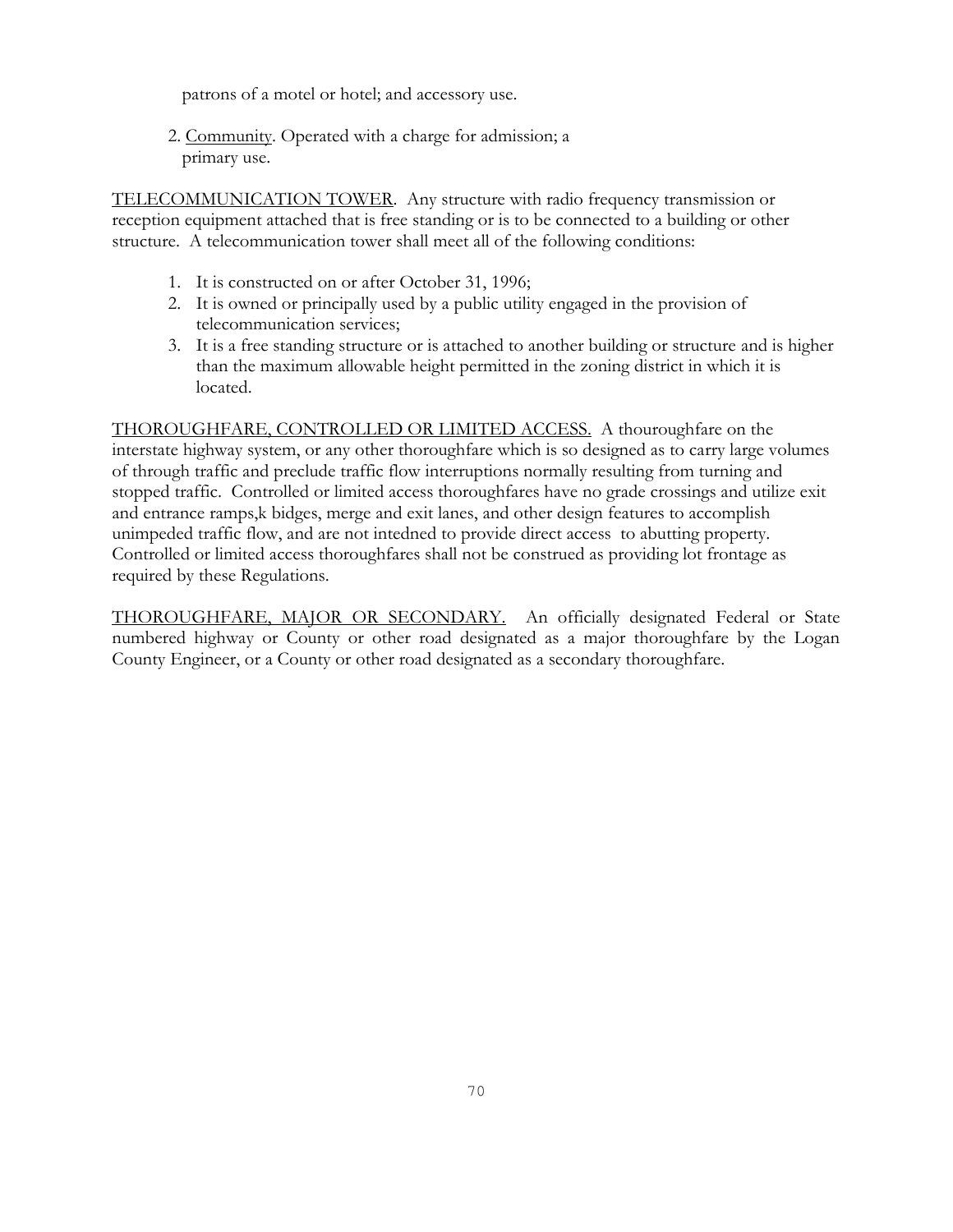THOROUGHFARE, STREET, OR ROAD. The full width between property lines bounding every public way or whatever nature with a part thereof to be used for vehicular traffic and designated as follows:

- 1. Alley. A minor street used primarily for vehicular service access to the back or side of properties abutting on another street.
- 2. Arterial Street. A general term denoting a highway primarily for through traffic, carrying heavy loads and large volume of traffic, usually on a continuous route.
- 3. Collector Street. A thoroughfare, whether within a residential, industrial, commercial, or other type of development, which primarily carries traffic from local streets to arterial streets, including the principal entrance and circulation routes within residential subdivisions.
- 4. Cul-de-Sac. A local street of relatively short length with one (1) end open to traffic and the other end terminating in a vehicular turnaround.
- 5. Dead-end Street. A street temporarily having only one (1) outlet for vehicular traffic and intended to be extended or continued in the future.
- 6. Local Street. A street primarily for providing access to residential or other abutting property.
- 7. Loop Street. A type of local street, each end of which terminates at an intersection with the same arterial or collector street, and whose principal radius points of the one-hundred-eighty (180) degree system of turns are not more than one-thousand (1,000) feet from said arterial or collector street, nor normally more than six-hundred (600) feet from each other.
- 8. Marginal Access Street. A local or collector street, parallel and adjacent to an arterial or collector street, providing access to abutting properties and protection from arterial or collector streets. (Also called Frontage Street.)

THROUGH LOT. See Lot types.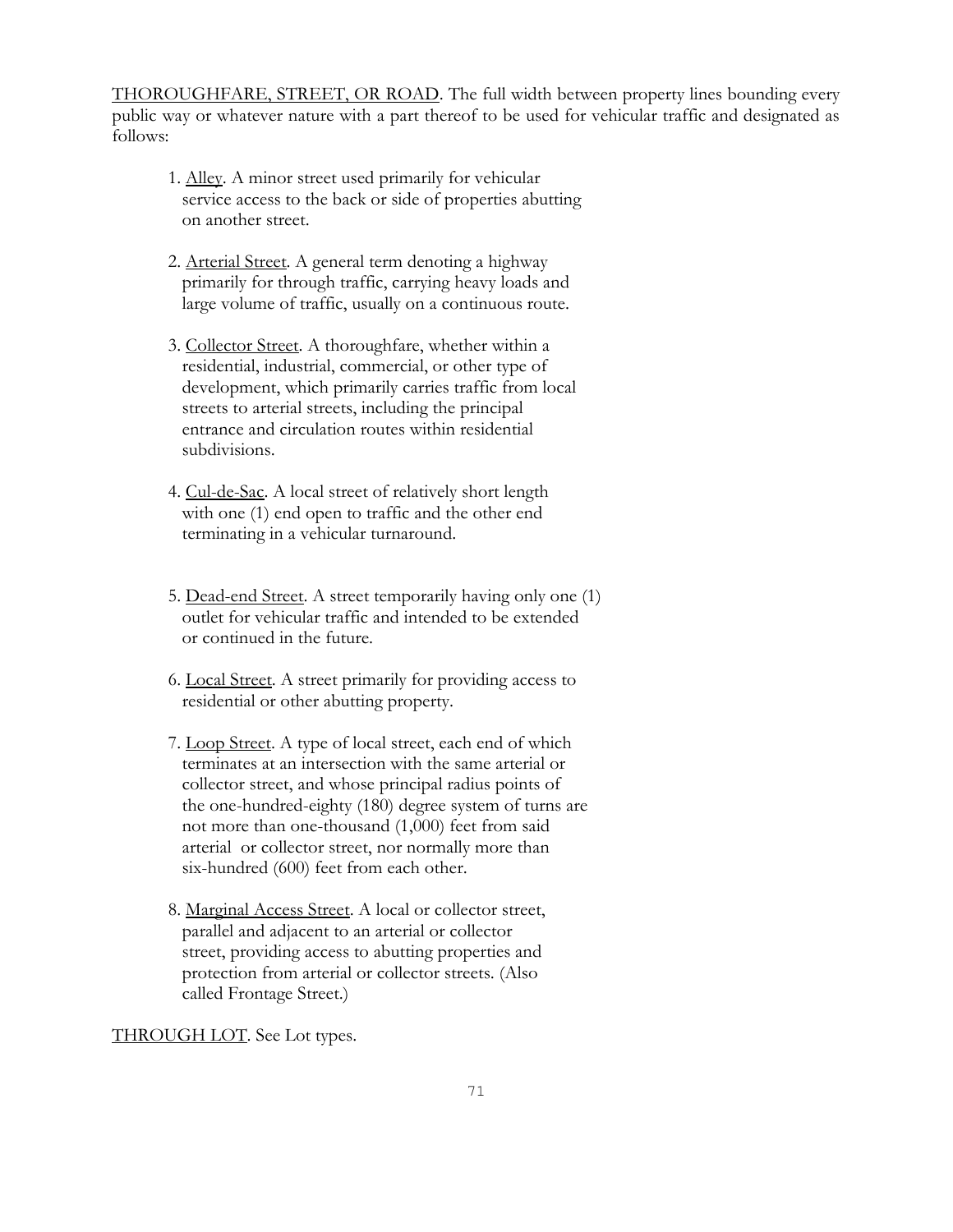TOWNHOUSE. A dwelling unit occupying all or part of a floor or floors in a building of one or more floors or stories but not the entire building, except in those condominium projects in which one of several buildings may contain only one townhouse.

TOXIC OR HAZARDOUS MATERIAL. Means any substance or mixture by physical characteristic such as flammability, corrositivity, toxicity, reactivity, or infectious characteristics as to pose, a significant or potential hazard to water supplies or human health if such substances were discharged to land or waters of the community or township.

TRANSIENT LODGINGS. A building in which lodging or boarding and lodging are provided and offered to the public for compensation. As such it is open to the public in contradistinction to a boarding house, rooming house, lodging house, or dormitory which is herein separately defined. Examples include: hotel, motel, and apartment hotel.

TRANSPORT TERMINALS. Any business, structure, or premise which primarily receives or distributes goods.

TRANSPORTATION, DIRECTOR OF. The Director of the Ohio Department of Transportation.

USE. The specific purposes for which land or a building is designated, arranged, intended, or for which it is or may be occupied or maintained.

USE, TEMPORARY. A use that is authorized by this code to be conducted for a fixed period of time. Temporary uses are characterized by such activities as the sale of agricultural products, contractors' offices and equipment sheds, fireworks, carnivals, flea markets, and garage sales.

VARIANCE. A variance is a modification of the strict terms of the relevant regulations where such modification will not be contrary to the public interest and where owing to conditions peculiar to the property and not the result of the action of the applicant, a literal enforcement of the regulations would result in unnecessary and undue hardship.

VETERINARY ANIMAL HOSPITAL OR CLINIC. A place used for the care, grooming, diagnosis, and treatment of sick, ailing, infirm, or injured animals, and those who are in need of medical or surgical attention, and may include overnight accommodations on the premises for the treatment, observation and/or recuperation. It may also include boarding that is incidental to the primary activity.

VICINITY MAP. A drawing located on the plat which sets forth by dimensions or other means, the relationship of the proposed subdivision or use to other nearby developments or landmarks and community facilities and services within the general area in order to better locate and orient the area in question.

WALKWAY. A public way, four (4) feet or more in width, for pedestrian use only, whether along the side of a road or not.

WHOLESALE AND WAREHOUSING. Business establishments that generally store and sell commodities in large quantities, or by the piece to retailers, jobbers, other wholesale establishments,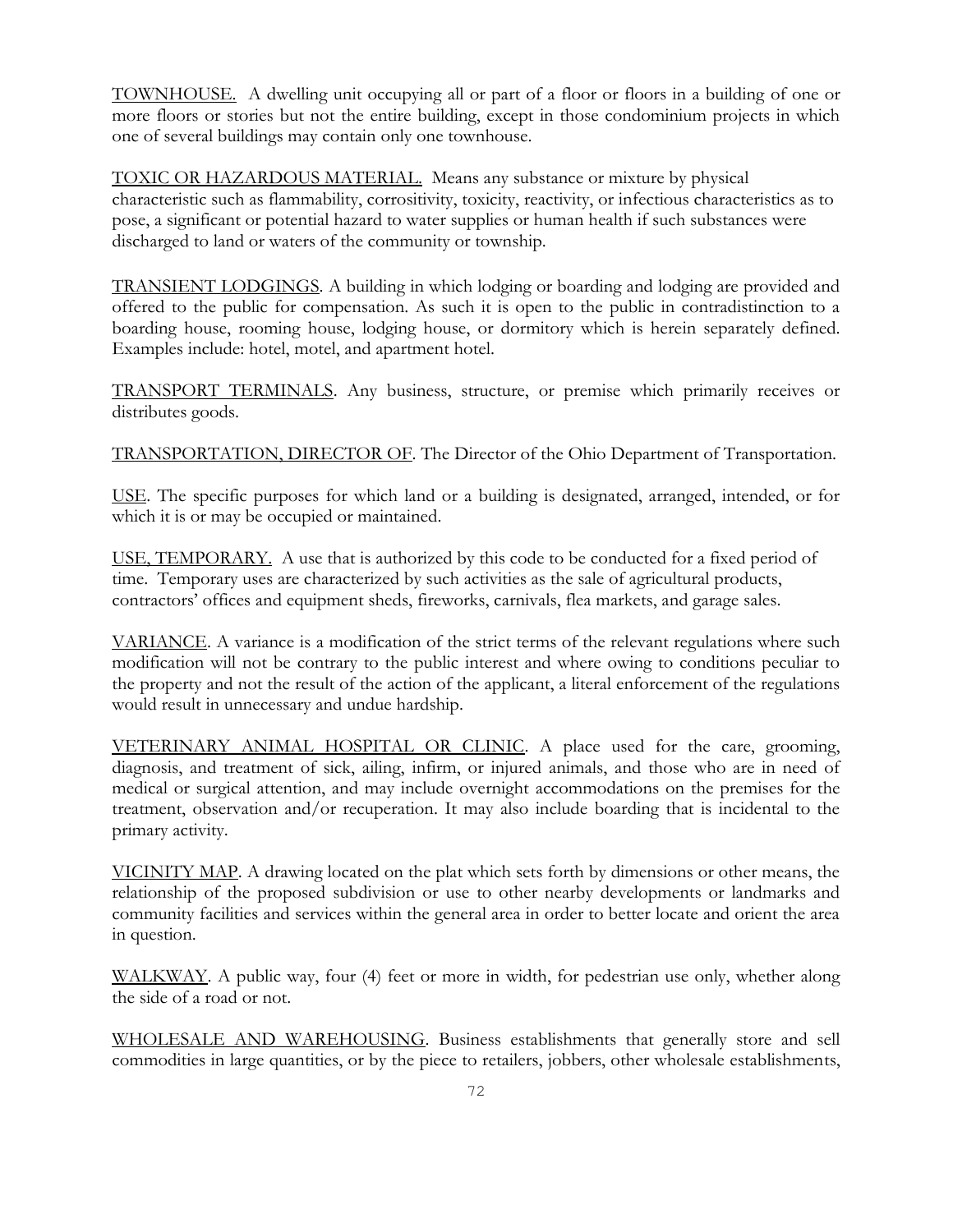or manufacturing establishments. These commodities are basically for further resale, for use in the fabrication of a product, or for use by a business service.

YARD. A required open space other than a court unoccupied and unobstructed by any structure or portion of a structure from three (3) feet above the general ground level of the graded lot upward; provided, accessories, ornaments, and furniture may be permitted in any yard, subject to height limitations and requirements limiting obstruction of visibility.

- 1. Yard, Front. A yard extending between side lot lines across the front of a lot and from the front lot line to the front of the principal building.
- 2. Yard, Rear. A yard extending between side lot lines across the rear of a lot and from the rear lot line to the rear of the principal building.
- 3. Yard, Side. A yard extending from the principal building to the side lot line on both sides of the principal building between the lines establishing the front and rear yards.

ZONING CERTIFICATE. A document issued by the Zoning Officer authorizing the occupancy or use of a building or structure or the actual use of lots or land in accordance with the previously issued Zoning Permit.

ZONING PERMIT. A document issued by the Zoning Officer authorizing the use of lots, structures, uses of land and structures, and the characteristics of the uses.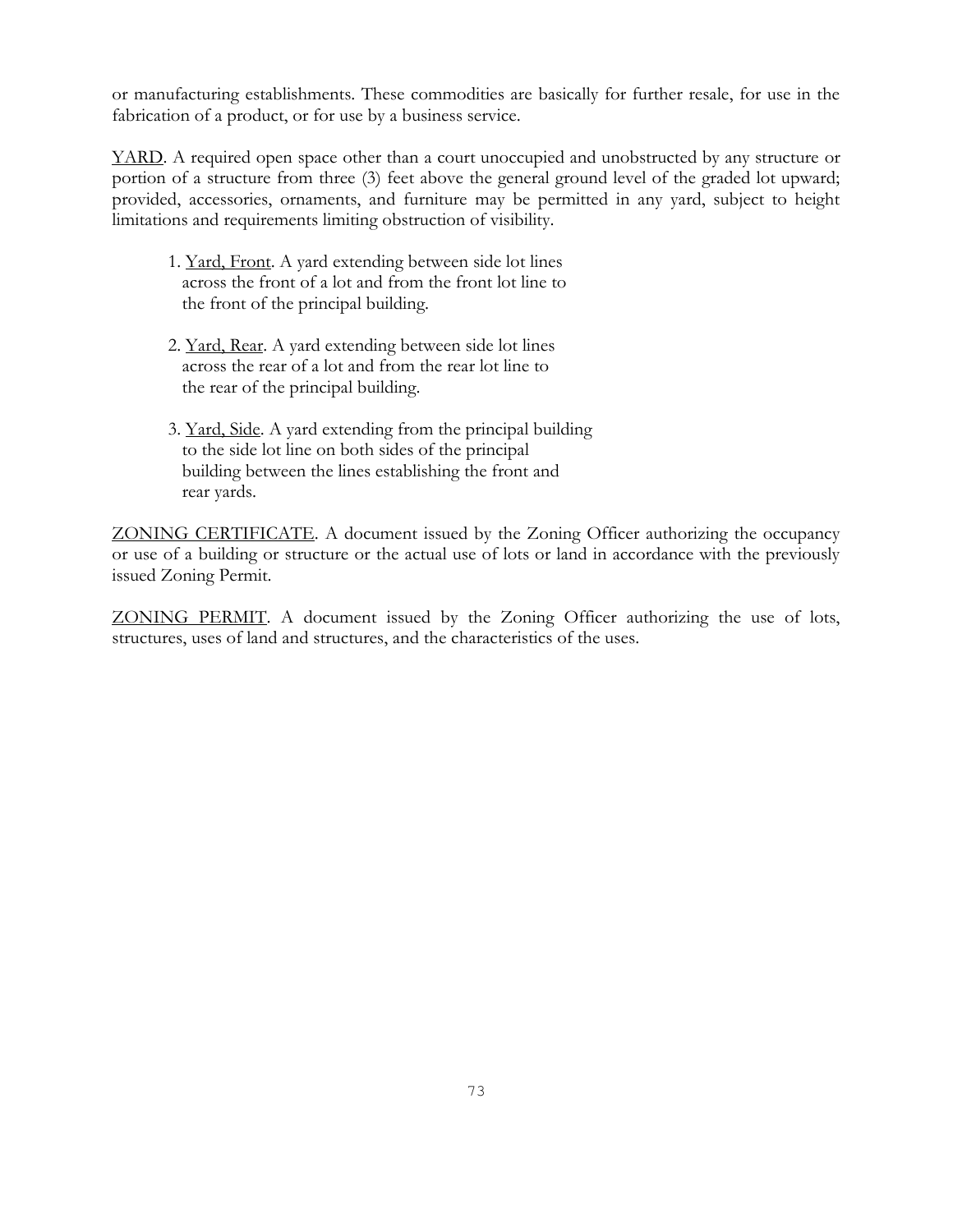## ARTICLE XIV INTERPRETATION AND ENACTMENT

Section 1410 PROVISIONS OF ORDINANCE DECLARED TO BE MINIMUM REQUIREMENTS. In their interpretation and application, the provisions of this Ordinance shall be held to be minimum requirements, adopted for the promotion of the public health, safety, and the general welfare. Whenever the requirements of this Ordinance conflict with the requirements of any other lawfully adopted rules, regulations, ordinances or resolutions, the most restrictive, or that imposing the higher standards shall govern.

Section 1420 SEPARABILITY CLAUSE. Should any section or provision of this Ordinance be declared by the courts to be unconstitutional or invalid, such decision shall not affect the validity of the Ordinance as a whole, or any part thereof other than the part so declared to be unconstitutional or invalid.

Section 1430 REPEAL OF CONFLICTING ORDINANCE, EFFECTIVE DATE. All ordinances or parts of ordinances in conflict with this Zoning Ordinance or inconsistent with the provisions of this Ordinance are hereby repealed to extent necessary to give this Ordinance full force and effect. This Ordinance shall replace the existing Zoning Ordinance and shall become effective from and after the date of its approval and adoption, as provided by law.

| PASSED:  |                            |
|----------|----------------------------|
|          | President, Village Council |
| ADOPTED: |                            |
|          | Mayor                      |
| ATTEST:  |                            |
|          | Village Clerk              |